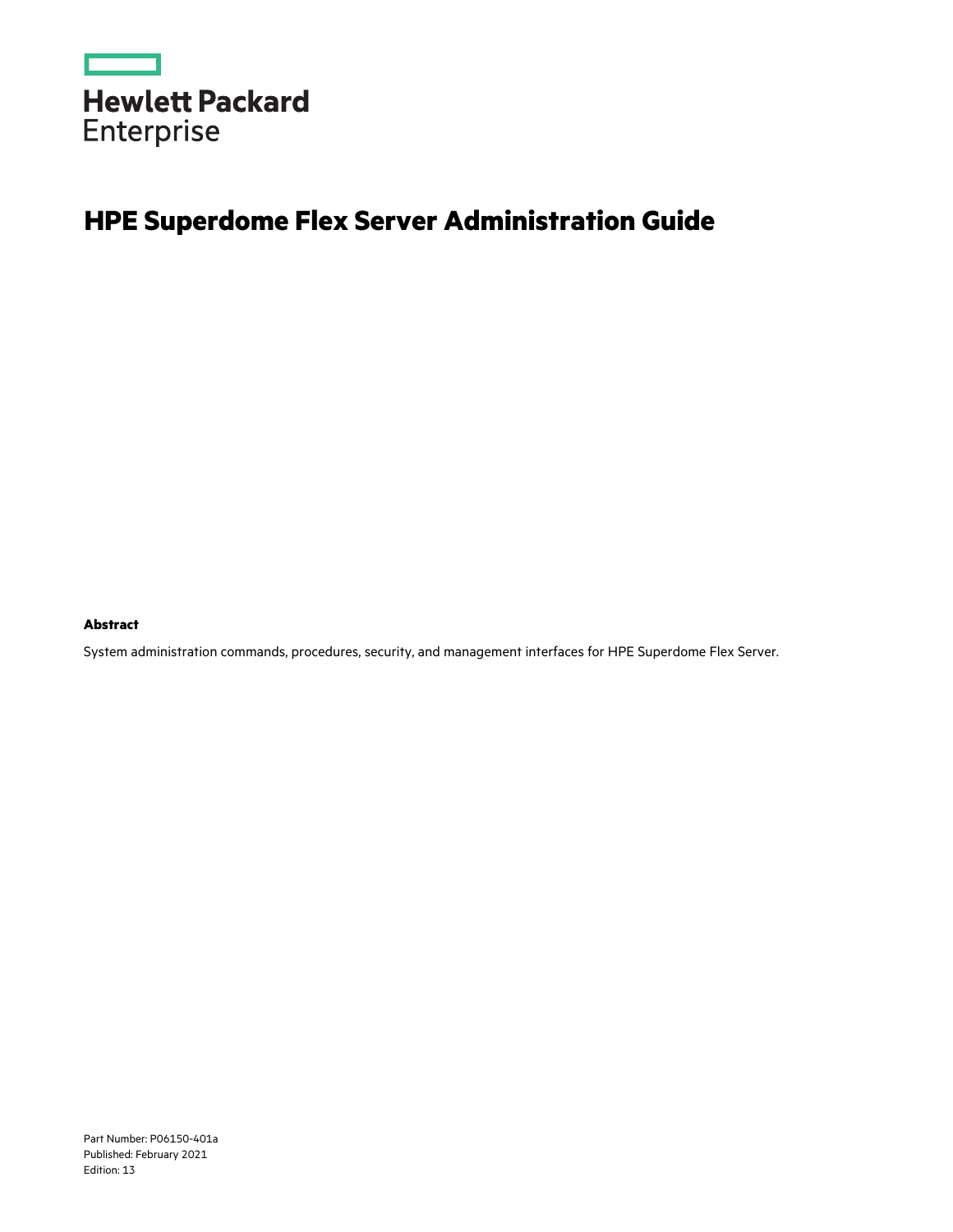## **© Copyright 2018-2021 Hewlett Packard Enterprise Development LP**

## **Notices**

The information contained herein is subject to change without notice. The only warranties for Hewlett Packard Enterprise products and services are set forth in the express warranty statements accompanying such products and services. Nothing herein should be construed as constituting an additional warranty. Hewlett Packard Enterprise shall not be liable for technical or editorial errors or omissions contained herein.

Confidential computer software. Valid license from Hewlett Packard Enterprise required for possession, use, or copying. Consistent with FAR 12.211 and 12.212, Commercial Computer Software, Computer Software Documentation, and Technical Data for Commercial Items are licensed to the U.S. Government under vendor's standard commercial license.

Links to third-party websites take you outside the Hewlett Packard Enterprise website. Hewlett Packard Enterprise has no control over and is not responsible for information outside the Hewlett Packard Enterprise website.

## **Acknowledgments**

Intel®, Xeon®, and Optane™ are trademarks of Intel Corporation in the U.S. and other countries.

Redfish® is a trademark of Distributed Management Task Force, Inc.

Microsoft® and Windows® are either registered trademarks or trademarks of Microsoft Corporation in the United States and/or other countries.

Adobe® and Acrobat® are trademarks of Adobe Systems Incorporated.

Java® and Oracle® are registered trademarks of Oracle and/or its affiliates.

UNIX® is a registered trademark of The Open Group.

## **Revision history**

| <b>Part number</b> | <b>Publication date</b> | <b>Edition</b> | <b>Summary of changes</b>                                                                                                      |
|--------------------|-------------------------|----------------|--------------------------------------------------------------------------------------------------------------------------------|
| P06150-401a        | February 2021           | 14             | Updated the RMC commands apropos, clear,<br>create, disable, enable, modify, remove,<br>set, show, and setwith new attributes. |
|                    |                         |                | Updated Monitoring Main Memory to display new<br>attribute details for show command.                                           |
|                    |                         |                | Updated apropos command with a new attribute<br>enable ler in RMC commands.                                                    |
| P06150-401         | October 2020            | 13             | Minor editorial updates                                                                                                        |
| P06150-009         | August 2020             | 12             | Added information on HPE OneView support<br>Minor editorial updates                                                            |
| P06150-008a        | May 2020                | 11             | Minor editorial updates                                                                                                        |

*Table Continued*

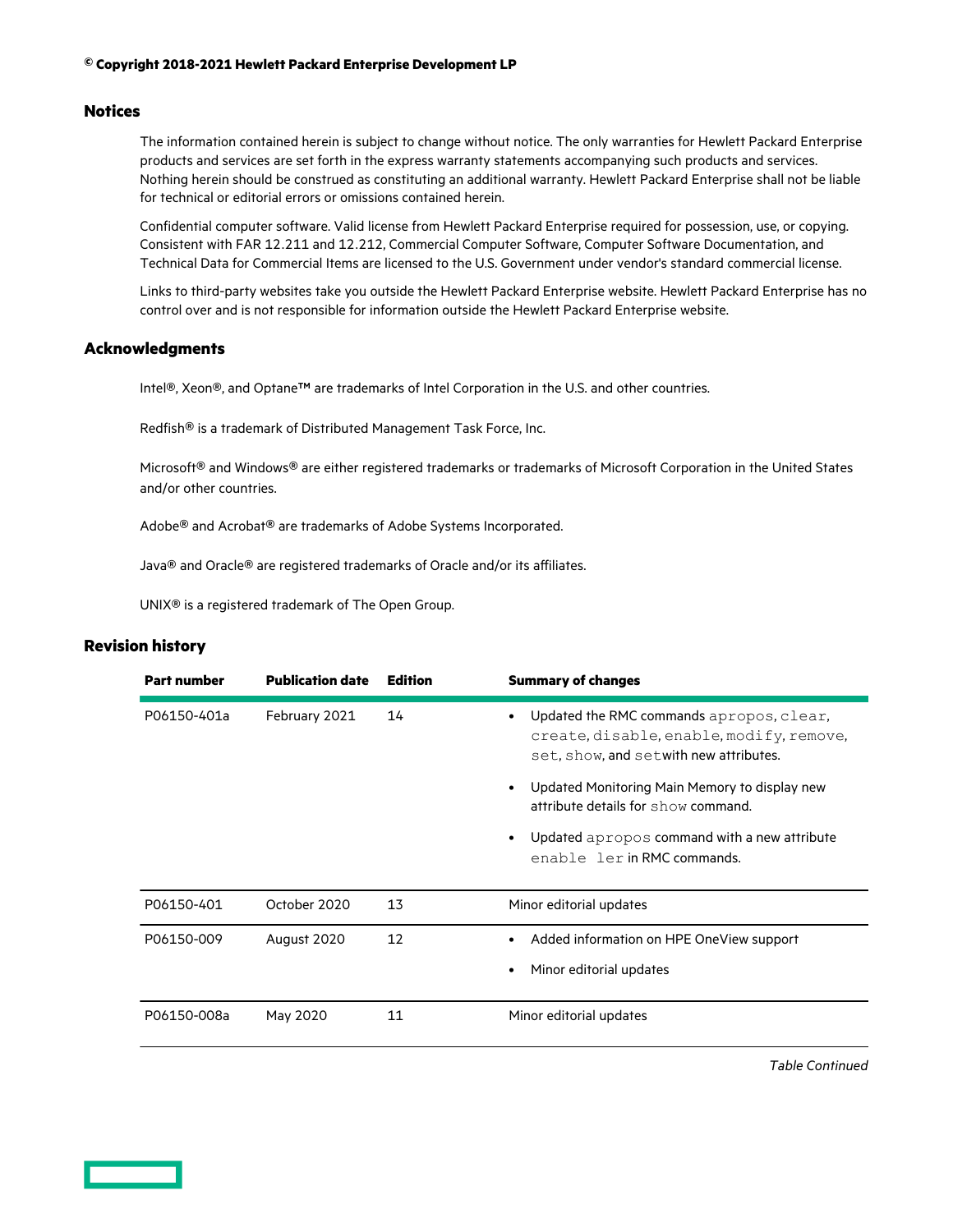| <b>Part number</b> | <b>Publication date</b> | <b>Edition</b> | <b>Summary of changes</b>                                                                                                      |
|--------------------|-------------------------|----------------|--------------------------------------------------------------------------------------------------------------------------------|
| P06150-008         | <b>March 2020</b>       | 10             | Added user account password requirements<br>$\bullet$                                                                          |
|                    |                         |                | Added process for firmware downgrades                                                                                          |
|                    |                         |                | Revised RMC set command with new features                                                                                      |
|                    |                         |                | Minor editorial updates                                                                                                        |
| P06150-007         | December 2019           | 9              | Added support for HPE Serviceguard for Linux (SGLX)                                                                            |
|                    |                         |                | Added HPE Persistent Memory information                                                                                        |
|                    |                         |                | Updated RMC commands to add new certificate<br>authority (CA) and certificate revocation list (CRL)<br>features                |
|                    |                         |                | Revised HPE recommendations for RAS features                                                                                   |
|                    |                         |                | Minor editorial updates                                                                                                        |
| P06150-006         | August 2019             | 8              | Updated HPE Foundation Software network card<br>consistent naming feature                                                      |
|                    |                         |                | Added online firmware update procedure                                                                                         |
|                    |                         |                | Added support for OneView Manage Mode                                                                                          |
|                    |                         |                | Added new RMC commands restore and save                                                                                        |
| P06150-005a        | June 2019               | $\overline{7}$ | Minor editorial updates                                                                                                        |
| P06150-005         | May 2019                | 6              | Added procedures for configuring auto-power<br>capability, Hyper-Threading Technology, and RAS<br>features                     |
|                    |                         |                | Added information on user roles                                                                                                |
|                    |                         |                | Added procedures to automatically name NICs, and<br>activating extended tuning scripts using HPE<br><b>Foundation Software</b> |
|                    |                         |                | Updated IPMI information to include default behavior                                                                           |
|                    |                         |                | Updated RMC commands to add new features including<br>LDAP and user roles                                                      |
| P06150-004         | February 2019           | 5              | Added HPE recommendations for enabling RAS features                                                                            |
| P06150-003         | October 2018            | 4              | Updated title to HPE Superdome Flex Server<br><b>Administration Guide</b>                                                      |
| P06150-002         | August 2018             | 3              |                                                                                                                                |
|                    |                         |                |                                                                                                                                |

*Table Continued*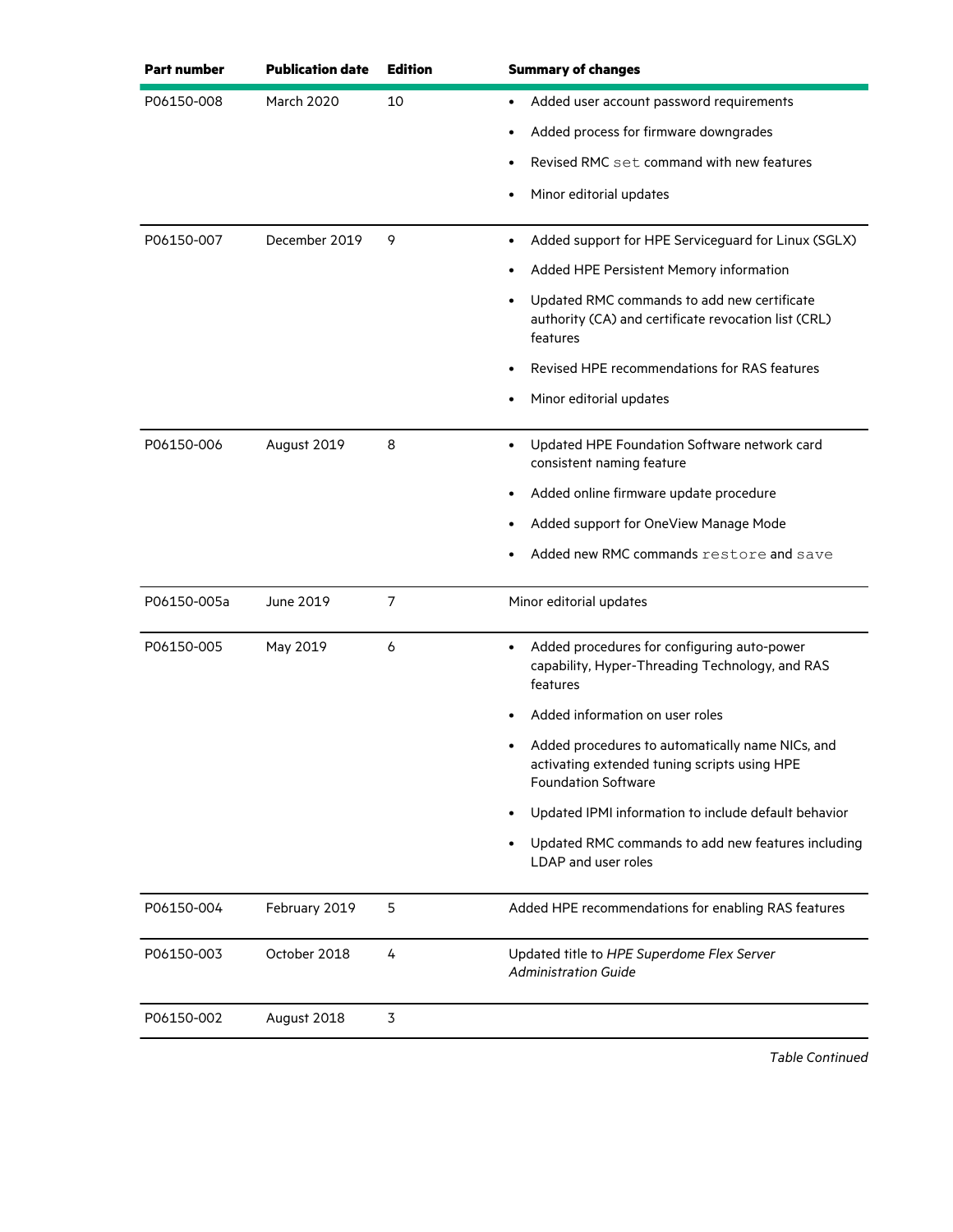| Part number  | <b>Publication date</b> | Edition | <b>Summary of changes</b>                                                                   |
|--------------|-------------------------|---------|---------------------------------------------------------------------------------------------|
| P06150-001   | March 2018              |         |                                                                                             |
| 007-6491-001 | December 2017           |         | Initial release as HPE Superdome Flex Server Administrator<br>Commands and Procedures Guide |

<u>a sa san</u>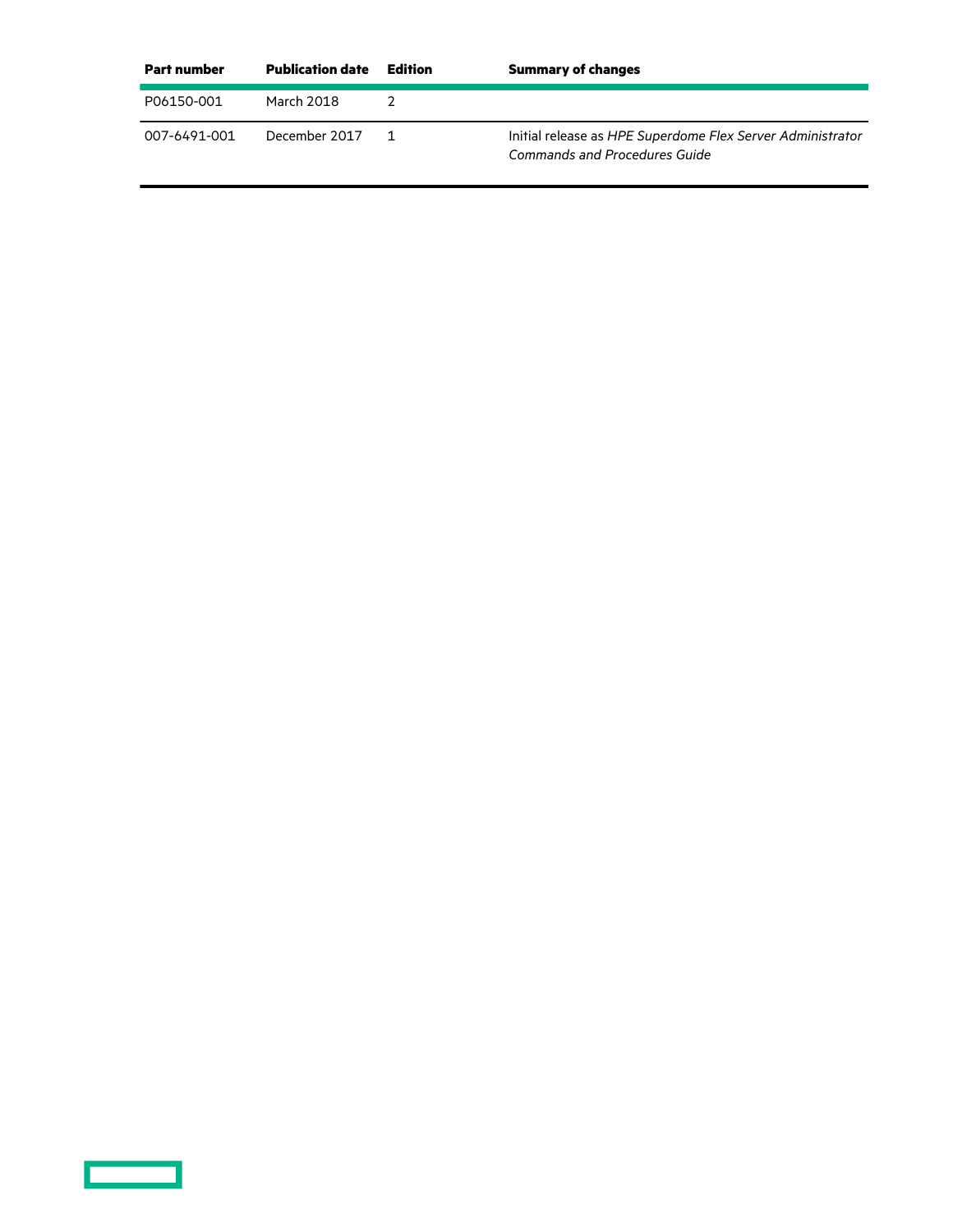# **Contents**

|--|--|

|--|--|

| Managing system performance with HPE Foundation Software (HFS)26 |  |
|------------------------------------------------------------------|--|
|                                                                  |  |
|                                                                  |  |
|                                                                  |  |
|                                                                  |  |
|                                                                  |  |
|                                                                  |  |
|                                                                  |  |
|                                                                  |  |
|                                                                  |  |
|                                                                  |  |
|                                                                  |  |
|                                                                  |  |

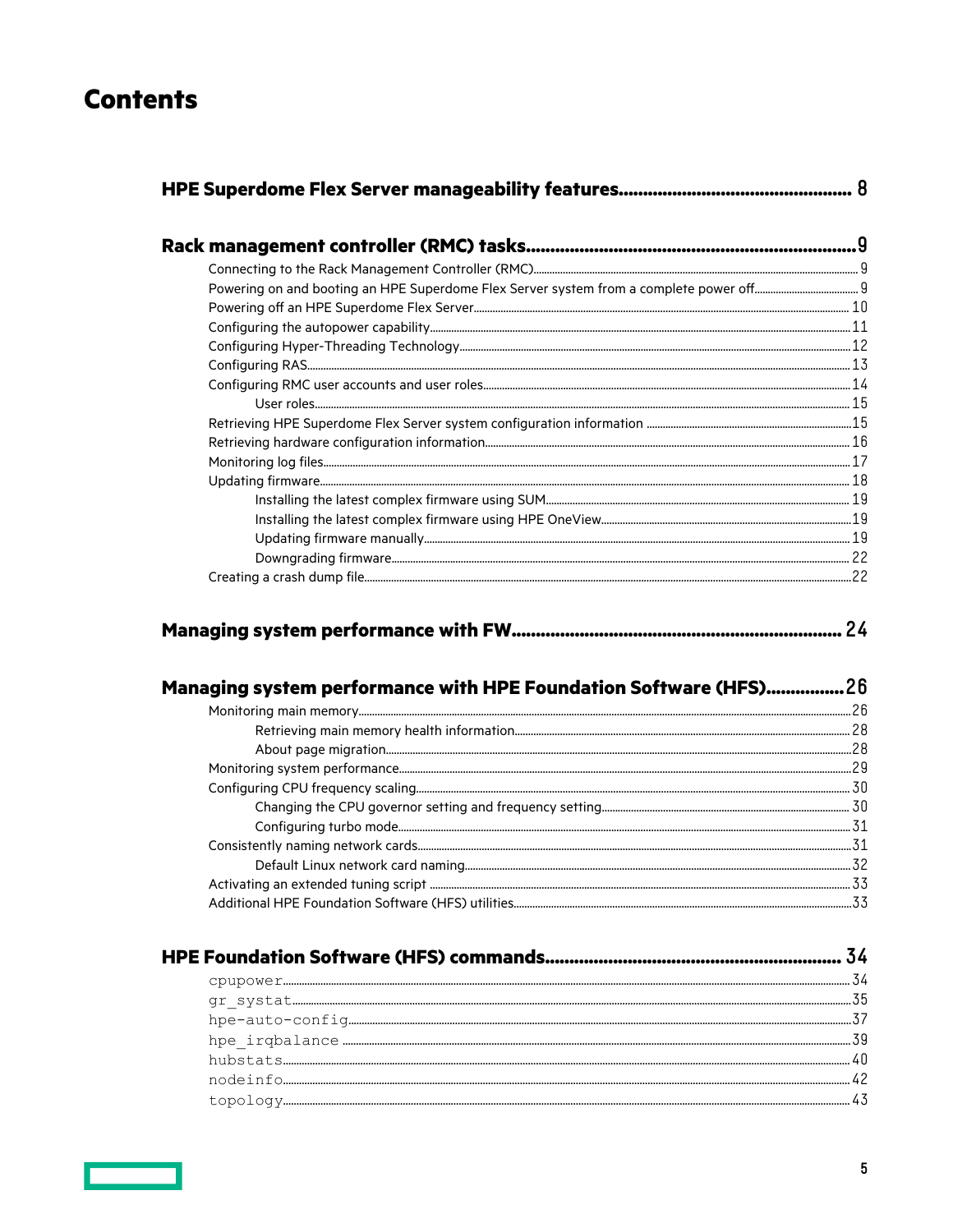| $upload \hspace{-0.04cm} \textbf{upload} \hspace{-0.04cm} \textbf{a} \hspace{-0.04cm} \textbf{a} \hspace{-0.04cm} \textbf{a} \hspace{-0.04cm} \textbf{b}$ |    |
|-----------------------------------------------------------------------------------------------------------------------------------------------------------|----|
|                                                                                                                                                           | 88 |
|                                                                                                                                                           |    |
|                                                                                                                                                           |    |
|                                                                                                                                                           |    |
|                                                                                                                                                           |    |
|                                                                                                                                                           |    |
|                                                                                                                                                           |    |
|                                                                                                                                                           |    |
|                                                                                                                                                           |    |
|                                                                                                                                                           |    |
|                                                                                                                                                           |    |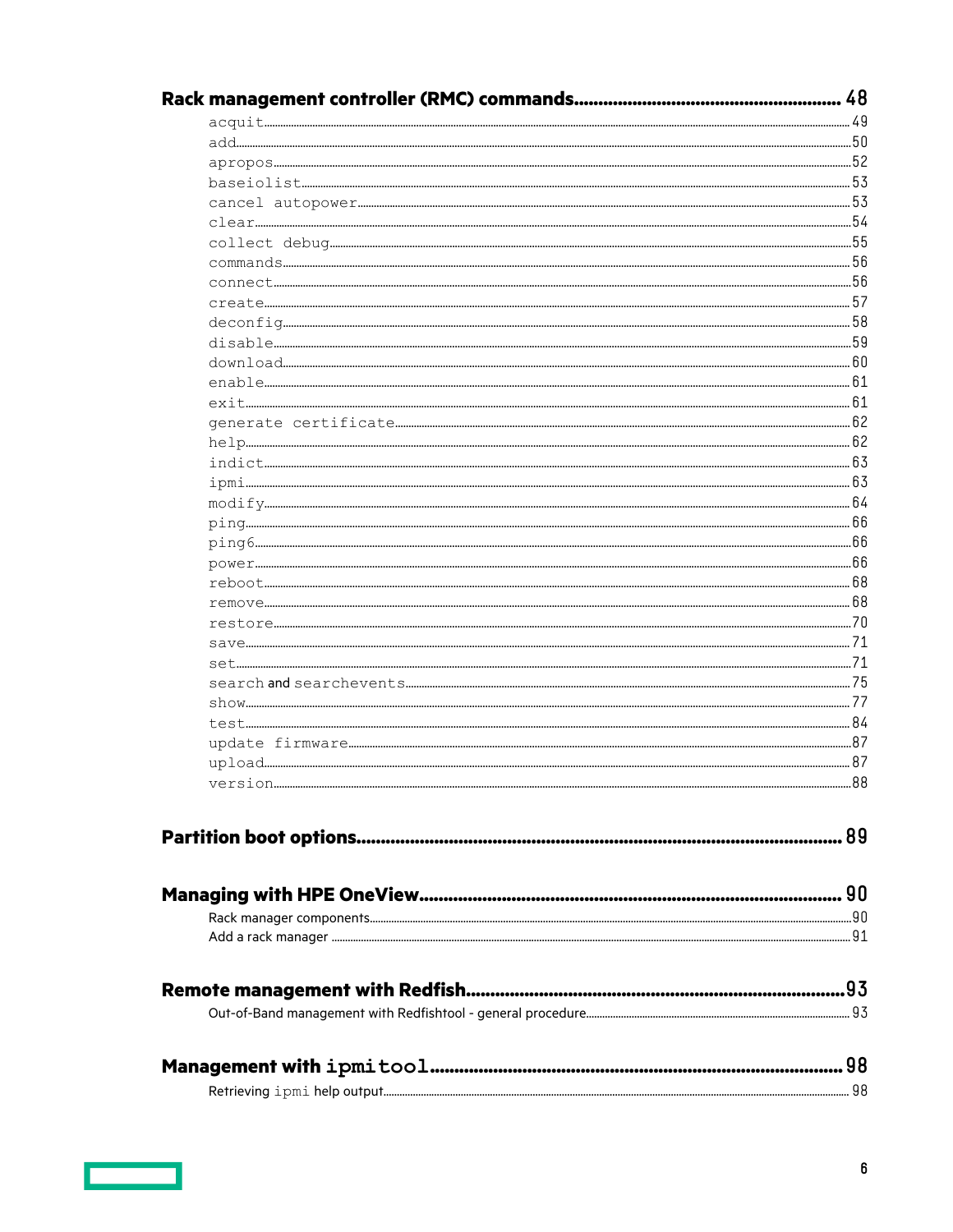| Running an ipmi command against a baseboard management controller (BMC) - general procedure 100 |  |
|-------------------------------------------------------------------------------------------------|--|
|                                                                                                 |  |
|                                                                                                 |  |
|                                                                                                 |  |
|                                                                                                 |  |
|                                                                                                 |  |
|                                                                                                 |  |
|                                                                                                 |  |
|                                                                                                 |  |
|                                                                                                 |  |
|                                                                                                 |  |
| Disaster recovery with HPE Serviceguard for Linux (SGLX) 107                                    |  |
|                                                                                                 |  |
|                                                                                                 |  |
|                                                                                                 |  |
|                                                                                                 |  |
|                                                                                                 |  |
|                                                                                                 |  |
|                                                                                                 |  |
|                                                                                                 |  |

<u>ransa</u>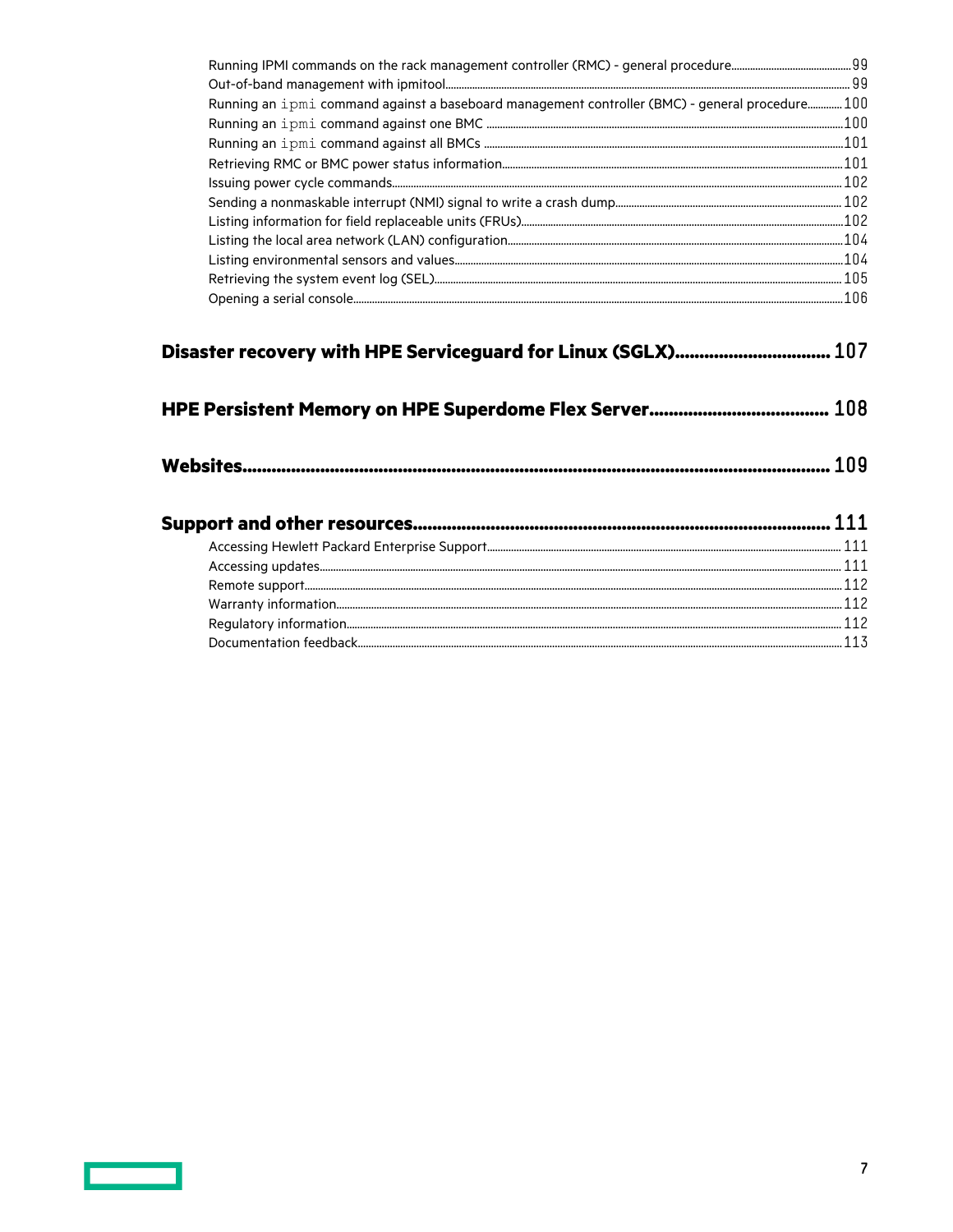# <span id="page-7-0"></span>HPE Superdome Flex Server manageability features

Superdome Flex Server has an advanced manageability system that is always on, constantly monitoring and managing the system components, fabric, and infrastructure for mission-critical high availability.

Major Superdome Flex Server management components include:

### **Rack Management Controller (RMC)**

The main component in the management subsystem. The RMC or eRMC connects to all the system chassis through a physically secure private LAN. The RMC is a standalone 1U rack-mounted chassis.

## **Embedded Rack Management Controller (eRMC)**

The eRMC is an option for one and two chassis systems. It provides RMC functionality using an existing BMC management processor instead of a separate 1U server.

#### **Baseboard Management Controller (BMC)**

Chassis-level management. Configures and manages the hardware in that chassis as well as providing virtual media and virtual keyboard, video, or mouse (KVM) features.

Supported manageability software includes:

- HPE OneView
- HPE Insight Remote Support
- HPE Serviceguard for Linux
- Smart Update Manager

For an overview of management features, see **[www.hpe.com/support/superdomeflex-management-whitepaper](https://www.hpe.com/support/superdomeflex-management-whitepaper)**.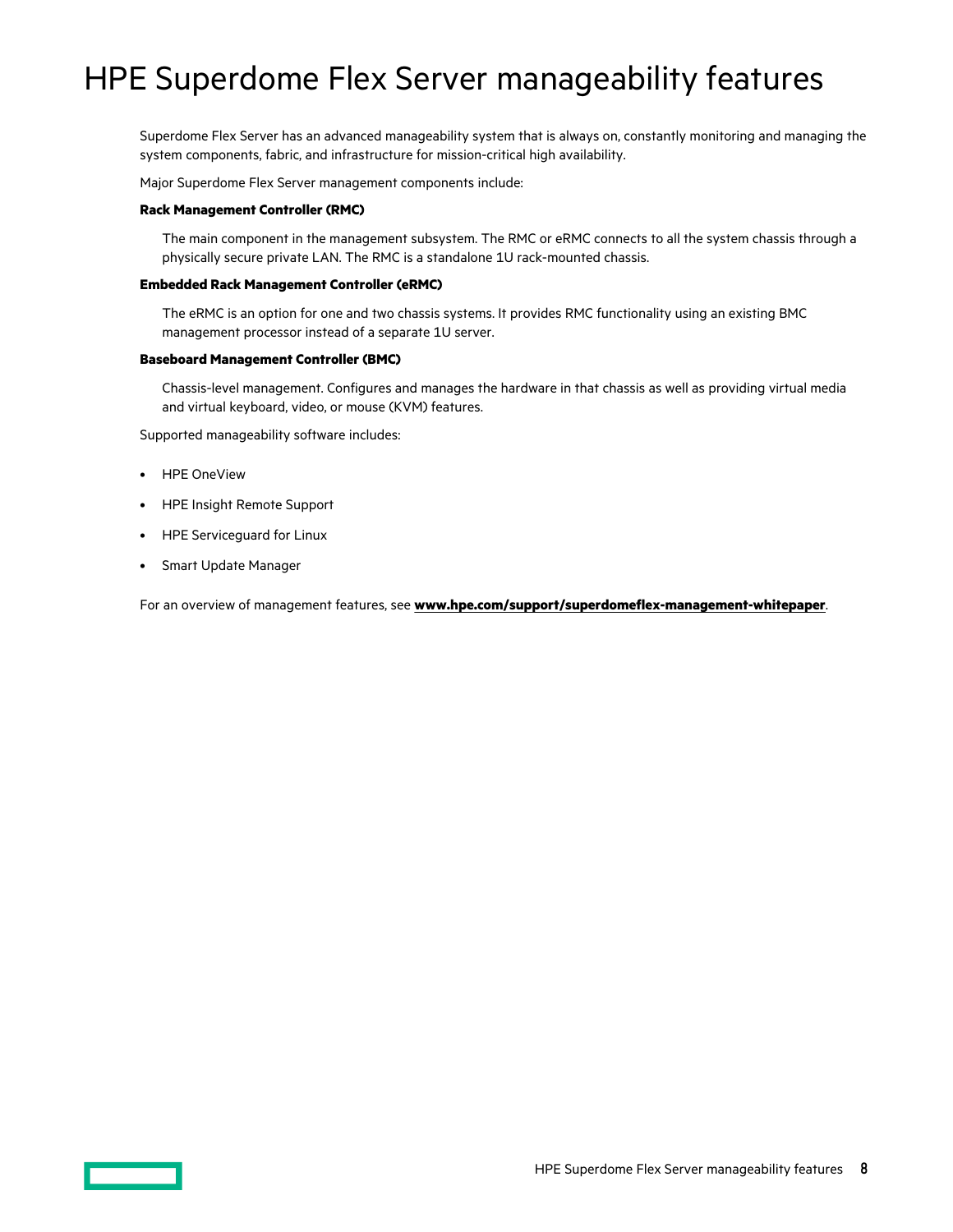# <span id="page-8-0"></span>Rack management controller (RMC) tasks

The RMC includes a command set that you can use to perform administrative functions on the HPE Superdome Flex Server. This chapter shows how to complete several typical tasks.

# **Connecting to the Rack Management Controller (RMC)**

You can connect to the RMC one of the following ways:

• Through a laptop attached to the RMC.

This connection is a direct-attached serial connection using the USB-A to Micro-USB-B cable that was included in the shipping crate.

For example, this type of connection can be useful if you lost the RMC password. With this kind of connection, the RMC does not prompt you for a password. For this reason, Hewlett Packard Enterprise recommends that you restrict physical access to the system as part of your site security procedures.

For information about connecting to the RMC using a laptop, see **HPE [Superdome Flex Server](https://www.hpe.com/support/superdome-flex-user) User Guide**.

• Through a network connection, through secure shell.

The following procedure explains how to connect to the RMC over a network connection. See **HPE [Superdome Flex](https://www.hpe.com/support/superdome-flex-user) Server [User Guide](https://www.hpe.com/support/superdome-flex-user)** for information about setting networking parameters on the RMC.

## **Procedure**

**1.** Use the secure shell (ssh) command to log into the RMC.

The factory configures the default login for the RMC to be administrator.

**2.** Respond to the prompts for the login name and password.

```
remotehost% ssh administrator@flex_rmc
password: #####
HPE Superdome RMC, Rev. 2.0.44 [Bootloader 1.1.4]
RMC:r001i01c cli>
```
For the password, enter the current RMC password for the administrator user, and press **Enter**.

If you configured a site-specific RMC password during the installation and configuration process, use your site-specific password. Hewlett Packard Enterprise recommends that you configure a site-specific password.

If you did not specify a site-specific RMC password, use the factory-default RMC password. The factory-default RMC password appears on the password sticker. The password sticker is a bar coded sticker that appears on your system. The sticker is on the rear of the external RMC, and top-right rear corner of the base chassis on an embedded RMC.

For information about the placement of the password sticker, see **HPE [Superdome Flex Server](https://www.hpe.com/support/superdome-flex-user) User Guide**.

# **Powering on and booting an HPE Superdome Flex Server system from a complete power o**

The following procedure explains how to power on an HPE Superdome Flex Server system from a complete power off.

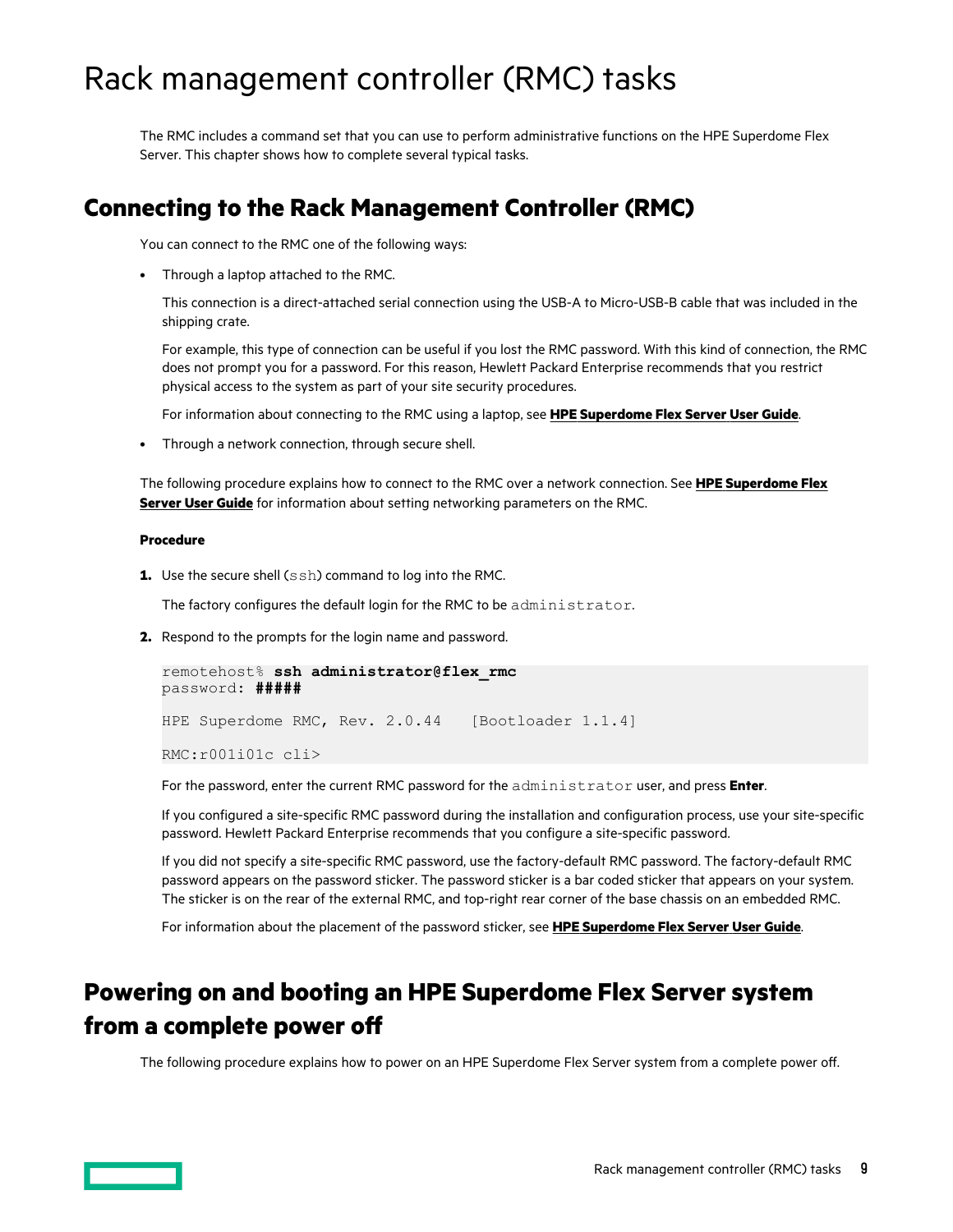### <span id="page-9-0"></span>**Procedure**

**1.** Visually inspect the system and make sure that the power circuit breakers are on.

There is power to the RMC and to the BMCs as long as the RMC and the BMCs are attached to a power source.

- **2.** Connect to the RMC and log in.
- **3.** Check the state of the system.

To view the partition configuration, enter the following commands.

RMC cli> **show npar** RMC cli> **show complex**

If no errors are indicated or if the system health status is OK, then proceed to power up the system. If there are errors, run RMC cli> **show logs error** and resolve the errors before powering up the system.

**4.** To power up the system, assuming it is configured with all chassis in one nPartition numbered 0, enter power on npar pnum=0. If you have multiple partitions, each partition can be powered on using pnum=**x** where **x** is the partition number you want to power up.

The power-on takes only a few minutes.

RMC cli> **power on npar pnum=0**

**5.** To access the EFI shell commands, enter the following command: RMC cli> **connect npar pnum=0**

It can take 5 to 10 minutes for the connect npar pnum=0 command to return boot-to-shell progress information.

**6.** (Conditional) When the Shell> prompt appears, enter  $f \circ 0$ : to access the boot partition.

Shell> **fs0:**

- **7.** (Conditional) Boot the system.
	- On Oracle Linux Unbreakable Enterprise Kernel (UEK) systems or on Red Hat Enterprise Linux (RHEL) systems, enter the following command:

fs0:\> **EFI\redhat\grubx64.efi**

• On SLES systems, enter the following command:

fs0:\> **EFI\sles\grubx64.efi**

## **More information**

[Connecting to the Rack Management Controller \(RMC\)](#page-8-0)

## **Powering off an HPE Superdome Flex Server**

The following procedure explains how to power off an HPE Superdome Flex Server system.

## **Procedure**

**1.** Log into the HPE Superdome Flex Server using an account with administrator or operator privileges, and enter the following command to stop the operating system and shut down the system:

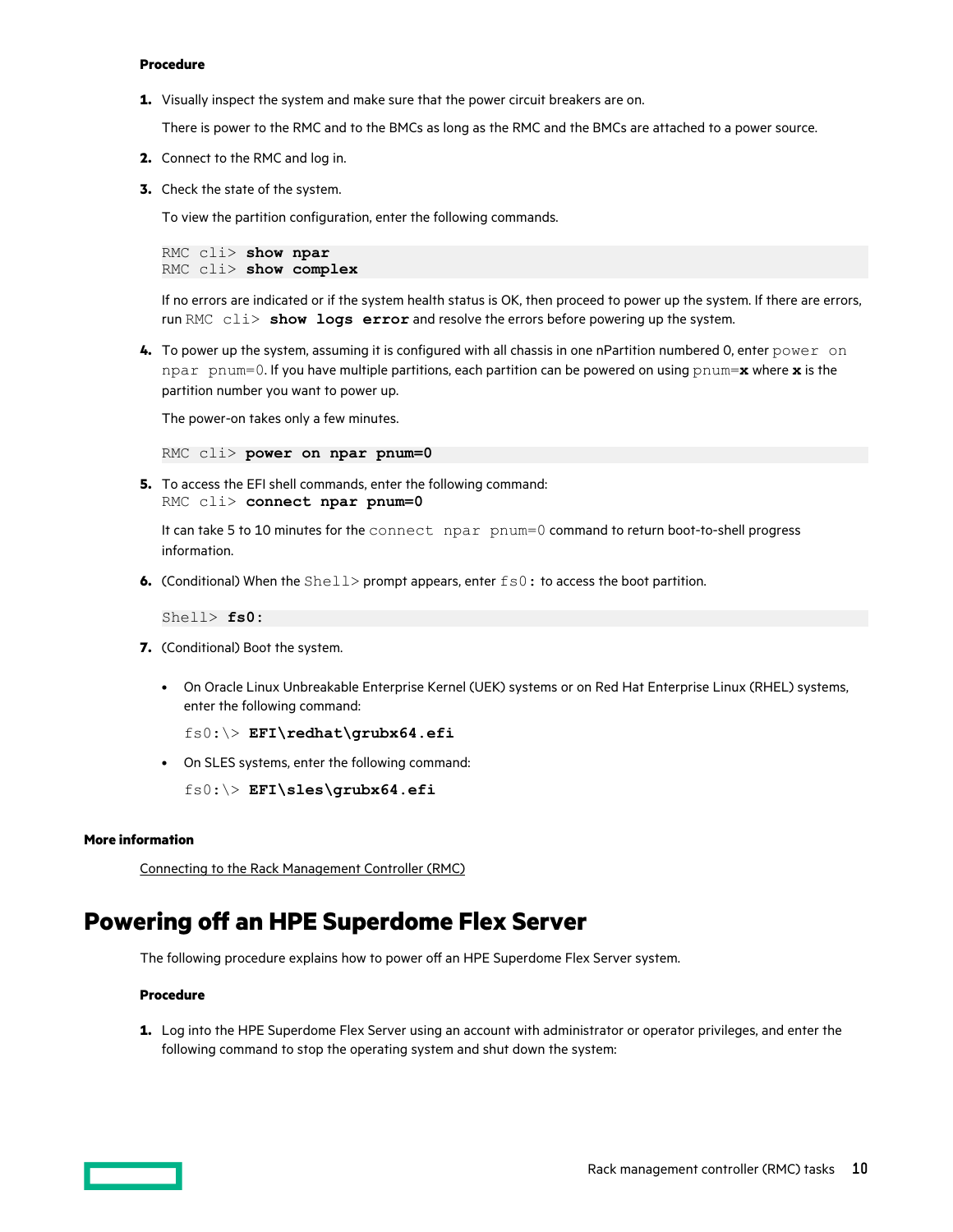# **shutdown -h**

<span id="page-10-0"></span>**2.** Enter the following command, and verify that the Run State is Off.

```
RMC cli> show npar
Partitions: 1
Par Run Health Chassis CPUs CPU Cores DIMMs Memory (GiB) IO Cards
Num State Status OK/In OK/In OK/In OK/In RAM/PMem OK/In 
==== ========== ========== ======= ===== ========= ======= ============ ========
p0 Off OK 1/1 4/4 1536/1536 48/48 1535/0 0/0 
 * OK/In = OK/Installed
```
**3.** If the power has not shut down after an extended amount of time, log into the RMC using an account with administrator or operator privileges, and enter the following command to power off a single partition.

```
RMC cli> power off npar pnum=PARTITION ID [force]
```
Where PARTITION ID is the number of the nPartition to be shut down. The force option makes the partition perform an OS immediate (nongraceful) shutdown if the OS is still running.



**TIP:** If you want to monitor the status of the shutdown process, you can open a second session on the RMC CLI. Using two sessions allows you to monitor the OS shutdown and the RMC status simultaneously.

# **Configuring the autopower capability**

The autopower capability allows the HPE Superdome Flex Server to power up automatically when power is applied after a power outage.

This procedure explains the following:

- How to retrieve information about the current autopower setting.
- How to configure the autopower setting you need.

## **Procedure**

- **1.** Log into the RMC as the administrator user.
- **2.** Enter the show autopower command.

The command shows the autopower capability that is enabled on your system.

```
RMC cli> show autopower
==== r001i01c ====
auto-power on is disabled
```
- **3.** To enable or disable the autopower capability, enter one of the following commands.
	- To enable autopower, enter the following command.

```
RMC cli> enable autopower
==== r001i01c ====
auto-power on enabled (120 second delay)
```
• To set the delay for autopower, enter the following command.

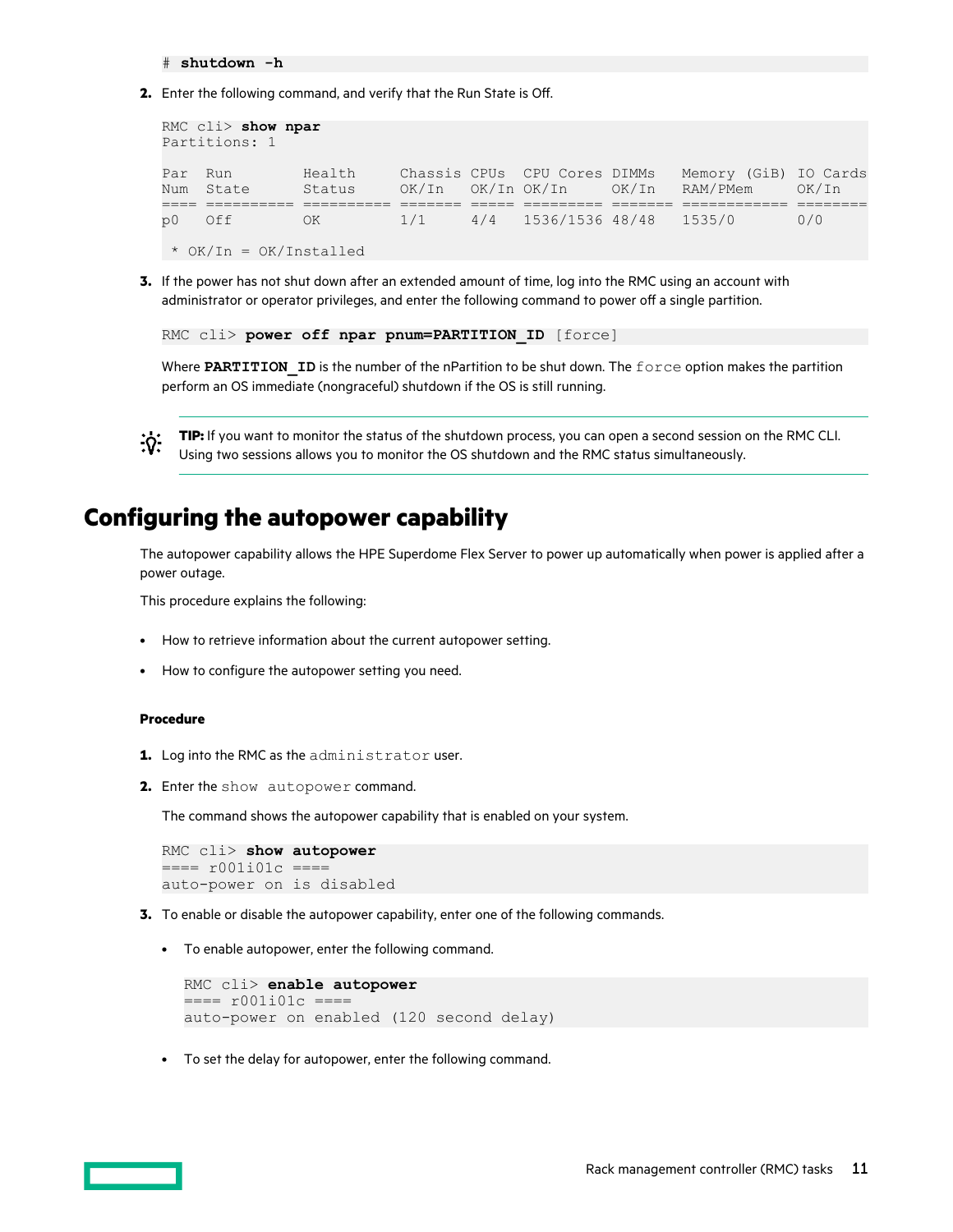<span id="page-11-0"></span>RMC cli> **set autopower delay=***SECONDS*

Where *SECONDS* is the number of seconds before the server powers up when power is applied.

• To disable autopower, enter the following command.

```
RMC cli> disable autopower
==== r001i01c ==auto-power on disabled
```
• To cancel autopower, enter the following command.

```
RMC cli> cancel autopower
==== r001i01c ====
auto-power on cancelled
```
Use this command to prevent power from being restored automatically to servers following a power outage.

# **Configuring Hyper-Threading Technology**

The following procedure explains how to enable or disable Hyper-Threading Technology on nPartitions in the HPE Superdome Flex Server. Hyper-Threading Technology can be enabled or disabled when an nPartition is created, or on an existing nPartition.

If not specified, Hyper-Threading Technology is enabled by default.

## **Procedure**

- **1.** Log in to the RMC as an administrator user.
- **2.** Enter one of the following commands.
	- To create an nPartition with Hyper-Threading Technology enabled, enter the following command:

**create npar pnum=***PARTITION\_ID* **hthread=on chassis={***GEOID* **[***GEOID* **...],all,unassigned}**

Where *GEOID* is the chassis or group of chassis you want to include in the new nPartition.

• To create an nPartition with Hyper-Threading Technology disabled, enter the following command.

**create npar pnum=***PARTITION\_ID* **hthread=off chassis={***GEOID* **[***GEOID* **...],all,unassigned}** Where *GEOID* is the chassis or group of chassis you want to include in the new nPartition.

**NOTE:** The nPartition must be powered off before Hyper-Threading Technology can be enabled or disabled on an existing nPartition.

By default, nPartitions are created with Hyper-Threading: On.

• To enable Hyper-Threading Technology on an existing nPartition, enter the following command.

```
modify npar pnum=PARTITION_ID hthread=on
```
• To disable Hyper-Threading Technology on an existing nPartition, enter the following command.

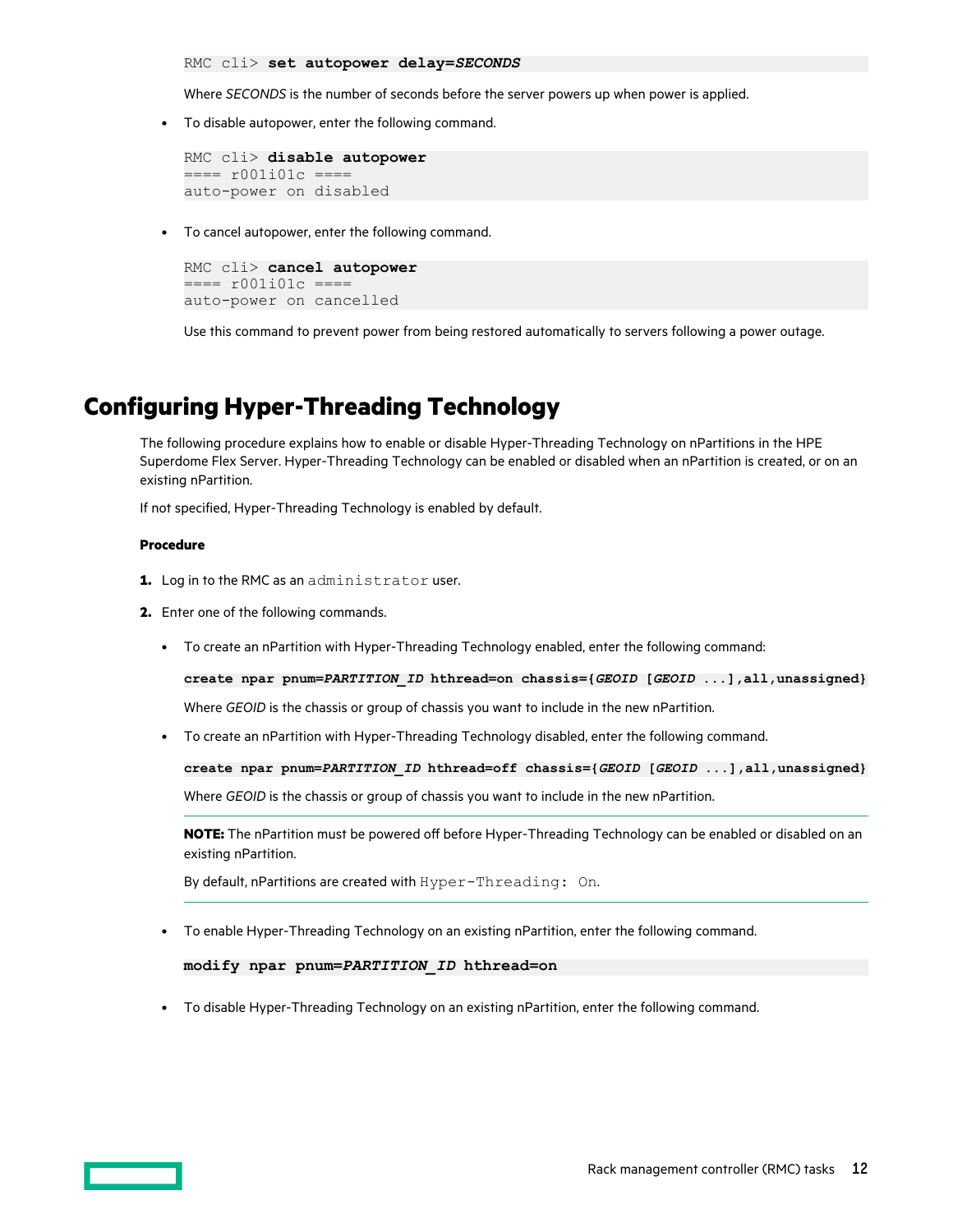<span id="page-12-0"></span>**3.** To verify the status of Hyper-Threading Technology, enter the show npar verbose command.

# **Configuring RAS**

The following procedure explains how to enable RAS or HPC memory modes on nPartitions in the HPE Superdome Flex Server. Memory modes can be set when creating a nPartition or on an existing nPartition.



**CAUTION:** Hewlett Packard Enterprise strongly recommends using the ras=on specification to enable memory RAS features (ADDDC mode). HPE RAS features provide higher resiliency to DIMM faults versus standard memory error-correcting code (ECC).

The ras=hpc specification disables memory RAS features and therefore could result in compromised system resiliency and a potential server outage.

You will experience high failure rates of DIMMs using the ras=hpc specification.

To check the memory RAS setting, enter the show npar verbose RMC command.

## **Procedure**

- **1.** Log in to the RMC as an administrator user.
- **2.** Enter one of the following commands.
	- To create an nPartition with RAS (ADDDC mode) enabled, enter the following command.

**create npar pnum=***PARTITION\_ID* **ras=on chassis={***GEOID* **[***GEOID* **...],all,unassigned}**

Where *GEOID* is the chassis or group of chassis you want to include in the new nPartition.

**NOTE:** nPartitions are created with ras=on by default.

• To create an nPartition with HPC mode enabled, enter the following command.

**create npar pnum=***PARTITION\_ID* **ras=hpc chassis={***GEOID* **[***GEOID* **...],all,unassigned}**

Where *GEOID* is the chassis or group of chassis you want to include in the new nPartition.

• NOTE: The nPartition must be powered off before RAS (ADDDC mode) or HPC mode can be enabled on an existing nPartition.

To enable RAS (ADDDC mode) on an existing nPartition, enter the following command.

```
modify npar pnum=PARTITION_ID ras=on
```
• To enable HPC mode on an existing nPartition, enter the following command.

**modify npar pnum=***PARTITION\_ID* **ras=hpc**

**3.** To verify the status of RAS or HPC mode, enter the show npar verbose command.

## **More information**

[Monitoring main memory](#page-25-0)

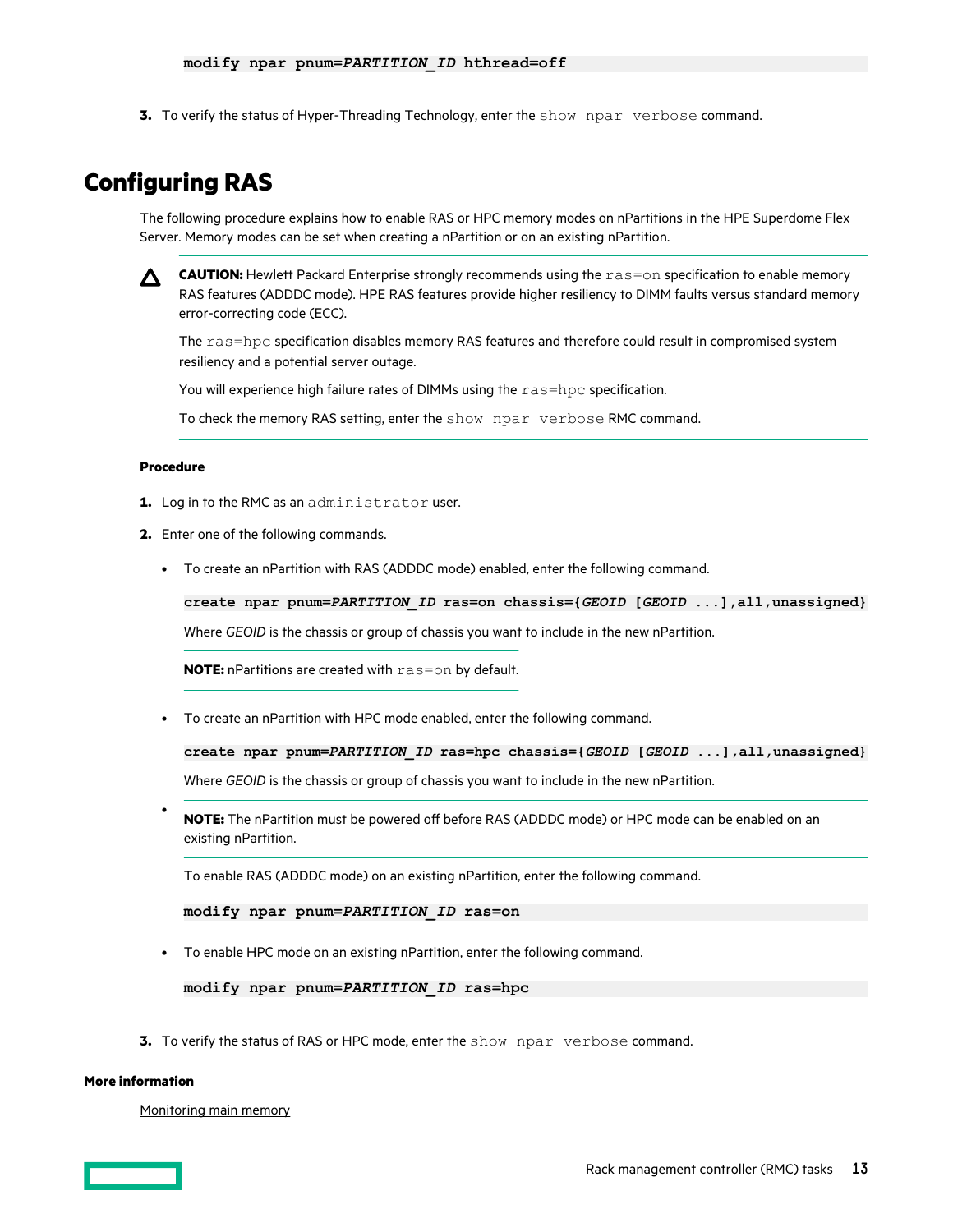# <span id="page-13-0"></span>**Configuring RMC user accounts and user roles**

User roles can be defined when creating a user account.

## **Procedure**

**1.** Enter the add user command.

add user name=*USERNAME* role={administrator, monitor, operator}

### *USERNAME*

Specify the name of a new user that you want to add to the system. The following are rules regarding the *USERNAME* specification:

- You can add a maximum of 30 users.
- *USERNAME* must begin with a letter and is case-sensitive.
- *USERNAME* must be unique to all other user names and group names.
- *USERNAME* can be 2 to 20 characters long and can include all alphanumeric characters, the dash, and the underscore.
- Certain user names are reserved for the RMC and eRMC. The reserved user names are as follows:

| <b>User name</b> | <b>Reserved on eRMC</b> | <b>Reserved on RMC</b> |
|------------------|-------------------------|------------------------|
| adminstrator     | X                       | X                      |
| backup           |                         | X                      |
| bin              |                         | $\mathsf X$            |
| daemon           | $\sf X$                 | $\mathsf X$            |
| dbus             |                         | $\mathsf X$            |
| ftp              |                         | $\mathsf X$            |
| haldaemon        |                         | $\mathsf X$            |
| logger           | $\mathsf X$             | $\mathsf X$            |
| mail             |                         | $\mathsf X$            |
| nobody           |                         | $\mathsf X$            |
| ntp              | Χ                       |                        |
| operator         |                         | $\sf X$                |
| proxy            |                         | Χ                      |
| root             | $\sf X$                 | Χ                      |
| sshd             | $\sf X$                 | Χ                      |
| sys              |                         | Χ                      |
| sysadmin         | $\mathsf X$             |                        |

*Table Continued*

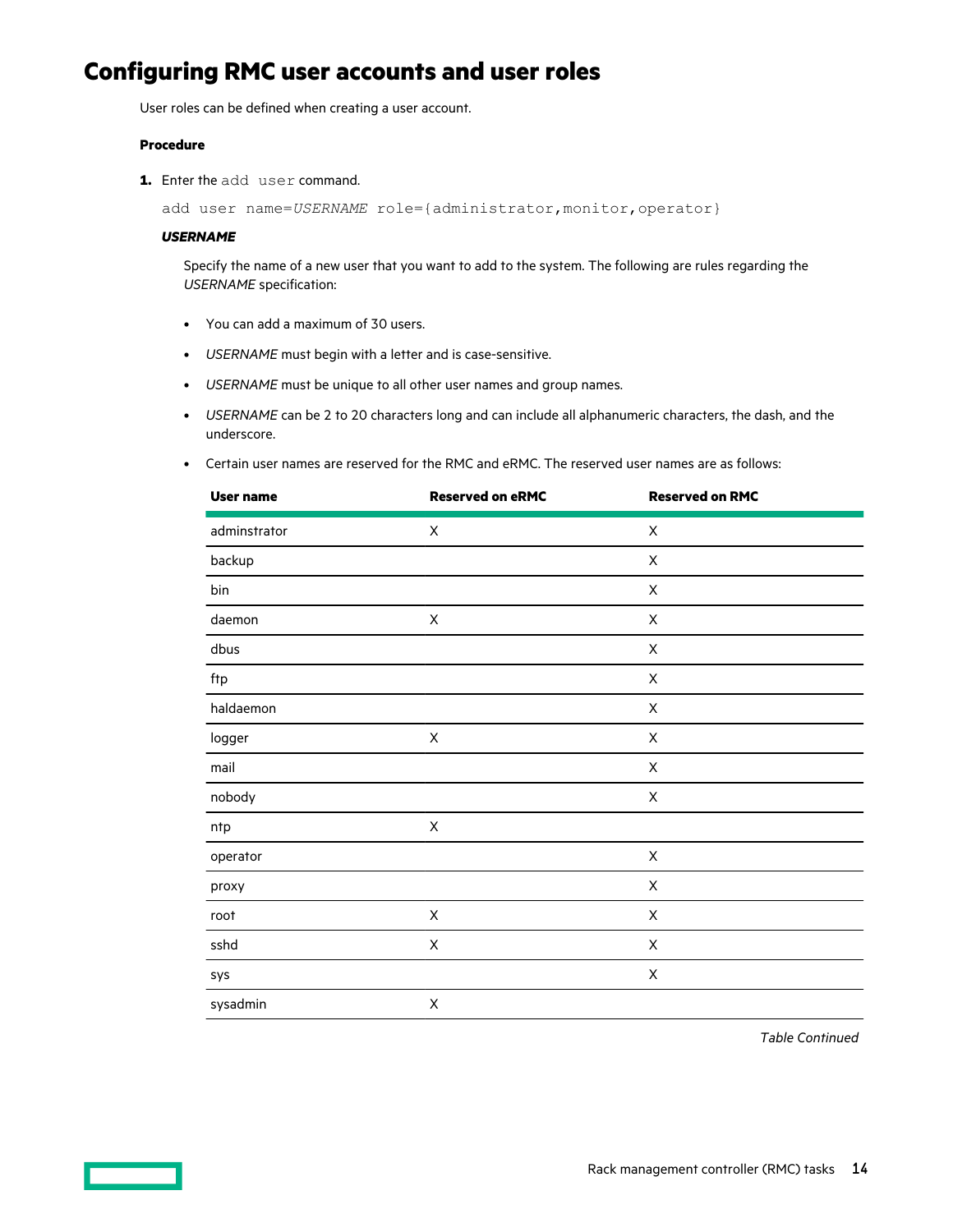<span id="page-14-0"></span>

| User name | <b>Reserved on eRMC</b> | <b>Reserved on RMC</b> |
|-----------|-------------------------|------------------------|
| sync      |                         |                        |
| www-data  |                         |                        |

When you create a user, the system also prompts you to create a password. The password can be from 8 to 40 characters long and can include all printable characters.

- **2.** Enter a password for the user account. The password can be from 8 to 40 characters long and can include all printable characters.
- **3.** To verify the user list, enter the command show user list.
	- To see details of the current user, enter the command show user.
	- To delete an existing user, enter the command remove user name=*USERNAME*.

## **More information**

[add](#page-49-0) [show](#page-76-0) [remove](#page-67-0)

## **User roles**

Superdome Flex supports role-based user accounts that provide each user account with privileges to improve security. Roles can be configured for RMC or Redfish. Up to 30 user accounts can be created.

| <b>RMC role name</b> | Redfish role name | <b>Privileges</b>                                                                   |
|----------------------|-------------------|-------------------------------------------------------------------------------------|
| administrator        | Administrator     | All privileges including ability to create, delete, and edit other user<br>accounts |
| operator             | Operator          | Power control, setting a profile, and BIOS parameters                               |
| monitor              | ReadOnly          | Change own password, access read-only JViewer, and access read-<br>only console     |
| <b>IPMI User</b>     | N/A               | Log in to IPMI remotely                                                             |

# **Retrieving HPE Superdome Flex Server system configuration information**

You can use the show complex command to view your system configuration. Use this command, for example, to retrieve the baseboard management controller (BMC) identifiers.

Many RMC commands and ipmi commands require you to specify one of these IDs when you want the command to operate on a specific BMC. The command syntax permits you to shorten the IDs by omitting the leading 0 characters. In these commands, if you decide to omit any leading 0 characters, omit all. For example, you can specify the BMC ID r001i01b as r1i1b, by omitting the 0 characters.

```
RMC cli> show complex
SSN: 5UF6512345
RMCs: 1
```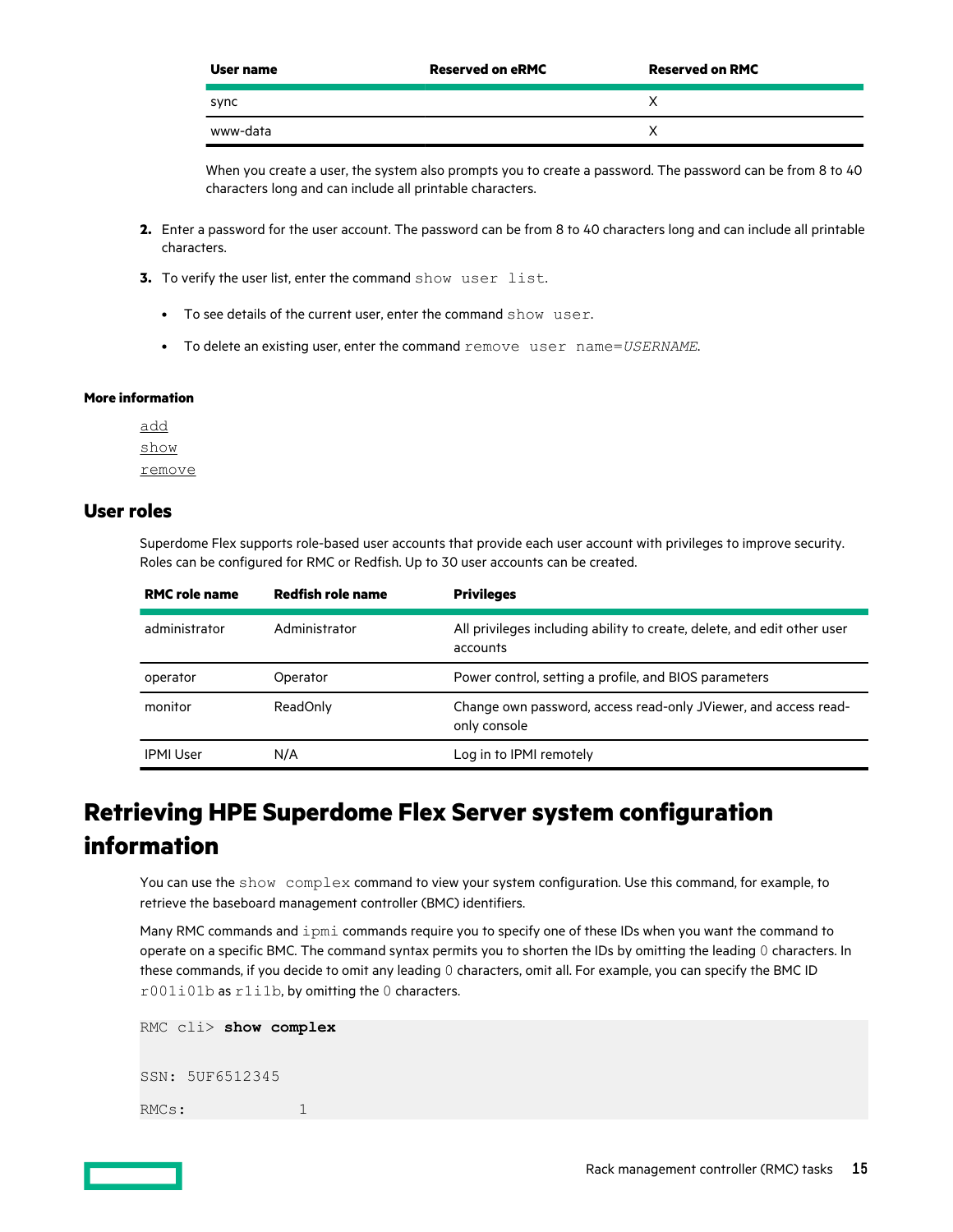```
 r001i11c RMC-UV400
BMCs: 2
      r001i01b IP147-BASEIO P000
      r001i06b IP147
Partitions: 1
     partition000 BMCs: 2
             r001i01b
              r001i06b
```
The output shows the following:

- This system has one RMC, and its node name is  $r001i11c$ .
- There are two chassis BMCs, and their IDs are  $r001i01b$  and  $r001i06b$ .
- There is one partition, p0, and it contains both chassis.

# **Retrieving hardware configuration information**

The following procedure explains how to retrieve hardware configuration information.

## **Procedure**

- **1.** Log into the RMC as the administrator user.
- 2. Enter the show hwcfg command.

```
RMC cli> show hwcfg
BASEIO_DISABLE=no........................................... 1/2 BMC(s)
        r001i01b
BASEIO_DISABLE=yes.......................................... 1/2 BMC(s)
        r001i06b
BIOS_CORE_DISABLE_MASK=0x0
       all targeted BMC(s)
BIOS_FILE=/common/bios.fd
        all targeted BMC(s)
BIOS_HT_DISABLE=yes
       all targeted BMC(s)
BIOS_LABMODE=no
        all targeted BMC(s)
BIOS_RAS_DISABLE=no
        all targeted BMC(s)
CHASSIS_DISABLE=no
        all targeted BMC(s)
DEBUG_SW=0x0
        all targeted BMC(s)
HOST_SPI_LOCATION=HOST_SPI_LOC_PCH
        all targeted BMC(s)
IIO_DISABLE=no
        all targeted BMC(s)
MEMRISER_DISABLE=no
        all targeted BMC(s)
NL_ENABLE=yes
        all targeted BMC(s)
PARTITION=1
```
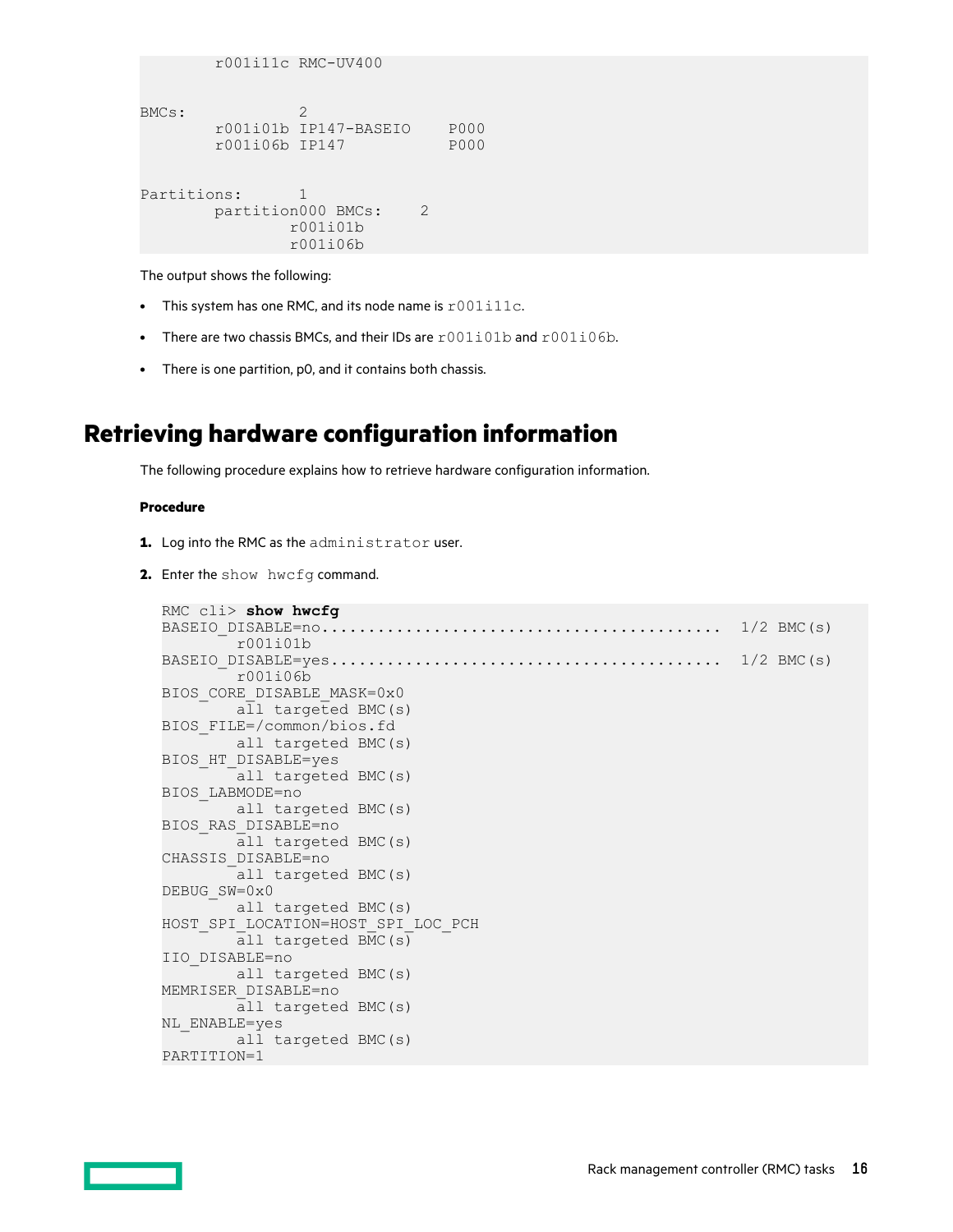```
 all targeted BMC(s)
SOCKET_DISABLE=no
      all targeted BMC(s)
```
# <span id="page-16-0"></span>**Monitoring log files**

The HPE Superdome Flex Server logs events that occur on the RMC, on the BMCs, and on the server. The show logs command returns the value of various log files.

- show logs audit
- show logs console target={BMC\_GEOID | PARTITION\_ID} [socket={0-3}] [full]
- show logs dmesg [target=*target*]
- show logs error [mca | cmc | type=*SEVERITY* | id=*BUNDLE\_ID* | pnum=*PARTITION\_ID*]
- show logs hel [all] [hex] [target=*target*]
- show logs iel [live] Same as show livelogs
- show logs sel [target=*target*]
- show logs syshist [verbosity= $\{0, 1, 2\}$  | raw]
- show logs uvdmp [list | id=HEX\_ID | file=FILENAME][verbose]
- show logs support [ieldepth=DAYS]

The following procedure shows how to retrieve hardware event log file and the RMC start-up log file.

## **Procedure**

- **1.** Log into the RMC as the administrator user.
- **2.** Enter the show logs hel all command to retrieve hardware event logs.

| RMC cli> show logs hel all |                              |
|----------------------------|------------------------------|
| UV4 NI1 HCERR SUMMARY      | 0x0000000000000001           |
| UV4 NI1 HCERR FIRST        | 0x0000000000000001           |
| UV4 NI1 HCERR TIME STAMP   | 0x80003DC074E22444           |
| UV4 NI1 NL0 HCERR SUMMARY  | 0x000000000000004C           |
| UV4 NI1 NL0 HCERR FIRST    | 0x0000000000000008           |
| UV4 NI1 NL0 HCERR OVERFLOW | $0 \times 00000000000000000$ |
| UV4 NIO AOERRO SUMMARY     | 0x0000000000000002           |
| UV4 NIO AOERRO FIRST       | 0x0000000000000002           |
| UV4 NIO AOERRO TIME STAMP  | 0x80003DC074E224C4           |
| UV4 NI0 NL1 AOERR SUMMARY  | 0x0000000000000008           |
| UV4 NI0 NL1 AOERR FIRST    | 0x0000000000000008           |
| UV4 NI0 NL1 AOERR OVERFLOW | 0x0000000000000000           |
| UV4 NI1 AOERRO SUMMARY     | 0x0000000000000001           |
| UV4 NI1 AOERRO FIRST       | 0x0000000000000001           |
| UV4 NI1 AOERRO TIME STAMP  | 0x80003DC074E22504           |
| UV4 NI1 NL0 AOERR SUMMARY  | 0x0000000000000008           |
| UV4 NI1 NL0 AOERR FIRST    | 0x0000000000000008           |
| UV4 NI1 NLO AOERR OVERFLOW | 0x0000000000000000           |
|                            |                              |

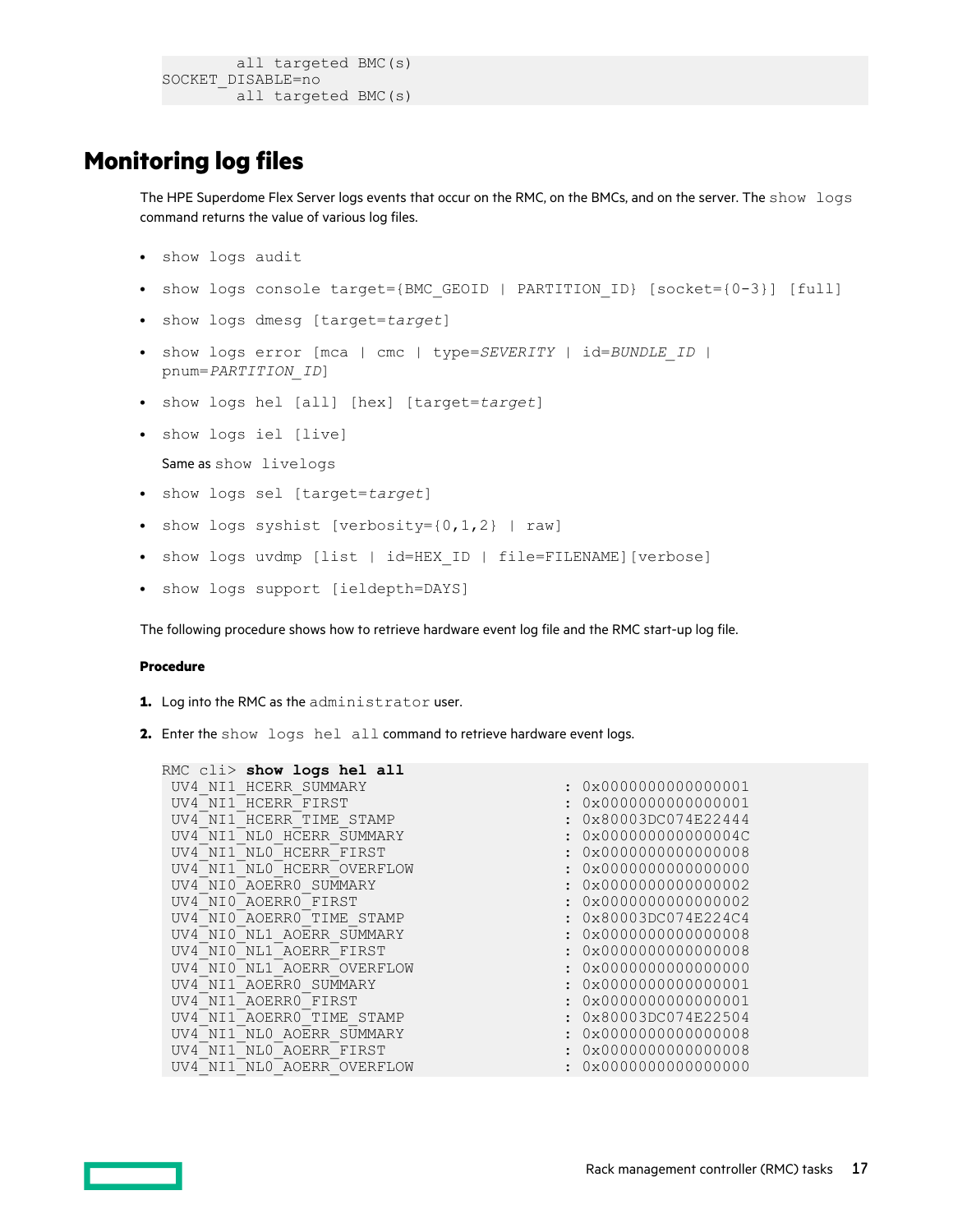<span id="page-17-0"></span>++++ r001i06b 10/25/17 07:36:56 \*\*\*\* RESET \*\*\*\* ++++ r001i06b 10/25/17 08:04:34 \*\*\*\* RESET \*\*\*\* ++++ r001i06b 10/25/17 08:09:59 \*\*\*\* RESET \*\*\*\* ++++ r001i06b 10/25/17 08:24:25 \*\*\*\* RESET \*\*\*\* ++++ r001i06b 10/25/17 08:39:07 \*\*\*\* RESET \*\*\*\* ++++ r001i06b 10/25/17 09:54:57 \*\*\*\* RESET \*\*\*\* ++++ r001i06b 10/25/17 10:30:33 \*\*\*\* RESET \*\*\*\* ++++ r001i06b 10/25/17 10:50:55 \*\*\*\* RESET \*\*\*\* ++++ r001i06b 10/25/17 11:19:45 \*\*\*\* RESET \*\*\*\* ++++ r001i06b 10/25/17 11:41:36 \*\*\*\* RESET \*\*\*\* ++++ r001i06b 10/25/17 18:33:22 \*\*\*\* RESET \*\*\*\* ++++ r001i06b 10/25/17 18:34:46 \*\*\*\* RESET \*\*\*\* ++++ r001i06b 10/25/17 18:38:26 \*\*\*\* RESET \*\*\*\* ++++ r001i06b 10/25/17 18:40:55 \*\*\*\* RESET \*\*\*\* ++++ r001i06b 10/25/17 18:43:20 \*\*\*\* RESET \*\*\*\* <type h for help> lines 33209-33256/33256 (END)

The show logs hel all command output can contain information about correctable memory errors, uncorrectable memory errors, machine checks, and other events.

**3.** Enter the show logs dmesg command to retrieve the RMC start-up log file.

```
RMC cli> show logs dmesg
...
[ 3.024725] VFS: Mounted root (cramfs filesystem) readonly on device 1:0.
[ 3.031567] devtmpfs: mounted
[ 3.034931] Freeing unused kernel memory: 204k freed
...
```
## **More information**

[show](#page-76-0)

# **Updating firmware**

Hewlett Packard Enterprise recommends that all firmware on all devices in your system be updated to the latest version after hardware installation is complete. Hewlett Packard Enterprise also encourages you to check back often for any updates that might have been posted.

There are three methods for updating the complex firmware; using SUM (Smart Update Manager), using HPE OneView, or manually. Each method uses a different firmware bundle.

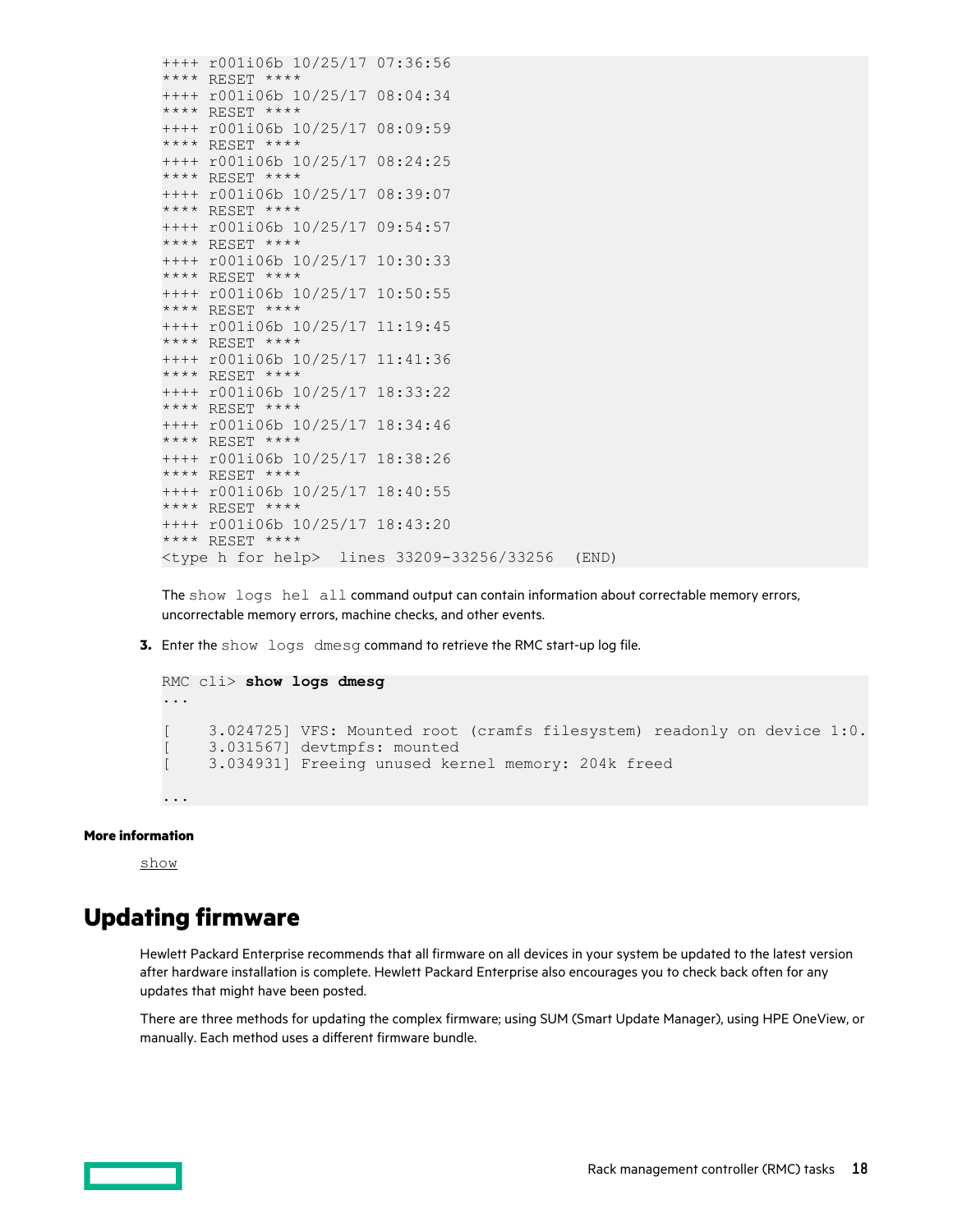## <span id="page-18-0"></span>**Installing the latest complex firmware using SUM**

The SUM utility enables you to deploy firmware components from either an easy-to-use interface or a command line. SUM has an integrated hardware discovery engine that discovers the installed hardware and the current versions of firmware in use on target servers. SUM also has logic to install updates in the correct order and ensure that all dependencies are met before deployment of a firmware update. SUM also contains logic to prevent version-based dependencies from destroying an installation. This logic ensures that updates are handled in a manner that reduces any downtime required for the update process. SUM does not require an agent for remote installations. SUM is included in the downloadable firmware bundles that include *for SUM installation* in the title.

Detailed installation instructions are provided in the SUM bundle at **[www.hpe.com/support/superdome-flex-software](https://www.hpe.com/support/superdome-flex-software)**.

For more information about SUM, see the **[HPE Smart Update Manager User Guide](http://www.hpe.com/support/SUM-UG-en)**.

**NOTE:** You can also update firmware manually. For more information about manually updating the firmware, see the detailed instructions provided in the release notes for the firmware bundle.

#### **More information**

Updating firmware manually

## **Installing the latest complex firmware using HPE OneView**

The HPE OneView utility enables you to deploy firmware updates through the HPE OneView interface.

**NOTE:** Updating firmware with HPE OneView requires HPE OneView version 5.0 or later and Superdome Flex Server firmware version 3.0.512 or later.

Detailed installation instructions are provided in the HPE OneView bundle at **[www.hpe.com/support/superdome-flex](https://www.hpe.com/support/superdome-flex-software)[software](https://www.hpe.com/support/superdome-flex-software)**.

For more information about HPE OneView, see *HPE OneView User Guide* at **<http://www.hpe.com/info/oneview/docs>**.

**NOTE:** You can also update firmware manually. For more information about manually updating the firmware, see the detailed instructions provided in the release notes for the firmware bundle.

## **More information**

Updating firmware manually

## **Updating firmware manually**

The following procedures explain how to update all the firmware on an HPE Superdome Flex Server. These procedures upgrade the firmware on the RMC and on the BMCs.

You can perform firmware updates online or offline. Updating firmware online requires system firmware version 3.0.512 or later.

**NOTE:** The online firmware update is not supported when updating from 3.25.46 (or earlier) to 3.30.140 (or later) due to a PLD version change.

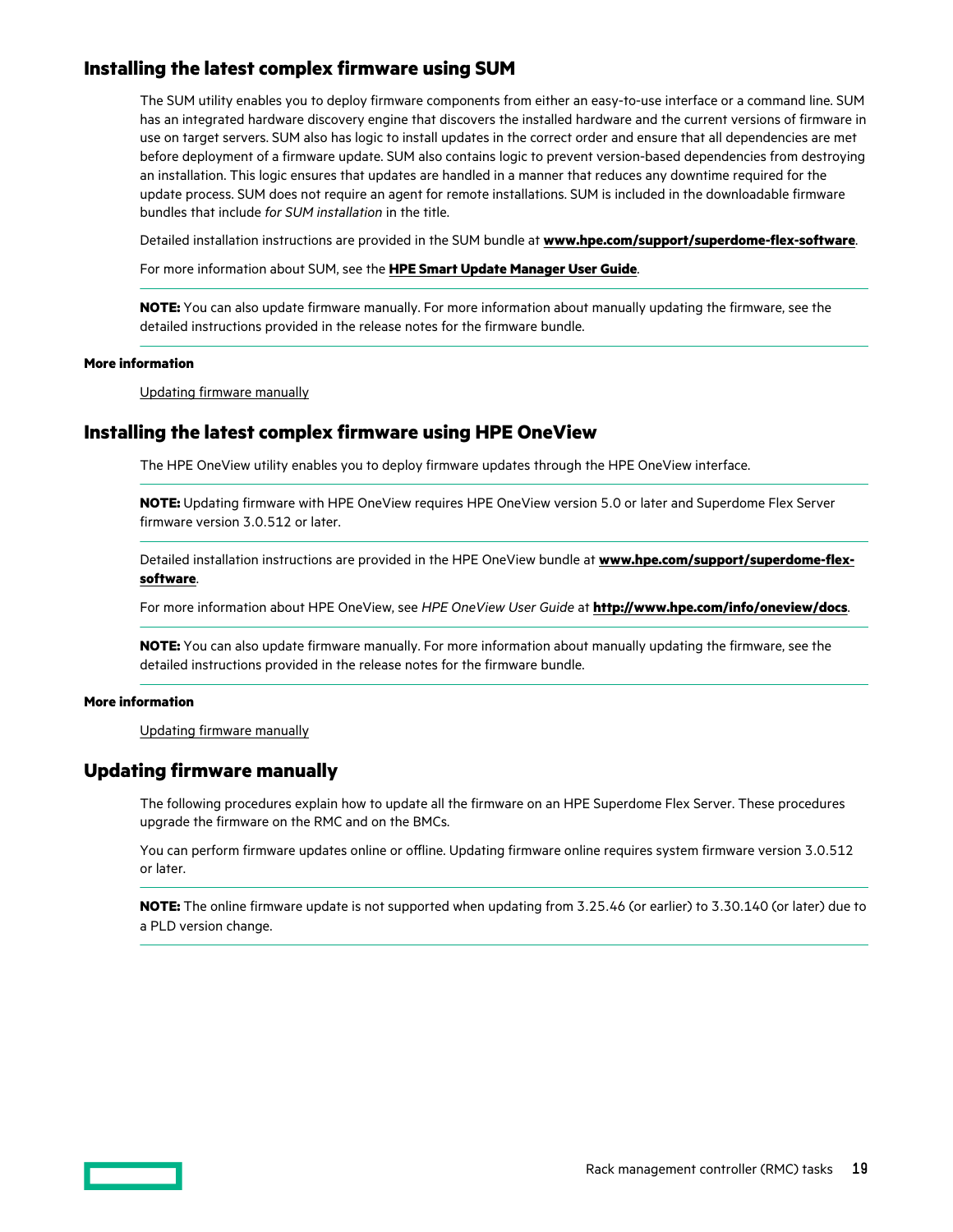## <span id="page-19-0"></span>**Updating firmware offline**

## **Procedure**

- **1.** Obtain a copy of the HPE Superdome Flex Server Firmware Bundle from **[www.hpe.com/support/superdome-flex](https://www.hpe.com/support/superdome-flex-software)[software](https://www.hpe.com/support/superdome-flex-software)**.
- **2.** Download the new firmware bundle to a location on a computer which is accessible from the RMC over the local network.
- **3.** Log into the RMC as the administrator user and provide the password when prompted.

For example:

remotehost% **ssh administrator@flex-rmc**

**4.** To verify that the RMC is configured to use a DNS, enter the following command:

RMC cli> **show dns**

If necessary, use the add dns command to configure DNS access.

**5.** Power off the system.

RMC cli> **power off npar pnum=***x*

**6.** To update the firmware, enter the following command:

```
RMC cli> update firmware url=path_to_firmware
```
For *path\_to\_firmware*, specify the location on the local computer that specifies the location of the firmware bundle that you downloaded. Acceptable paths to the location are https, sftp, and scp.

For example:

RMC cli> **update firmware url=https://myhost.com/bundle**

The firmware supports specifying the protocol and port in *path\_to\_firmware*.

For example:

```
update firmware url=https://myhost.com/bundle
update firmware url=https://myhost.com:1234/bundle
```
- **7.** Wait for the RMC to reboot.
- **8.** To verify the new firmware level, enter the following command:

RMC cli> **show firmware verbose**

**9.** To activate new system firmware, enter the following command:

RMC cli> **power on npar pnum=***x*

Where *x*=partition number. *x*=0 will power up the entire system.

## **Updating firmware online**

## **Prerequisites**

Updating firmware while online requires system firmware 3.0.512 or later.

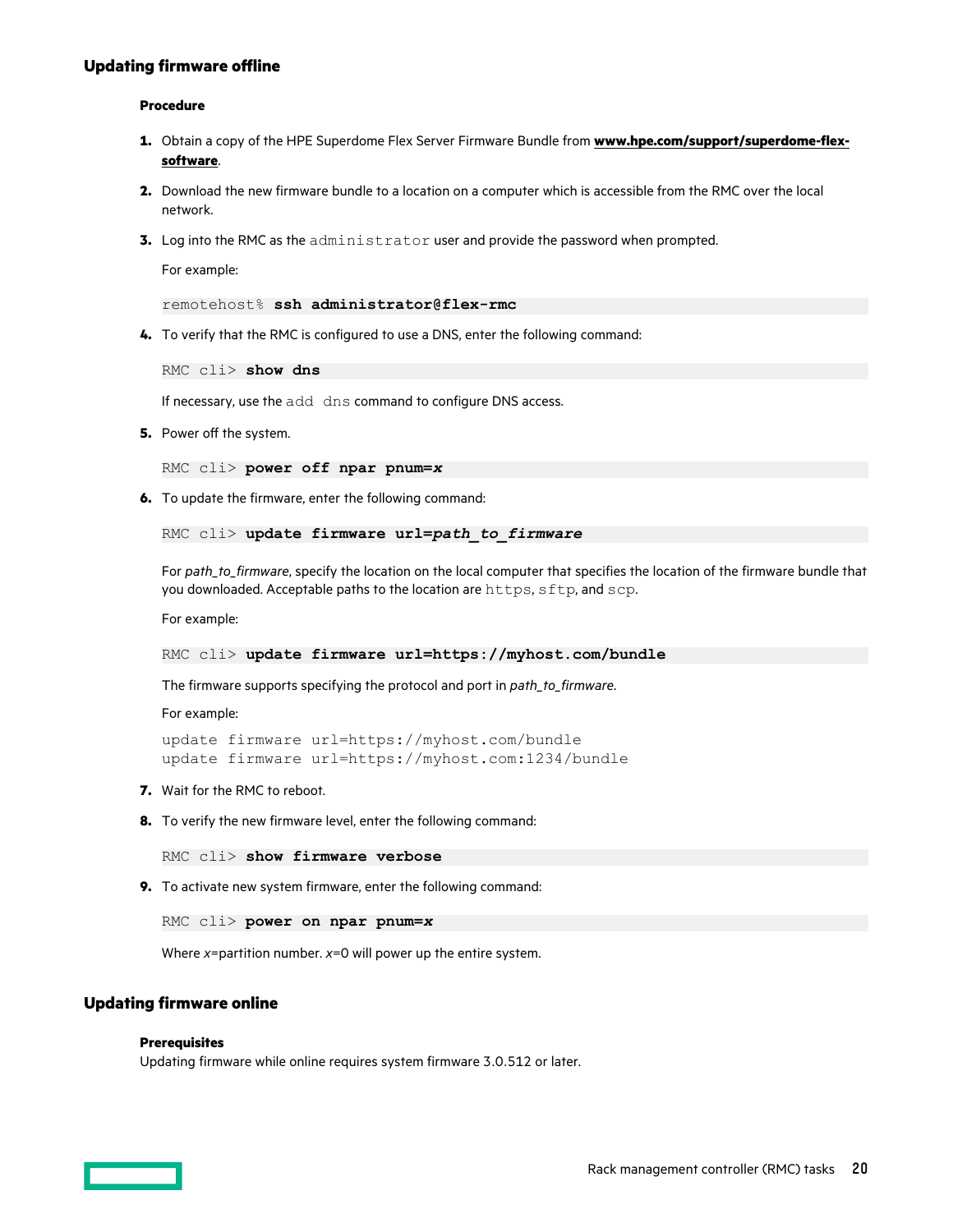#### **Procedure**

- **1.** Obtain a copy of the HPE Superdome Flex Server Firmware Bundle from **[www.hpe.com/support/superdome-flex](https://www.hpe.com/support/superdome-flex-software)[software](https://www.hpe.com/support/superdome-flex-software)**.
- **2.** Download the new firmware bundle to a location on a computer which is accessible from the RMC over the local network.
- **3.** Log into the RMC as the administrator user and provide the password when prompted.

For example:

remotehost% **ssh administrator@flex-rmc**

**4.** To verify that the RMC is configured to use a DNS, enter the following command:

RMC cli> **show dns**

If necessary, use the add dns command to configure DNS access.

**5.** To update the firmware, enter the following command:

RMC cli> **update firmware url=***path\_to\_firmware*

For *path to firmware*, specify the location on the local computer that specifies the location of the firmware bundle that you downloaded. Acceptable paths to the location are https, sftp, and scp.

For example:

```
RMC cli> update firmware url=https://myhost.com/bundle
```
The firmware supports specifying the protocol and port in *path\_to\_firmware*.

For example:

update firmware url=https://myhost.com/bundle update firmware url=https://myhost.com:1234/bundle

- **6.** Wait for the RMC to reboot.
- **7.** To verify the new firmware level, enter the following command:

RMC cli> **show firmware verbose**

- **a.** Confirm that the configured complex bundle version matches the new firmware version.
- **b.** Confirm that the configured nPartition bundle version matches the new firmware version.
- **c.** Confirm that the firmware on all devices matches the new firmware version.

**NOTE:** Configured nPartitions show the previous firmware version until they are rebooted.

**8.** To activate new system firmware on an nPartition, enter the following command:

RMC cli> **reboot npar pnum=***x*

Where *x*=partition number. *x*=0 will reboot the entire system.

**NOTE:** The new system firmware will not be activated on an nPartition until the **reboot npar** command is entered.

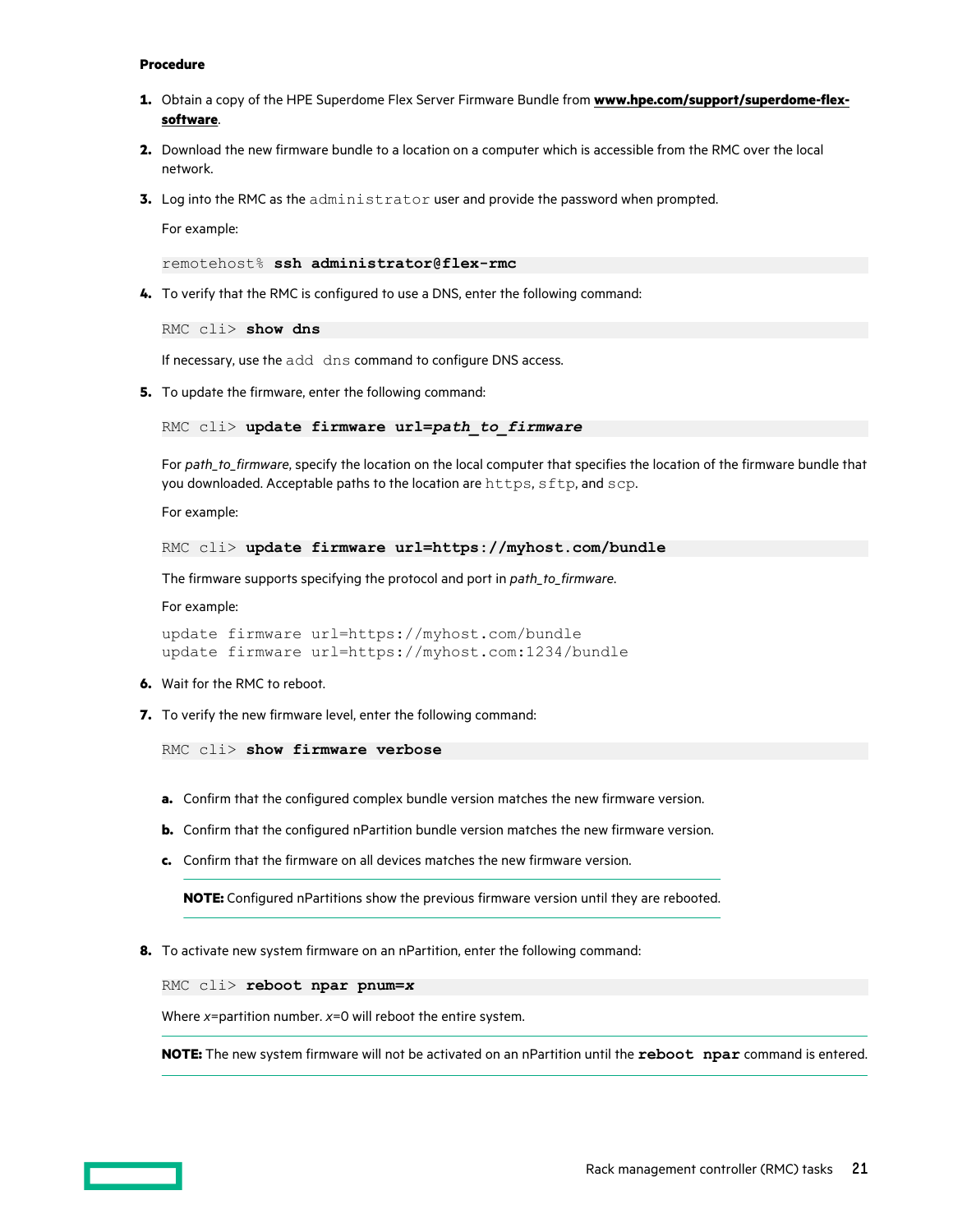## <span id="page-21-0"></span>**Downgrading firmware**



**CAUTION:** Hewlett Packard Enterprise does not recommend downgrading to a prior firmware release. Performing this task may result in loss of data and/or system functionality.

Firmware releases include fixes for known vulnerabilities and/or updates designed to avoid future vulnerabilities. Downgrading firmware may expose you to security vulnerabilities.

## **Procedure**

**1.** Apply the prior firmware version using online or offline firmware upgrade processes.

**NOTE:** If you are using SUM, you cannot use the exclude npar option for downgrading to a previous firmware version.

- **2.** After applying the prior firmware version, you must restart the system or partition.
	- If you are using the online firmware process, reboot the system or partition. The prior firmware version is not applied until after the reboot.

```
RMC cli>reboot npar pnum=Partition #
```
• If you are using the offline firmware process, power on the system or partition.

RMC cli>**power on**

#### **More information**

[Updating firmware online](#page-19-0) Updating firmware offline

# **Creating a crash dump file**

You can request that the operating system write a crash dump file. The file name resides in a directory that includes a time stamp, and the file location depends on your operating system, as follows:

• For the Oracle Linux UEK 4 update 5 operating system and the RHEL 7.X operating system, the directory is as follows:

```
/var/crash/ipaddr_or_hostname-year.month.day-hour:minutes:seconds
```
• For the SLES 12 SPX operating systems, the directory is as follows:

```
/var/crash/year-month-day-hour:minutes
```
## **Procedure**

**1.** Log into the HPE Superdome Flex Server as the root user, and enter the following commands to enable the kernel crash dump service, kdump.

```
# systemctl enable kdump
# systemctl start kdump
```
Make sure to log into the server, not the RMC.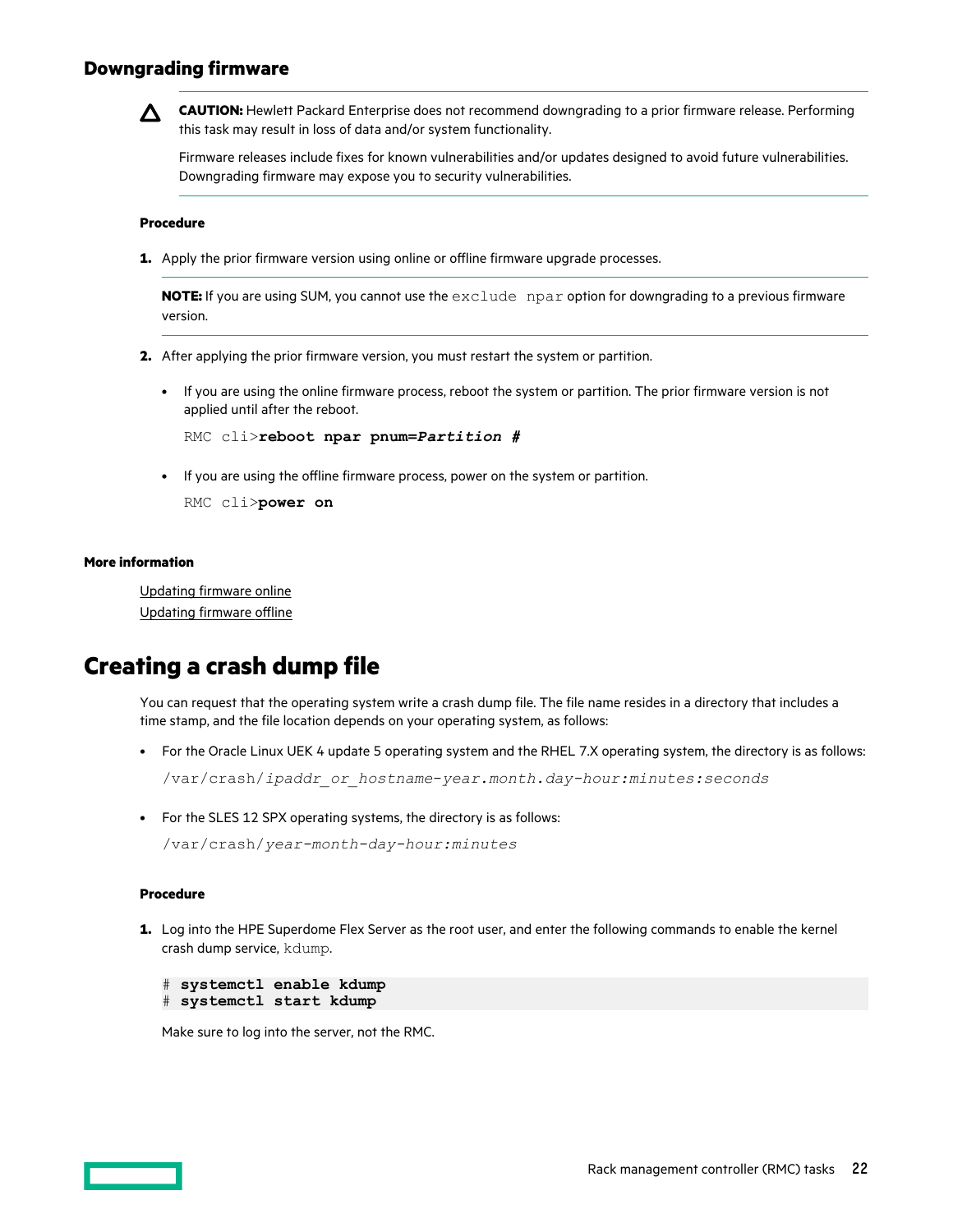The HPE Foundation Software package installation process enables kdump by default. The preceding commands ensure that kdump is enabled. You can enable kdump on your server at any time. kdump must be enabled to create a crash dump file.

**2.** To ensure that the uv nmi default action is kdump, enter the following command.

## # **echo kdump > /sys/module/uv\_nmi/parameters/action**

As an alternative to this command, you could also boot the kernel with the following parameter.

uv\_nmi.action=kdump

**3.** Use one of the following methods to send a nonmaskable interrupt (NMI) signal to start the dump.

Method 1: When logged in directly to the RMC.

**a.** Use the ssh command to connect securely.

## # **ssh administrator@flex\_rmc**

- **b.** To send the NMI signal, enter one of the following commands:
	- To send the NMI signal to all nPartitions, enter the command: RMC cli> **power nmi -o**
	- To send the NMI signal to an individual nPartition, enter the command: RMC cli> **power nmi** *PARTITION\_ID*

Where *PARTITION\_ID* indicates the partition where the NMI signal will be sent.

Method 2: From a remote connection.

**NOTE:** The ipmitool command can only be used on systems with a single nPartition.

# **ipmitool -I lanplus -H** *HOST* **-U** *USER* **-P** *PASSWD* **chassis power diag**

The ipmitool command uses the following specifiers:

## *HOST*

The RMC host name.

## *USER*

The RMC administrator account user name.

## *PASSWD*

The RMC administrator account password.

**NOTE:** IPMI is disabled by default and must be enabled in the RMC by using the enable ipmi command.

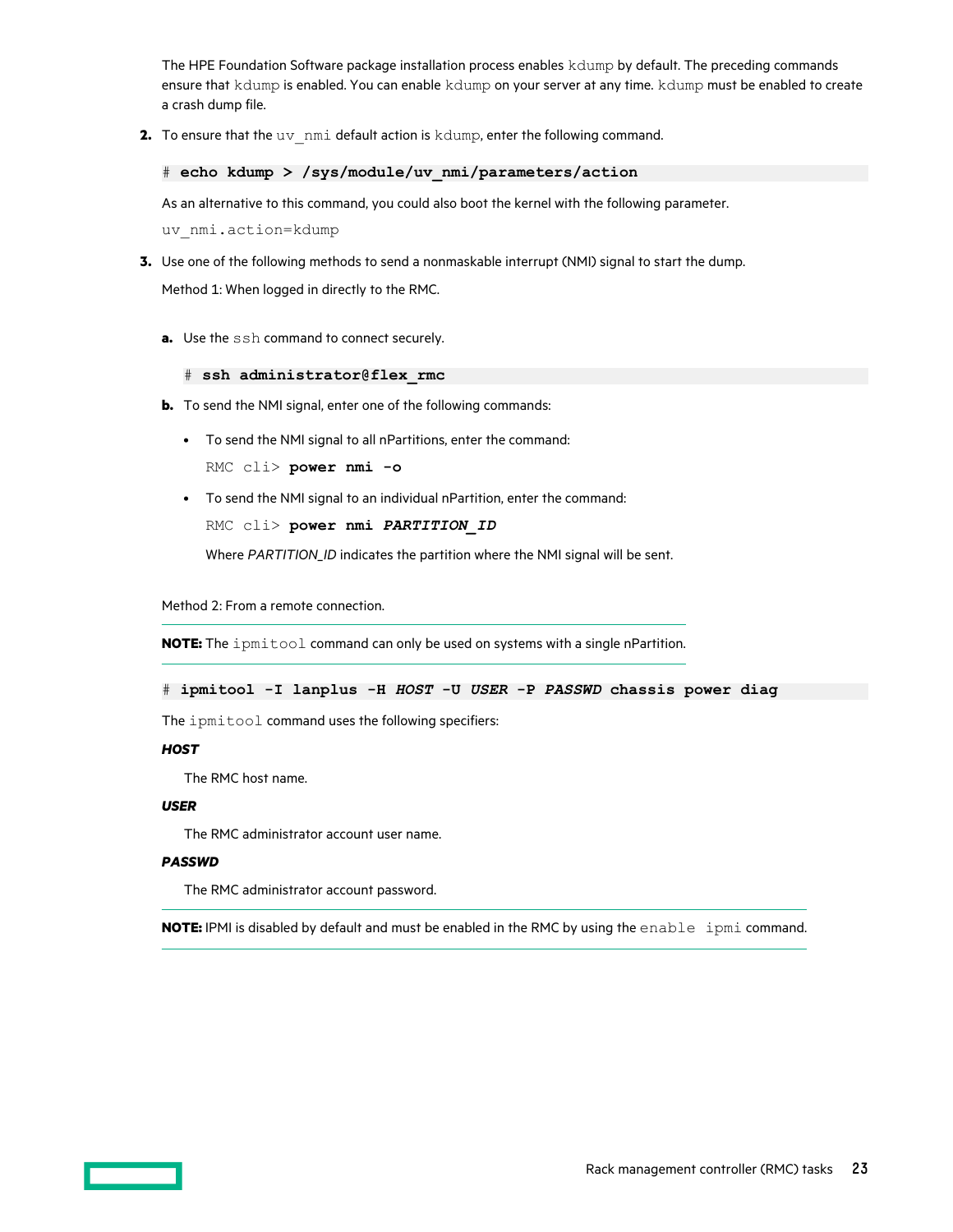# <span id="page-23-0"></span>Managing system performance with FW

This section provides the list of common performance tunables.

## **Table 1: nPar attributes / Power and Performance options**

| npar attributes / Power and performance options | <b>SDFlex</b>      |  |  |  |  |  |
|-------------------------------------------------|--------------------|--|--|--|--|--|
| Power Regulator                                 | Native HWP         |  |  |  |  |  |
| Minimum Processor Idle Power Core C-State       | No C-States        |  |  |  |  |  |
| Minimum Processor Idle Power Package C-State    | No Package State   |  |  |  |  |  |
| Energy/Performance Bias                         | OS Control         |  |  |  |  |  |
| Intel(R) UPI Link Power Management              | Disabled           |  |  |  |  |  |
| Intel(R) Turbo Boost Technology                 | Enabled            |  |  |  |  |  |
| <b>Energy Efficient Turbo</b>                   | Enabled            |  |  |  |  |  |
| <b>Uncore Frequency Scaling</b>                 | Auto               |  |  |  |  |  |
| Sub-NUMA Clustering                             | <b>Disabled</b>    |  |  |  |  |  |
| <b>NUMA Group Size Optimization</b>             | N/A no _MSCT       |  |  |  |  |  |
| <b>Advanced Memory Protection</b>               | ADDDC <sup>1</sup> |  |  |  |  |  |
| Intel(R) NIC DMA Channels (IOAT)                | Enabled            |  |  |  |  |  |
| SR-IOV                                          | Enabled            |  |  |  |  |  |
| Intel(R) Virtualization Technology (Intel VT)   | Enabled            |  |  |  |  |  |
| Intel(R) VT-d                                   | Enabled            |  |  |  |  |  |
| Processor x2APIC Support                        | Auto               |  |  |  |  |  |
| Intel(R) Hyper-Threading                        | Enabled            |  |  |  |  |  |
| <b>HW Prefetcher</b>                            | Enabled            |  |  |  |  |  |
| Adjacent Sector Prefetch                        | Enabled            |  |  |  |  |  |
| DCU Stream Prefetcher                           | Enabled            |  |  |  |  |  |
| <b>DCU IP Prefetcher</b>                        | Enabled            |  |  |  |  |  |
| LLC Prefetch                                    | <b>Disabled</b>    |  |  |  |  |  |
| LLC Dead Line Allocation                        | Enabled            |  |  |  |  |  |
| Local/Remote Threshold                          | Manual             |  |  |  |  |  |
| UPI RRQ Threshold                               | $\mathbf{7}^1$     |  |  |  |  |  |
| UPI IRQ Threshold                               | 4 <sup>1</sup>     |  |  |  |  |  |
| Snoop Throttle Configuration                    | N/A                |  |  |  |  |  |
| Intel(R) DMI Link Frequency                     | Auto               |  |  |  |  |  |

*Table Continued*

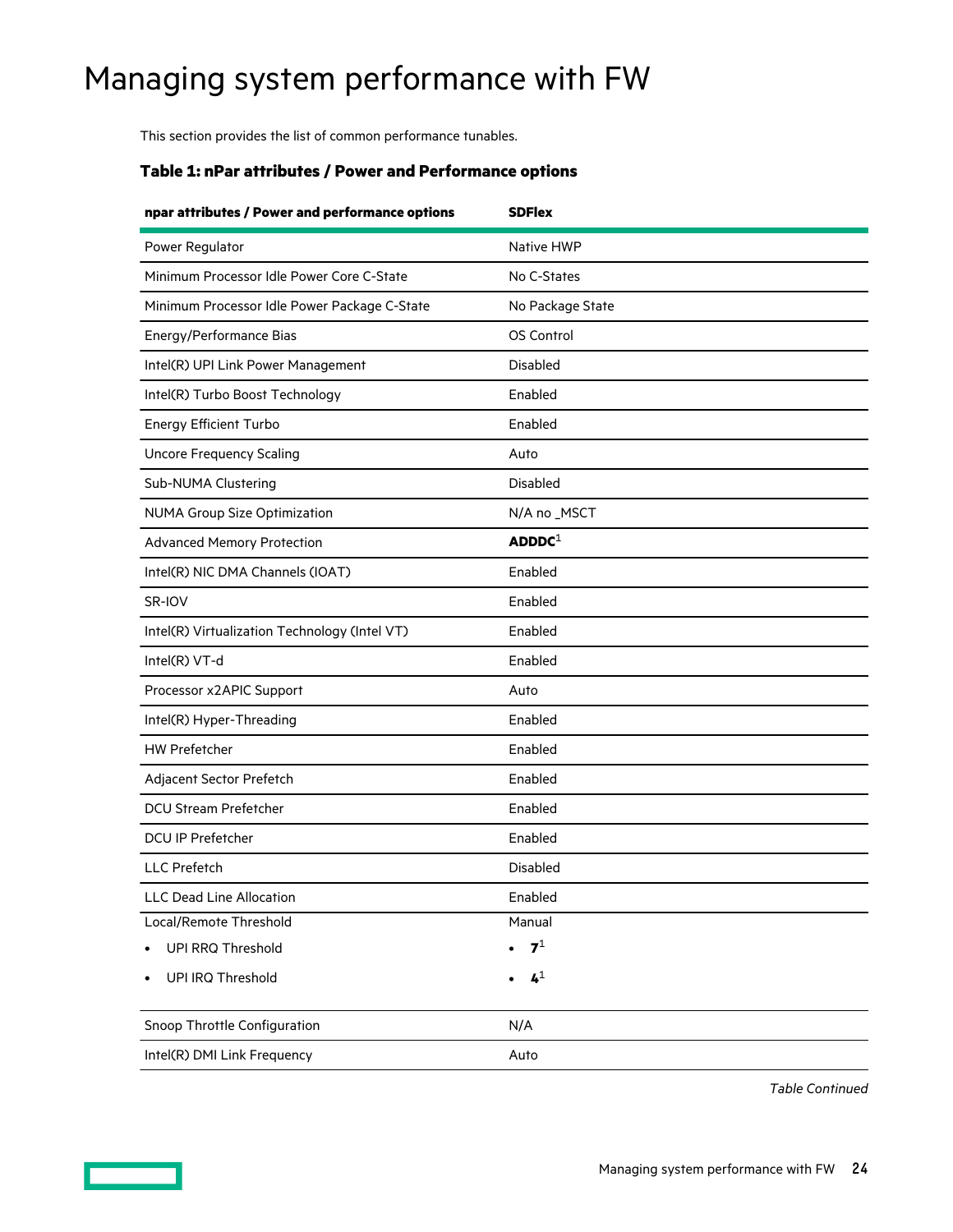<span id="page-24-0"></span>

| npar attributes / Power and performance options | <b>SDFlex</b>        |
|-------------------------------------------------|----------------------|
| Maximum Memory Bus Frequency                    | Auto                 |
| Memory Refresh Rate                             | $x1^1$               |
| Memory Patrol Scrubbing                         | Enabled              |
| PMem Snoopy Mode for AppDirect                  | Disabled $1$         |
| <b>PMem Performance Mode</b>                    | BW Optimized $(0)^1$ |
| XNC Directory Format                            | $1/64(0)^1$          |
| Hub Write Flush Optimization                    | Enabled $^1$         |

[1](#page-23-0) This tunable can be modified.

## **SDFlex tunables**

The following examples show how to modify the tunables:

| SDFlex CLI> |  | modify npar pnum=NPAR ID [hthread={on, off}]                                                                   |                                                                |  |  |  |  |
|-------------|--|----------------------------------------------------------------------------------------------------------------|----------------------------------------------------------------|--|--|--|--|
| SDFlex CLI> |  | modify npar pnum=NPAR ID [memrefreshrate= $\{x1, x2\}$ ]                                                       |                                                                |  |  |  |  |
| SDFlex CLI> |  | modify npar pnum=NPAR ID [ras={on, hpc}]                                                                       |                                                                |  |  |  |  |
|             |  | SDFlex UEFI Shell> setvar UpiRrqThresholdNext                                                                  | $-$ quid FDD70221-655E-48e8-B77D-EA392EC5F60C -bs -rt -nv =0x7 |  |  |  |  |
|             |  | SDFlex UEFI Shell> setvar UpiIrqThresholdNext                                                                  | $-$ quid FDD70221-655E-48e8-B77D-EA392EC5F60C -bs -rt -nv =0x5 |  |  |  |  |
|             |  | SDFlex UEFI Shell> setvar SnoopyModeForADNext                                                                  | $-$ quid FDD70221-655E-48e8-B77D-EA392EC5F60C -bs -rt -nv =0x0 |  |  |  |  |
|             |  | SDFlex UEFI Shell> setvar PMMPerformanceNext                                                                   | $-$ quid FDD70221-655E-48e8-B77D-EA392EC5F60C -bs -rt -nv =0x0 |  |  |  |  |
|             |  | SDFlex UEFI Shell> setvar DirectoryFormatNext                                                                  | $-$ quid FDD70221-655E-48e8-B77D-EA392EC5F60C -bs -rt -nv =0x1 |  |  |  |  |
|             |  | SDFlex UEFI Shell> setvar Uv4HubWriteFlushModeNext -quid FDD70221-655E-48e8-B77D-EA392EC5F60C -bs -rt -nv =0x1 |                                                                |  |  |  |  |

Modifications to FW tunables take effect on the next boot. Use the  ${\rm sysconfig}$  command at the UEFI Shell to validate changes after reset.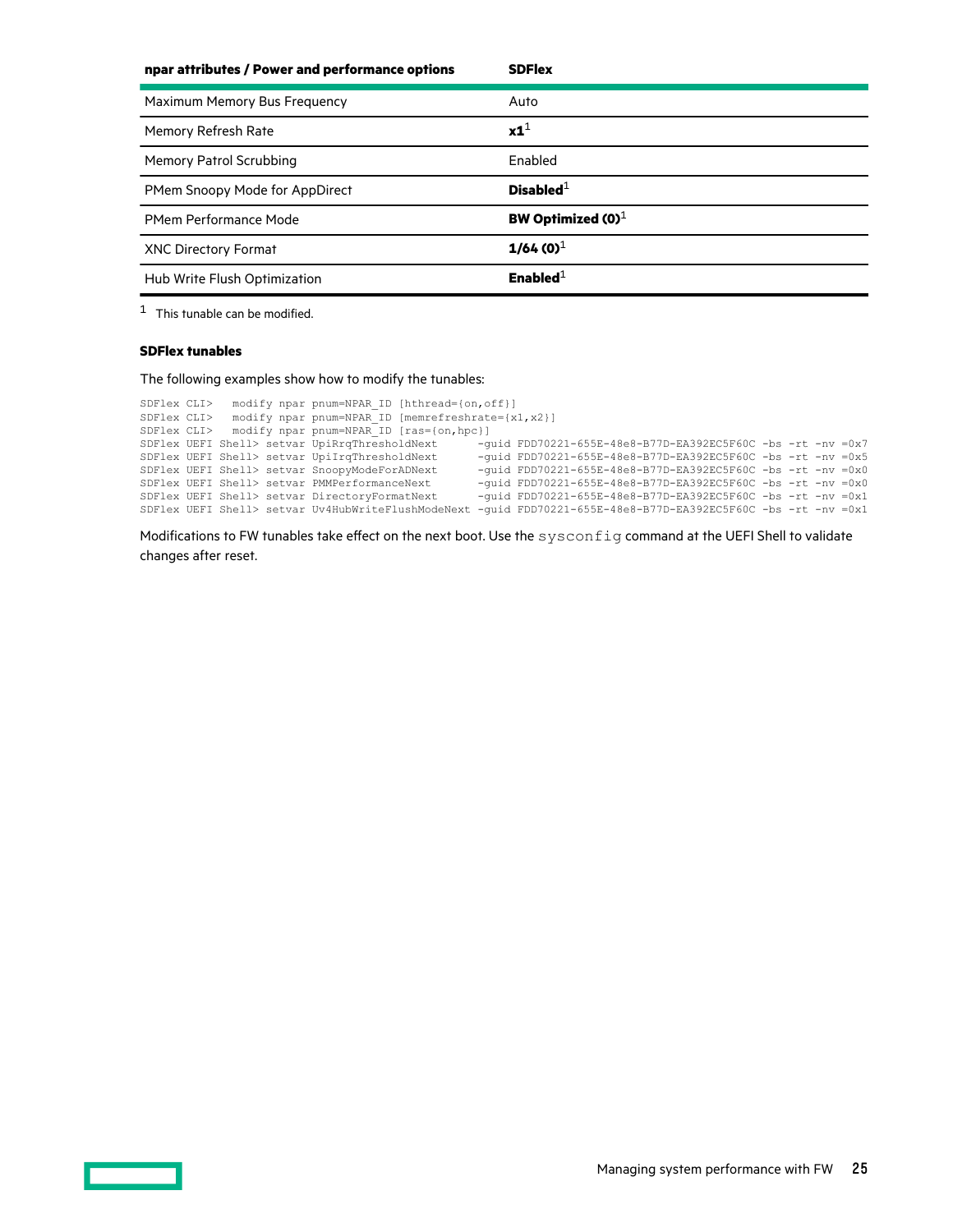# <span id="page-25-0"></span>Managing system performance with HPE Foundation Software (HFS)

HPE Foundation Software (HFS) includes automatic boot-time optimization utilities, reliability features, and technical support tools. Designed for high performance computing, these tools help maximize HPE Superdome Flex Server system performance and availability.

**NOTE:** HFS is required on the server running Linux.

To install HFS, see **HPE [Superdome Flex Server](https://www.hpe.com/support/superdome-flex-os) OS Installation Guide**.

HPE Foundation Software can be downloaded at **[www.hpe.com/support/superdome-flex-software](https://www.hpe.com/support/superdome-flex-software)**.

# **Monitoring main memory**

The MEMlog utility monitors the overall system health of each dual inline memory module (DIMM) on your system. The MEMlog utility is configured for your system when the HPE Foundation Software (HFS) package is installed. After the HFS installation, memlog starts automatically and uses BIOS settings to determine the operational memory mode. To determine the operational memory mode, enter the following command:

```
RMC cli> show npar verbose
This system is nPartition capable
Partitions: 3
Partition 1:
Run State : 0S Boot
Health Status : OK
Chassis OK/In : 2/2
 CPUs OK/In : 8/8
Cores OK/In : 224/224
DIMMs OK/In : 64/64
IO Cards OK/In : 3/3
 Hyper-Threading : Off
RAS : On
Boot Chassis : r001i01b
Boot Slots : 3,5
Secure Boot : 0ff
Secure Boot Next : Off
Memory Refresh Rate : Refreshx1
Memory Refresh Rate Next : Refreshx1
PCH SATA Interface Mode : RAID
 PCH SATA Interface Mode Next : RAID
 Volatile Memory : 1535 GiB<br>Persistent Memory : 2016 GiB
Persistent Memory : 2016 GiB
Partition 11:
Run State : 0S Boot
Health Status : OK
Chassis OK/In : 1/1
CPUs OK/In : 4/4
Cores OK/In : 112/112
DIMMs OK/In : 32/32
 IO Cards OK/In : 0/0
 DIMMS OK/In : 32.<br>
IO Cards OK/In : 0/<br>
Hyper-Threading : 0n
 RAS : On \sim
```
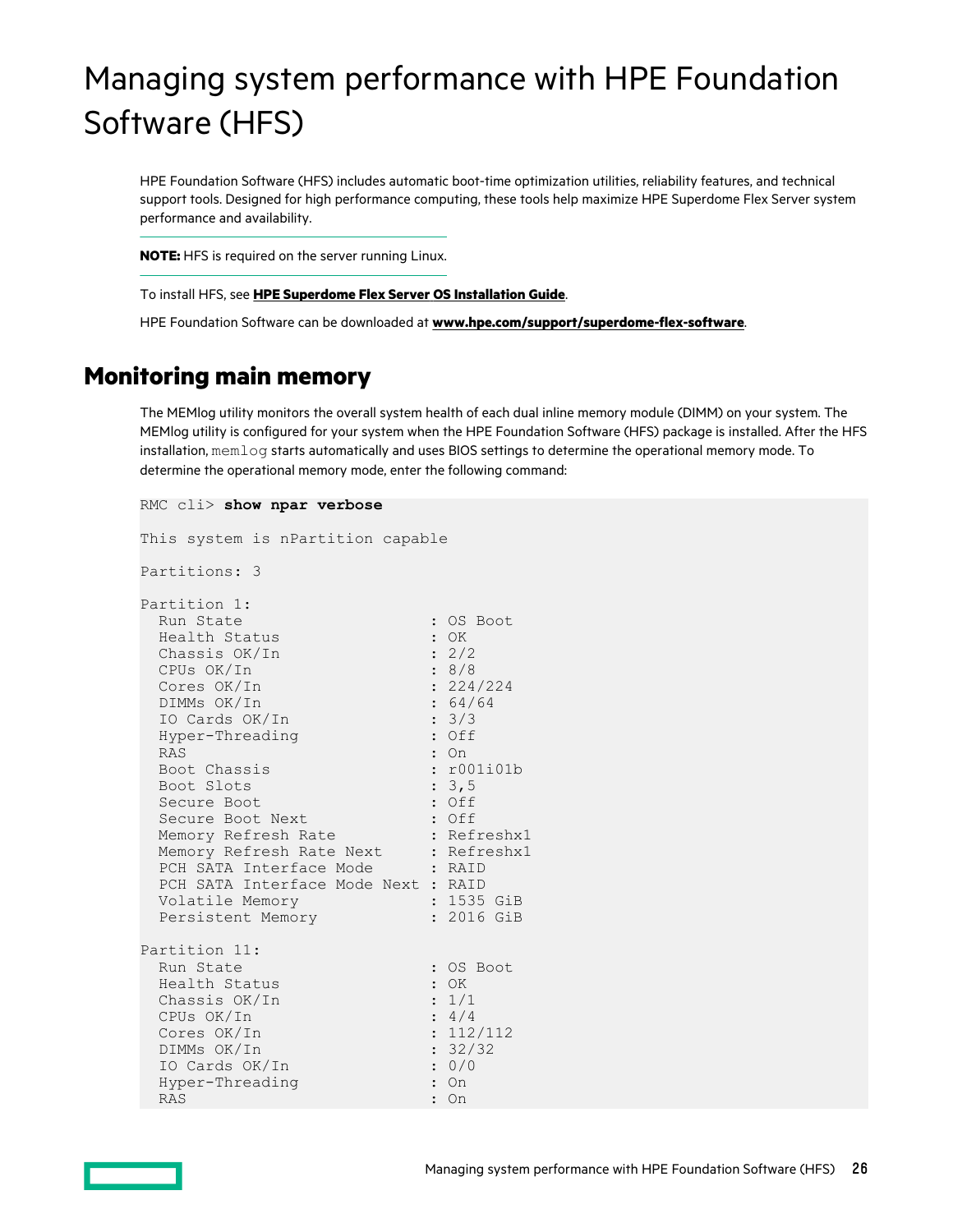| Boot Chassis<br>Boot Slots<br>Secure Boot<br>Secure Boot Next<br>Memory Refresh Rate<br>Memory Refresh Rate Next<br>PCH SATA Interface Mode : RAID<br>PCH SATA Interface Mode Next : RAID<br>Volatile Memory<br>Persistent Memory      | r001i11b<br>: 3, 5<br>: Off<br>: Off<br>: Refreshx1<br>: Refreshx1<br>: 767 GiB<br>: 1008 GiB |
|----------------------------------------------------------------------------------------------------------------------------------------------------------------------------------------------------------------------------------------|-----------------------------------------------------------------------------------------------|
|                                                                                                                                                                                                                                        |                                                                                               |
| Partition 16:<br>Run State<br>Health Status<br>Chassis OK/In<br>CPUs OK/In<br>Cores OK/In<br>DIMMs OK/In<br>IO Cards OK/In<br>Hyper-Threading<br><b>RAS</b>                                                                            | : OS Boot<br>$:$ OK<br>: 1/1<br>: 4/4<br>: 112/112<br>: 32/32<br>: 0/0<br>$:$ On<br>On        |
| Boot Chassis<br>Boot Slots<br>Secure Boot<br>Secure Boot Next<br>Memory Refresh Rate<br>Memory Refresh Rate Next : Refreshx1<br>PCH SATA Interface Mode<br>PCH SATA Interface Mode Next : RAID<br>Volatile Memory<br>Persistent Memory | : r001i16b<br>: 3, 5<br>: Off<br>: Off<br>: Refreshx1<br>: RAID<br>: 767 GiB<br>: 1008 GiB    |

<sup>\*</sup> OK/In = OK/Installed

The preceding example shows the RAS entry set to on. On this system, reliability, availability, and serviceability (RAS) mode is enabled, which is the default. If the output shows the RAS entry set to Hpc, HPC mode is enabled and RAS is disabled.

The ras=on specification is the default. This setting enables ADDDC mode. This mode allows better error recovery but incurs a small performance penalty. When set, all memory error handling occurs in the BIOS, rather than memlog.

The ras=hpc specification enables maximum memory performance but incurs a small reliability penalty.

△ CAUTION: Hewlett Packard Enterprise strongly recommends using the ras=on specification to enable memory RAS features (ADDDC mode). HPE RAS features provide higher resiliency to DIMM faults versus standard memory error-correcting code (ECC).

The ras=hpc specification disables memory RAS features and therefore could result in compromised system resiliency and a potential server outage.

You will experience high failure rates of DIMMs using the ras=hpc specification.

To check the memory RAS setting, enter the show npar verbose RMC command.

The memory modes affect  $mendoq$  processing as follows:

- When RAS mode is enabled, memlog is disabled and exits.
- When HPC mode is enabled,  $mendoq$  is enabled and monitors system health.

To determine whether  $\text{memlog}$  is running, enter the following command on the server:

remotehost% **systemctl status memlog**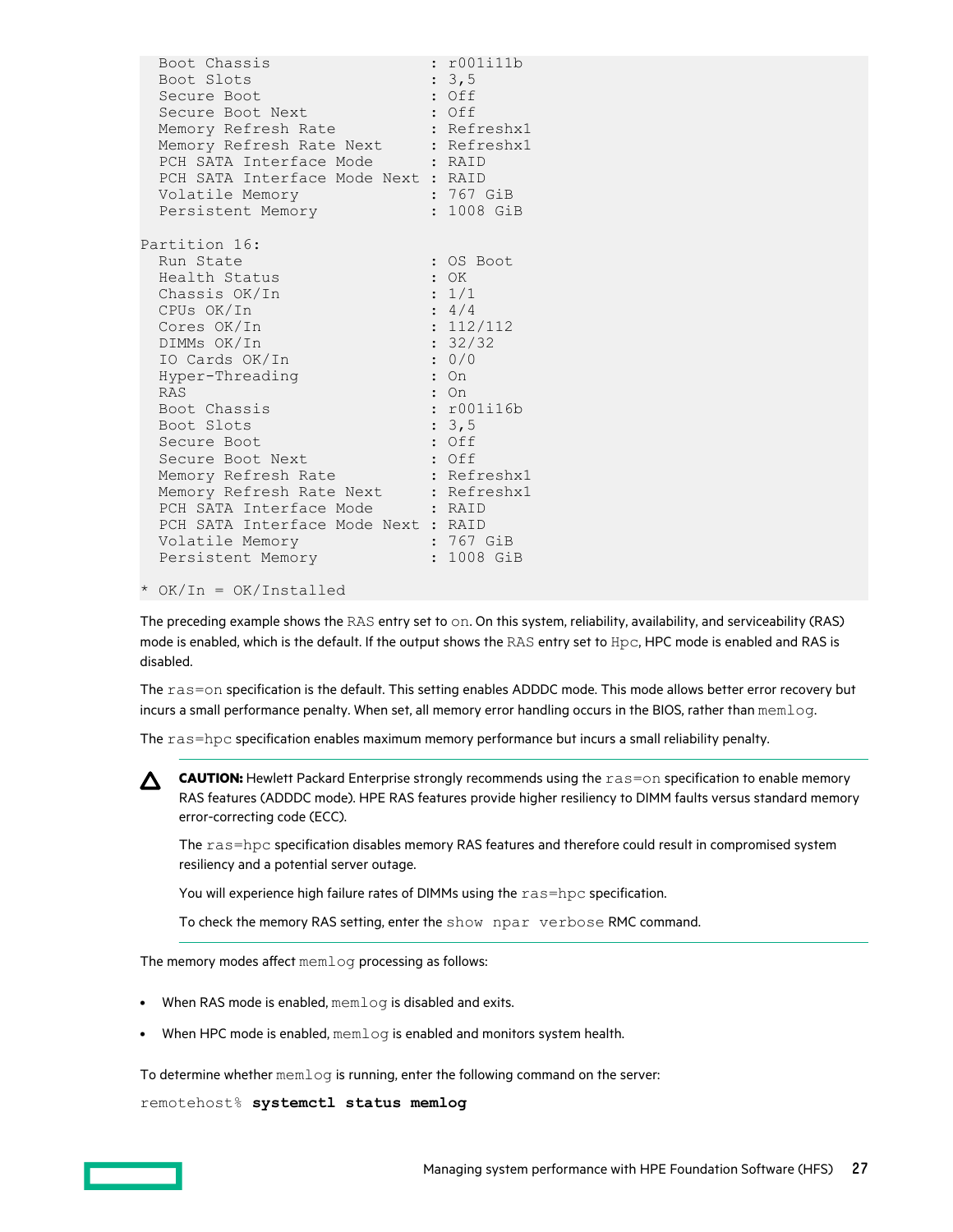For more information about the MEMlog utility, see the *memlog(8)* manpage.

For more information about the  $\text{modify}$  command, use the  $\text{help} \mod{f}$  RMC command.

## <span id="page-27-0"></span>**Retrieving main memory health information**

Hewlett Packard Enterprise recommends that you check your system periodically to determine whether the MEMlog utility has reported any hardware errors. The MEMlog utility verifies and diagnoses problems with the DIMMs. The utility messages appear in /var/log/messages.

The following are ways to use commands to retrieve information about memory problems and memory health:

• Use the memlogd command with the  $-s$  option to retrieve information about DIMMs tagged for repairs. If there are DIMMs to replace, the command returns a CRITICAL message along with detailed information for each failing DIMM. For example, the following message indicates a DIMM to be replaced.

```
uv:~ # memlogd -s
CRITICAL - one or more DIMM failling.
r001i11b04 P1-DIMM3A Size 16384MB Width 4 Rank 2 Row 16 Col 10 Bank 16 
Serial 39d959c4 Part M393A2G40DB0-CPB signed 2133
  Mon Dec 14 14:40:02 2015 Rank 1 Dram U14B Bank 3 Row 0x5fe5 Col 0x1e8 
 single CB DQ47 Temp = 33C hits 26
```
If there are no DIMMs to replace, the output is as follows.

Ok - all DIMMs within specification

• Scan the system log for entries that contain the string MEMLOG. If problems arise with any of the DIMMs on your system, the MEMlog utility writes a message to  $/\text{var}/\text{log/messages}$ . To retrieve these messages, enter the following command.

```
# grep MEMLOG /var/log/messages
```
For example, the following messages indicate some DIMMs to replace.

```
# grep MEMLOG /var/log/messages
r1i0n0:Dec 9 07:29:45 r1i0n0 MEMLOG[4595]: Read ECC P1-DIMM1A Rank 0 DRAM U9 DQ4 Temp = 21C
r1i0n0:Dec 9 07:30:00 r1i0n0 MEMLOG[4595]: P1-DIMM1A has a failed DRAM and must be replaced soon.
Exposure to Uncorrected Error is high<br>riiOn0:Dec 907:30:00 riiOn0 MEMLOG[4595]: Read ECC P1-DIMM1A Rank 0 Bank 0 Row 0x0 Col 0x8 Temp = 21C<br>riiOn0:Dec 907:30:00 riiOn0 MEMLOG[4595]: Read ECC P1-DIMM1A Rank 0 DRAM U9 DQ4 Te
r1i0n0:Dec 9 07:30:25 r1i0n0 MEMLOG[4595]: P1-DIMM3A has a failed DRAM and must be replaced soon.
      Exposure to Uncorrected Error is high
r1i0n0:Dec 9 07:30:25 r1i0n0 MEMLOG[4595]: Read ECC P1-DIMM3A Rank 0 Bank 0 Row 0x0 Col 0x8 Temp = 22C
```
**NOTE:** Some lines in the preceding output have been wrapped for inclusion in this documentation.

## **About page migration**

If the main memory encounters correctable memory errors, system software analyzes the failure and determines the severity of the problem. The following events occur:

• If MEMlog determines that the correctable error is a repeatable failure, MEMlog completes the following actions: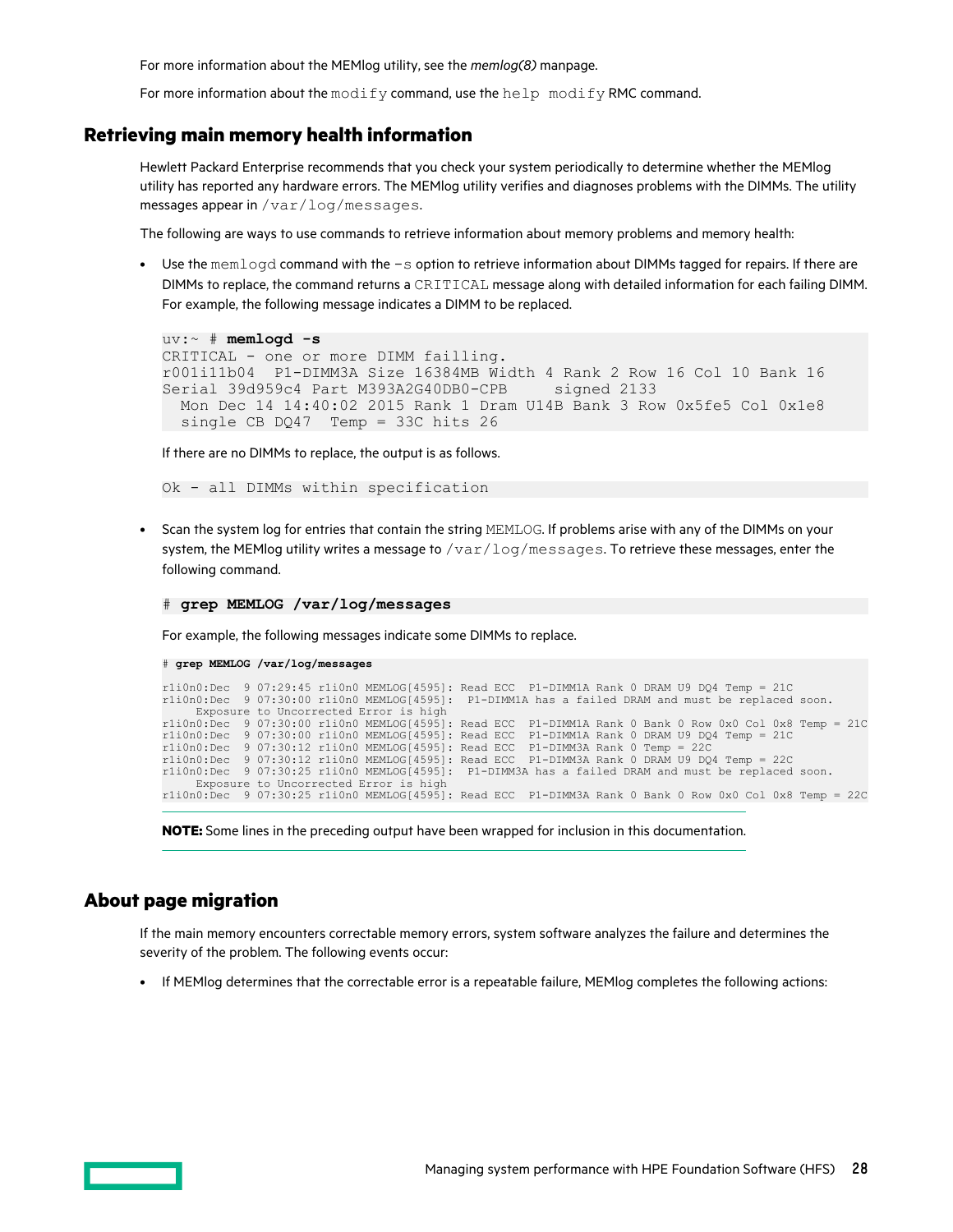- <span id="page-28-0"></span>MEMlog asks the kernel to migrate the 4k page that contains the corrected error address. If the page is mapped to user space and is not locked, the kernel copies the data to a new page. In addition, MEMlog remaps the old page to the new page.
- The kernel retires the old page. It is no longer available for use.
- If the system software detects that the program data at that memory location is uncorrectable, the following events occur:
	- The kernel stops the application that was affected by the uncorrectable memory error.
	- The application exits.

All other applications running continue to work. The faulty 4K page is retired and is not made available for use.

Example 1. The messages in this example indicate the following kernel actions:

- The kernel received a request to migrate a page.
- The kernel migrated the page.
- The kernel received additional requests to migrate the page.

```
# grep "soft offline" /var/log/messages
  [ +0.302854] soft offline: 0x171596ad8: page leaked
```

```
[ +0.417714] soft offline: 0x171596ad8: page already poisoned
```
Typically, you see the preceding messages when there is a delay in completing the migration. When a page is reported a second time, the system software checks the poisoned flag, detects the poisoned flag, and generates the page already poisoned message in  $/var/log/messages$ . When the kernel marks a page as poisoned, this action ensures that the page is not reused.

Example 2. The kernel writes messages such as the following to its log file when a system encounters an uncorrectable memory error.

```
[ 139.475068] {1}[Hardware Error]: Hardware error from APEI Generic Hardware Error Source: 2
 [ 139.475069] {1}[Hardware Error]: It has been corrected by h/w and requires no further action
[ 139.475070] {1}[Hardware Error]: event severity: corrected
[ 139.475070] {1}[Hardware Error]: Error 0, type: corrected
  [ 139.475071] {1}[Hardware Error]: fru_text:
[ 139.475071] {1} [Hardware Error]: section type: memory error
[ 139.475072] {1} [Hardware Error]: error status: 0x00000000000040400
  139.475072] {1}[Hardware Error]: physical_address: 0x0000000fba0e9000<br>139.475073] {1}[Hardware Error]: node: 0
   139.475073] {1}[Hardware Error]:
  139.541602] Disabling lock debugging due to kernel taint
  [ 139.547595] mce: [Hardware Error]: Machine check events logged
  139.554109] mce: Uncorrected hardware memory error in user-access at fba0e9000
  [ 139.562114] MCE 0xfba0e9: Killing einj_tool:4730 due to hardware memory corruption
[ 139.570782] MCE 0xfba0e9: dirty LRU page recovery: Recovered
```
# **Monitoring system performance**

You can use Linux utilities, HPE Foundation Software (HFS) utilities, and open-source utilities to monitor system performance.

The Linux utilities include w, ps, top, vmstat, iostat, and sar.

The HFS utilities are **[gr\\_systat](#page-34-0)**, **[hubstats](#page-39-0)**, **[nodeinfo](#page-41-0)**, and **[topology](#page-42-0)**.

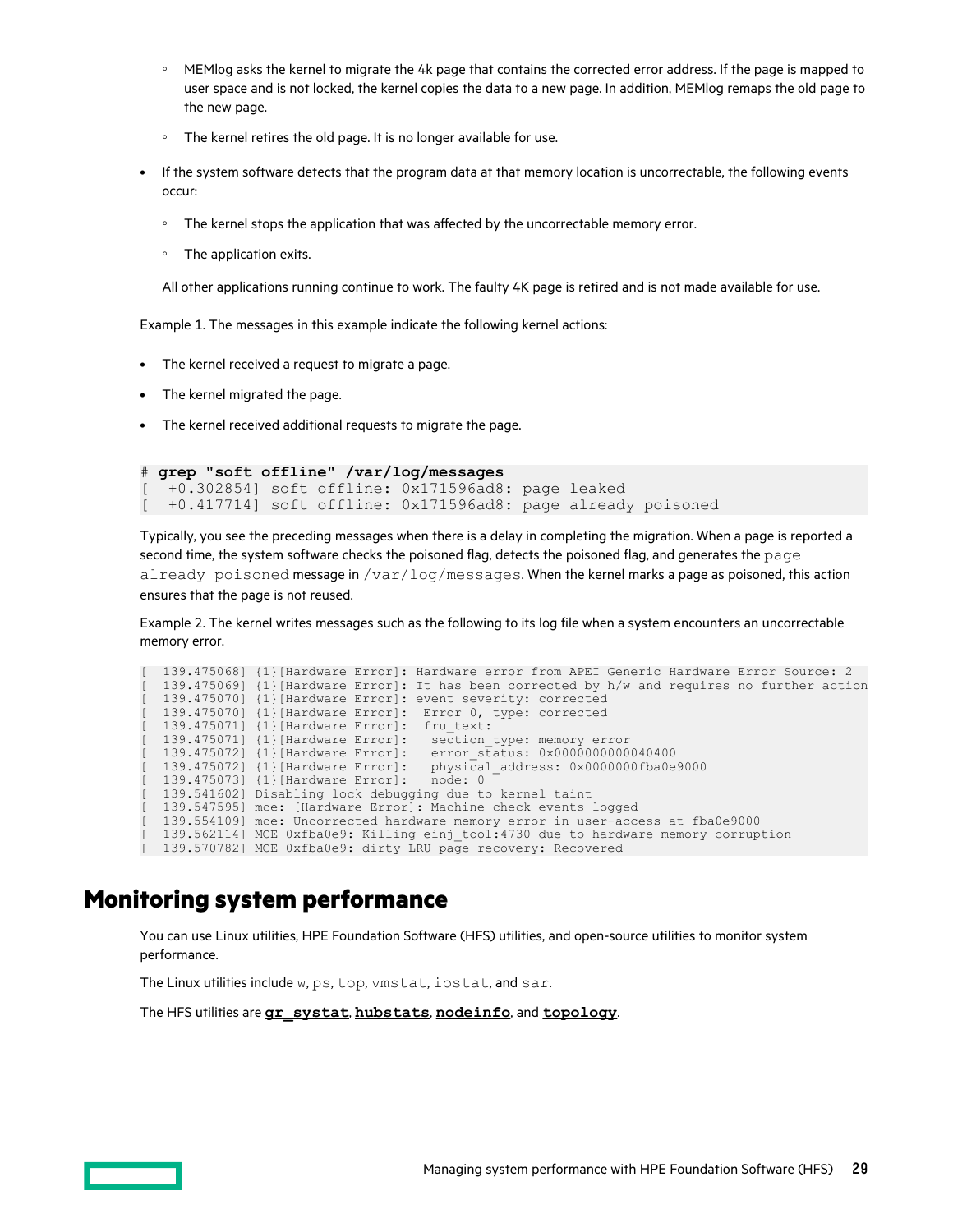# <span id="page-29-0"></span>**Configuring CPU frequency scaling**

CPU frequency scaling allows the operating system to scale the processor frequency automatically and dynamically. Hewlett Packard Enterprise configures the CPU frequency scaling setting on all HPE Superdome Flex Server systems before they leave the factory. The default setting is assumed to be correct for most implementations. The CPU frequency scaling setting lets your system take advantage of the Intel Turbo Boost technology that is built into each processor.

The Intel Turbo Boost Technology allows processor cores to run faster than the base operating frequency as long as they are operating within the limits set for power, current, and temperature. The CPU frequency scaling setting also affects power consumption and enables you to manage power consumption. For example, theoretically, you can cut power consumption if you clock the processors from 2 GHz down to 1 GHz.

## **Changing the CPU governor setting and frequency setting**

The default CPU frequency governor setting can inhibit system performance. The hpe-auto-config utility automatically sets the CPU frequency setting to performance mode and sets CPUs to maximum frequency. This procedure explains how to override the automatic CPU frequency setting.

## **Procedure**

**1.** Enter the following command to view the available CPU governor settings, and study the output to determine which governor setting is appropriate for your site.

```
# cpupower frequency-info -g
```
Hewlett Packard Enterprise recommends that you verify that the CPU governor setting is performance and if some other setting is shown, change it to performance.

**2.** Enter the following command to display the available CPU frequencies.

```
# cpupower frequency-info
```
Inspect the frequency steps field, and choose a minimum and/or maximum frequency.

- **3.** Enter one or more of the following commands to change the governor and/or frequency settings.
	- Enter the following command to change the governor setting.

```
# cpupower frequency-set -g GOVERNOR
```
For *GOVERNOR*, specify the setting you want.

- Use the cpupower frequency-set command to change one of the following values:
	- Both the minimum frequency and the maximum frequency
	- The maximum frequency
	- The minimum frequency

```
# cpupower frequency-set -u MAX -d min
# cpupower frequency-set -u MAX
# cpupower frequency-set -d MIN
```
For *MAX* and *MIN*, specify a value in the following format: *VALUE*[*UNIT*]

The default *UNIT* is KHz. You can also specify a *UNIT* of Hz, MHz, GHz, or THz.

**4.** Enter the following command and verify that the *GOVERNOR* setting you specified appears in the cpupower command output in the current policy field.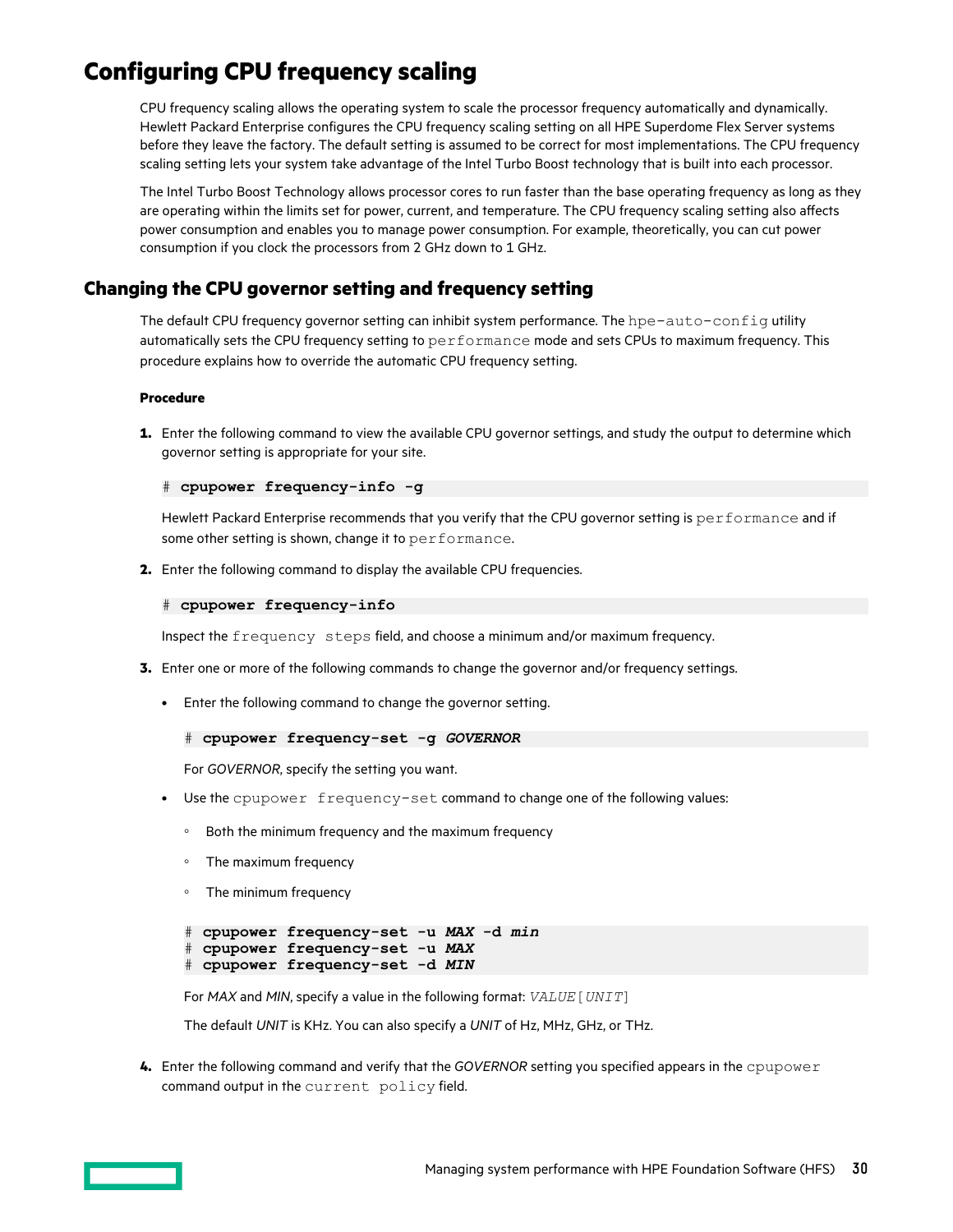### # **cpupower frequency-info**

<span id="page-30-0"></span>**5.** Create a configuration file that includes the settings you configured in this procedure.

Your goal is to create a file that includes the command you ran in this procedure. Make sure that the file has execute permission.

```
# echo "cpupower frequency-set -g performance -u 3000MHz -d 2000MHz" > \
/etc/hpe-auto-config/90_cpu_frequency.sh
# chmod 744 /etc/hpe-auto-config/90_cpu_frequency.sh
```
When the system boots, the settings in this file override the default  $hpe-auto-config$  settings to ensure that the settings you configured in this procedure are included after the boot.

#### **More information**

[cpupower](#page-33-0)

## **Configuring turbo mode**

## **Procedure**

- **1.** Make sure that you configured a governor setting.
- **2.** Use the cat command to retrieve the list of available frequencies.

```
# cat /sys/devices/system/cpu/cpu0/cpufreq/scaling_available_frequencies
3301000 3300000 3200000 3100000 3000000 2900000 2800000 2700000 2600000
2500000 2400000 2300000 2200000 2100000 2000000 1900000 1800000 1700000
1600000 1500000 1400000 1300000 1200000
```
The preceding output shows the available frequencies. The output lists frequencies in order from the highest, 3,301,000 KHz, to the lowest, 1,200,000 KHz.

The second frequency listed is always the processor nominal frequency. This processor is a 3.3 GHz processor, so 3,300,000 KHz is the nominal frequency.

You can also obtain the nominal frequency by entering the following command and examining the information in the model name field.

#### # **cat /proc/cpuinfo**

**3.** Use the cpupower command to set the frequency to the nominal frequency of 3.3 GHz plus 1 MHz.

That is, specify a frequency of 3,301 MHz.

```
# cpupower frequency-set -u 3301MHz
```
Later, if you want to disable turbo mode, enter the following command to set the maximum frequency back to the nominal frequency.

```
# cpupower frequency-set -u 3300MHz
```
## **More information**

[Changing the CPU governor setting and frequency setting](#page-29-0)

## **Consistently naming network cards**

You can use HPE Foundation Software to consistently name NICs (network cards) in the system based on their physical chassis location.

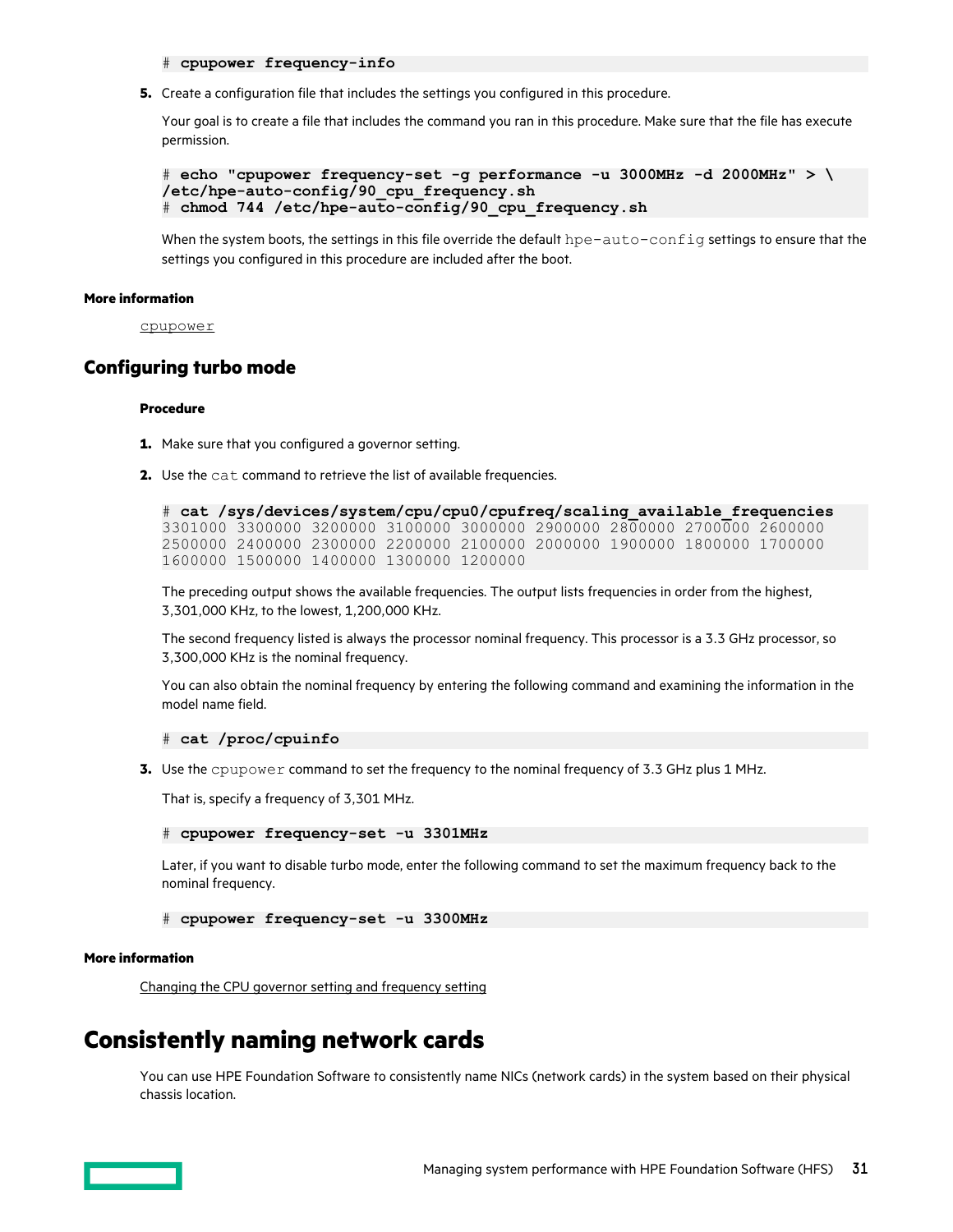<span id="page-31-0"></span>**NOTE:** This feature requires HPE Foundation Software version 1.3 or later.

Hewlett Packard Enterprise recommends enabling this feature to ensure consistent NIC naming if a NIC fails, is moved or replaced, or when firmware is updated.

The naming scheme uses the *GEOID* of the chassis to identify the NIC.

For example, the NIC name *r001i06s02p0* indicates that the NIC is located in rack 001 (*r001*), in the chassis at rack unit 06 (*i06*), is the NIC in slot 02 (*s02*), and is port 0 on that NIC (*p0*).

## **Procedure**

**1.** Access the system using the RMC.

**NOTE:** Accessing the system using the RMC is recommended as renaming NICs may result in invalidating existing network configuration.

- 2. Edit the /etc/sysconfig/hpe-auto-config file and change the UV\_GEOID\_NIC\_NAMES entry to yes.
- **3.** Confirm the changes by entering the hpe-auto-config command.
- **4.** Restart the system.
- **5.** Update your network settings as appropriate.

**NOTE:** GeoID NIC names are implemented using /etc/systemd/network/10-r [0-9] [0-9] [0-9]\*.link files. If you add or remove NICs in the chassis, remove those files and re-enter the hpe-autoconfig command.

## **Default Linux network card naming**

The default Linux naming for network cards in Superdome Flex Server differs between firmware versions:

- On a Superdome Flex Server with Intel Xeon 61xx and 81xx (Skylake) processors, the default NIC naming is based on the path naming (udev property *ID\_NET\_NAME\_PATH*).
- On a Superdome Flex Server with Intel Xeon 62xx and 82xx (Cascade Lake) processors, the default NIC naming is based on the slot naming (udev property *ID\_NET\_NAME\_SLOT*).

For example:

• Systems with Intel Xeon 61xx and 81xx (Skylake) processors:

*ID\_NET\_NAME\_PATH=enP1p129s0f0*

INTERFACE=*enP1p129s0f0*

SYSTEMD\_ALIAS=/sys/subsystem/net/devices/*enP1p129s0f0*

• Systems with Intel Xeon 62xx and 82xx (Cascade Lake) processors:

*ID\_NET\_NAME\_PATH=enP1p129s0f0*

ID\_NET\_NAME\_SLOT=*enP1s2088f0*

INTERFACE=*enP1s2088f0*

SYSTEMD\_ALIAS=/sys/subsystem/net/devices/*enP1s2088f0*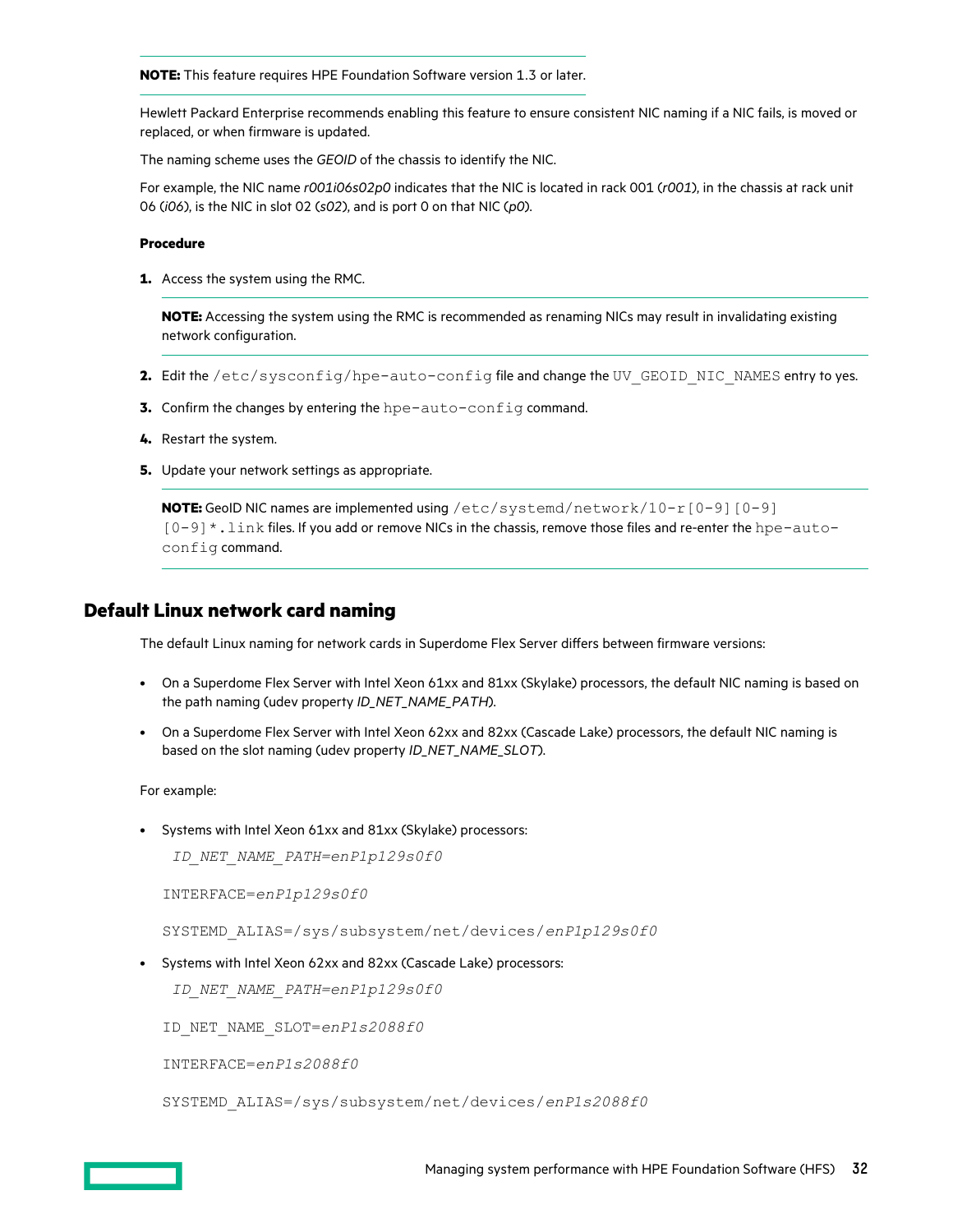<span id="page-32-0"></span>**NOTE:** The preceding default NIC naming applies to systems that use auto-generated NIC names like *enP10p129s0f0* (based on udev property *ID\_NET\_NAME\_PATH*).

To ensure consistent network card naming, Hewlett Packard Enterprise recommends using HPE Foundation Software version 1.3 or later to consistently name network cards based on their physical location.

### **More information**

[Consistently naming network cards](#page-30-0)

# **Activating an extended tuning script**

You can use HPE Foundation Software to select and activate an extended tuning script for your system. These scripts optimize performance for applications such as SAP HANA OS.

This document describes a general procedure for using tuning scripts. For more detailed information, see *Configuration Guide for HPE Superdome Flex Solutions for SAP HANA with 3PAR All Flash Storage*.

## **Procedure**

- **1.** Verify boot parameters needed for your system configuration, and make changes as necessary.
- **2.** Create and set your parameters in the configuration script file.
	- For SLES, use the configuration file *HPE-Recommended\_OS\_settings.conf* located in the */etc/saptune/extra* directory. If the file does not exist, create the file.
	- For RHEL, use the configuration file *tuned.conf* located in the */etc/tuned/sap-hpe-hana* directory. If the file does not exist, create the file.
- **3.** Verify that tuning settings are applied by using the sysctl command.

# **Additional HPE Foundation Software (HFS) utilities**

There are additional HFS commands and utilities available that typically require no user involvement. Hewlett Packard Enterprise technical support staff members might guide you in the use of these commands when troubleshooting or tuning.

- **[hpe-auto-config](#page-36-0)**
- **[hpe\\_irqbalance](#page-38-0)**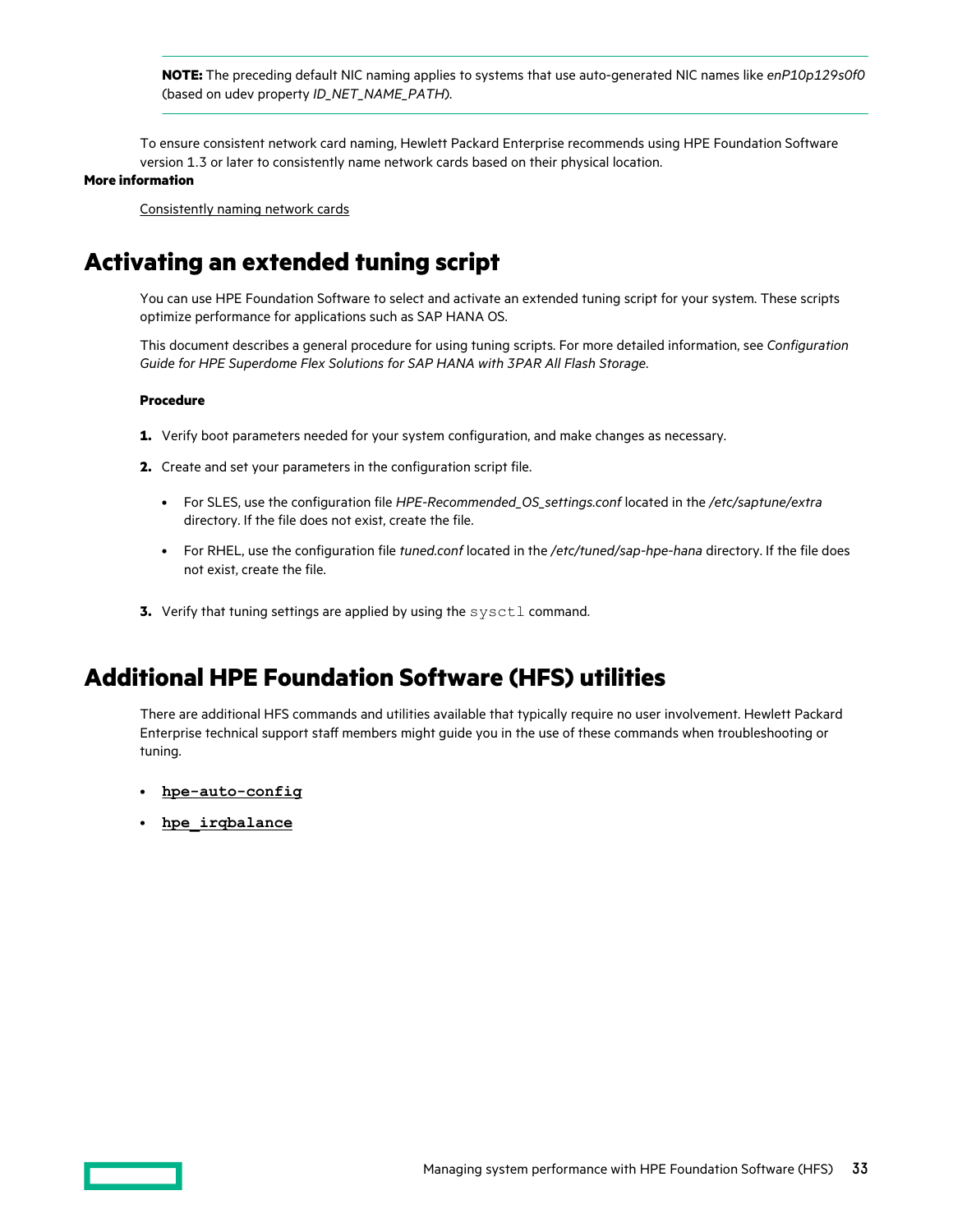# <span id="page-33-0"></span>HPE Foundation Software (HFS) commands

HPE Foundation Software (HFS) includes automatic boot-time optimization utilities, reliability features, and technical support tools. These tools are initiated and managed through CLI commands to the HFS interface.

Selected details for commonly used HFS commands are included in this guide.

More detailed descriptive and usage information is available in the manpage content for all HFS commands.

## **cpupower**

## **Syntax**

```
cpupower frequency-info [-g]
cpupower frequency-set [-u MAX] [-d MIN] [-g GOVERNOR]
```
## **Description**

Enables viewing or changing the CPU operating frequency and power governor settings.

## **Options**

## **frequency-info**

Displays the available CPU operating frequencies

## **frequency-info -g**

Displays the available CPU power governor settings

## **frequency-set**

Changes the CPU operating frequency

## **frequency-set -g**

Changes the CPU power governor setting

## **Specifiers**

## **-u** *MAX*

Specify the maximum CPU frequency in the following format: value [unit]. The default unit is KHz. To specify a frequency in a unit other than KHz, add **Hz**, **MHz**, **GHz**, or **THz** after the value.

## **-d** *MIN*

Specify the minimum CPU frequency in the following format: value [unit]. The default unit is KHz. To specify a frequency in a unit other than KHz, add **Hz**, **MHz**, **GHz**, or **THz** after the value.

## **-g** *GOVERNOR*

Specify the power governor setting. Possible power governor settings are:

- ondemand (default) dynamically switches between the available CPUs if at 95% of CPU load. HPE does not recommend this setting.
- performance. This governor setting runs the CPUs at the maximum frequency.
- conservative. This governor setting dynamically switches between the available CPUs if at 75% of CPU load.

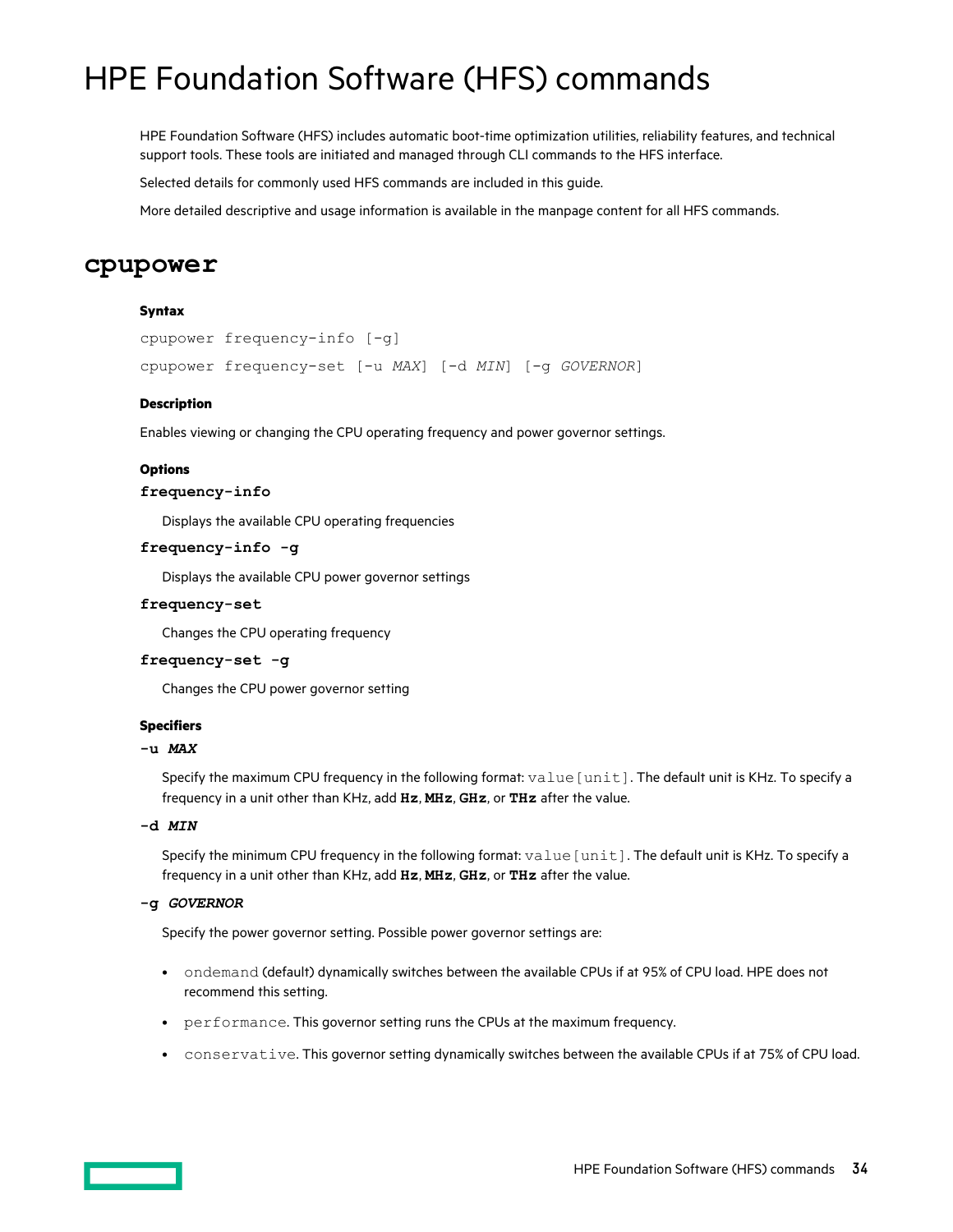- <span id="page-34-0"></span>• powersave. This governor setting runs the CPUs at the minimum frequency.
- userspace. This governor setting runs the CPUs at user-specified frequencies.

## **Usage**

## **cpupower frequency-info**

Displays the available CPU frequencies.

## **cpupower frequency-info -g**

Displays the available CPU governor power settings.

## **cpupower frequency-set -g** *GOVERNOR*

Changes the power governor setting, where *GOVERNOR* is the required setting.

## **cpupower frequency-set -u** *MAX*

Changes the maximum CPU frequency.

## **cpupower frequency-set -d** *MIN*

Changes the minimum CPU frequency.

## **cpupower frequency-set -u** *MAX* **-d** *MIN*

Changes both the maximum and minimum CPU frequencies.

# **gr\_systat**

### **Syntax**

gr\_systat

#### **Description**

Generates information that includes the following:

- CPU and memory activity information
- Input/output traffic statistics for each I/O device
- Other system statistics

Displays the following for the system as a whole and for each node:

- The CPU utilization percentage
- I/O wait times
- Interrupt requests (IRQs)
- Memory utilization

The gr\_systat command is a useful performance monitoring tool that can help you to identify malfunctioning hardware.

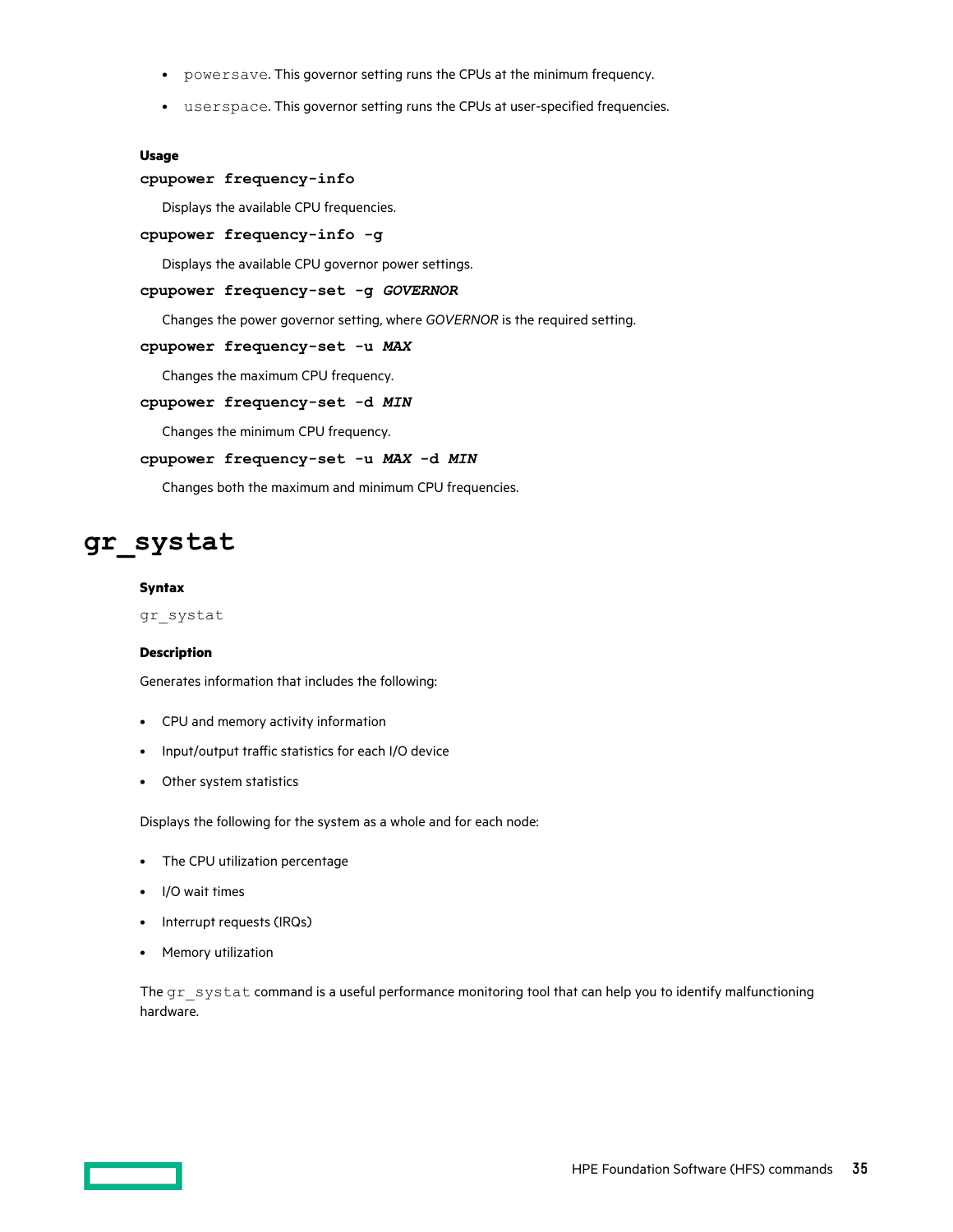## **Usage**

The gr\_systat command includes several command parameters that let you control the appearance of the gr\_systat command output. You can save these parameters to a configuration file for future use. For more information, see the gr systat manpage.

## **Example1**



**Figure 1: CPU and memory utilization in real time**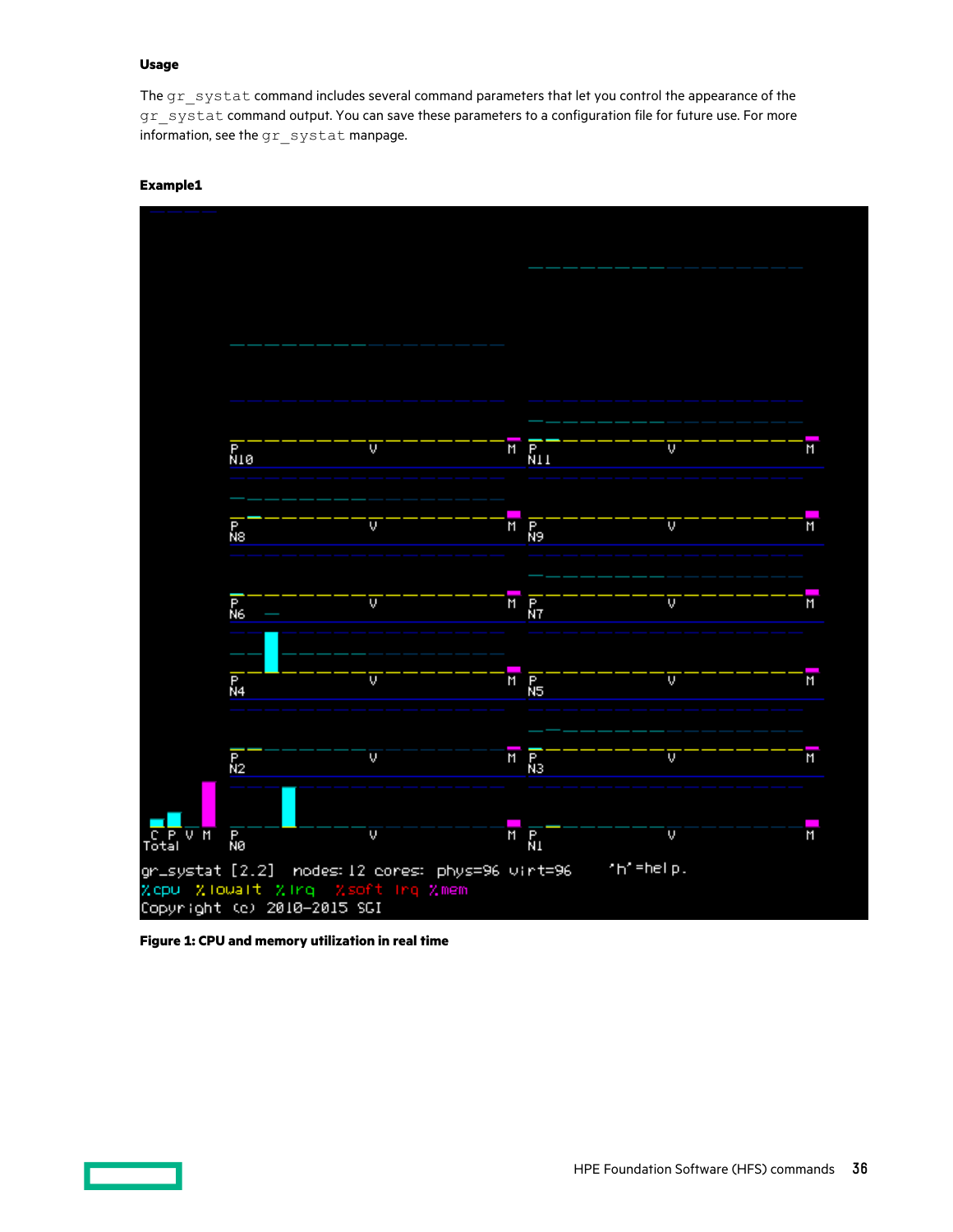

**Figure 2: I/O device use in real time**

# **hpe-auto-config**

# **Syntax**

```
hpe-auto-config
hpe-auto-config -n
hpe-auto-config -d
```
# **Description**

The hpe-auto-config package is a collection of configuration utilities and services. These utilities perform the following functions to ensure that systems are configured optimally:

- Monitor system attributes.
- Update configuration options and/or kernel parameters appropriately if an attribute changes.

# **Options**

hpe-auto-config functions are accessed through script files in the following directories.

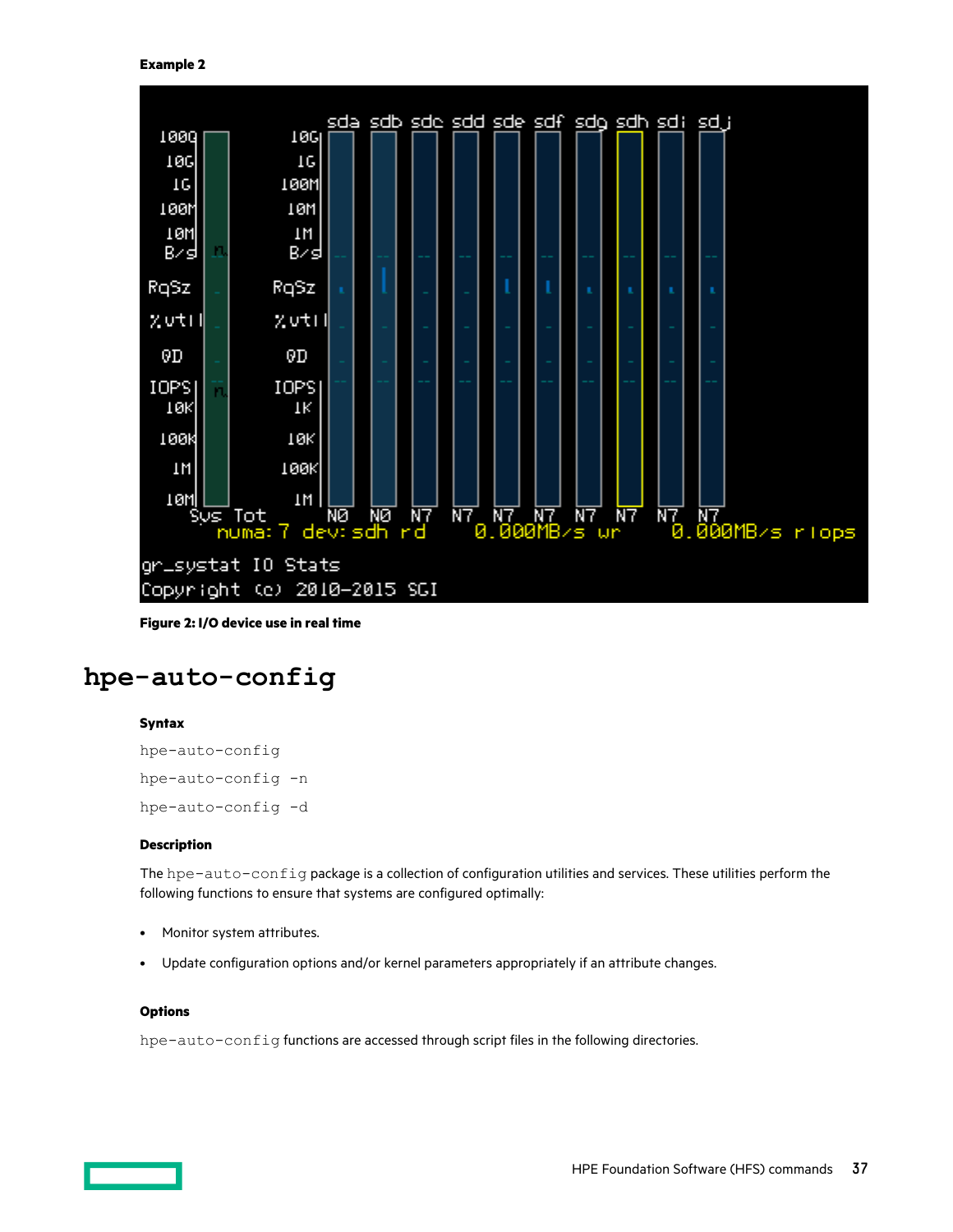# **/etc/hpe-auto-config/\***

Executable files in this directory are executed by hpe-auto-config in lexical order. A number of scripts are included and custom scripts may be added. A configuration action may be disabled by removing execute permissions from the script that contains it.

# **/etc/hpe-auto-config/boot\_entry\_blacklist**

List of regular expressions defining which boot entries hpe-auto-config are not edited. By default any "rescue" boot entry will not be edited.

# **/etc/modprobe.d/hpe-auto-config.conf**

Destination for kernel module blacklist directives.

# **/etc/sysconfig/hpe-auto-config**

Control behavior of various HPE configuration actions.

# **/usr/sbin/hpe-auto-config**

Main command for running hpe-auto-config.

# **/var/log/hpe-auto-config.log**

Each script and shared library function logs its results to this file. Consult this log for a (partial) list of actions taken and for and warnings or errors.

hpe-auto-config can also use the following options.

### **-n (--dry-run)**

Performs all processing but does not edit bootloader config.

### **-d (--verbose)**

Adds detailed output to /var/log/hpe-auto-config.log.

### **Usage**

The hpe-auto-config package applies a number of required and suggested edits to the Linux command line on top of default and user-defined parameters. Consult documentation for the installed bootloader program for instructions on how to add or remove Linux boot parameters.

For best results, follow this procedure for changing Linux boot parameters:

- **1.** Follow the documentation for your distribution for adding Linux boot parameters. For grub2 systems, it is recommended to add the boot option to /etc/default/grub.
- **2.** To remake the grub boot configuration, restart hpe-auto-config.

```
 # systemctl restart hpe-auto-config
```
**3.** Check for conflicts and verify the boot configuration file, /boot/grub2/grub.cfg (SLES), or / boot/efi/EFI/redhat/grub.cfg (RHEL).

Read the kernel command line in the  $qpub$ .  $cfq$  and verify that it contains the option you specified. If any of your boot options conflict with HPE required options, you will see a  $syslog$  warning message calling out the offending parameters.

INFO: boot parameter *X* in /etc/default/grub conflicts with rule *Y*

To resolve this conflict, remove *X* from /etc/default/grub and create a custom hpe-auto-config script to override the rule *Y*. See the examples in hpe-auto-config(1) for instructions and more information.

For more information on this command, see the HPE-AUTO-CONFIG(1) manpage content.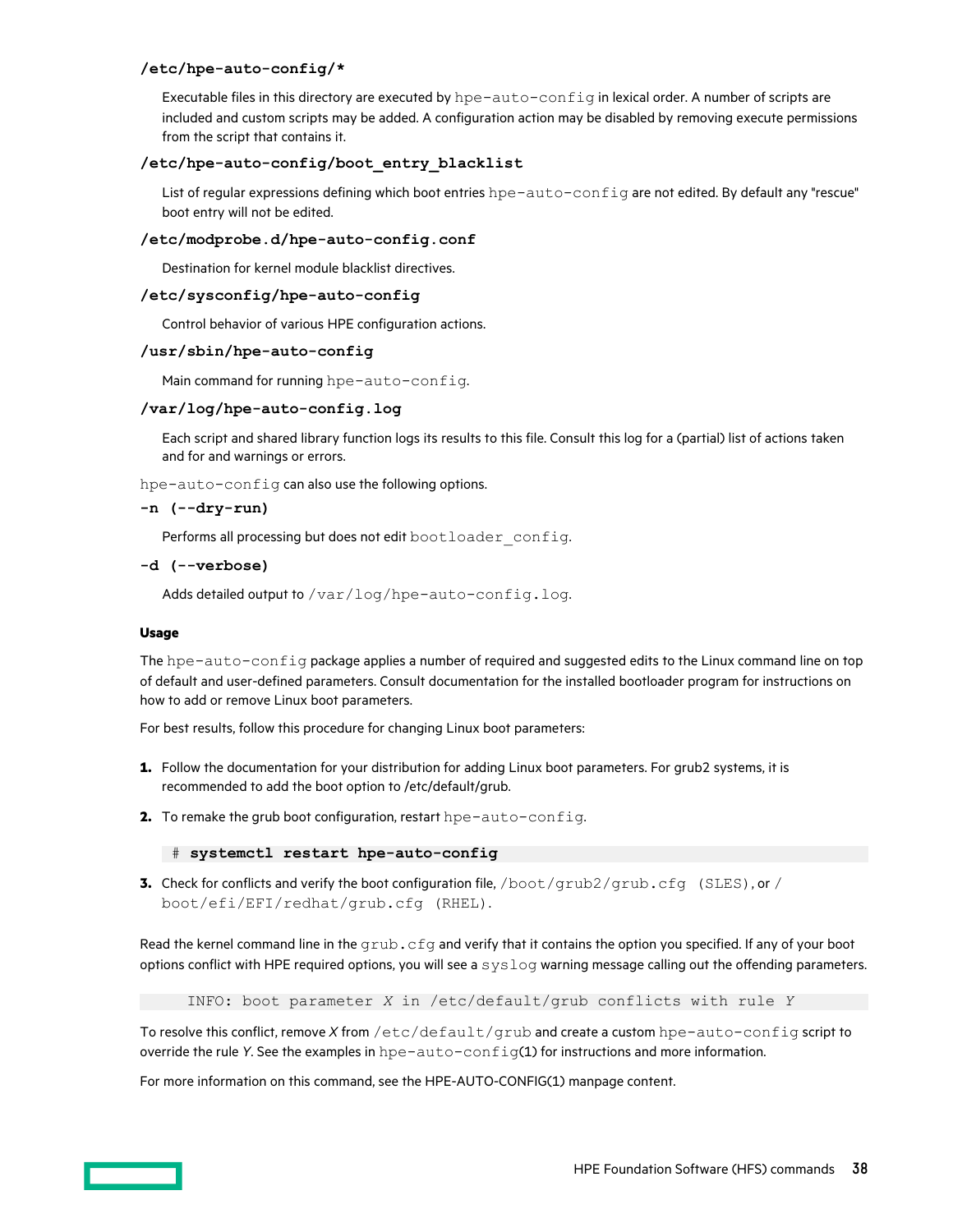### **Example 1**

Overriding a required boot parameter

In this example, you will add numa\_balancing=enable to the Linux command line. Add numa balancing=enable to /etc/default/grub and restart the hpe-auto-config.

```
# echo GRUB_CMDLINE_LINUX+=" numa_balancing=enable" >> /etc/default/grub
# systemctl restart hpe-auto-config
...
hpe-auto-config: 2017/10/05 21:23:42 20_sap_hana.sh: INFO: boot parameter
numa_balancing in /etc/default/grub conflicts with rule replace numa_balancing=disable
```
To override, create an executable file /etc/hpe-auto-config/21 numa balancing with these contents:

```
source /usr/lib64/hpe-auto-config/shlib
boot_option replace numa_balancing=enable
```
Finally, restart hpe-auto-config and verify the command line in the grub.cfg file. The conflict warning will continue until numa balancing=enable is removed from /etc/default/grub.

Enter **nano /etc/default/grub** to update /etc/default/grub before restarting hpe-auto-config.

```
# nano /etc/default/grub
# systemctl restart hpe-auto-config
```
# **hpe\_irqbalance**

### **Syntax**

hpe\_irqbalance [*OPTION*]...

### **Description**

This utility controls interrupt request (IRQ) affinity. The daemon starts when a system boots. If a device generates IRQs, hpe irqbalance attempts to distribute the interrupts to the CPUs that are on the same chassis (or node) upon which the interrupt originated.

### **Options**

**-d**

Run interactively in debug mode.

### **-o**

Run in one-shot mode. This mode will distribute the currently existing IRQs once and exit, rather than continually polling for new IRQs.

### **-t**

Specifies the sleeptime in seconds between polling loops, after which time hpe inqbalance will poll for IRQs for which affinity has not been set. This option has no effect if  $-\circ$  is specified.

### **Specifiers**

### *OPTION*

### **hpe\_irqbalance\_oneshot**

Same as the  $-\circ$  option.

## **hpe\_irqbalance\_sleeptime**

Same as the  $-t$  option.

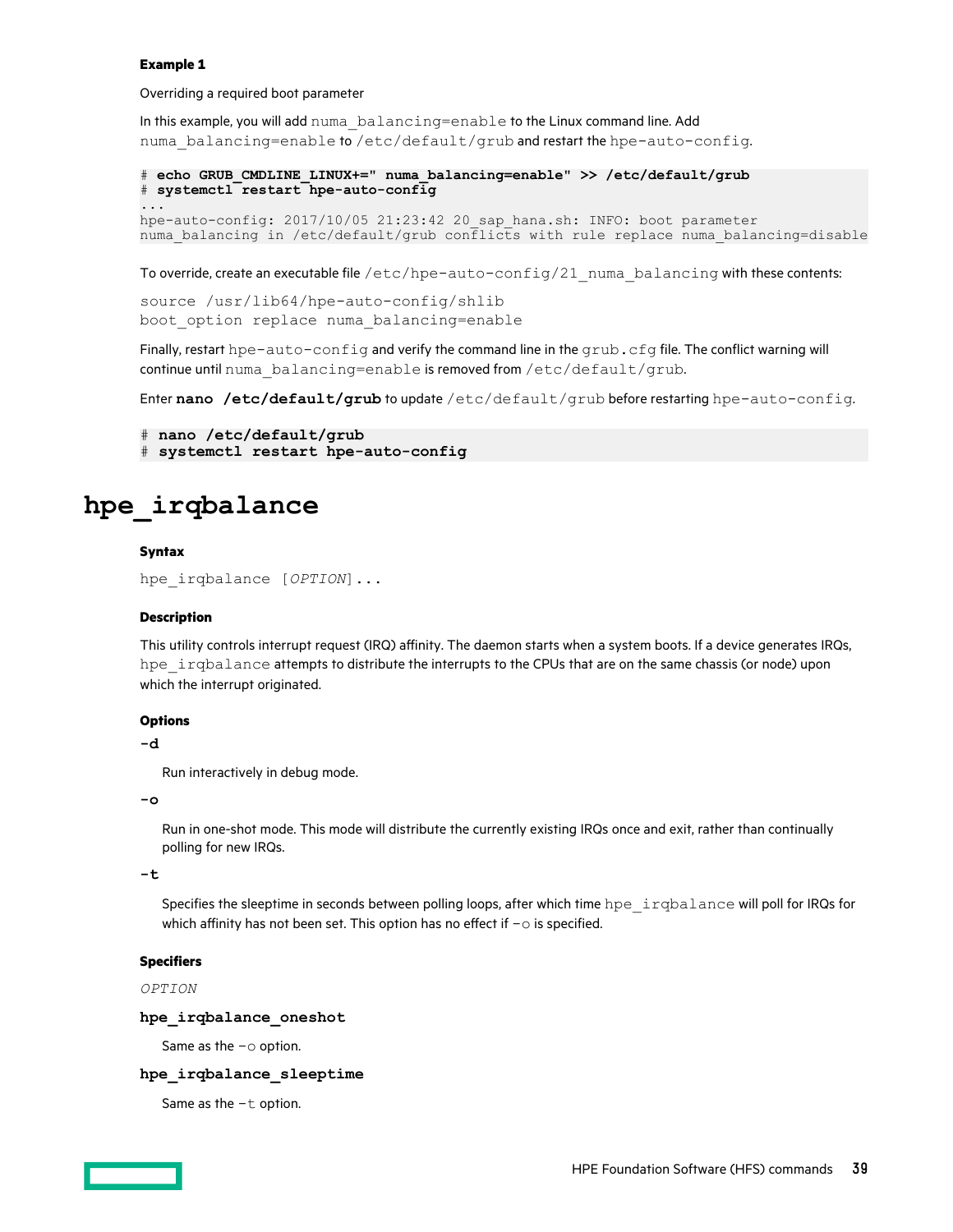By default, this utility starts every two minutes. To change the interval, set HPE\_IRQBALANCE\_SLEEPTIME in /etc/sysconfig/hpe irqbalance to the desired number of seconds and restart hpe irqbalance or reboot your system.

The hpe-auto-config package configures the hpe irqbalance utility automatically.

For more information, see the hpe irqbalance(8) manpage.

# **hubstats**

# **Syntax**

```
hubstats [-f ARCHIVE_FILE ] [-t INTERVAL] [-c CONFIG [-1] [-b L-M,N,P,...]]
cmd [ CMD_ARGS ]
hubstats -a ARCHIVE_FILE [-b L-M,N,P,... ] -c CONFIG
```
### **Description**

Monitors the system during a command execution and writes a data archive that includes information about the operations that occur when the command runs.

### **Options**

# **-c**

Display *config* monitoring, where *config* is one of: **nlSummary**, **linkstat**, **gruCmdTraffic**, **gruMemTraffic**, **lhCacheTraffic**, **rhCacheTraffic**, or **dump\_metrics**.

**-a**

Report from a previously recorded sdstats archive. When reading from an archive, command is not required, and ignored. May be combined with  $-b$  and  $-c$  to give the desired output.

# **-b L-M,N,P,...**

Specify a subset of nodes to monitor. For example to monitor nodes 0-4, 18, and 23:

hubstats -b 0-4,18,23

**-t**

Time interval between updates of the data. See *INTERVAL*.

**-l**

Enable live mode. When command is set and hubstats is in collecting mode, a curser-based GUI displays config at every interval tick. For best results, use a terminal emulator that supports colors.

# **-f**

Specify the output file for the data collection.

# **Specifiers**

# *CONFIG*

Specifies the type of statistics. The *CONFIG* value may be one of the following:

### **NLSUMMARY**

Displays Superdome Flex Grid traffic.

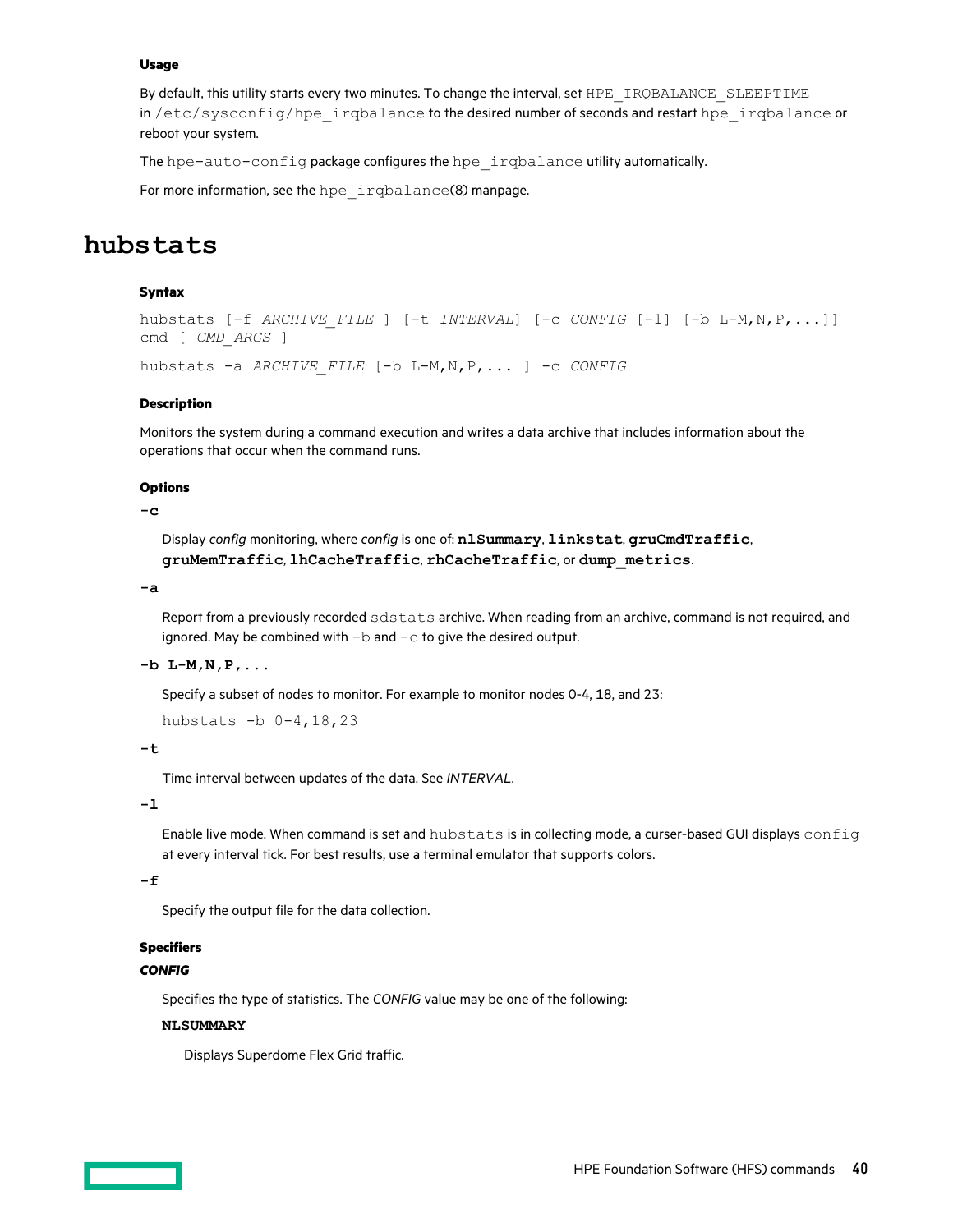### **LHCACHETRAFFIC**

LocalHome (LH) request and reply traffic.

## **RHCACHETRAFFIC**

RemoteHome (RH) request and reply traffic.

## **GRUCMDTRAFFIC**

LocalHome (LH) and RemoteHome (RH) request and reply traffic.

### **GRUMEMTRAFFIC**

Global reference unit (GRU) traffic statistics.

# **DUMP\_METRICS**

All. Dumps all sdstats metrics to standard output.

### **LINKSTAT**

Interchassis pass-through bandwidth statistics.

# *CMD\_ARGS*

Specifies one or more of the arguments to the specified *CMD*.

### *INTERVAL*

Specifies the time interval between updates of the data  $(-t)$ . Units may be specified, for example, microseconds (us) - default, milliseconds (ms), and seconds (s). The live mode update rate (see -1) is also set by this interval.

### *ARCHIVE\_FILE*

Specify the output file for the data collection. By default an archive named sdstats registers.dat is made in the current working directory. All register values and system topology information are saved in the archive, allowing you to view statistics for any  $config$  on or off the test system.

hubstats -f test1 -c nlSummary sleep 10 hubstats -a test1 -c gruMemTraffic

### **Usage**

• Use the following format to generate and save them in archive:

hubstats [ -f *ARCHIVE\_FILE* ] cmd [ *CMD\_ARGS* ]

• Use the following format to display information from an existing archive:

hubstats -a *ARCHIVE\_FILE* [ -b L-M,N,P,... ] -c *CONFIG*

- The sdstats library supplies the hubstats utility with statistics from the HPE Superdome Flex Server ASIC board.
- **NOTE:** The sdstats is not installed by default in HFS. The sdstats must be installed to use hubstats. Use yum (RHEL) or zypper (SLES) to install sdstats.

For more information on the hubstats command, see the HUBSTATS(1) manpage content.

#### **Example**

Run hubstats to collect data over the duration of the sleep command and display the nlSummary statistics.

```
> ht-027:~ # hubstats sleep 60
Creating new archive: sdstats registers.dat
ht-027:\sim # hubstats -a sdstats registers.dat -c nlSummary
```
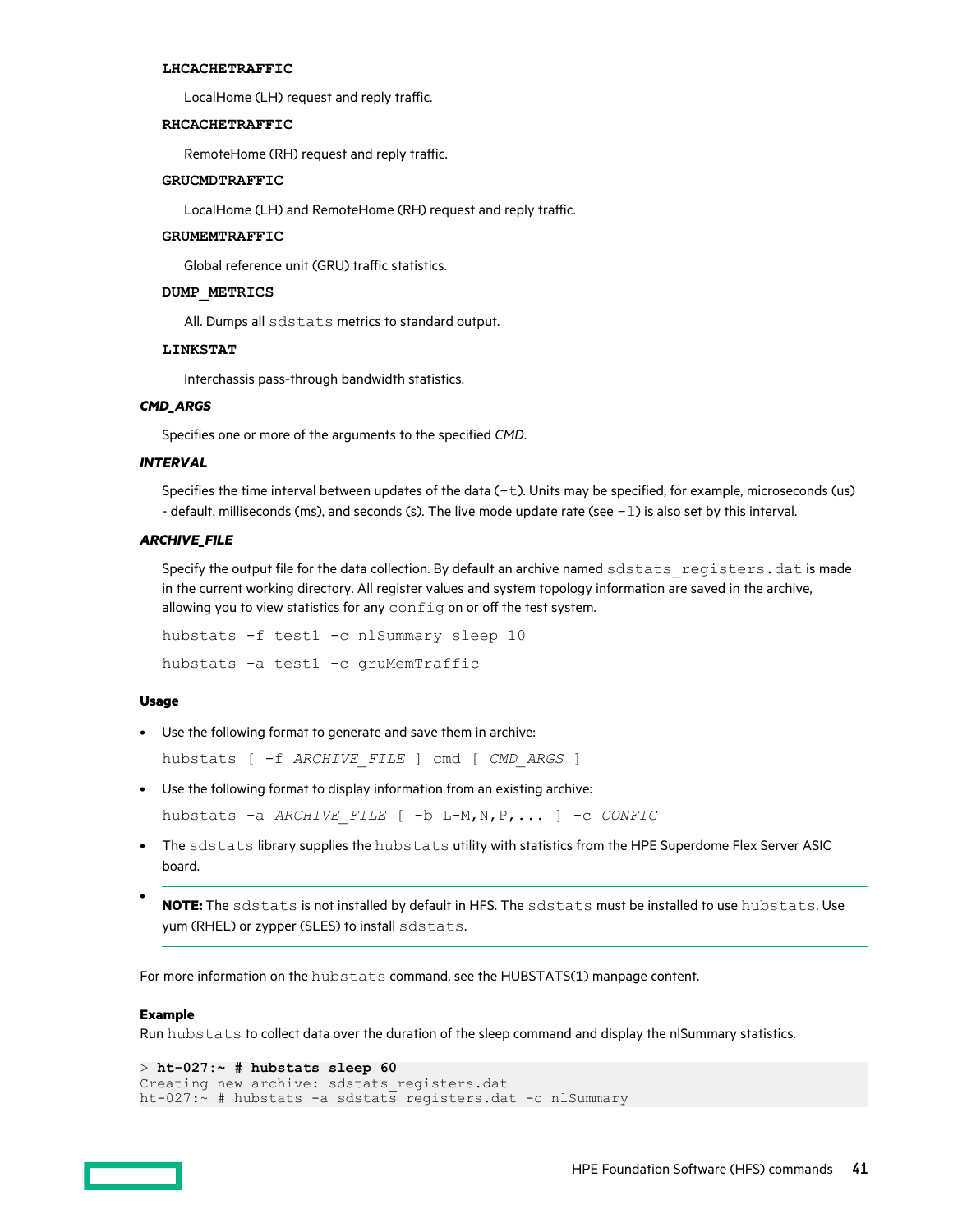```
Reading from archive: sdstats registers.dat
# Superdome Flex Grid Summary allocated over 60.005779 seconds 
#
# (In MiB) ----- LH Total ----- ----- RH total ---- ----- NL traffic ------
# Hub Rx Tx Rx Tx Rx Tx Pass 
 1 r001i11b00h0 0.03 0.01 0.37 0.03 0.41 0.04 0.00
 0 r001i11b00h1 2.12 0.67 0.67 2.12 2.79 2.79 0.00
 3 r001i11b01h0 0.03 0.05 0.00 0.02 0.05 0.19 0.12
%# Hub Rx Tx Rx Tx Rx Tx Pass<br>1 r001i11b00h0 0.03 0.01 0.37 0.03 0.41 0.04 0.00<br>0 r001i11b00h1 2.12 0.67 0.67 2.12 2.79 2.79 0.00<br>3 r001i11b01h0 0.03 0.05 0.00 0.02 0.05 0.19 0.12<br>2 r001i11b01h1 0.08 0.07 0.06 0.07 0.14 0.
```
# **nodeinfo**

## **Syntax**

nodeinfo [OPTION...]

### **Description**

Monitors per-node Superdome Flex Grid memory statistics.

### **Options**

# **-l**

Print output line by line to stdout, instead of using the full screen display.

# **-s**

Limit the number of data samples that nodeinfo outputs.

### **-i -t**

Wait i seconds between printing each data sample.

### **-o**

Sets the starting output options.

# **k**

Show sizes in KB.

# **m**

Show sizes in MB.

# **p**

Show sizes in pages.

# **H**

Show hugepage info.

# **-h**

Show help message.

# **-v**

Show verbose output.

# **Usage**

nodeinfo is a tool for monitoring per-node Superdome Flex Grid memory statistics. The nodeinfo tool reads /sys/devices/system/node/\*/meminfo and /sys/devices/system/node/\*/numastat on the local system to gather Superdome Flex Grid memory statistics.

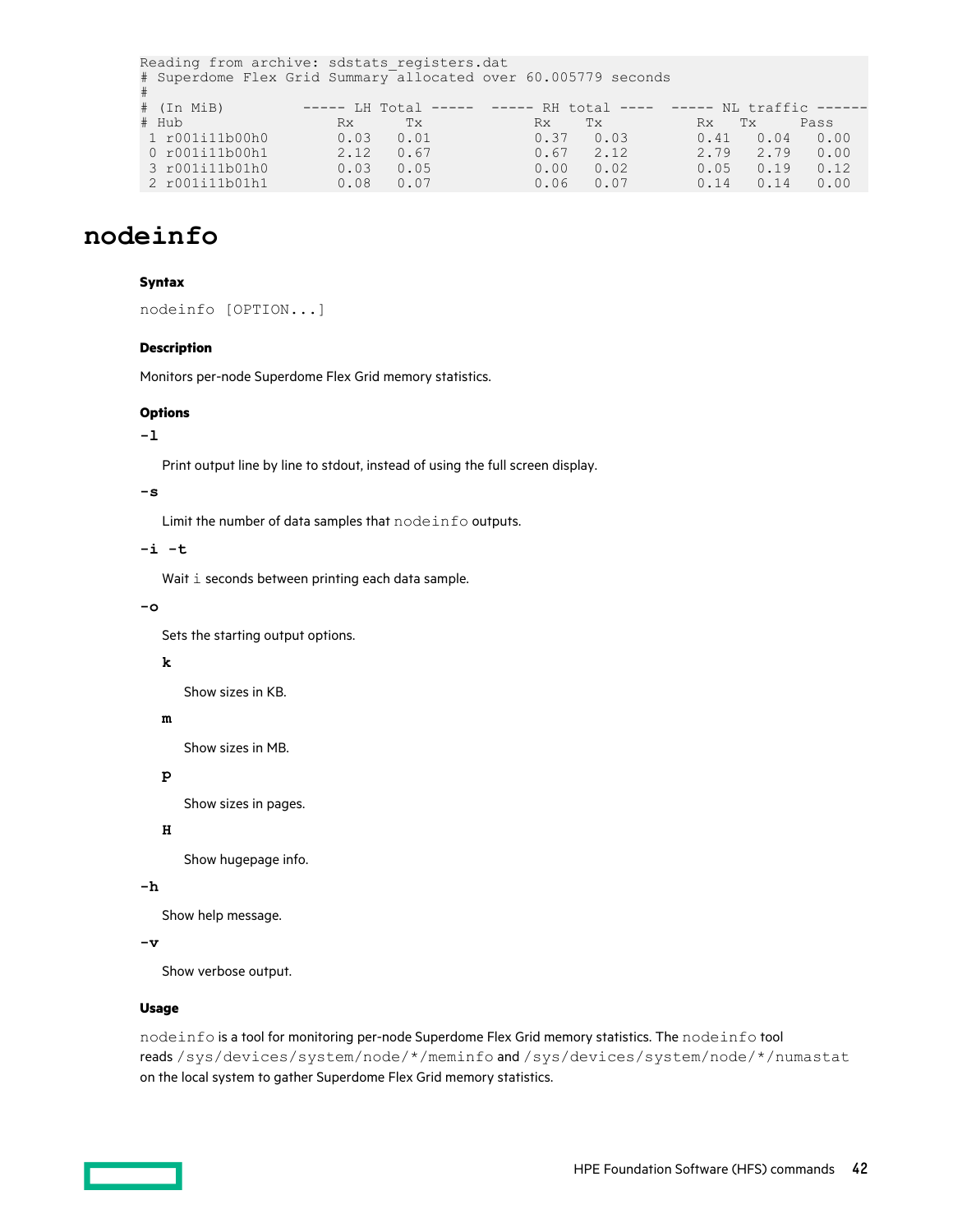From an interactive nodeinfo session, enter **h** for a help statement. For example:

```
Display memory statistics by node.
         q quit
         + Increase starting node number. Used only if more nodes than will
           fit in the current window.
         - Decrease starting node number. Used only if more nodes than will
            fit in the current window.
         b Start output with node 0.
         e Show highest node number.
        k show sizes in KB.<br>m show sizes in MB.
           show sizes in MB.
         p show sizes in pages.
         t Change refresh rate.
         A Show/Hide memory policy stats.
         H Show/Hide hugepage info.
         L Show/Hide LRU Queue stats.
Field definitions:
        hit - page was allocated on the preferred node
         miss - preferred node was full. Allocation occurred on THIS node
                by a process running on another node that was full
         foreign - Preferred node was full. Had to allocate somewhere
                   else.
         interlv - allocation was for interleaved policy
         local - page allocated on THIS node by a process running on THIS node
         remote - page allocated on THIS node by a process running on ANOTHER node
   (press any key to exit from help screen)
```
## **Example**

Sample memory statistics from the nodeinfo command are as follows:

| # nodeinfo    |                                            |           |             |       |       |        |               |          |          |                         |       |                    |
|---------------|--------------------------------------------|-----------|-------------|-------|-------|--------|---------------|----------|----------|-------------------------|-------|--------------------|
|               | Memory Statistics Tue Oct 26 12:01:58 2017 |           |             |       |       |        |               |          |          |                         |       |                    |
| flex-sys      |                                            |           |             |       |       |        |               |          |          |                         |       |                    |
|               |                                            |           | Per Node KB |       |       |        | $- - - - - -$ |          |          | Preferred Alloc ------- |       | $--$ Loc/Rem $---$ |
| node          | Total                                      | Free      | Used        | Dirty | Anon  | Slab   | hit           |          |          | miss foreign interly    | local | remote             |
| $\circ$       | 16757488                                   | 16277084  | 480404      | 52    | 34284 | 36288  | 20724         | 0        |          | $\Omega$                | 20720 | $\overline{4}$     |
|               | 16777216                                   | 16433988  | 343228      | 68    | 6772  | 17708  | 4477          | $\Omega$ | $\Omega$ | $\Omega$                | 3381  | 1096               |
| $\mathcal{L}$ | 16777216                                   | 16438568  | 338648      | 76    | 6908  | 12620  | 1804          |          |          | $\Omega$                | 709   | 1095               |
| 3             | 16760832                                   | 16429844  | 330988      | 56    | 2820  | 16836  | 1802          | 0        | $\circ$  | $\Omega$                | 708   | 1094               |
| 4             | 16777216                                   | 16444408  | 332808      | 88    | 10124 | 13588  | 1517          | $\Omega$ | $\Omega$ | $\Omega$                | 417   | 1100               |
| 5.            | 16760832                                   | 16430300  | 330532      | 72    | 1956  | 17304  | 4546          | $\Omega$ | $\Omega$ | $\Omega$                | 3453  | 1093               |
| 6             | 16777216                                   | 16430788  | 346428      | 36    | 3236  | 15292  | 3961          | $\Omega$ | $\Omega$ | $\Omega$                | 2864  | 1097               |
|               | 16760832                                   | 16435532  | 325300      | 44    | 1220  | 14800  | 3971          | $\Omega$ | $\Omega$ | $\Omega$                | 2877  | 1094               |
| <b>TOT</b>    | 134148848                                  | 131320512 | 2828336     | 492   | 67320 | 144436 | 42802         | 0        | $\circ$  | $\Omega$                | 35129 | 7673               |
|               | Press "h" for help                         |           |             |       |       |        |               |          |          |                         |       |                    |

# **topology**

### **Syntax**

```
topology [OPTION ...]
```
#### **Description**

Provides topology information about your system. Application programmers can use the topology command to help optimize execution layout for their applications.

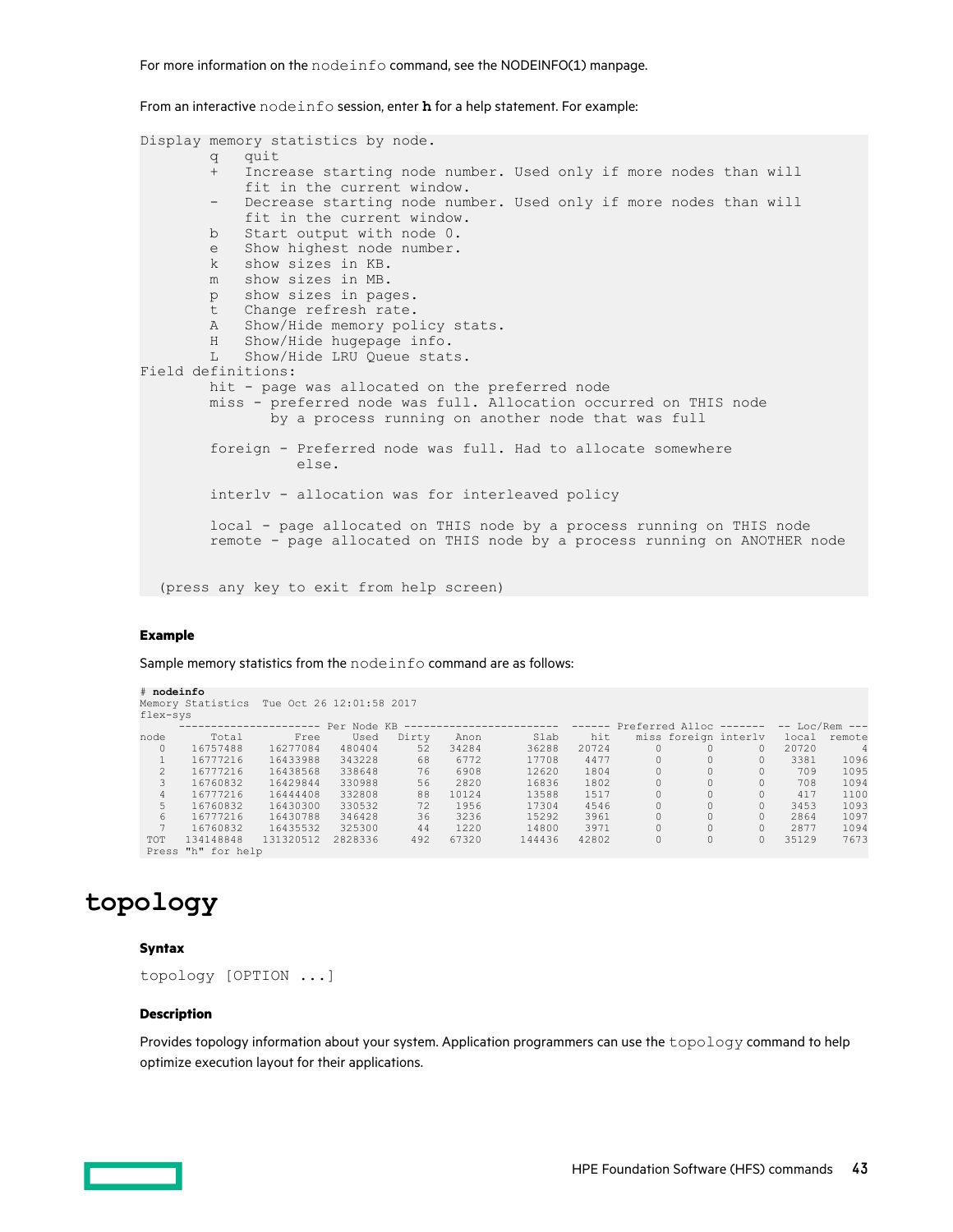### **Options**

If none of the options are specified, then all information is displayed. Any combination of options may be specified to limit the amount of information displayed. Option names may be shortened to their unique values.

### **--cpus**

Show detailed information for the CPUs.

### **--cops**

Show detailed information for attached coprocessors.

### **--disks**

Show detailed information for the disk controllers including SCSI and Serial Attached SCSI controllers.

### **--gfx**

Show detailed information for graphics devices including both VGA (graphics) GPUs and GP (CUDA) GPUs.

**--io**

Displays information about I/O devices. (--disks, --gfx, --networks)

### **--networks**

Show detailed information for the network devices including Ethernet, Fibre Channel, and InfiniBand controllers.

### **--nodes**

Show detailed information for the system nodes. With verbose = 1, it will also show which CPUs are resident on this node (blade). With routered configurations, the blades may not be numbered the same as the physical ordering.

### **--routers**

Show detailed information for the system routers.

### **-s**

Display a system summary (default).

Other operational modifiers are:

## **--affinity**

Show smp\_affinity for each IRQ (implies arg --irqs). With verbose set, it will also show the current interrupt count for each IRQ.

**-d**

Increase the debug level.

### **--debug=n**

Set the debug level to n.

### **--get\_node=<device>**

Returns the lowest local node associated with where the device is installed. This information is useful for placing an application on the same node as the device, often improving DMA performance. With verbose set, it will return all nodes that are local to the device.

### **--get\_cpus=<device>**

Returns a list of cpus associated with where the device is installed. Normally returns a cpulist (cpuJ-cpuK,cpuMcpuN). If verbose, returns a comma-separated list of individual cpus (cpuJ,cpuJ+1,...).

### **--noheaders**

Do not display the column headers. For those cases where multiple devices are on the same node, this option causes the node info to be displayed on every line. This output is useful for parsing the output by other programs. The

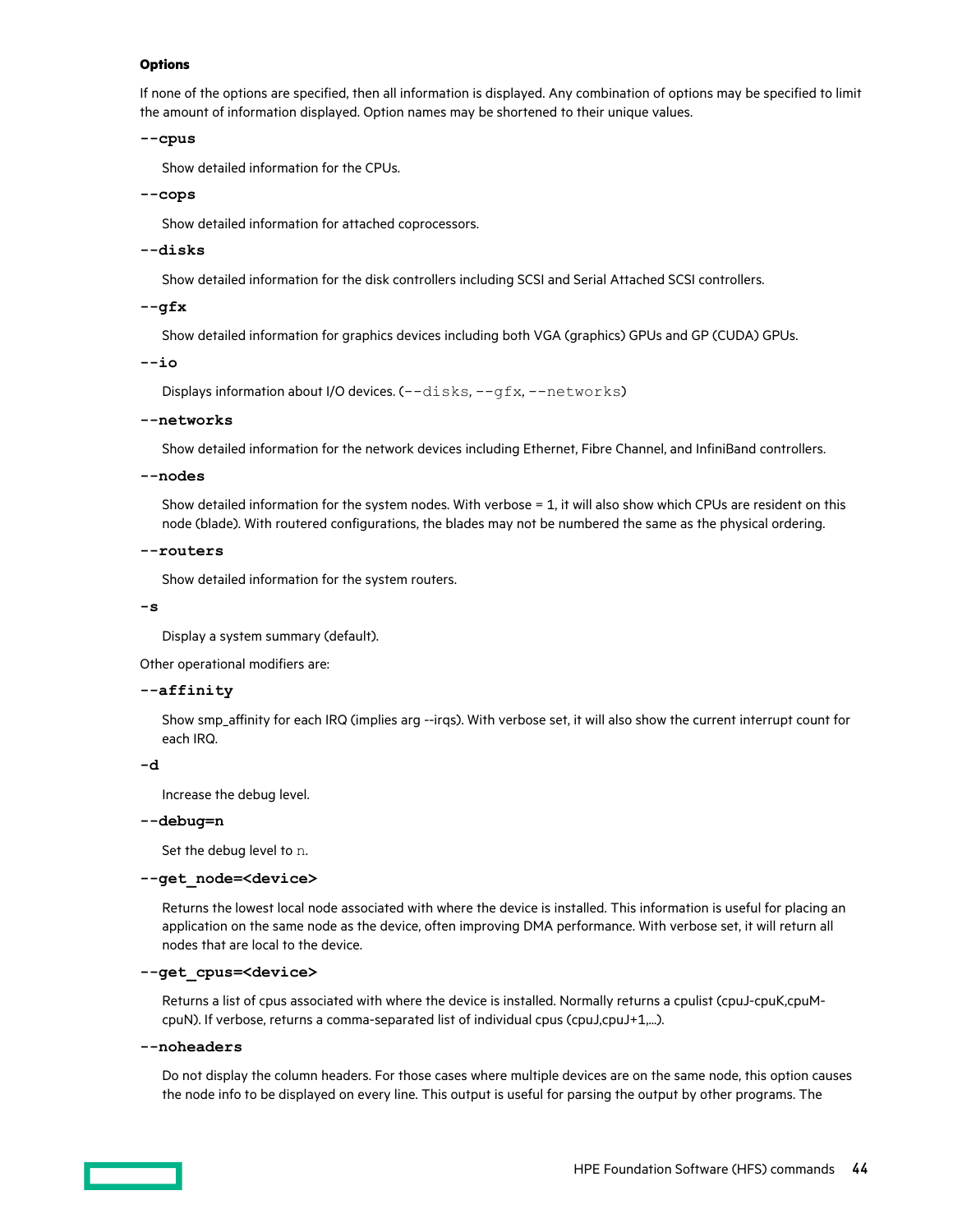format of the data may change and the user is advised to use the  $-version$  option to maintain compatibility with each new version.

**--irqs**

Shows which IRQs are assigned to the devices. With verbose set, it will also show the current interrupt count for each IRQ. Implies arg --io if none of "--disks, --gfx, or --networks" set.

**--nox**

Do not display the X Server Display column when displaying I/O. This output is implied if  $-\sigma f x$  is not present or if there is only the BASE I/O VGA installed on the system and it is not configured in the xorg configuration file.

**-tt**

Forces use /var/run/sgi\_uv/topology if available to obtain system topology information.

**--lspci=file**

Use file to obtain PCI device information. The file will contain output from the lspci command in machine-readable format.

**-v**

Increase the verbosity.

**--verbose=n**

Set the verbosity to 'n'.

**--version**

Display topology version.

**--xorgconf=file**

Use file to obtain X display information instead of the standard  $/etc/X11/xorg.comf$  file.

### **Specifiers**

# **gfxtopology**

Same as the gfx option to topology.

For more information about the topology command, see the TOPOLOGY(1) manpage content.

### **Example 1**

The topology command includes many options. For more information, type topology --help on the command line.

The following topology command shows the system summary.

```
# topology
```

```
System type: Superdome Flex
System name: flex-rmc-009.example.com
Serial number: 5UF7090003
Partition number: 1
       1 Rack
       1 Chassis
     224 CPUs (online: 0-223)
       4 Nodes
  487.48 GB Memory Total
  125.00 GB Max Memory on any Node
       1 BASE I/O Card
       1 Co-processor
       4 Network Controllers
      1 SATA Storage Controller
```
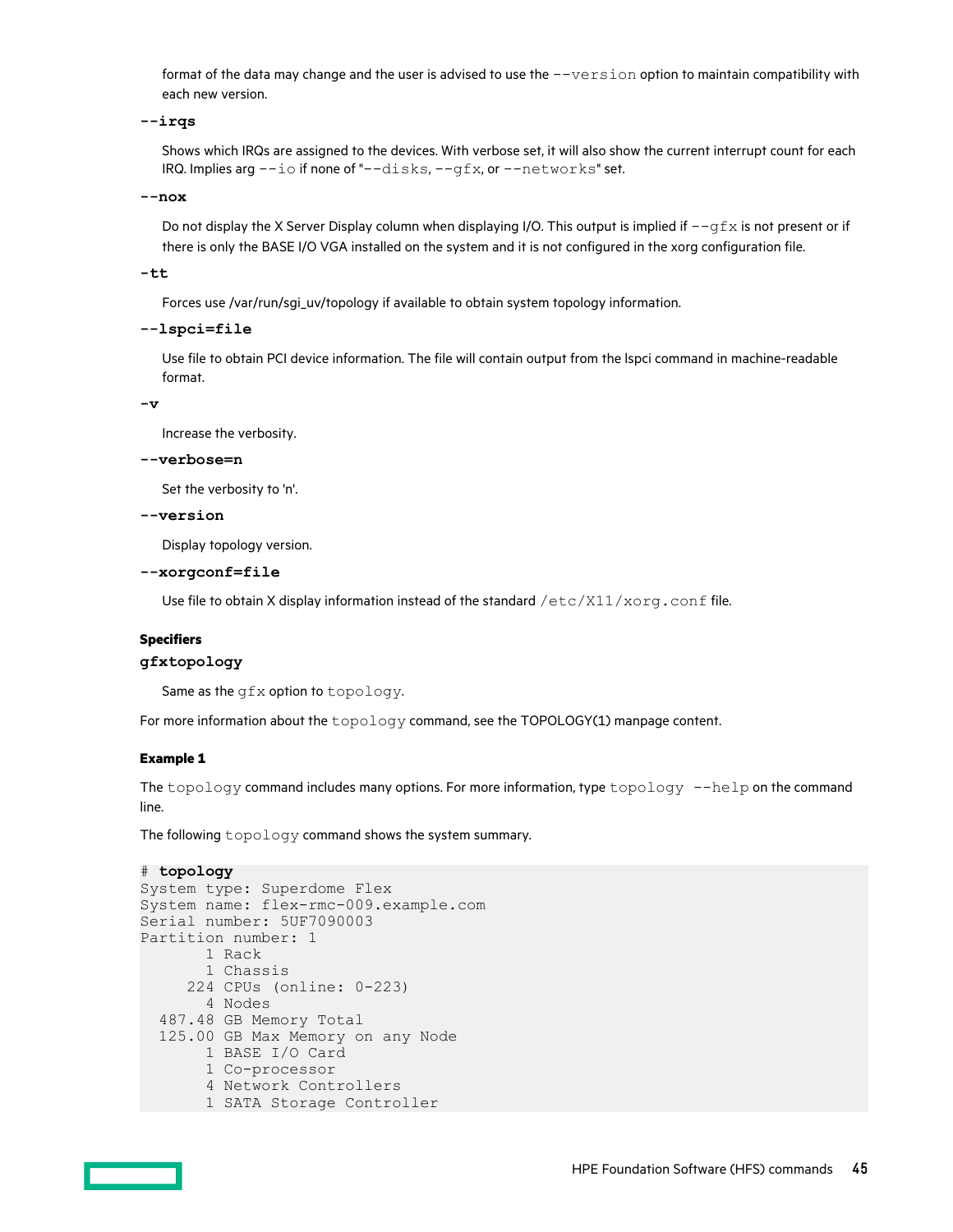1 USB Controller 1 VGA GPU 1 RAID Controller

### **Example 2**

The following topology command explicitly requests the system summary and also shows node and CPU information.

```
# topology --summary --nodes --cpus
System type: Superdome Flex
System name: flex-rmc-009.example.com
Serial number: 5UF7090003
Partition number: 1
      1 Rack
      1 Chassis
     224 CPUs (online: 0-223)
      4 Nodes
  487.48 GB Memory Total
  125.00 GB Max Memory on any Node
       1 BASE I/O Card
       1 Co-processor
       4 Network Controllers
       1 SATA Storage Controller
       1 USB Controller
       1 VGA GPU
       1 RAID Controller
 Node Location NASID CPUS Memory
     -------------------------------------------
   0 r001i01b00h1 0002 56 126987 MB
   1 r001i01b00h0 0000 56 127008 MB
   2 r001i01b01h1 0006 56 127008 MB
   3 r001i01b01h0 0004 56 127008 MB
CPU Location PhysID CoreID APIC-ID Family Model Speed L1(KiB) L2(KiB) L3(KiB)
     ---------------------------------------------------------------------------------
 0 r001i01b00h1 00 00 0 6 85 1000 32d/32i 1024 39424
 1 r001i01b00h1 00 01 2 6 85 1000 32d/32i 1024 39424
 2 r001i01b00h1 00 02 4 6 85 1000 32d/32i 1024 39424
 3 r001i01b00h1 00 03 6 6 85 1000 32d/32i 1024 39424
.
.
.
```
## **Example 3**

The following topology command shows the interrupt requests that are assigned to devices.

| # topology --irg<br>Index Location NASID |        | PCI Address    | IRO(s)              | Device                                        |
|------------------------------------------|--------|----------------|---------------------|-----------------------------------------------|
| 0 r001i01s00                             | 0002   | 0000:00:11.5   | 30                  | Intel Lewisburg SSATA Controller [AHCI]       |
| $\bullet$                                | $\sim$ | 0000:00:14.0   | 29                  | Intel Lewisburg USB 3.0 xHCI Controller       |
| $\bullet$                                |        | . 0000:00:17.0 | 31                  | Intel C600/X79 SATA RAID Controller           |
|                                          | $\sim$ | 0000:00:1f.5   | $\Omega$            | Intel Lewisburg SPI Controller                |
| $\ddot{\phantom{0}}$                     |        | . 0000:01:00.0 | 19                  | Emulex x1 PCIe Gen2 Bridge [Pilot4]           |
| $\ddot{\phantom{a}}$                     |        | . 0000:02:00.0 | 19                  | Matrox MGA G200e [Pilot] ServerEngines (SEP1) |
| $\cdot$                                  |        | . 0000:02:01.0 | 255                 | Emulex ServerView iRMC HTI                    |
| $\cdot$                                  |        | . 0000:c3:00.0 | $33 - 39, 42 - 111$ | Intel Ethernet Connection X722 for 10GBASE-T  |
| $\cdot$                                  |        | . 0000:c3:00.1 | 28,163-291          | Intel Ethernet Connection X722 for 10GBASE-T  |
| $\cdot$                                  |        | . 0000:c3:00.2 | $28, 292 - 420$     | Intel Ethernet Connection X722 for 10GBASE-T  |
|                                          |        | 0000:c3:00.3   | $28,421 - 549$      | Intel Ethernet Connection X722 for 10GBASE-T  |
|                                          |        |                |                     |                                               |

# **Example 4**

The following  $topology$  command uses the  $-v$  option, which includes interrupt count information.

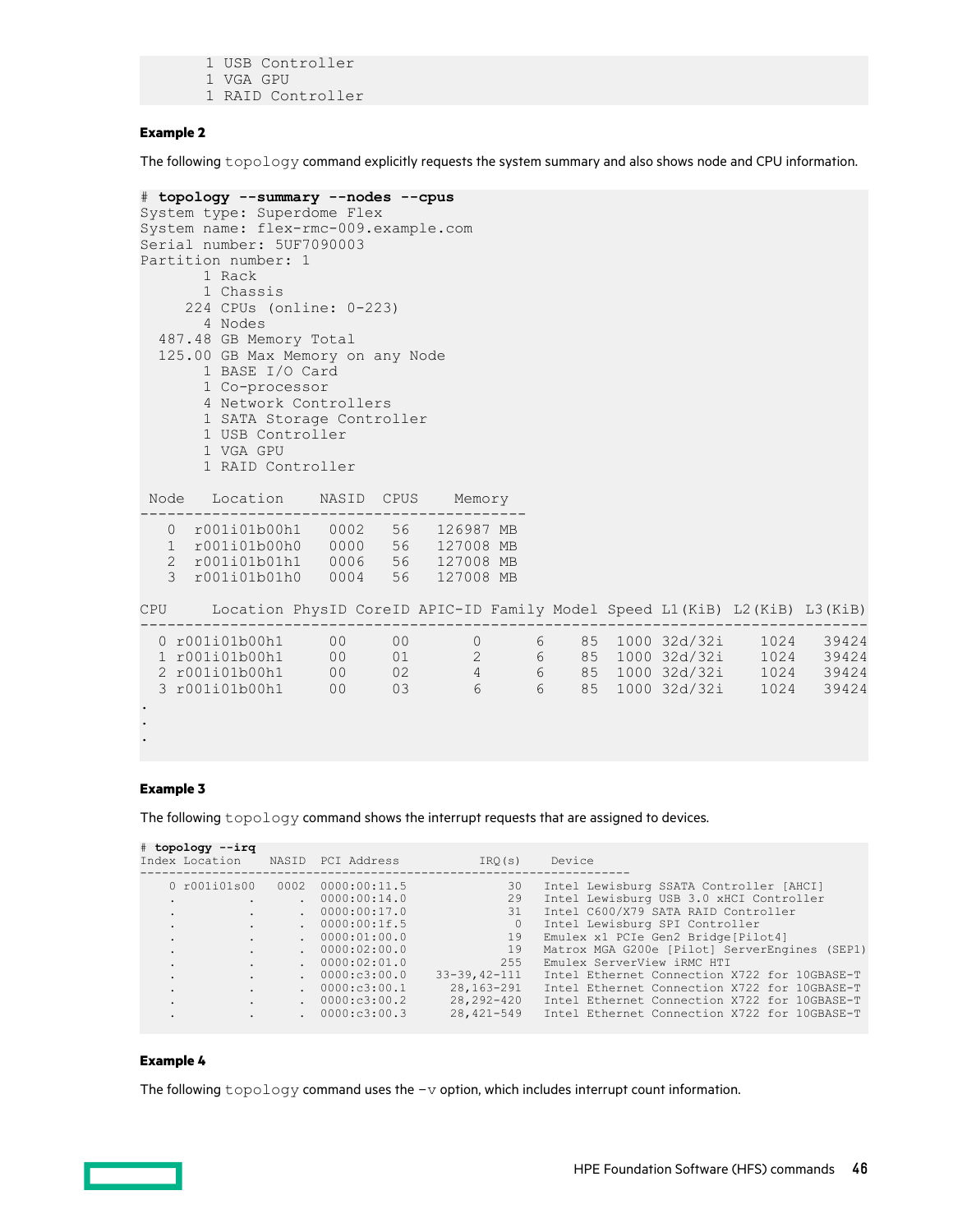|              | # topology --irq -v |        | Index Location MASID PCI Address | IRO(s)             | INTCNT  | Device                                        |
|--------------|---------------------|--------|----------------------------------|--------------------|---------|-----------------------------------------------|
|              | 0 r001i01s00        | 0002   | 0000:00:11.5                     | 30                 | 1941    | Intel Lewisburg SSATA Controller [AHCI]       |
| $\sim$       |                     |        | 0000:00:14.0                     | 29                 | 795     | Intel Lewisburg USB 3.0 xHCI Controller       |
| $\sim$       |                     | $\sim$ | 0000:00:17.0                     | 31                 | $\circ$ | Intel C600/X79 SATA RAID Controller           |
| $\sim$       |                     | $\sim$ | 0000:00:1f.5                     | $\Omega$           |         | Intel Lewisburg SPI Controller                |
| $\mathbf{r}$ |                     |        | 0000:01:00.0                     | 19                 | 0       | Emulex x1 PCIe Gen2 Bridge [Pilot4]           |
| $\sim$       |                     |        | . 0000:02:00.0                   | 19                 | 0       | Matrox MGA G200e [Pilot] ServerEngines (SEP1) |
| ۰.           |                     |        | 0000:02:01.0                     | 255                | 0       | Emulex ServerView iRMC HTI                    |
| $\sim$       |                     |        | 0000: c3:00.0                    | $33 - 39.42 - 111$ | 1856    | Intel Ethernet Connection X722 for 10GBASE-T  |
| $\sim$       |                     |        | 0000:c3:00.1                     | 28,163-291         | 0       | Intel Ethernet Connection X722 for 10GBASE-T  |
| $\sim$       |                     |        | 0000:c3:00.2                     | 28, 292-420        |         | Intel Ethernet Connection X722 for 10GBASE-T  |
| ۰.           |                     |        | 0000:c3:00.3                     | $28,421 - 549$     |         | Intel Ethernet Connection X722 for 10GBASE-T  |

# **Example 5**

The following topology command shows local CPU and node information for each device. You can use the output from this command to help you place applications close to their I/O device for better direct memory access performance.

|                      | # topology --io -v --nox |        | Index Location MASID PCI Address | Node     | Local CPUS          | Device                                        |
|----------------------|--------------------------|--------|----------------------------------|----------|---------------------|-----------------------------------------------|
|                      | 0 r001i01s00             |        | 0002 0000:00:11.5                | $\circ$  | $0 - 27, 112 - 139$ | Intel Lewisburg SSATA Controller [AHCI]       |
| $\ddot{\phantom{0}}$ |                          | $\sim$ | 0000:00:14.0                     | $\Omega$ | $0 - 27.112 - 139$  | Intel Lewisburg USB 3.0 xHCI Controller       |
| $\cdot$              | $\sim$                   |        | . 0000:00:17.0                   | $\circ$  | $0 - 27, 112 - 139$ | Intel C600/X79 SATA RAID Controller           |
| $\sim$               |                          |        | . 0000:00:1f.5                   | $\Omega$ | $0 - 27, 112 - 139$ | Intel Lewisburg SPI Controller                |
| $\sim$               |                          |        | . 0000:01:00.0                   | $\circ$  | $0 - 27, 112 - 139$ | Emulex x1 PCIe Gen2 Bridge[Pilot4]            |
| $\sim$               |                          |        | . 0000:02:00.0                   | $\circ$  | $0 - 27, 112 - 139$ | Matrox MGA G200e [Pilot] ServerEngines (SEP1) |
| $\sim$               |                          |        | . 0000:02:01.0                   | $\Omega$ | $0 - 27.112 - 139$  | Emulex ServerView iRMC HTI                    |
| $\sim$               |                          |        | . 0000:c3:00.0                   | $\circ$  | $0 - 27, 112 - 139$ | Intel Ethernet Connection X722 for 10GBASE-T  |
| $\ddot{\phantom{0}}$ |                          |        | . 0000:c3:00.1                   | $\Omega$ | $0 - 27.112 - 139$  | Intel Ethernet Connection X722 for 10GBASE-T  |
| $\ddot{\phantom{a}}$ |                          |        | . 0000:c3:00.2                   | $\Omega$ | $0 - 27, 112 - 139$ | Intel Ethernet Connection X722 for 10GBASE-T  |
| $\cdot$              |                          |        | . 0000:c3:00.3                   | $\Omega$ | $0 - 27.112 - 139$  | Intel Ethernet Connection X722 for 10GBASE-T  |

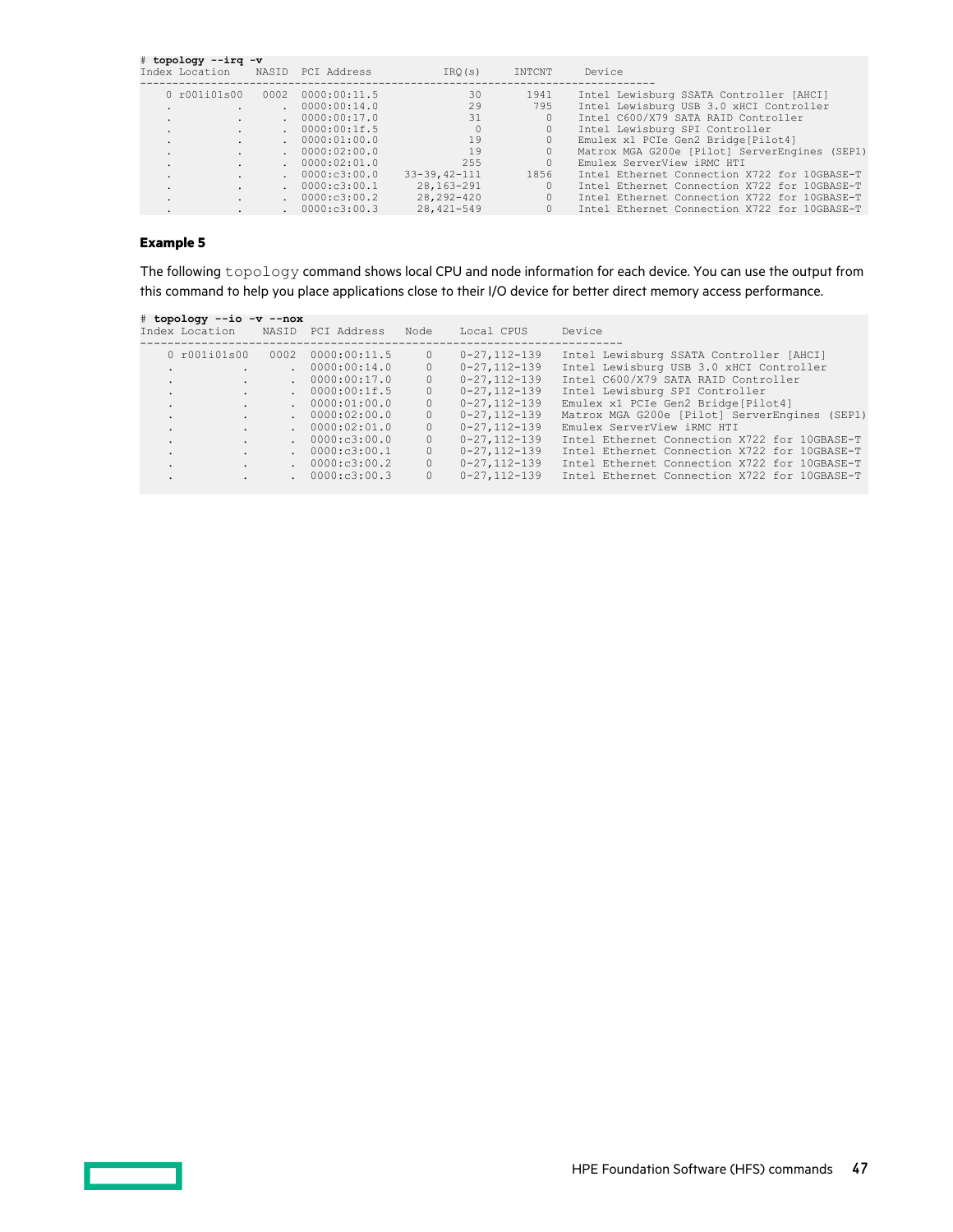# Rack management controller (RMC) commands

This chapter explains the RMC commands that are available to you when you log in as the administrator user.

The following RMC commands provide command information from the RMC command line:

• apropos *command*

The apropos command retrieves information about the *command* you enter. For *command*, specify the name of any RMC command.

For example, to retrieve command information that pertains to SNMP traps, enter the following:

RMC cli> **apropos snmp**

```
add snmp forward address=FORWARD ADDRESS [port=FORWARD PORT] [protocol=PROTOCOL]
clear snmp_forwarding
remove snmp forward_address=FORWARD_ADDRESS
set snmp forward address=FORWARD ADDRESS [port=FORWARD PORT] [protocol=PROTOCOL]
show snmp
show snmp forward_address
```
◦ help *command* or simply *command*

When you enter an incomplete command at the RMC command prompt, the system returns the correct syntax and options for the command. For *command*, specify the name of any RMC command.

For example, to display information about the enable command, enter either of the following commands at the prompt.

```
RMC cli> enable
Usage: enable
        enable autopower
        enable bios_validate
      enable cert checking
        enable http
        enable https
        enable ipmi
        enable ipv6
        enable ldap
       enable ler vendor id=VENDOR ID device id=DEVICE ID
       enable script mode
        enable ssh
RMC cli> help enable
Usage: enable
        enable autopower
        enable bios_validate
        enable cert_checking
        enable http
        enable https
        enable ipmi
        enable ipv6
        enable ldap
       enable ler vendor id=VENDOR ID device id=DEVICE ID
```
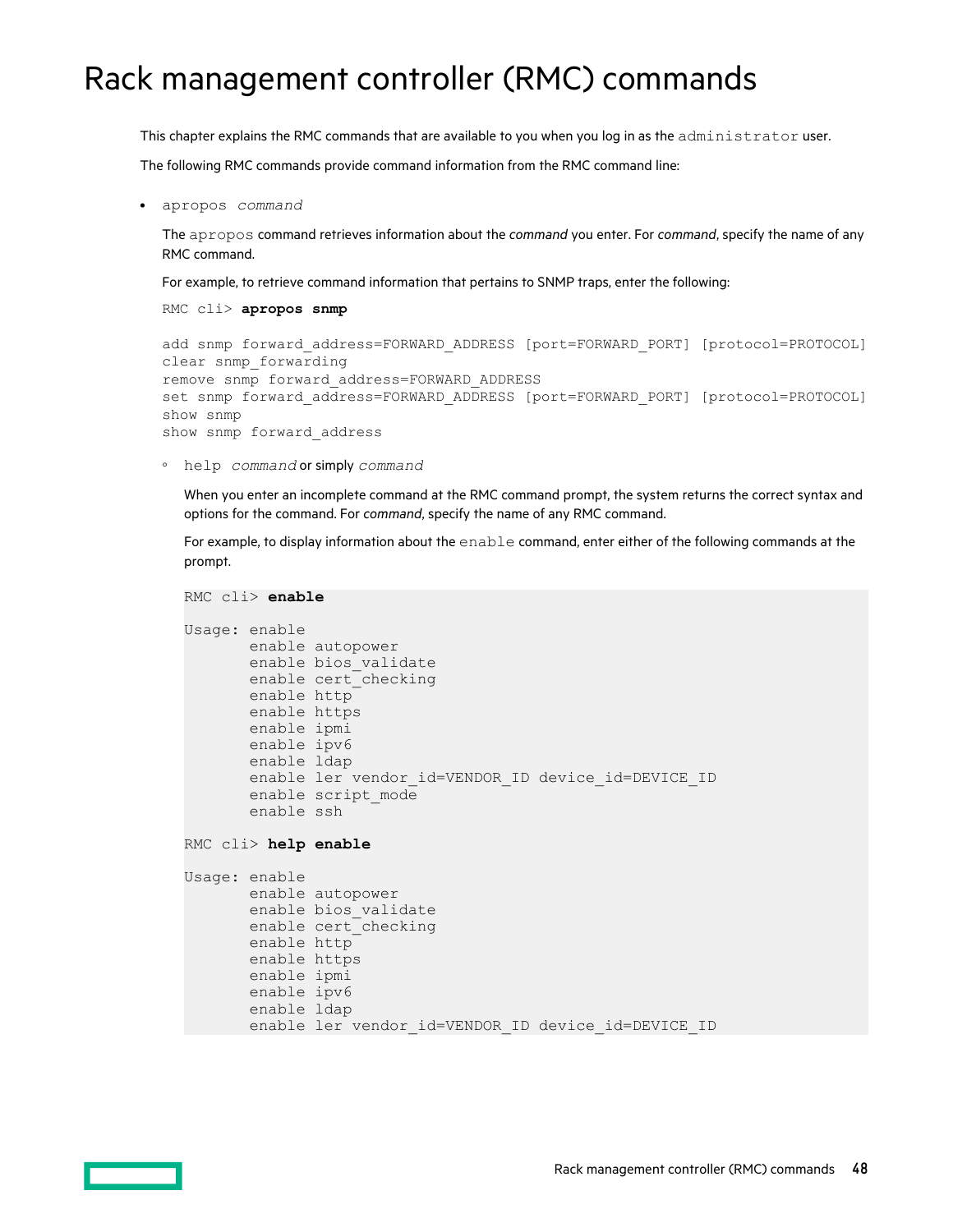enable script\_mode enable ssh

# **acquit**

# **Syntax**

acquit [physloc=**HEXADECIMAL\_STR** | chassis=**GEOID** | pnum=**PARTITION\_ID** | all]

### **Description**

Releases the indicted and deconfigured status of a specified component manually in the following situations:

- After you examine the log files and replace the indicted hardware.
- When you suspect that the hardware is indicted erroneously.

### **Specifiers**

# **HEXADECIMAL\_STR**

Specify an 8-byte hexadecimal integer for a physical location. The command does not accept short form strings.

### **GEOID**

Specify the ID number of a chassis.

### **PARTITION\_ID**

Specify an nPartition containing one or more chassis.

### **Usage**

- The acquit physloc=**HEXADECIMAL\_STR** command acquits all indicted or deconfigured hardware at the specified physical location.
- The acquit chassis=**GEOID** command acquits all indicted or deconfigured hardware in the specified chassis.
- The acquit pnum=PARTITION ID command acquits all indicted or deconfigured hardware in the specified nPartition.
- The acquit all command acquits all indicted or deconfigured hardware in the complex.

### **Example**

The following example shows how to retrieve a list of indictments and how to acquit an indictment.

```
RMC cli> show indict
r001i01b
  FFFF000101FFFF64 rack1/chassis u1/harp fan0
     Indicted: Yes
         2017-10-31T17:05:42Z Reason ID: 302
             Summary: Fan reported to be running slowly or stopped
             Cause: A fan is not running at normal speed. There may be 
something obstructing the airflow, a blocked fan or a fan failure.
            Action: Check the enclosure for obstructions to airflow and
```
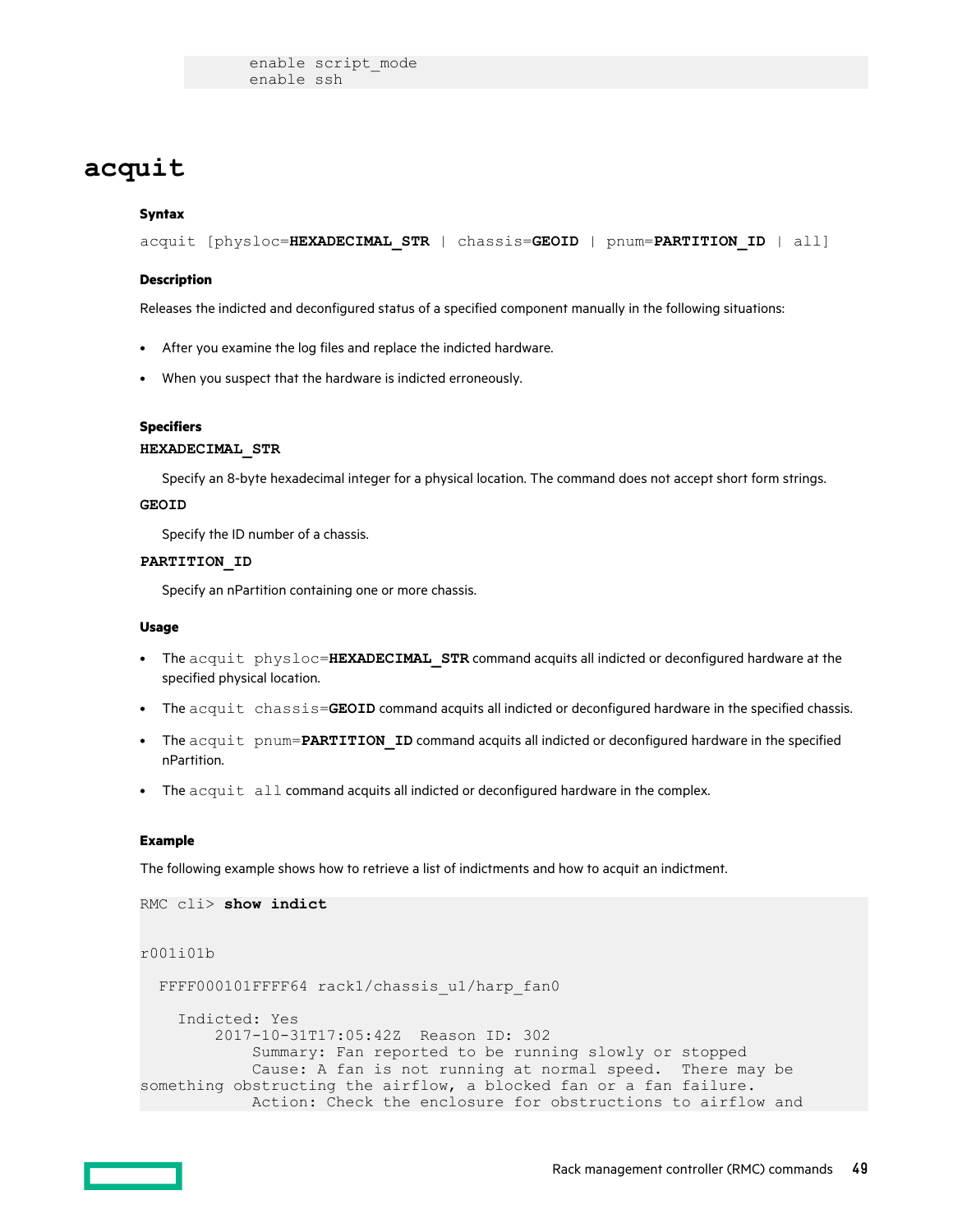ensure the fans are installed properly. If the problem persists, replace the fan. After replacing the faulty fan, perform an acquittal from the RMC command line.

RMC cli> **acquit physloc=FFFF000101FFFF64**

# **add**

## **Syntax**

```
add certificate
add certificate ca file=FILENAME
add certificate signed [chassis=GEOID]
add dns [ipaddress=IPADDRESS | search=SEARCH_NAME]
add host name=NAME ipaddress=IPADDRESS
add ldap group name=GROUP NAME role={administrator,monitor,operator}
add location [rack=RACK] [bmc_id=BMC_ID] [module={rmc,bmc}] upos=UPOS
add sshkey key="PUBLIC KEY"
add snmp forward_address=FORWARD_ADDRESS [port=FORWARD_PORT]
[protocol=PROTOCOL]
add user name=USERNAME role={administrator, monitor, operator}
```
### **Description**

Specifies system characteristics or users to the system.

## **Specifiers**

### *FILENAME*

Specify the name of the file that provides the Certificate Authority.

## *IPADDRESS*

Specify the IP address of a DNS server at your site.

### *FORWARD\_ADDRESS*

Specify the IP address of a local computer or device to receive SNMP alerts.

### *GEOID*

Specify the ID number of the chassis to receive the signed certificate.

### *GROUP\_NAME*

Specify the LDAP directory group.

# *PUBLIC KEY*

Specify the ssh public key.

### *USERNAME*

Specify the name of a new user that you want to add to the system. The following are rules regarding the *USERNAME* specification:

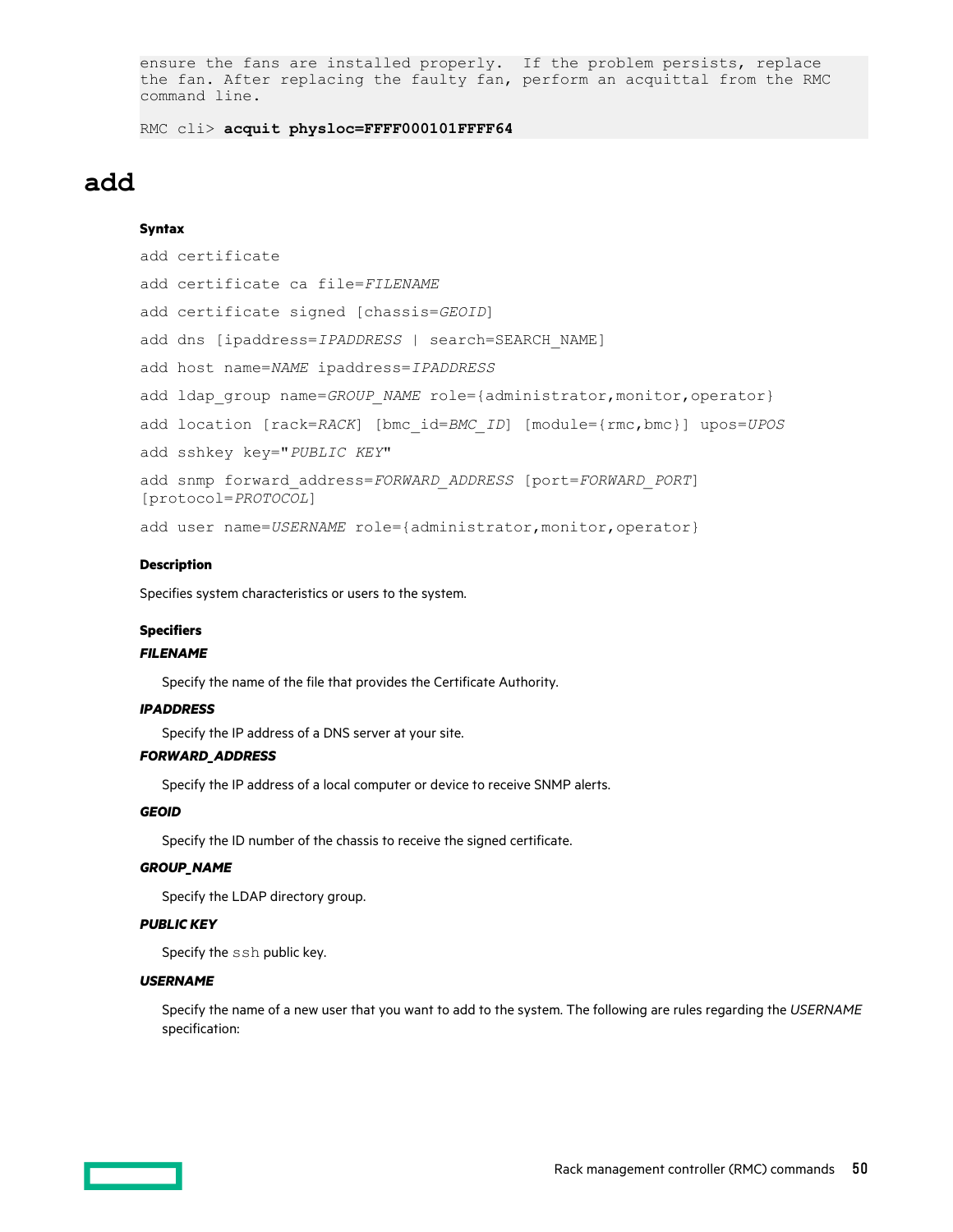- You can add a maximum of 30 users.
- *USERNAME* must begin with a letter and is case-sensitive.
- *USERNAME* must be unique to all other user names and group names.
- *USERNAME* can be 2 to 20 characters long and can include all alphanumeric characters, the dash, and the underscore.
- Certain user names are reserved for the RMC and eRMC. The reserved user names are as follows:

| <b>User name</b> | <b>Reserved on eRMC</b> | <b>Reserved on RMC</b>    |
|------------------|-------------------------|---------------------------|
| adminstrator     | $\mathsf X$             | $\pmb{\times}$            |
| backup           |                         | $\sf X$                   |
| bin              |                         | $\pmb{\times}$            |
| daemon           | Χ                       | $\sf X$                   |
| dbus             |                         | $\sf X$                   |
| ftp              |                         | $\mathsf X$               |
| haldaemon        |                         | $\pmb{\times}$            |
| logger           | $\mathsf X$             | $\pmb{\times}$            |
| mail             |                         | $\mathsf X$               |
| nobody           |                         | $\sf X$                   |
| ntp              | $\mathsf X$             |                           |
| operator         |                         | $\mathsf X$               |
| proxy            |                         | $\mathsf X$               |
| root             | X                       | X                         |
| sshd             | X                       | $\pmb{\times}$            |
| sys              |                         | $\boldsymbol{\mathsf{X}}$ |
| sysadmin         | $\mathsf X$             |                           |
| sync             |                         | $\mathsf X$               |
| www-data         |                         | $\mathsf X$               |

When you create a user, the system also prompts you to create a password. The password can be from 8 to 40 characters long and can include all printable characters.

# **Usage**

- The add certificate ca file=*FILENAME* command adds a specified Certificate Authority file for a signed certificate.
- The add certificate signed command adds a default-generated signed security certificate to the RMC.
- The add certificate signed [chassis=*GEOID*] command adds a signed security certificate to the specified chassis.
- The add dns ipaddress=*DNS\_IPADDRESS* command specifies your site domain name service to the RMC.

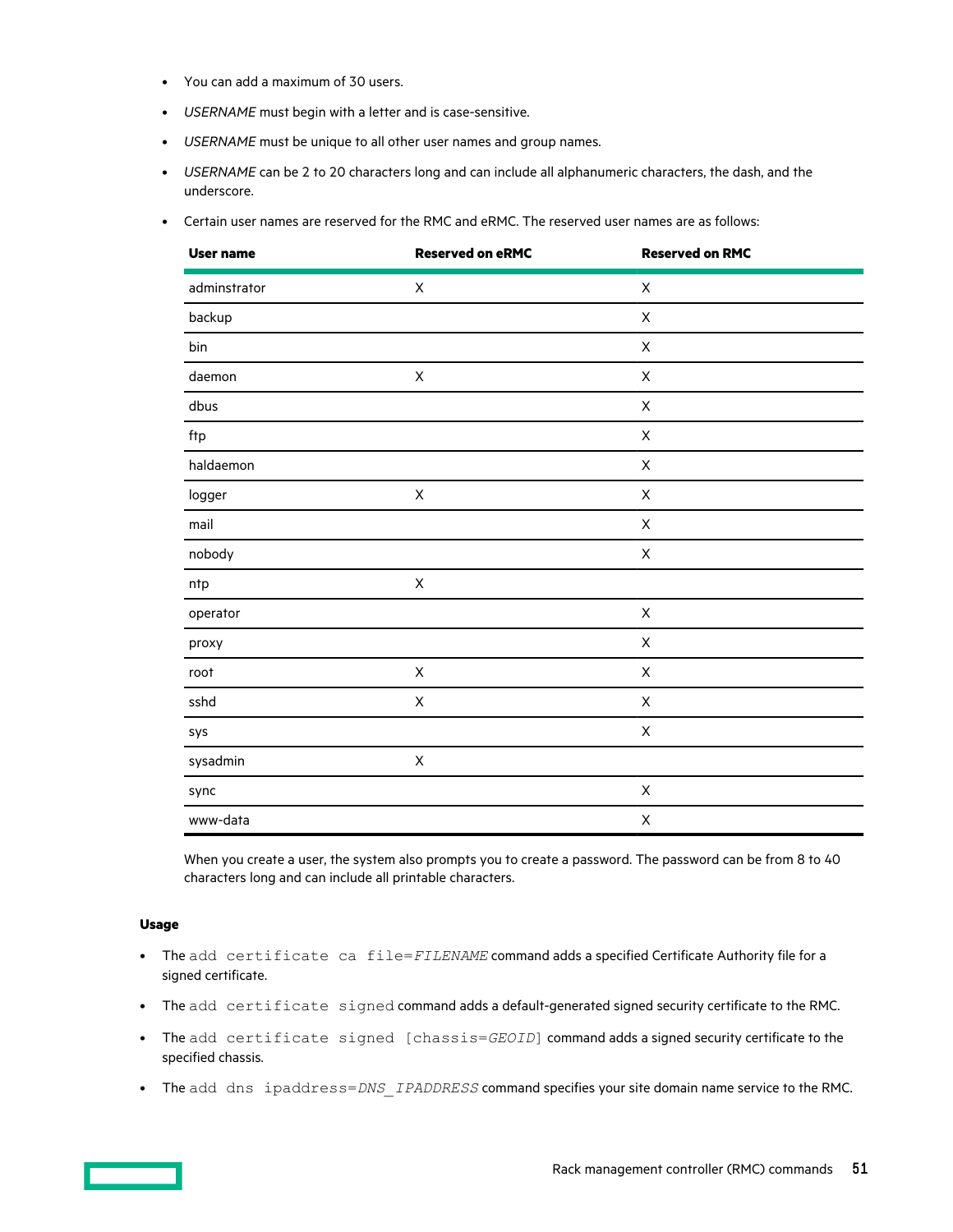- The add host name=*NAME* ipaddress=*IPADDRESS* command specifies the host name for the RMC.
- The add ldap group name=*GROUP NAME* role={administrator,monitor,operator} command specifies the LDAP group for the RMC and the user role for the RMC.
- The add location [rack=*RACK*] [bmc\_id=*BMC\_ID*] [module={rmc,bmc}] upos=*UPOS* command specifies the physical location of the RMC.
- The add snmp forward\_address=*FWD\_IPADDRESS* command specifies an IP address of the device to which you want the RMC to send SNMP alerts.
- The add sshkey key=*PUBLIC\_KEY* command adds the provided SSH public key to the RMC.
- The add user name=*USERNAME* command adds a user to the RMC.

# **apropos**

### **Syntax**

apropos *STRING\_TO\_MATCH* [*STRING\_TO\_MATCH* ...]

### **Description**

Retrieves a list of commands that include the string you specify.

### **Specifiers**

# *STRING*

Specify a topic area, a command name, or another word for which you want the *apropos* command to display information.

### **Example 1**

```
RMC cli> apropos snmp
add snmp forward address=FORWARD_ADDRESS [port=FORWARD_PORT] [protocol=PROTOCOL]
clear snmp_forwarding
remove snmp forward_address=FORWARD_ADDRESS
set snmp forward address=FORWARD ADDRESS [port=FORWARD PORT] [protocol=PROTOCOL]
show snmp
show snmp forward_address
```
### **Example 2**

```
RMC cli> apropos add
add
add certificate
add certificate ca file=FILENAME
add certificate signed [chassis=GEOID]
add dns [ipaddress=IPADDRESS | search=SEARCH_NAME]
add host name=NAME ipaddress=IPADDRESS
add ldap group name=GROUP NAME role={administrator,monitor,operator}
add location [rack=RACK] [bmc_id=BMC_ID] [module={rmc,bmc}] upos=UPOS
add snmp forward address=FORWARD ADDRESS [port=FORWARD PORT]
[protocol=PROTOCOL]
add sshkey key=PUBLIC_KEY
add user name=USERNAME role={administrator,monitor,operator}
modify npar pnum=PARTITION ID [hthread={on,off}] [memrefreshrate={x1,x2}]
[ras = {on, hpc}] [secure boot={on,off}] [boot slots={3,5,8}]
[add_chassis=GEOID [GEOID ...]] [remove_chassis=GEOID [GEOID ...]]
```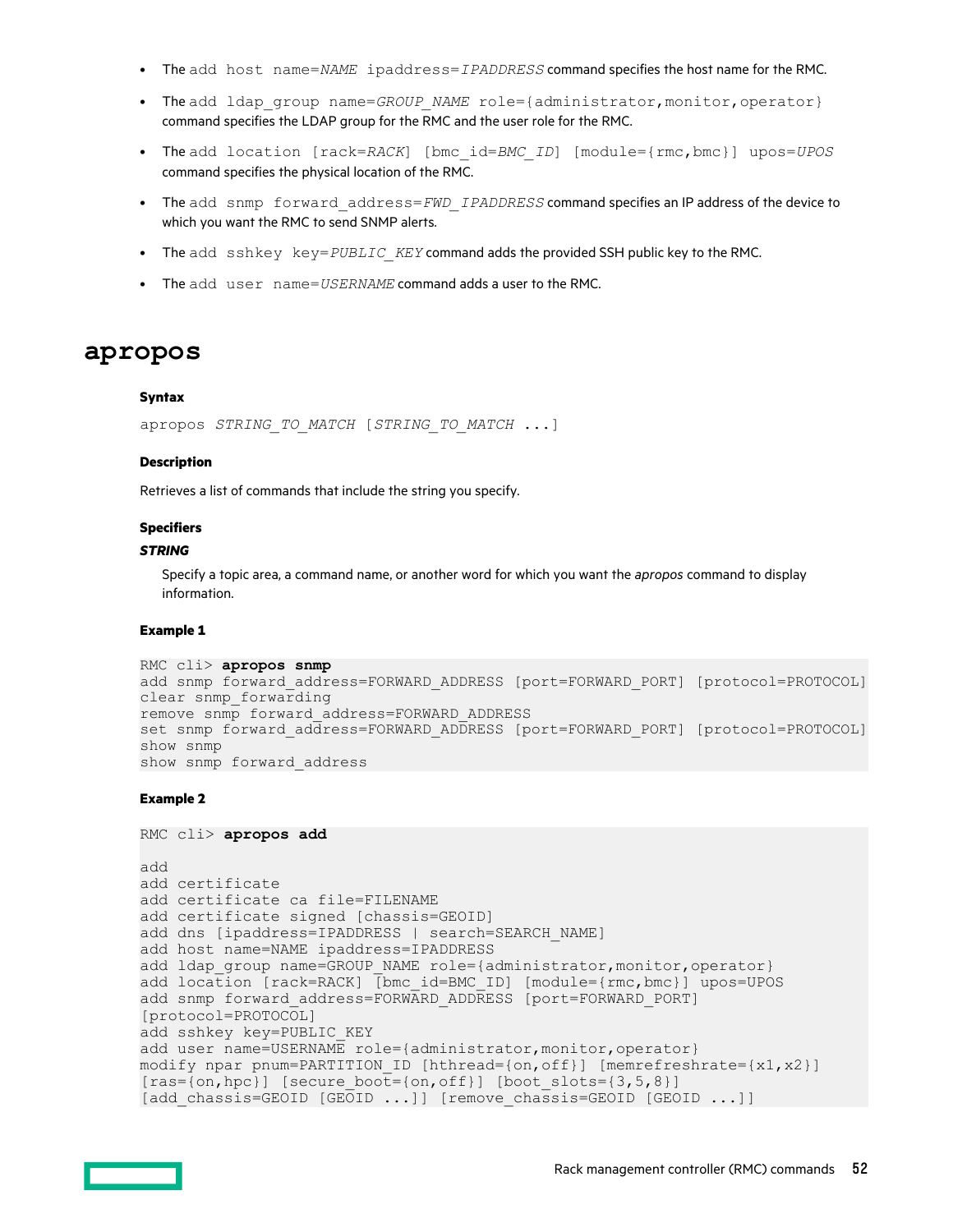```
remove dns [ipaddress=IPADDRESS | search=SEARCH_NAME]
remove host [name=NAME | ipaddress=IPADDRESS]
remove snmp forward_address=FORWARD_ADDRESS
set network [aux] [baseio=GEOID] [addressing={dhcp, static, default}]
[gateway=GATEWAY] [hostname=HOST] [ipaddress=IPADDRESS] [netmask=NETMASK]
set network ipv6 [addressing={dhcp,static}] [ipaddress=IPV6_ADDRESS/
PREFIX LENGTH] [gateway=GATEWAY]
set network ipv6 aux [addressing={static,default}] [ipaddress=IPV6 ADDRESS/
PREFIX_LENGTH]
set network ipv6 baseio [chassis=GEOID] [addressing={dhcp,static}] 
[ipaddress=IPV6_ADDRESS/PREFIX_LENGTH] [gateway=GATEWAY]
set snmp forward address=FORWARD ADDRESS [port=FORWARD PORT]
[protocol=PROTOCOL]
show snmp forward_address
```
# **baseiolist**

### **Syntax**

baseiolist

### **Description**

Returns the IP address and the MAC address of the BaseIO BMC.

### **Usage**

The IP address is needed as input to the JViewer software. You can use JViewer to install an operating system on an HPE Superdome Flex Server from a remote location.

### **Example**

```
RMC cli> baseiolist
```

```
P011 [r001i11b]: 192.168.1.1 [01:01:01:01:01:01]
                   fddd:6775:1110:93:a00:69ff:fe17:a1e1/64 Scope:Global
                   fe80::a00:69ff:fe17:a1e1/64 Scope:Link
                   fddd:6775:1110:93:1::1c8/64 Scope:Global
```
# **cancel autopower**

### **Syntax**

```
cancel autopower
```
# **Description**

Prevents the HPE Superdome Flex Server from applying power to the server components after a power off.

# **Usage**

When power is restored after a power outage, the power to the RMCs and the BMCs is restored automatically. If the autopower capability is enabled, the system restores power to the servers automatically, too. If you use this command to

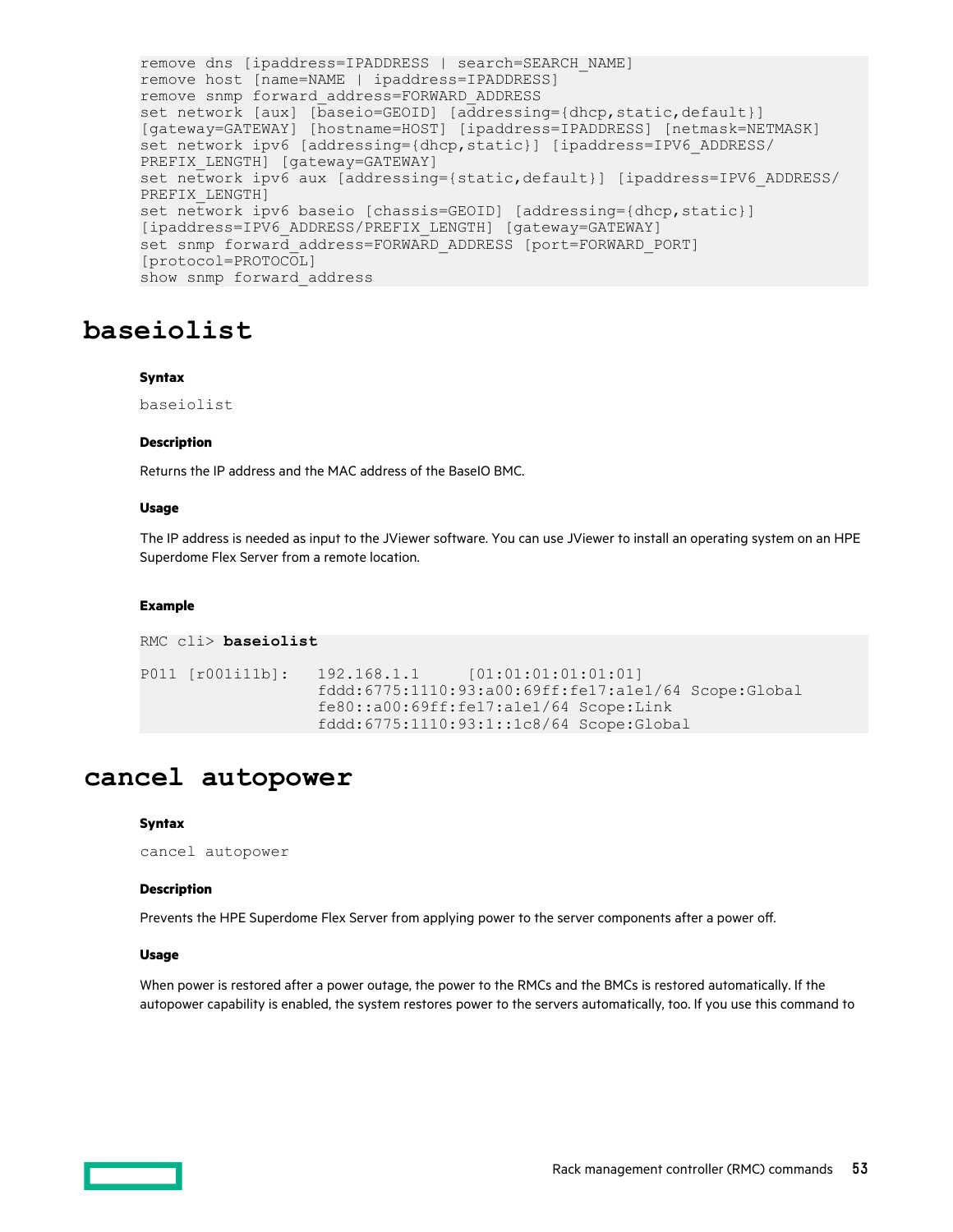cancel the autopower capability, the system does not restore power to the servers automatically after the power is restored.

# **clear**

# **Syntax**

```
clear dns
clear host
clear ldap [server] [port] [login] [binddn] [bindpw] [sid] [basedn]
[userfilter] [userdn] [groupfilter] [groupdn]
clear logs
clear logs console target={BMC_GEOID | PARTITION ID}
clear logs debug
clear logs error type=SEVERITY [pnum=PARTITION_ID]
clear logs hel [target=TARGET]
clear logs iel [pnum=PARTITION_ID]
clear logs sel [target=TARGET]
clear logs uvdmp [file=FILENAME]
clear ntp
clear remote log server
clear rmc [product_data] [verbose]
clear snmp_forwarding
clear sshkey
```
# **Description**

Removes or erases settings, files, or other entities.

# **Specifiers**

# *FILENAME*

Specify the name of the file to remove.

## *TARGET*

Specify the identifier for one of the system RMCs. The show complex command returns system information that includes BMC identifiers.

# *SEVERITY*

Specify one of the following severities: MCA, CMC, or ALL.

# *PARTITION\_ID*

Specify the numerical identifier for the partition. Specify 0.

# *GEOID*

Specify the identifier of the log.

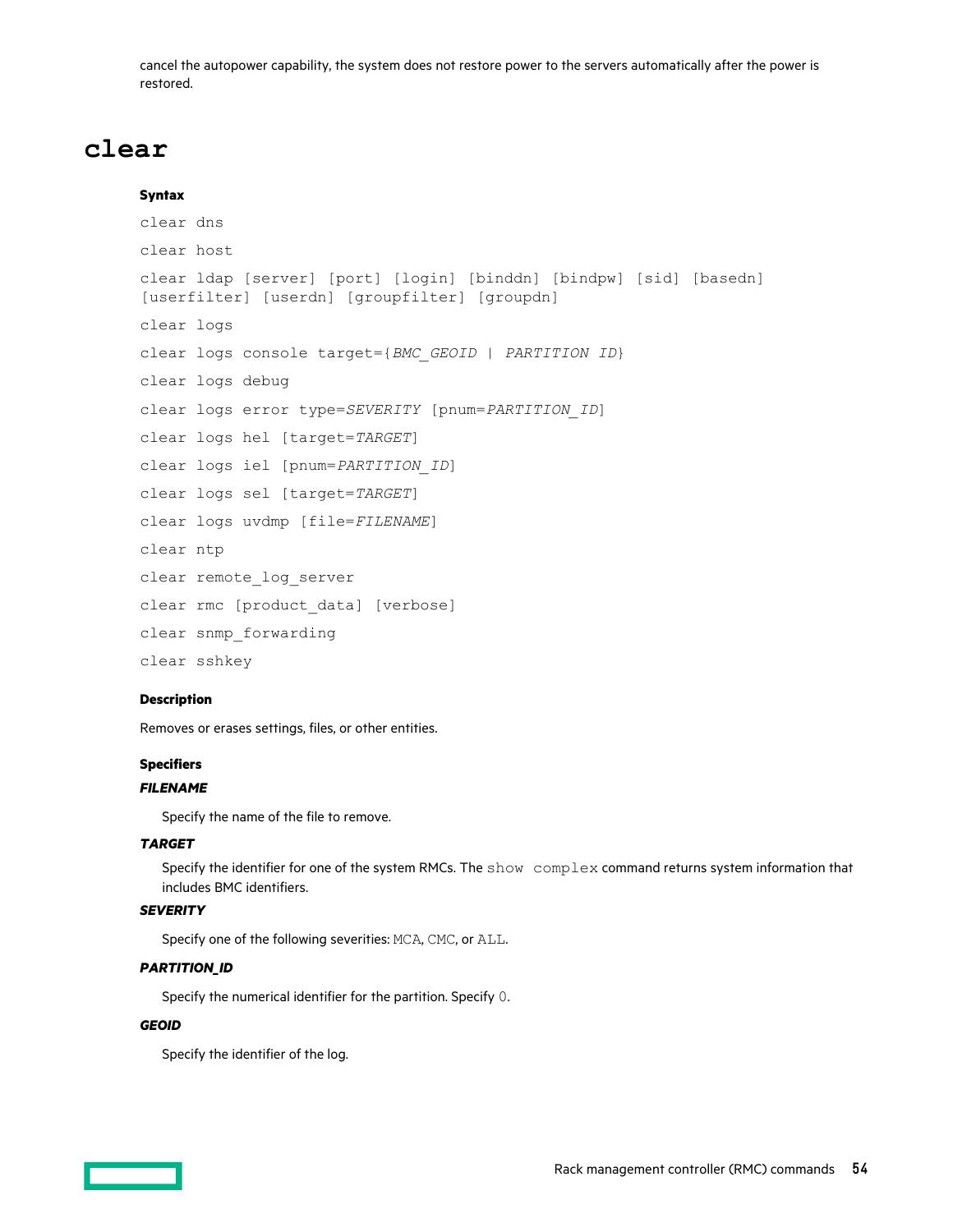- The clear dns command removes the domain name service (DNS) setting on the RMC.
- The clear ldap command clears LDAP configuration attributes.
- The clear logs console command removes the console logs.
- The clear logs debug command removes files generated by the collect debug command.
- The clear logs hel command removes the hardware error logs (HEL).

If you specify the target=*target* argument, the command removes the logs on the specified BMC. For example:

### RMC cli> **clear logs hel target=r001i01b**

- The clear logs iel command removes the integrated event log (IEL).
- The clear logs sel command removes the system event log (SEL).

If you specify the target=*TARGET* argument, the command removes the system event log on the specified BMC.

• The clear logs error type=SEVERITY [pnum=PARTITION ID] command removes errors of the specified severity. If a partition number is specified, only errors for the specified partition of the specified severity are removed.

**NOTE:** HPE does not recommend clearing logs to ensure that failure information is available for diagnostic purposes.

- The clear logs uvdmp [file=FILENAME] command removes the specified uvdmp file.
- The clear ntp command removes the network time protocol (NTP) setting on the RMC.
- The clear remote log server command clears the configured remote log server settings and disables sending system log to the remote log server. RMC reboot is required after the clear command to disable logging to the remote server.
- The clear rmc [product data] [verbose] command displays and then clears all product data from the RMC.
- The clear snmp forwarding command removes the simple network management protocol (SNMP) forwarding address setting on the RMC.
- The clear sshkey command removes the ssh key.

To clear the key, first use the show  $\sin\theta$  share y command to display the key, and then use the clear sshkey command to remove the key.

# **collect debug**

### **Syntax**

collect debug

### **Description**

Gathers debugging data into a compressed archive file.

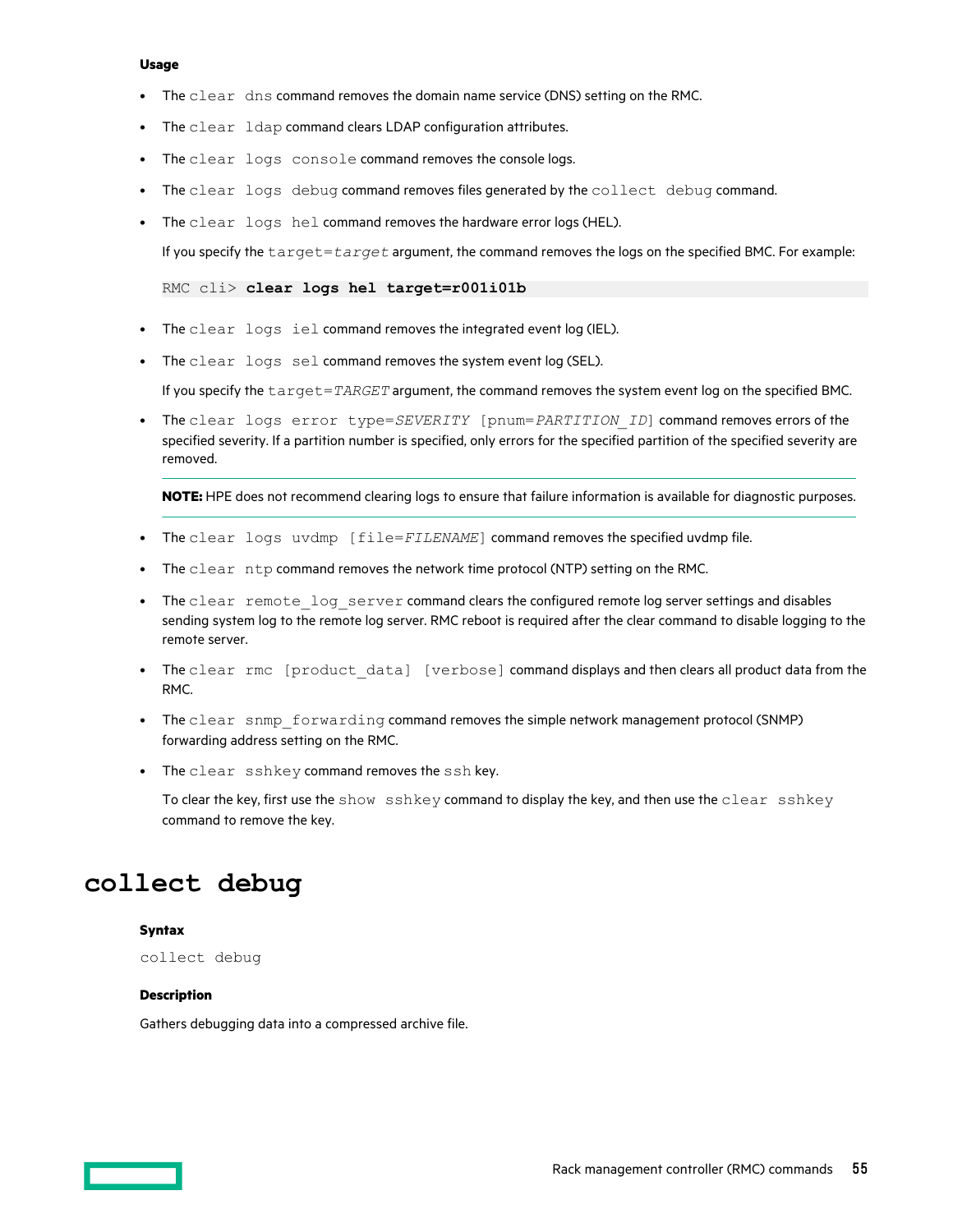- You can use the upload debug command to transfer the file to another system at your site for eventual analysis.
- The approximate time it takes to create the archive file is as follows:
	- Allow up to 90 minutes for the eRMC.
	- Allow up to 25 minutes for the RMC.
	- Allow up to 5 minutes per BMC.

# **commands**

### **Syntax**

commands

### **Description**

Retrieves the list of valid RMC commands and the command formats.

### **Example output**

```
RMC cli> commands
acquit
acquit [physloc=HEXADECIMAL_STR | chassis=GEOID | pnum=PARTITION_ID | all]
add
add certificate
add certificate signed [chassis=GEOID]
add dns [ipaddress=IPADDRESS | search=SEARCH_NAME]
add host name=NAME ipaddress=IPADDRESS
add ldap_group name=GROUP_NAME role={administrator,monitor,operator}<br>add location [rack=RACK] [bmc_id=BMC_ID] [module={rmc,bmc}] upos=UPOS<br>add snmp forward_address=FORWARD_ADDRESS [port=FORWARD_PORT] [protocol=PROTOCOL]<br>ad
add user name=USERNAME role={administrator, monitor, operator}
apropos
cancel
cancel autopower
clear
clear cae (complex | pnum=PARTITION_NUM)
clear dns
clear host
clear ldap [server] [port] [login] [binddn] [bindpw] [sid] [basedn] [userfilter] [userdn] [groupfilter] [groupdn]
clear logs
.
.
```
# **connect**

.

### **Syntax**

```
connect npar pnum=PARTITION ID [clear] [full][nocache] [notty] [kill] [spy |
steal]
```
### **Description**

Opens a console session to the partition. To exit the console session, type CTRL-] and enter q.

# **Specifiers**

## *PARTITION\_ID*

Specify the numerical identifier for the partition.

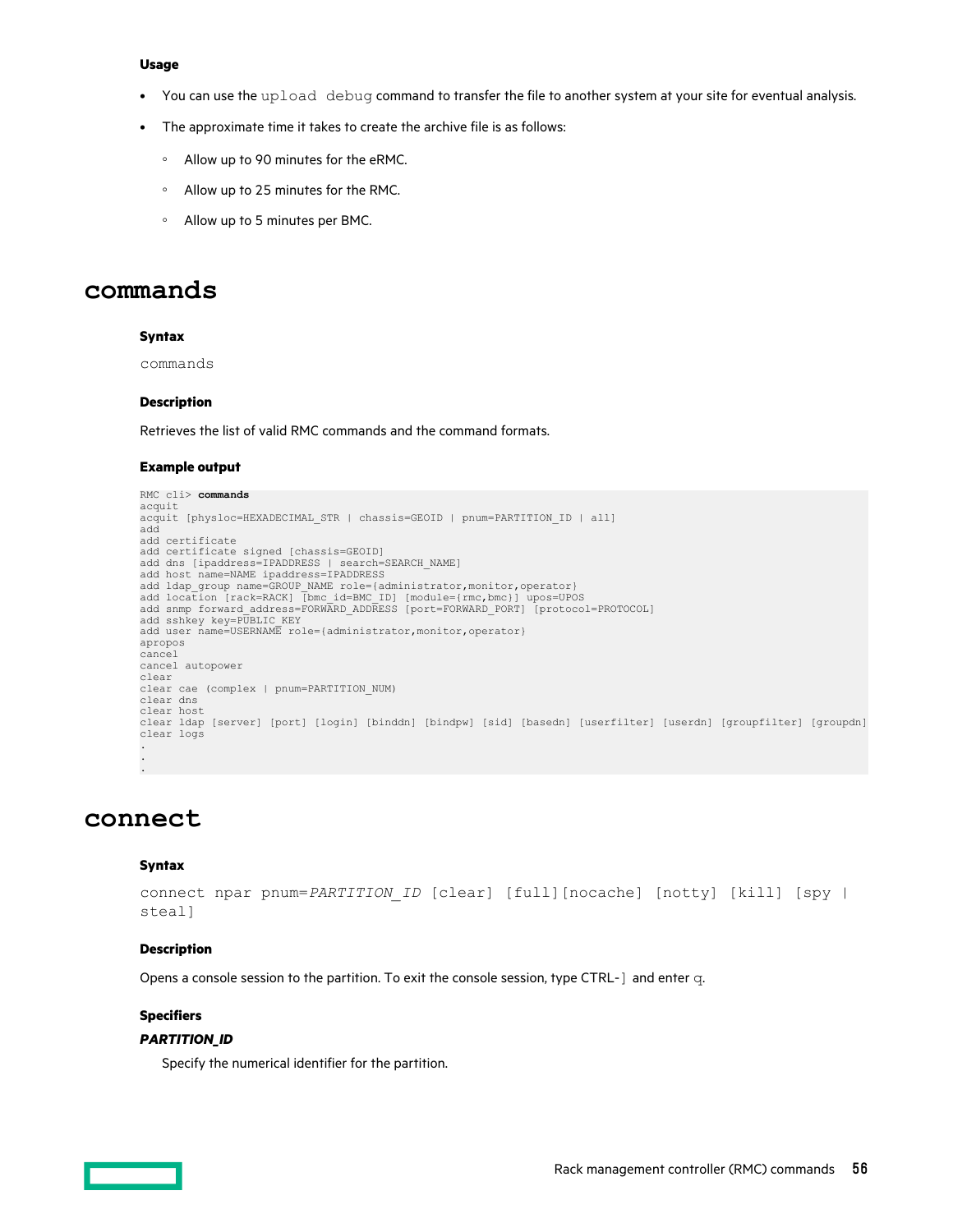- connect npar pnum=*PARTITION ID* connects you to the partition in a console window.
- connect npar pnum=PARTITION ID clear removes cached console data.
- connect npar pnum=*PARTITION ID* full dumps out the entire console data cache and then goes to a live console.
- connect npar pnum=*PARTITION ID* nocache suppresses the display of cached data.
- connect npar pnum=*PARTITION ID* notty suppresses the interactive console capability.
- connect npar pnum=*PARTITION ID* kill terminates all existing console connections except for the console at which this command is entered.
- connect npar pnum=*PARTITION ID* spy enables you to watch another console in read-only mode.
- connect npar pnum=*PARTITION ID* steal assumes control of the console by force.

You can specify zero or more of the clear, full, nocache, notty, or kill parameters. You can specify either spy or steal.

# **create**

### **Syntax**

```
create npar pnum=PARTITION_ID [hthread={on,off}] [ras={on,hpc}]
[member \text{reshrate} = \{x1, x2\}] [secure boot={on,off}] [boot slots={none,3,5,8}]
chassis={GEOID [GEOID \ldots], all, unassigned}
```
create npar default

### **Description**

Configures partitions.

### **Specifiers**

# *PARTITION\_ID*

Specify the numerical identifier for the partition. Valid partition numbers are from 0 to 254.

### *GEOID*

Specify the identifier of the server chassis. The *GEOID* identifies the rack number and the chassis U position within the rack. To retrieve a *GEOID*, enter show complex at the RMC prompt.

For example, *GEOID*  $r001i06b$  identifies the chassis in rack number 1 with U position 6.

## **hthread={on,off}**

Enables (default) or disables Hyper-Threading Technology for the partition.

## **ras={on,hpc}**

Affects memory error handling.

The ras=on specification is the default. This setting enables ADDDC mode. This mode allows better error recovery. When set, all memory error handling occurs in the BIOS, rather than memlog.

### **secure\_boot={on,off}**

Enables or disables (default) secure boot for the partition.

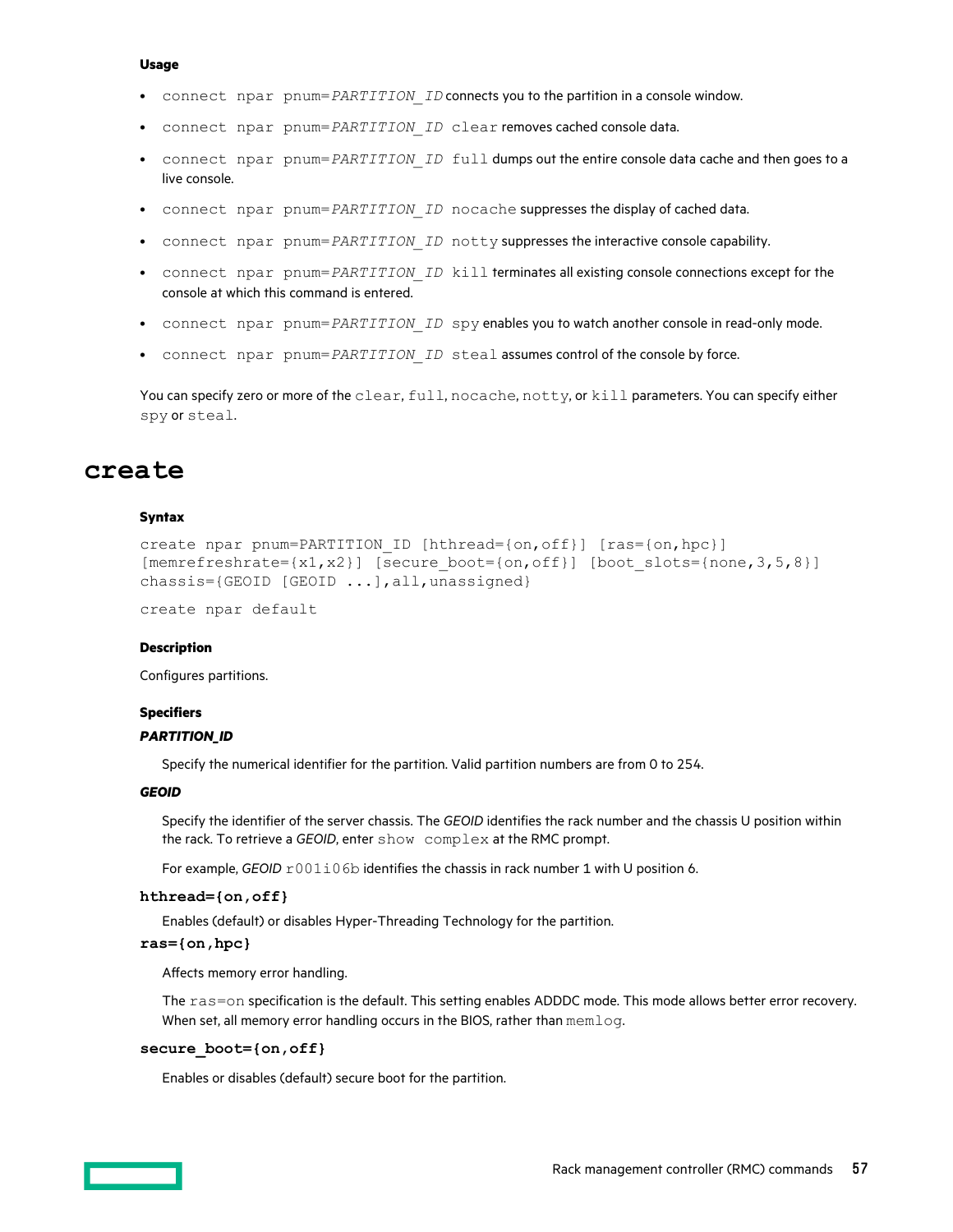### **boot\_slots={3, 5, 8}**

Specifies the PCI slot numbers that are enabled for boot devices and for option ROM execution. The default is 3 and 5. Only slots 3, 5, and/or 8 support boot capability. If multiple slots are specified, they must be separated by commas.

## **chassis={***GEOID* **[***GEOID* **...],all,unassigned}**

Specifies the chassis you want to include in the partition. You can specify one or more *GEOID* specifications, the keyword all, or the keyword unassigned. This parameter is required.

chassis=*GEOID* specify the identifier of the server chassis. The *GEOID* identifies the rack number and the chassis U position within the rack. To retrieve a *GEOID*, enter show complex at the RMC prompt.

For example, *GEOID*  $r001i06b$  identifies the chassis in rack number 1 with U position 6.

chassis=all includes all chassis in the partition. This option is destructive. It removes any existing partitions before attempting to create a single partition. The command does nothing if chassis span fabric zones.

chassis=unassigned includes independent chassis that are currently not configured into other partitions. These chassiss must belong to a single fabric zone.

### **memrefreshrate={x1,x2}**

Affects the memory refresh rate for DDR4 DIMMs. The supported options are x1 or x2 and configured to x1 by default.

**NOTE:** The 2x memory refresh rate might affect the performance and resiliency of the server memory.

### **Usage**

- Use the create command to configure partitions. By default, the HPE Superdome Flex Server has one partition, partition 0. You can, however, divide the HPE Superdome Flex Server into multiple partitions. The number of partitions you can create depends on the number and type of chassis included in the system.
- Use the create npar default command to automatically create partitions from the available chassis. If you specify the default parameter, do not specify a pnum= parameter, a chassis= parameter, or any optional parameters. This parameter is destructive. It removes any existing partitions before creating the default partitions. Default values are used for all creation options. The number of default partitions created is determined by the number of fabric zones.

# **deconfig**

### **Syntax**

```
deconfig physloc=HEXADECIMAL_STR
```
### **Description**

Manually removes a hardware component from the configuration.

### **Specifiers**

### *HEXADECIMAL\_STR*

Can be an 8-byte hexadecimal integer. For example:

- FF01030106FFFF44
- 0xFF01030106FFFF44

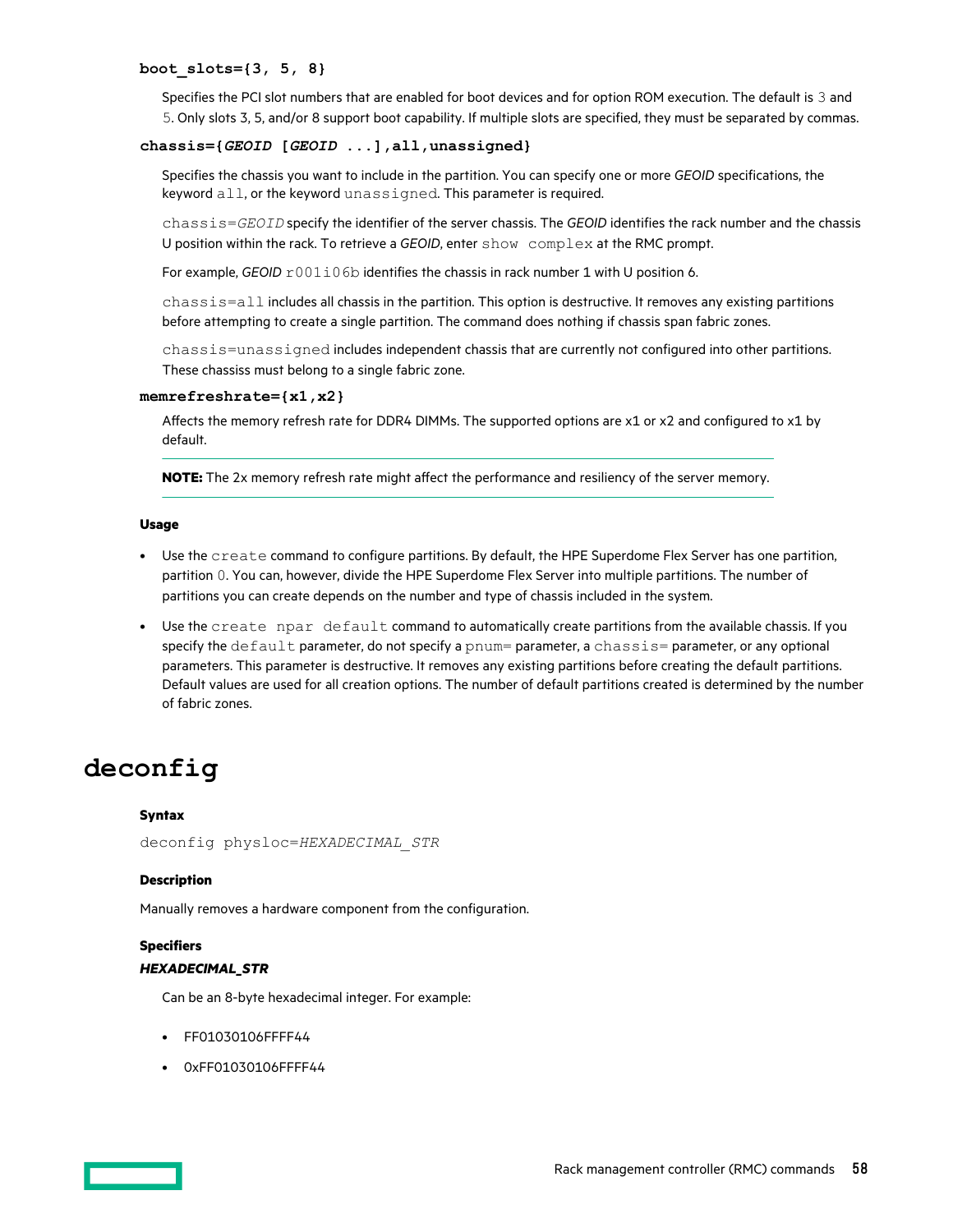The command does not accept short form strings. The string you specify must appear in the output from the show chassis info command.

# **disable**

## **Syntax**

disable autopower

- disable bios\_validate
- disable cert\_checking
- disable http
- disable https
- disable ipmi
- disable ipv6
- disable ldap
- disable ler vendor\_id=VENDOR\_ID device\_id=DEVICE\_ID

disable script\_mode

disable ssh

# **Usage**

- The disable autopower command prevents the system from applying power to the server components after a power off.
- The disable bios validate command disables BIOS validation after a power on.
- The disable cert checking command disables certificate checking for TLS connections.
- The disable http and disable https commands disable HTTP or HTTPS access to the RMC.

**NOTE:** HTTP is also disabled after performing a factory reset.

• The disable ipmi command disables remote access to IPMI through the RMC.

**NOTE:** IPMI is disabled by default and is also disabled after performing firmware updates or using the reset factory command.

- The disable ipv6 command reconfigures the RMC to disable the external IPv6 interface after the next RMC reboot. IPv4 networking must then be used.
- The disable ldap command disables LDAP management of the RMC.
- The disable ler command disables PCIe Live Error Recovery for the specified HPE supported I/O card.

**NOTE:** Disabling LER is only recommended for those cases where FPGA cards are reprogrammed under an OS.

- The disable script mode command returns the command-line interface to interactive mode.
- The disable ssh command disables SSH access to the RMC.

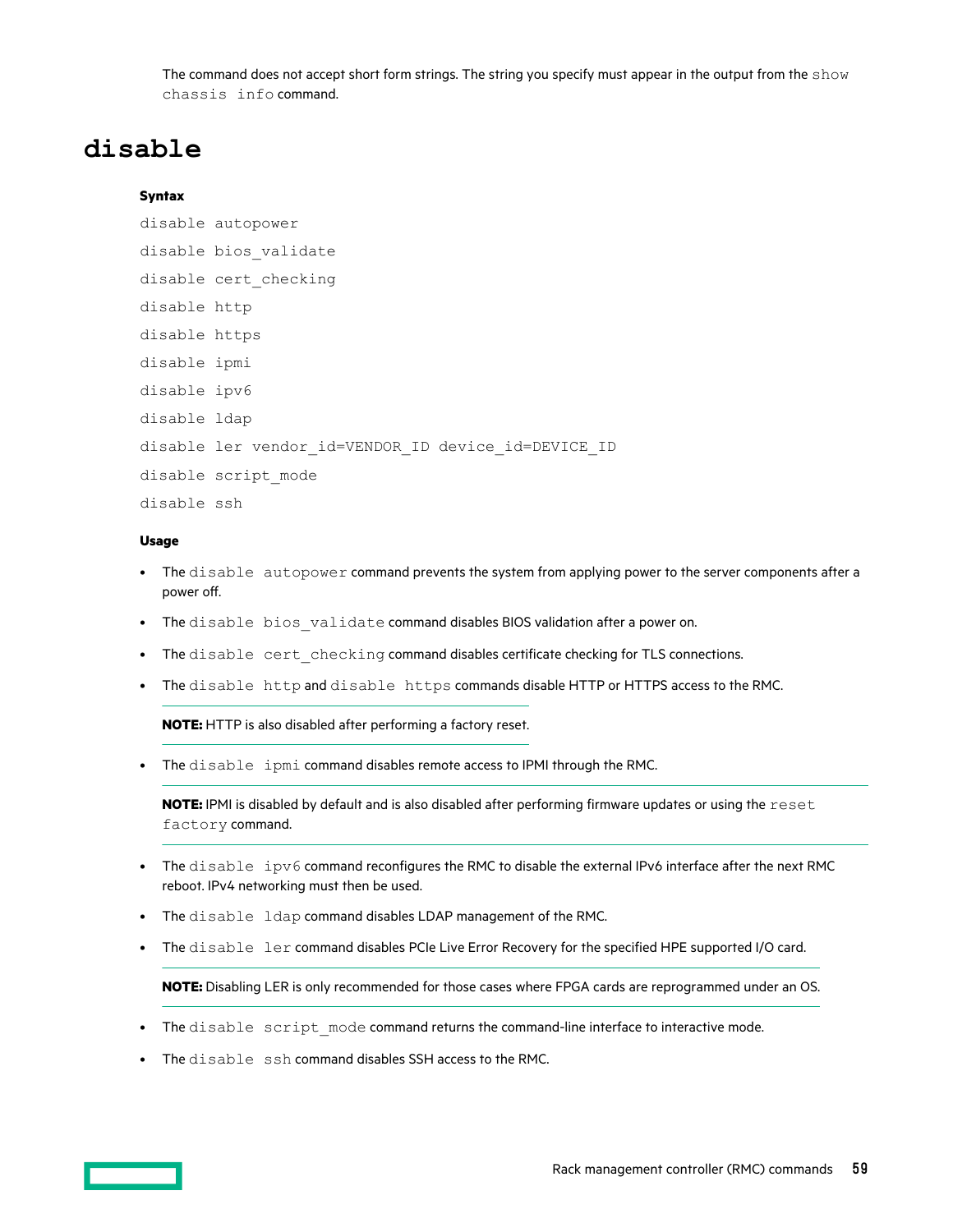# **download**

# **Syntax**

download certificate ca url=*URL* download certificate crl url=*URL* download certificate signed url=*URL* [chassis=*GEOID*] download config (url=*URL* | file=*FILENAME*) download npar config (url=*URL* | file=*FILENAME*)

### **Description**

Downloads a certificate, configuration or nPartition configuration to the RMC.

### **Specifiers**

# *URL*

Specify the full path to the source location on a local computer. Accepted transfer methods are https, sftp and scp.

The following examples show the supported formats:

- https://*user*@*localhost*/*path*
- sftp://*user*@*localhost*/*path*
- scp://*user*@*localhost*/*path*

The command prompts you for the password to the local host computer.

### *FILENAME*

Specify the name of the file.

### *GEOID*

Specify the identifier of the server chassis where you want to download the certificate. The *GEOID* identifies the rack number and the chassis U position within the rack. To retrieve a *GEOID*, enter show complex at the RMC prompt.

For example, *GEOID*  $r001i06b$  pertains to the chassis in rack number 1 with U position 6.

### **Usage**

- The download certificate ca url=*URL* command downloads a certificate authority from the specified URL.
- The download certificate crl url=*URL* command downloads a certificate revocation list from the specified URL.
- The download certificate signed url=*URL* [chassis=*GEOID*] command downloads a signed certificate to the specified chassis. If a chassis is not specified, the command downloads a signed certificate to the RMC.
- The download config (url=*URL* | file=*FILENAME*) command downloads a configuration file at the specified URL to the RMC.
- The download npar config (url=*URL* | file=*FILENAME*) downloads the nPartition configuration file at the specified URL to the RMC.

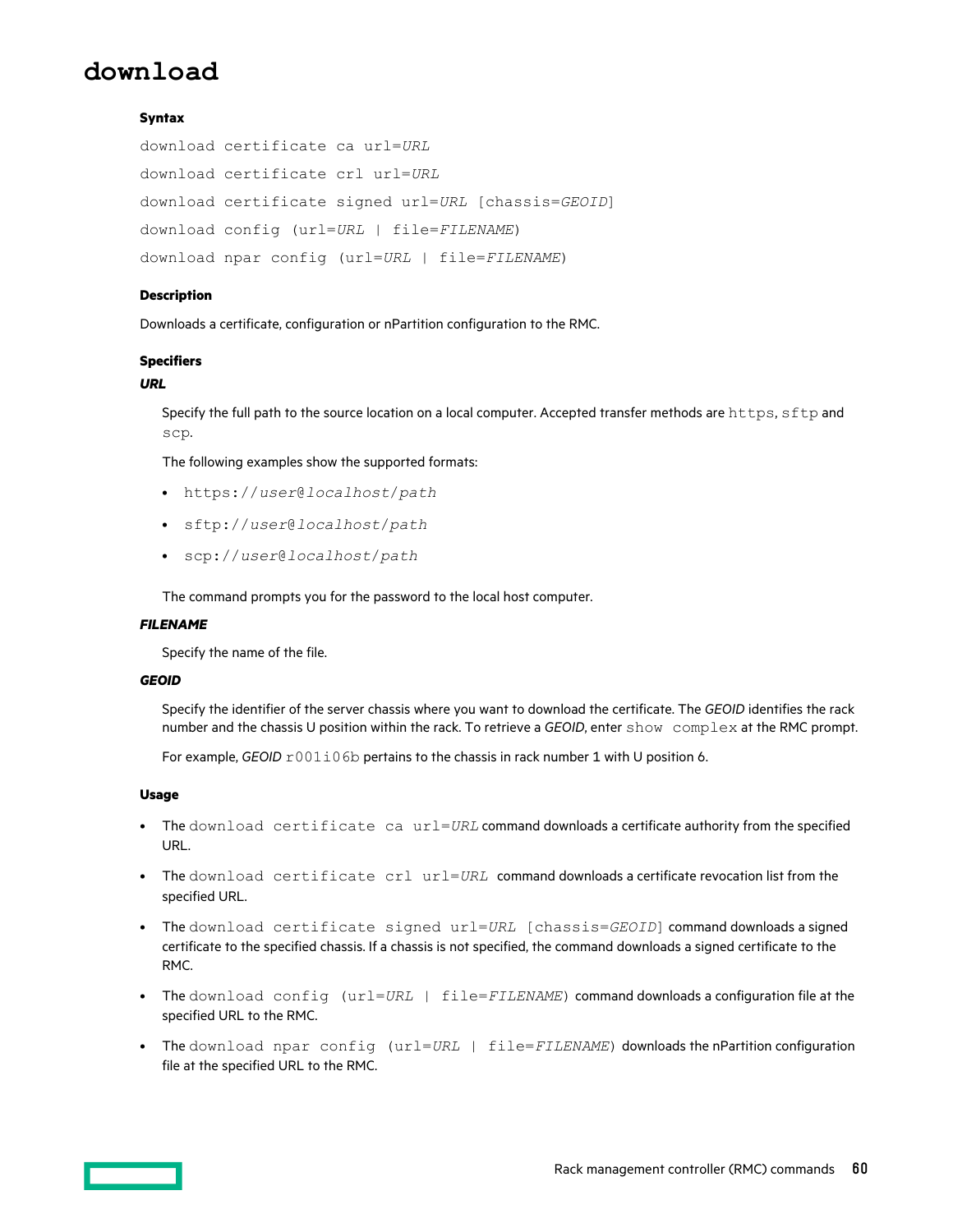# **enable**

# **Syntax**

```
enable autopower
enable bios_validate
enable cert_checking
enable http
enable https
enable ipmi
enable ipv6
enable ldap
enable ler vendor id=VENDOR ID device id=DEVICE ID
enable script_mode
enable ssh
```
## **Usage**

- The enable autopower command lets the system apply power to the server components after a power off.
- The enable bios validate command enables BIOS validation after a power on.
- The enable cert checking command enables certificate checking for TLS connections.
- The enable http and enable https commands enable HTTP or HTTPS access to the RMC.

**NOTE:** HTTP is also disabled after performing a factory reset.

• The enable ipmi command enables IPMI through the RMC.

**NOTE:** IPMI is disabled by default and is also disabled after performing firmware updates or using the reset factory command.

- The enable ipv6 command reconfigures the RMC to enable the external IPv6 interface after the next RMC reboot.
- The enable ldap command enables LDAP management of the RMC.
- The enable ler command enables PCIe Live Error Recovery for the specified HPE supported I/O card.
- The enable script mode command turns off the console interactive mode. In script mode, when the command line prompts you to enter  $y$  or  $n$  in answer to a question, the system assumes a  $y$  and continues.
- The enable ssh command enables SSH access to the RMC.

# **exit**

### **Syntax**

exit

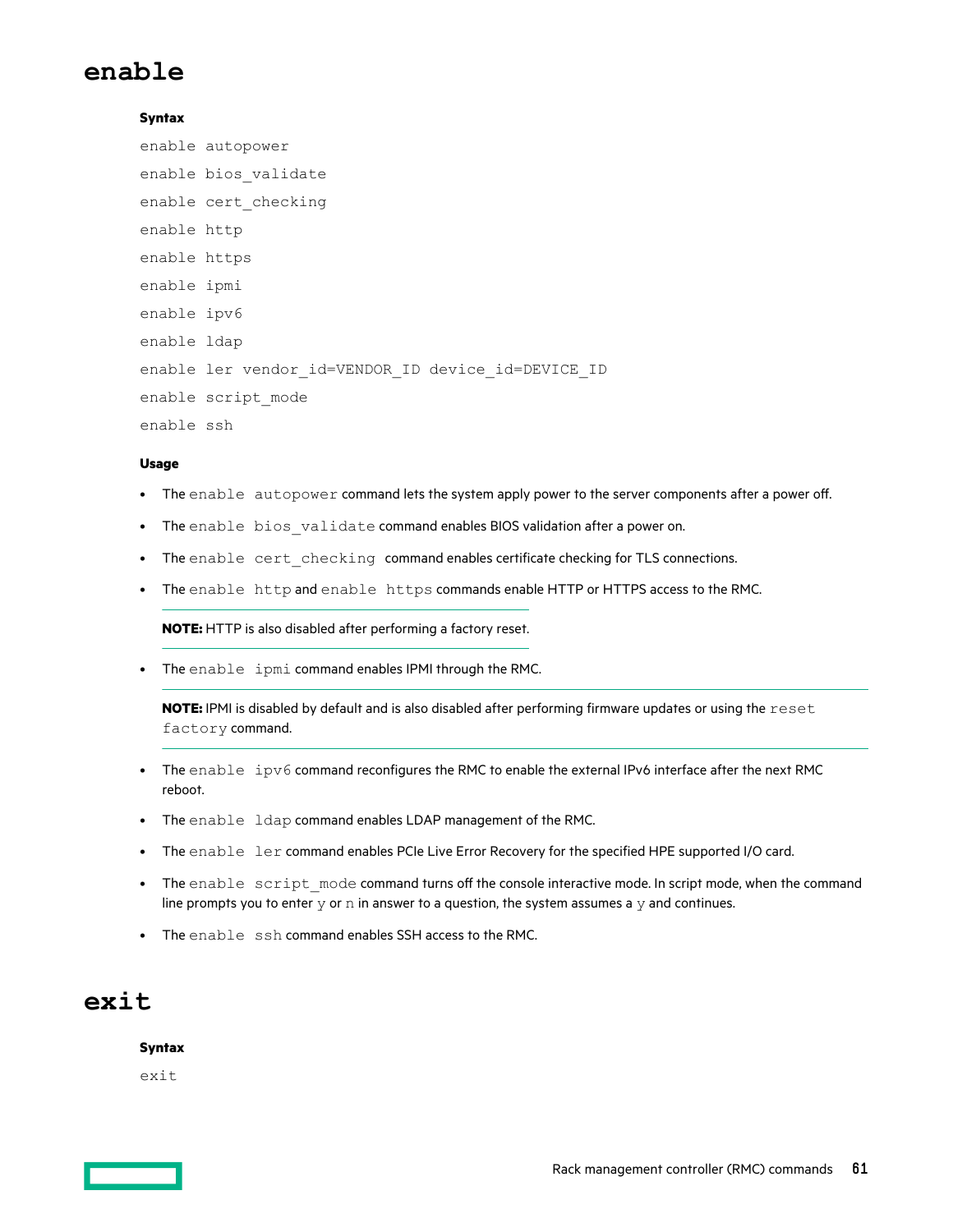### **Description**

Closes the RMC CLI session from where the command is entered.

# **generate certificate**

### **Syntax**

```
generate certificate
generate certificate request [chassis=GEOID]
generate certificate selfsigned [chassis=GEOID]
```
#### **Description**

Generates a certificate for the RMC/eRMC or the BMC of the specified chassis.

#### **Specifiers**

### *GEOID*

Specify the chassis for which to generate the certificate.

### **Usage**

The generate certificate request command generates a CSR certificate for the RMC/eRMC.

The generate certificate request chassis=*GEOID* requests a CSR certificate for the BMC of the specified chassis.

The generate certificate selfsigned command generates a self-signed certificate for the RMC/eRMC.

The generate certificate selfsigned chassis=*GEOID* command generates a self-signed certificate for the BMC of the specified chassis.

# **help**

### **Syntax**

help *COMMAND* [*OPTION*]

### **Description**

Returns information about an RMC command. Adding a command *OPTION* returns information about that option.

### **Specifiers**

### *COMMAND*

Any of the RMC commands.

### *OPTION*

Any valid option for the RMC command.

### **Example**

The following example uses the apropos and help commands together.

RMC cli> **apropos snmp**

```
add snmp forward_address=FORWARD_ADDRESS [port=FORWARD_PORT] [protocol=PROTOCOL]
clear snmp forwarding
```
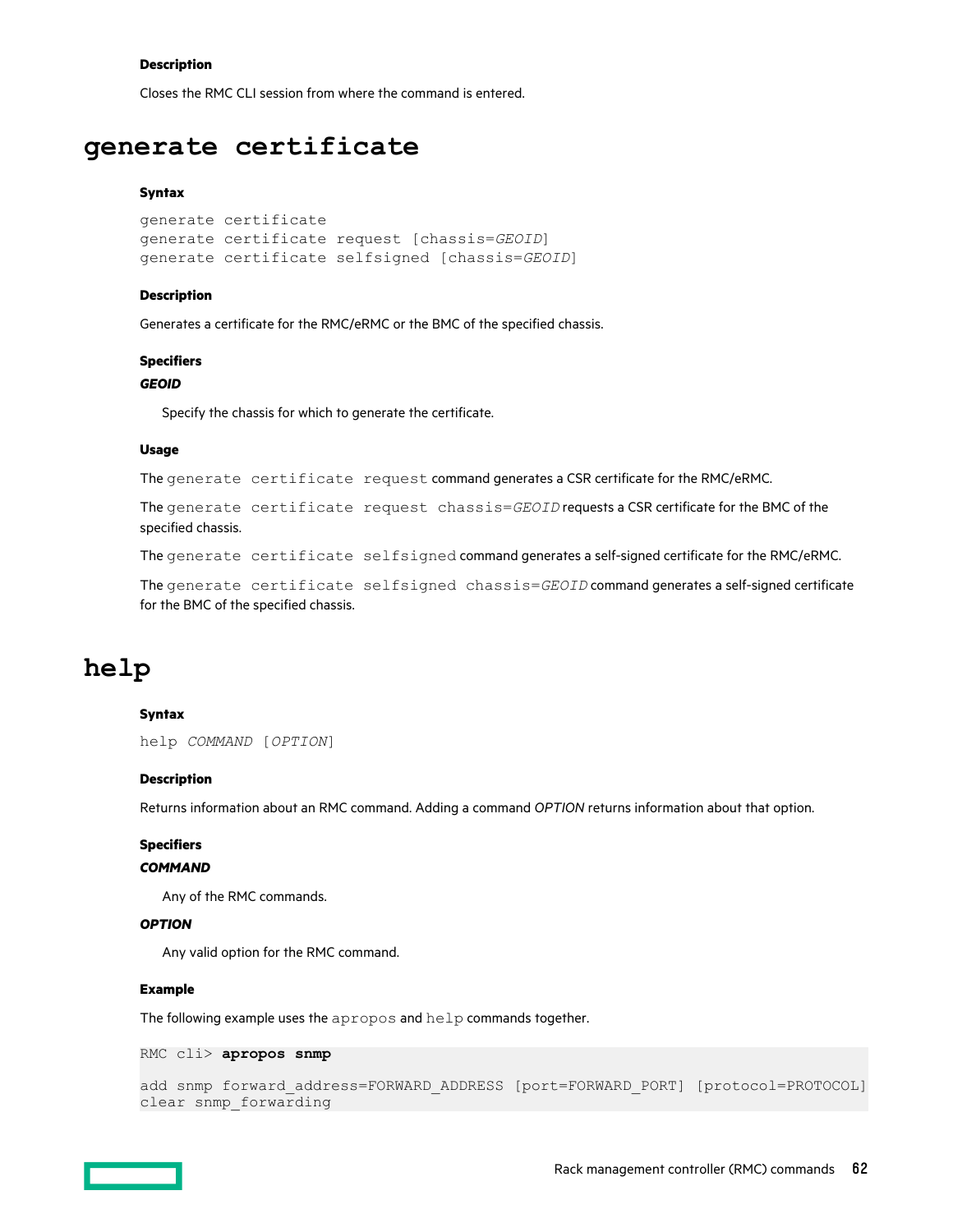```
remove snmp forward_address=FORWARD_ADDRESS
set snmp forward address=FORWARD ADDRESS [port=FORWARD PORT] [protocol=PROTOCOL]
show snmp
show snmp forward_address
RMC cli> help show snmp
Usage: show snmp
       show snmp forward_address
```
RMC cli> help show snmp forward address

Shows SNMP forwarding addresses. Usage: show snmp forward\_address

# **indict**

# **Syntax**

indict physloc=*HEXADECIMAL\_STR*

# **Description**

Manually marks a hardware component as failed.

# **Specifiers**

# *HEXADECIMAL\_STR*

Can be an 8-byte hexadecimal integer. For example:

- FF01030106FFFF44
- 0xFF01030106FFFF44

The command does not accept short form strings.

# **Usage**

After you replace the failed component, run the acquit command to clear the indictment. The string you specify must appear in the output for the affected component from the  $show\;$  chassis info command.

# **ipmi**

# **Syntax**

ipmi command=*CMD\_STRING*

# **Description**

Lets you run industry standard ipmi commands on the HPE Superdome Flex Server.

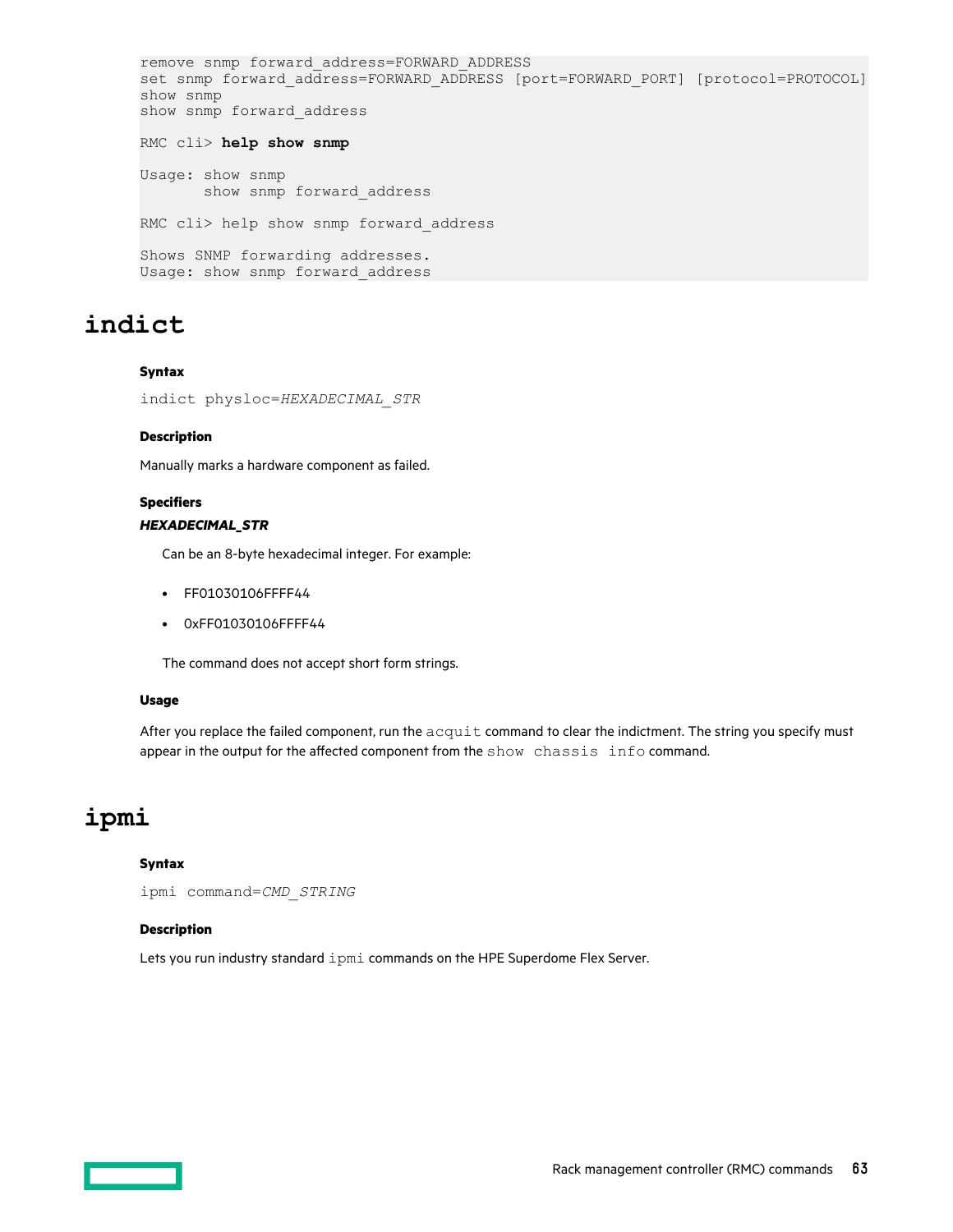### **Specifiers**

# *CMD\_STRING*

Specifies one or more ipmi commands. To retrieve a list of possible commands, enter the following at the RMC command prompt:

ipmi command=help

Enclose the *CMD\_STRING* in quotation marks (" ") if you specify more than one command. If the *CMD\_STRING* contains spaces, you must enclose it in quotation marks.

# **Example**

```
RMC cli> ipmi command=help
```
Commands:

| raw     | Send a RAW IPMI request and print response               |
|---------|----------------------------------------------------------|
| i2c     | Send an I2C Master Write-Read command and print response |
| spd     | Print SPD info from remote I2C device                    |
| lan     | Configure LAN Channels                                   |
| chassis | Get chassis status and set power state                   |
| power   | Shortcut to chassis power commands                       |
| event   | Send pre-defined events to MC                            |
| mc      | Management Controller status and global enables          |
| sdr     | Print Sensor Data Repository entries and readings        |
|         |                                                          |
|         |                                                          |

```
RMC cli> ipmi command="chassis power status"
```

```
Chassis Power is off
```
# **modify**

. . .

# **Syntax**

```
modify chassis target=GEOID [asset_tag=[ASSET_TAG]] [serial=SERIAL_NUMBER]
[type={1-15}] [part_num=PRODUCT_ID] [model=PRODUCT_NAME] [verbose]
```
modify ldap group name=*GROUP NAME* role={administrator,monitor,operator}

```
modify npar pnum=PARTITION ID [hthread={on,off}] [memrefreshrate={x1,x2}]
[ras={on,hpc}] [secure_boot={on,off}] [boot_slots={3,5,8}] [add_chassis=GEOID
[GEOID ...]] [remove_chassis=GEOID [GEOID ...]]
```
modify rmc [asset\_tag=[ASSET\_TAG]] [serial=SERIAL\_NUMBER] [part\_num=PRODUCT\_ID] [verbose]

# **Description**

Lets you change the hardware features on a specified partition.

# **Specifiers**

# *GROUP\_NAME*

Specify the LDAP directory group.

# *PARTITION\_ID*

Specify the numerical identifier for the partition.

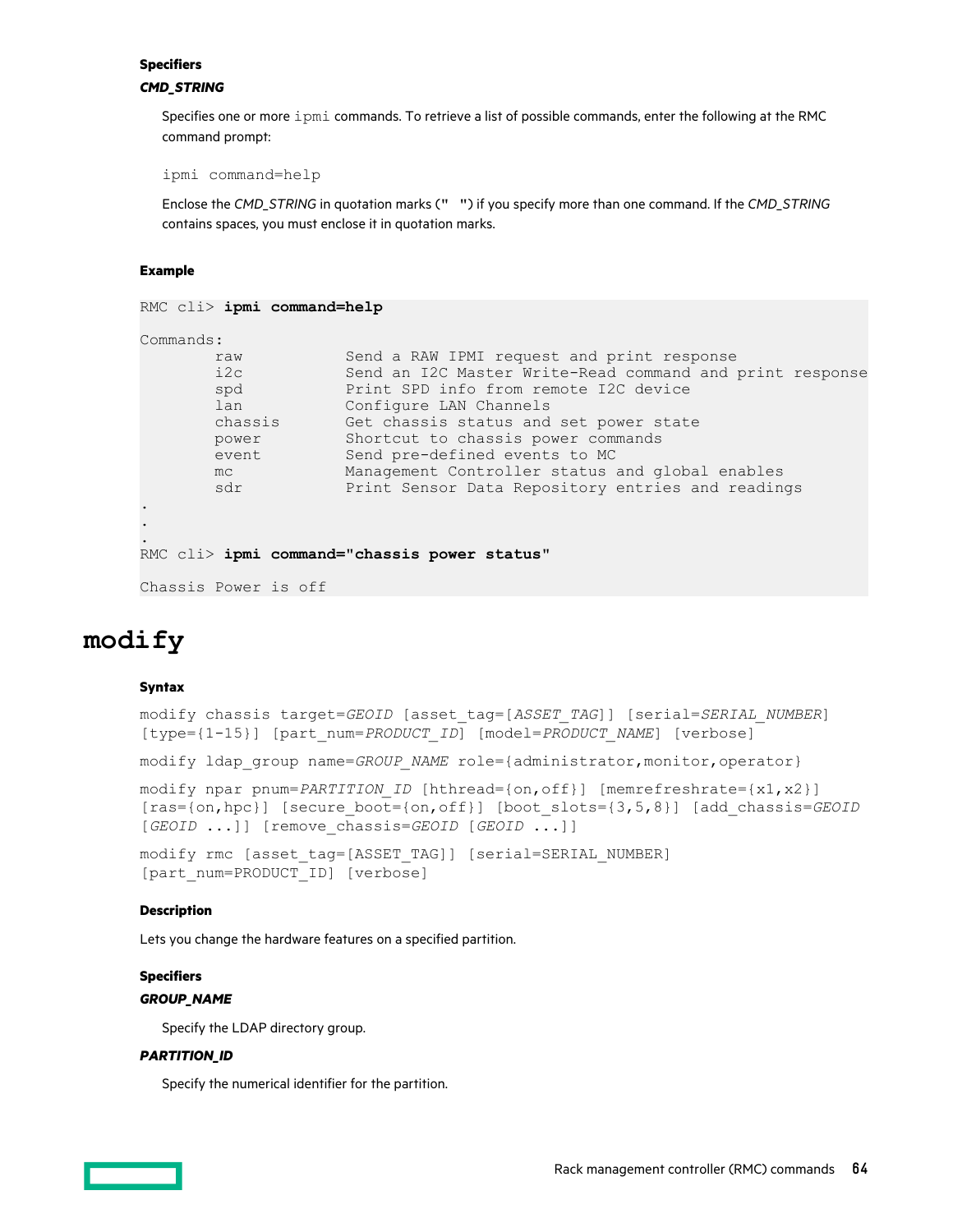### *GEOID*

Specify the identifier of the server chassis for which you want to disable or enable a unit identification number (UID). The *GEOID* identifies the rack number and the chassis U position within the rack. To retrieve a *GEOID*, enter show complex at the RMC prompt.

For example, *GEOID*  $r001i06b$  pertains to the chassis in rack number 1 with U position 6.

## *boot\_slots*

Specifies the PCI slot numbers that are enabled for boot devices and for option ROM execution. The default is 3 and 5. Only slots 3, 5, and/or 8 support boot capability. If multiple slots are specified, they must be separated by commas.

### **Usage**

- The modify ldap group name=*GROUP NAME* role={administrator,monitor,operator} command changes the LDAP directory group or role for the RMC.
- The modify npar pnum=*PARTITION ID* hthread={on,off} command enables or disables Hyper-Threading Technology.
- The modify npar pnum=*PARTITION ID* [secure boot={on,off}] command enables or disables secure boot.
- The modify npar pnum=*PARTITION ID* ras={on, hpc} command affects memory error handling by enabling or disabling the reliability, availability, and serviceability (RAS) feature.
	- **CAUTION:** Hewlett Packard Enterprise strongly recommends using the ras=on specification to enable  $\Delta^$ memory RAS features (ADDDC mode). HPE RAS features provide higher resiliency to DIMM faults versus standard memory error-correcting code (ECC).

The ras=hpc specification disables memory RAS features and therefore could result in compromised system resiliency and a potential server outage.

You will experience high failure rates of DIMMs using the ras=hpc specification.

To check the memory RAS setting, enter the show npar verbose RMC command.

- The modify npar pnum=*PARTITION\_ID* boot\_slots=*n* [,*n* [ ,*n* ]] command adjusts which PCI slot numbers are enabled for boot devices and for option ROM execution.
- The modify npar pnum=*PARTITION\_ID* add\_chassis=*GEOID* [*GEOID* ...] command configures one or more chassis to an existing partition. All specified chassis must belong to the same fabric zone.
- The modify npar pnum=*PARTITION ID* remove chassis=*GEOID* [*GEOID* ...] command removes one or more chassis from an existing partition.
- The modify rmc command changes the RMC's stored asset tag, part number, and serial number. The modify rmc command with the exception of changing the asset tag is for use only by service personnel.
- The modify chassis command with the exception of the changing chassis asset tag is for use only by service personnel.
- The modify npar pnum=PARTITION ID [memrefreshrate= ${x1, x2}$ ] command can be used to adjust the memory refresh rate for DDR4 DIMMs, the default memory refresh rate is x1.

**NOTE:** The 2x memory refresh rate might affect the performance and resiliency of the server memory.

You can specify zero or more of the hthread, memrefreshrate, ras, boot slots, add chassis, or remove chassis parameters.

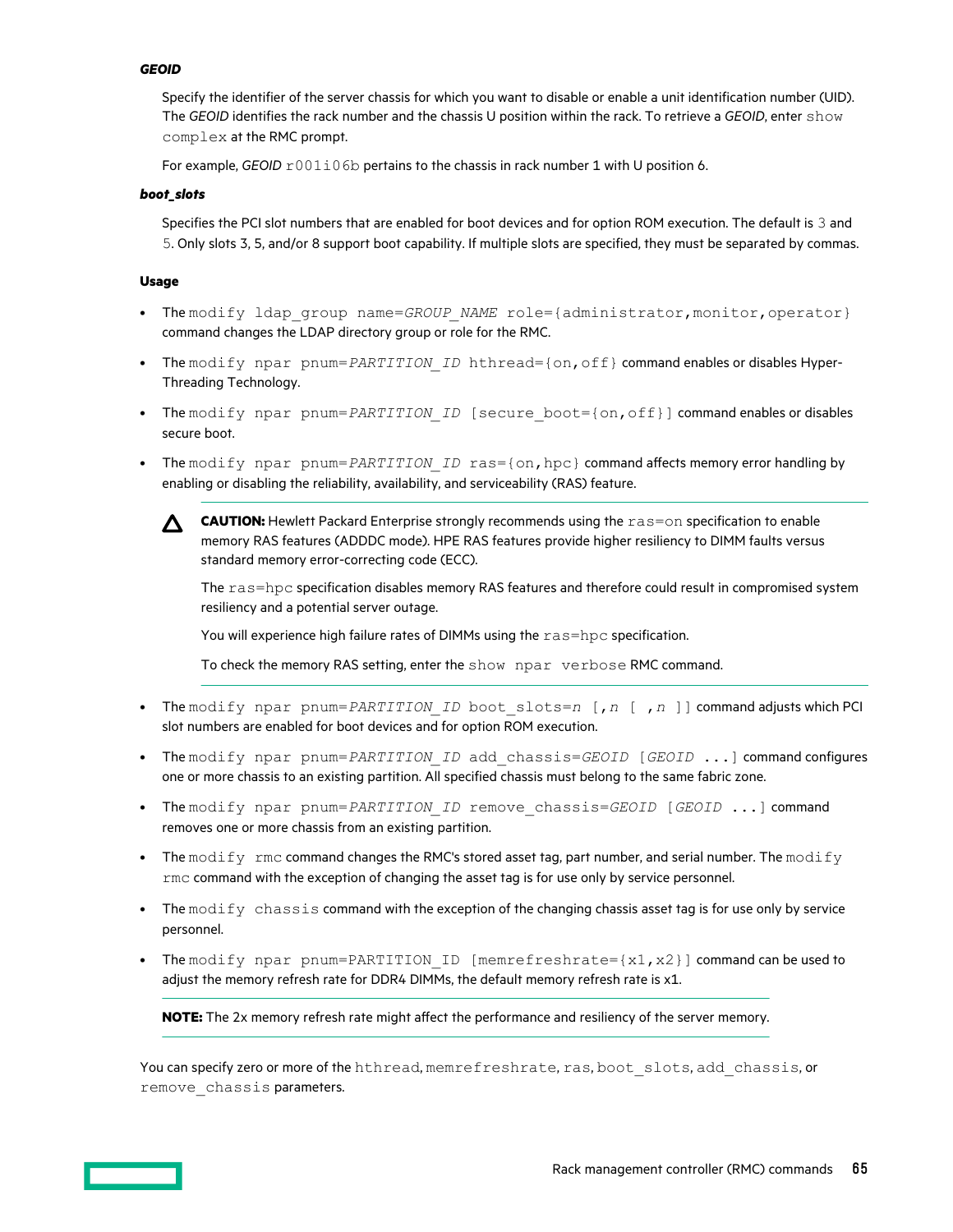# **ping**

# **Syntax**

```
ping [-LRUbdfnqrvVaADO] [-c count] [-i interval] [-w deadline]
             [-p pattern] [-s packetsize] [-t ttl] [-I interface]
             [-M pmtudisc-hint] [-m mark] [-S sndbuf]
             [-T tstamp-options] [-Q tos] [hop1 ...] destination
```
# **Description**

Sends an echo request to a server on an IPv4 network to test reachability.

# **ping6**

# **Syntax**

```
 ping6 [-LUdfnqrvVaADO] [-c count] [-i interval] [-w deadline]
              [-p pattern] [-s packetsize] [-t ttl] [-I interface]
              [-M pmtudisc-hint] [-S sndbuf] [-F flowlabel] [-Q tclass]
              [-N nodeinfo-suboptions]
             [hop1 ...] destination
```
# **Description**

Sends an echo request to a server on an IPv6 network to test reachability.

# **power**

# **Syntax**

```
power
power cycle [force]
power cycle bmc
power cycle npar pnum=PARTITION_ID [bootopt=BOOTOPT] [force]
power off [force]
power off npar pnum=PARTITION_ID [force]
power on
power on npar pnum=PARTITION_ID [bootopt=BOOTOPT]
power reset [force]
power reset bmc
power reset npar pnum=PARTITION_ID [bootopt=BOOTOPT] [force]
```
# **Description**

Enables you to control power to the following:

- The HPE Superdome Flex Server system
- Specific components of the HPE Superdome Flex Server system

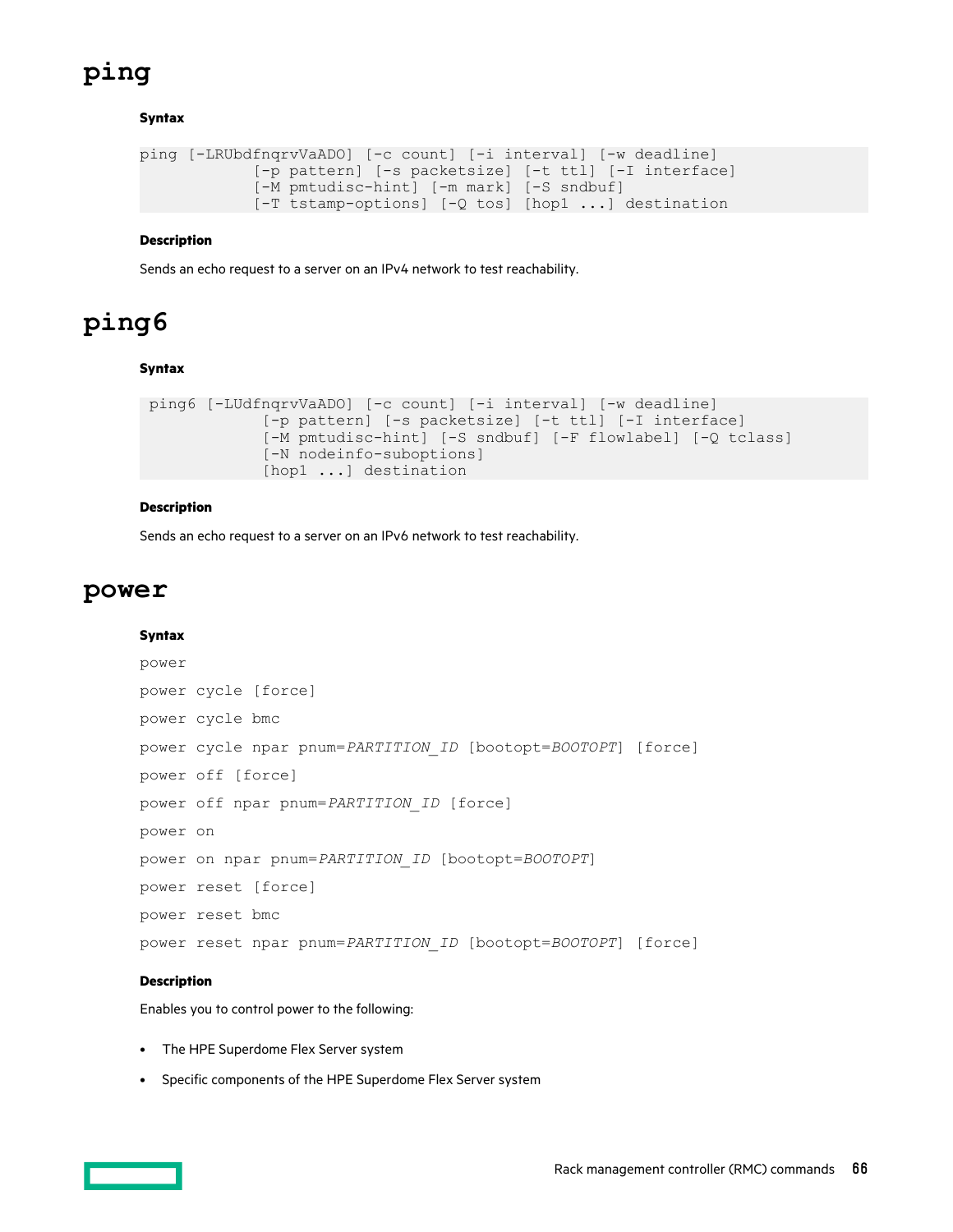# **Specifiers**

# *PARTITION\_ID*

Specify the numerical identifier for the partition.

# *BOOTOPT*

Specify the boot option.

# **Usage**

- power displays the quantity of chassis in each power mode.
- If power is on, the power cycle npar pnum=*PARTITION\_ID* [bootopt=*BOOTOPT*] [force] command performs an OS immediate (non-graceful) shutdown and the momentarily removes power from the specified nPartition. Then the command turns on partition power and starts the nPartition. If  $\epsilon$ orce is specified, no user confirmation occurs.
- The power cycle [force] command functions the same as power cycle npar if a single nPartition is configured. This command is invalid if multiple nPartitions are configured. If force is specified, no user confirmation occurs.
- The power cycle bmc command removes auxiliary power from all BMCs in an nPartition and then turns on auxiliary power.

**NOTE:** All chassis in the nPartition are powered off when this command is used.

- The power off npar pnum=*PARTITION ID* [force] command performs a graceful OS shutdown and then removes power from the specified nPartition with no user confirmation. If force is specified, the command performs an OS immediate (non-graceful) shutdown instead.
- The power off [force] command functions the same as power off npar if a single nPartition is configured. This command is invalid if multiple nPartitions are configured.
- The power on npar pnum=*PARTITION\_ID* [bootopt=*BOOTOPT*] command turns on power to the specified nPartition and starts the nPartition power.
- The power on command functions the same as power on npar if a single nPartition is configured. This command is invalid if multiple nPartitions are configured. If  $force$  is specified, no user confirmation occurs.
- If power is on, the power reset npar pnum=*PARTITION ID* [bootopt=*BOOTOPT*] [force] command performs a graceful OS shutdown then restarts the specified nPartition. If force is specified, it performs an OS immediate (non-graceful) shutdown instead. This command is invalid if power is off; you must use  $power$  on instead.
- The power reset [force] command functions the same as power reset npar if a single nPartition is configured. This command is invalid if multiple nPartitions are configured.
- The power reset bmc command restarts all BMCs in the specified nPartition after user confirmation.
- The RMC and the BMCs are always powered up if the RMC and BMCs are connected to an AC power source. You cannot power off the RMC or the BMCs, however you can power cycle the BMCs.

# **More information**

[Partition boot options](#page-88-0)

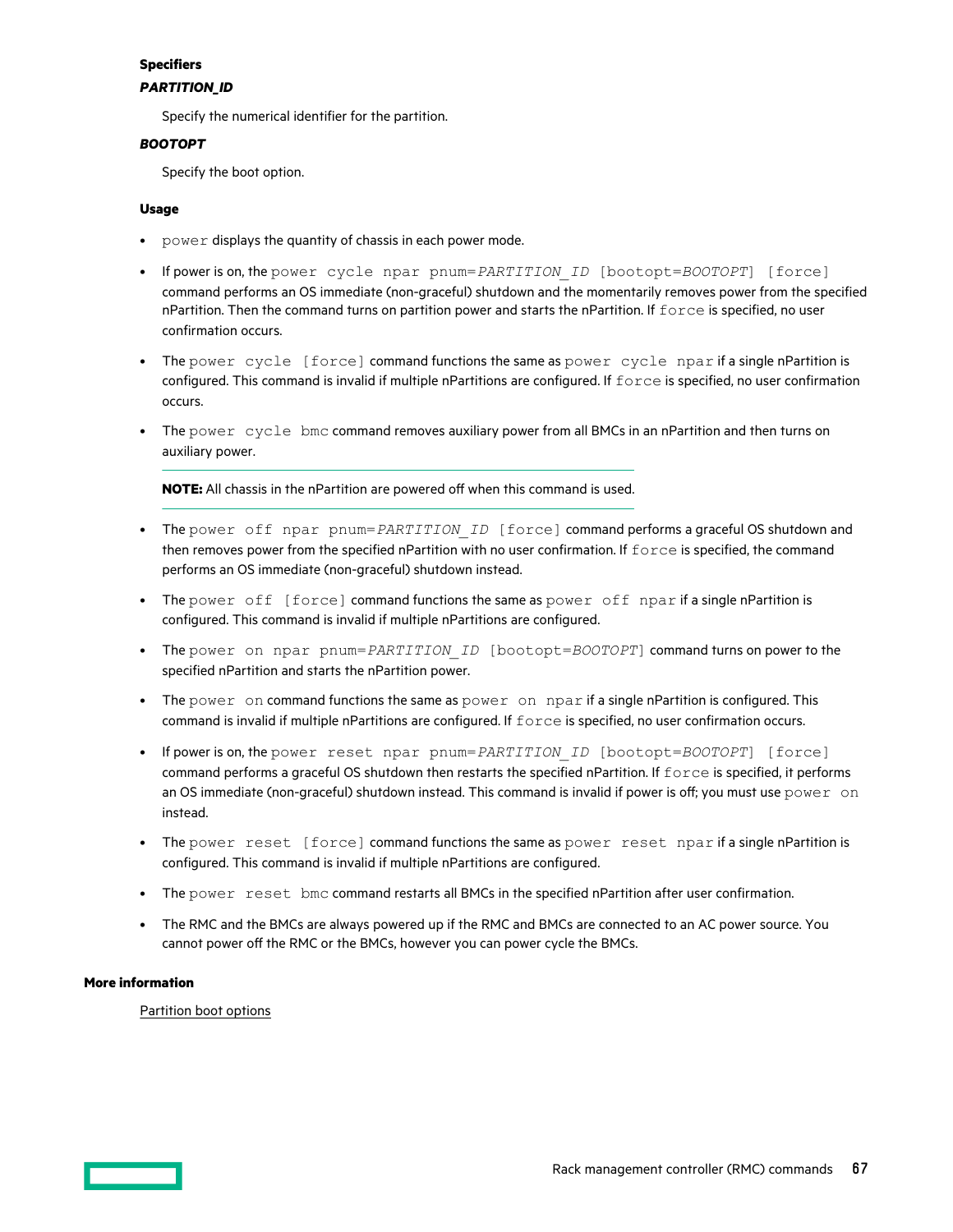# **reboot**

# **Syntax**

reboot

reboot npar pnum=*PARTITION\_ID* [bootopt=BOOTOPT] [force]

reboot rmc

reboot bmc target=*GEOID*

## **Description**

Reboots the RMC or the HPE Superdome Flex Server.

# **Specifiers**

### *PARTITION\_ID*

Specify the ID number of the nPartition.

### *GEOID*

Identifies the specific BMC.

### *BOOTOPT*

Specify the boot option.

### **Usage**

- If power is on, the reboot npar pnum=*PARTITION ID* [force] command performs an OS graceful shutdown, then restarts the specified nPartition. If  $force$  is specified, the command instead performs an OS immediate (nongraceful) shutdown. This command is invalid if power is off. Use the power on command instead.
- The reboot command functions the same as the reboot npar command when a single nPartition is configured. This command is invalid if multiple nPartitions are configured. No force option is supported for this command; use the reboot npar command instead.
- The reboot rmc command prompts the user that this action may disrupt operations, and then after confirmation restarts the RMC, disconnecting all current user sessions.
- The reboot bmc target=*GEOID* command prompts the user that this action may disrupt operations, and then after confirmation restarts the specified BMC, which may be in any chassis in the complex.

### **More information**

[Partition boot options](#page-88-0)

# **remove**

### **Syntax**

```
remove certificate ca (file=FILENAME | all)
remove certificate crl (file=FILENAME | all)
remove config (file=FILENAME | all)
remove debug [file=FILENAME]
remove dns [ipaddress=DNS_IPADDRESS | search=SEARCH_NAME]
```
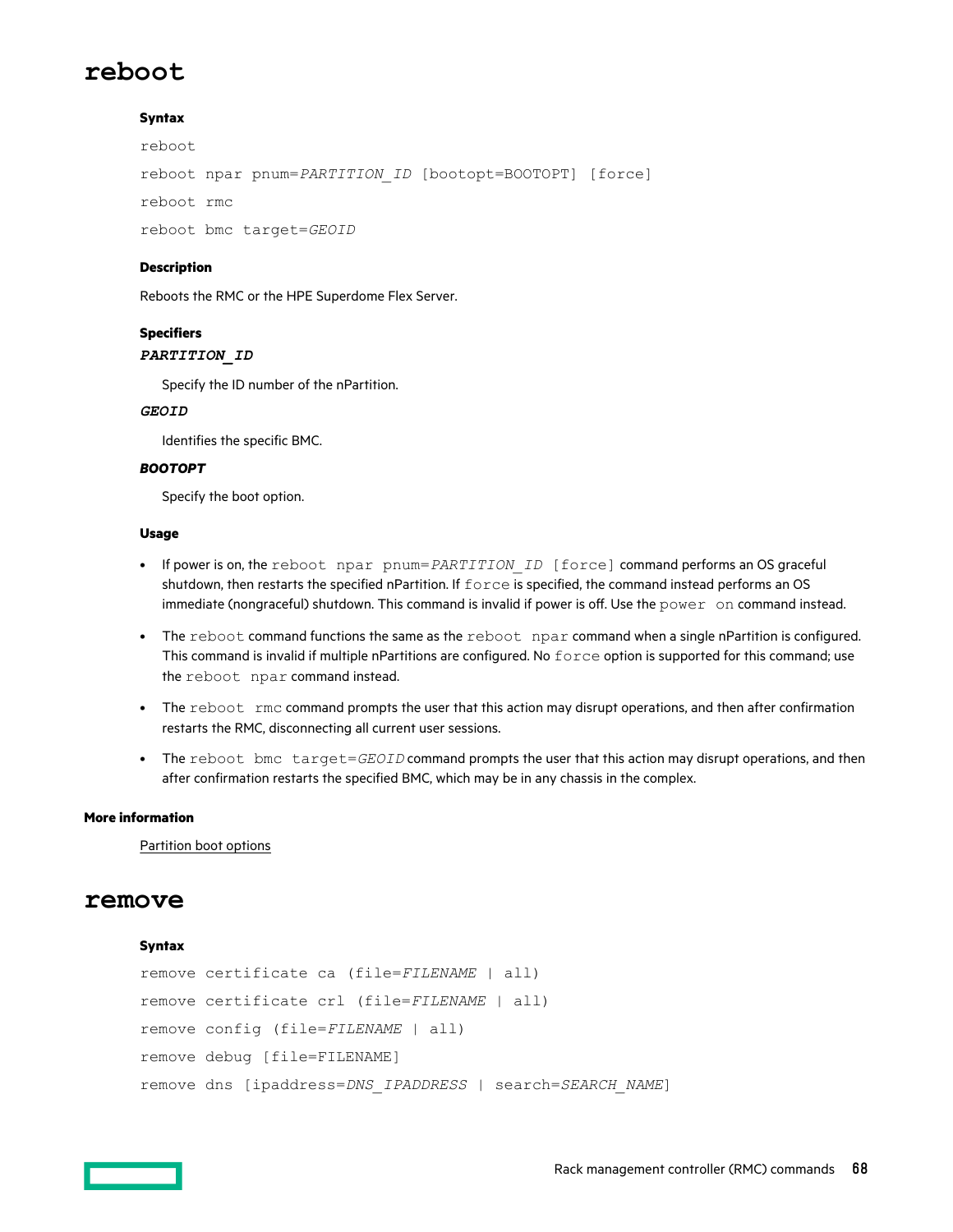```
remove ermc
remove host [name=NAME | ipaddress=IPADDRESS]
remove ldap_group name=GROUP_NAME
remove ldap_user_data
remove location [module={rmc,bmc}] bmc_id=BMC_ID
remove npar pnum=PARTITION_ID
remove redfish event subscription (id=ID | all)
remove sshkey key=PUBLIC_KEY
remove snmp forward_address=FORWARD_ADDRESS
remove user name=USERNAME
```
## **Description**

Specifies system characteristics or users to be removed from the HPE Superdome Flex Server.

### **Specifiers**

### *DNS\_IPADDRESS*

Specify the IP address of the DNS server at your site.

### *PARTITION\_ID*

Specify the numerical ID for the nPartition.

# *FORWARD\_ADDRESS*

Specify the IP address of a local computer or device to receive SNMP alerts.

### *PUBLIC\_KEY*

Specify the SSH public key. The show sshkey command returns they key values.

# *USERNAME*

Specify the name of the user that you want to delete from the system.

## *FILENAME*

Specify the name of the file you want to delete from the system.

### **Usage**

The remove certificate ca (file=*FILENAME* | all) command removes the specified certificate authority file or all certificate authority files.

The remove certificate crl (file=FILENAME | all) command removes the specified certificate revocation list file or all certificate revocation list files.

The remove config file=FILENAME command removes the specified configuration file.

The remove config all command removes all configuration files present in the RMC/eRMC. To see configuration file details, enter the command show config list.

The remove debug [file=FILE] command removes the specified debug file. To see the debug file details, enter the command show debug.

The remove dns [ipaddress=*DNS\_IPADDRESS* | search=*SEARCH\_NAME*] command removes the specified DNS server address or the DNS server matching the specified search name.

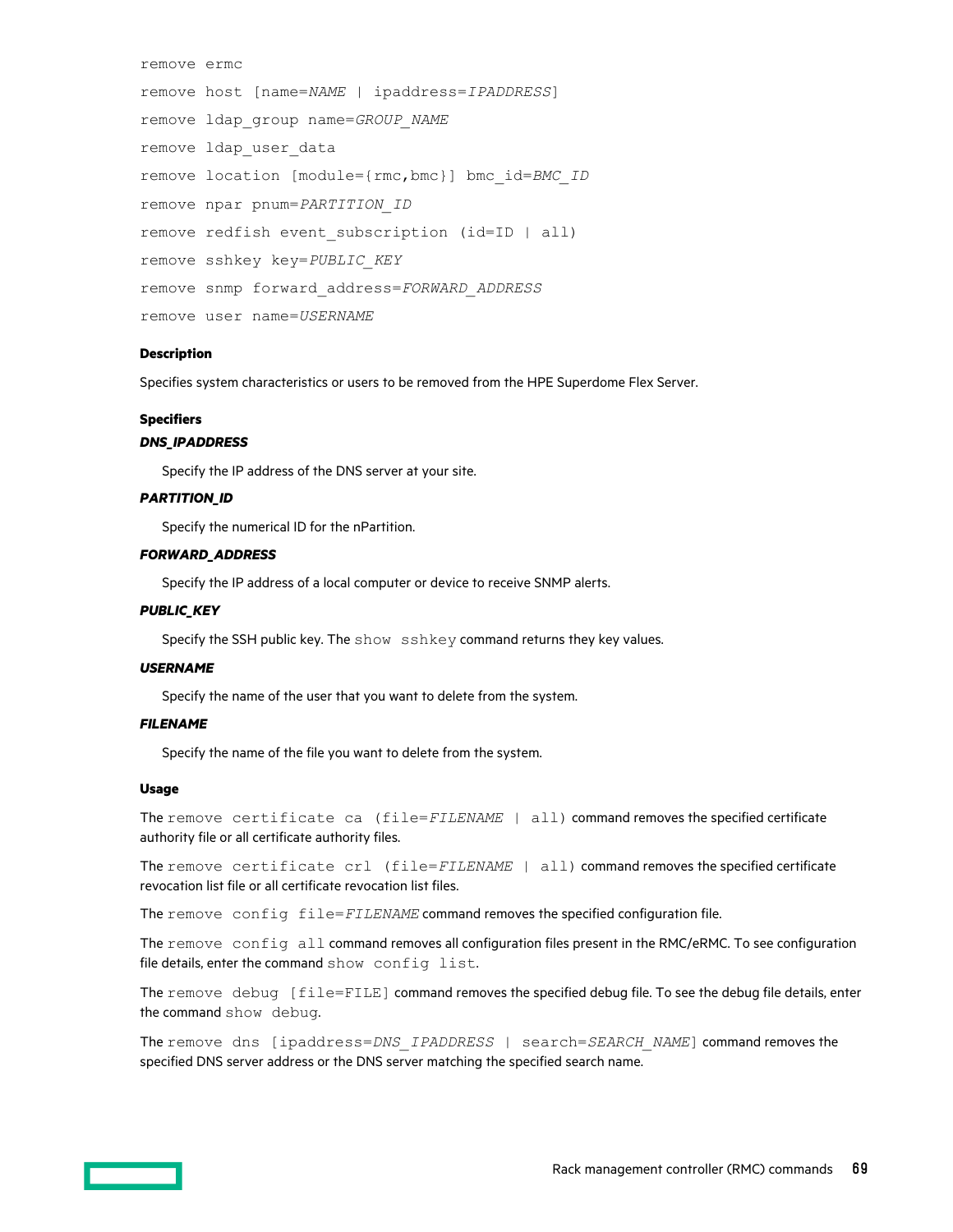The remove ermc command removes the active eRMC. This command effectively converts the eRMC to a BMC. For use cases and examples, enter the command help add location.

The remove host [name=*NAME* | ipaddress=*IPADDRESS*] command removes the specified host.

The remove ldap group name=*GROUP\_NAME* command removes the specified LDAP group.

The remove ldap user data command removes all LDAP user data.

The remove location [module={rmc, bmc}] bmc\_id=*BMC\_ID* command removes a BMC entry or the eRMC from the configuration.

The remove npar pnum=*PARTITION\_ID* command removes the specified nPartition. This command can only be used if the specified nPartition is powered off.

The remove redfish event subscription (id=ID | all) command removes the specified or all Redfish event subscription(s).

The remove sshkey key=*PUBLIC KEY* command removes the specified SSH public key.

The remove snmp forward\_address=*FORWARD\_ADDRESS* command removes the specified SNMP forwarding IP address.

The remove user name=*USERNAME* command removes the specified user.

**NOTE:** All existing CLI sessions for the user are logged off when the user is removed.

# **restore**

### **Syntax**

```
restore config (url=URL | file=FILENAME)
restore npar config (url=URL | file=FILENAME)
```
### **Description**

Download and then execute a previously saved configuration script file. This restores user configurable settings on the complex.

### **Descriptors**

### *URL*

Specify the full path to the source location on a local computer. Accepted transfer methods are https, sftp, and scp.

Rack management controller (RMC) commands **70**

The following examples show the supported formats:

- https://*user*@*localhost*/*path*
- sftp://*user*@*localhost*/*path*
- scp://*user*@*localhost*/*path*

The command prompts you for the password to the local host computer.

### *FILENAME*

Specify the name of the file.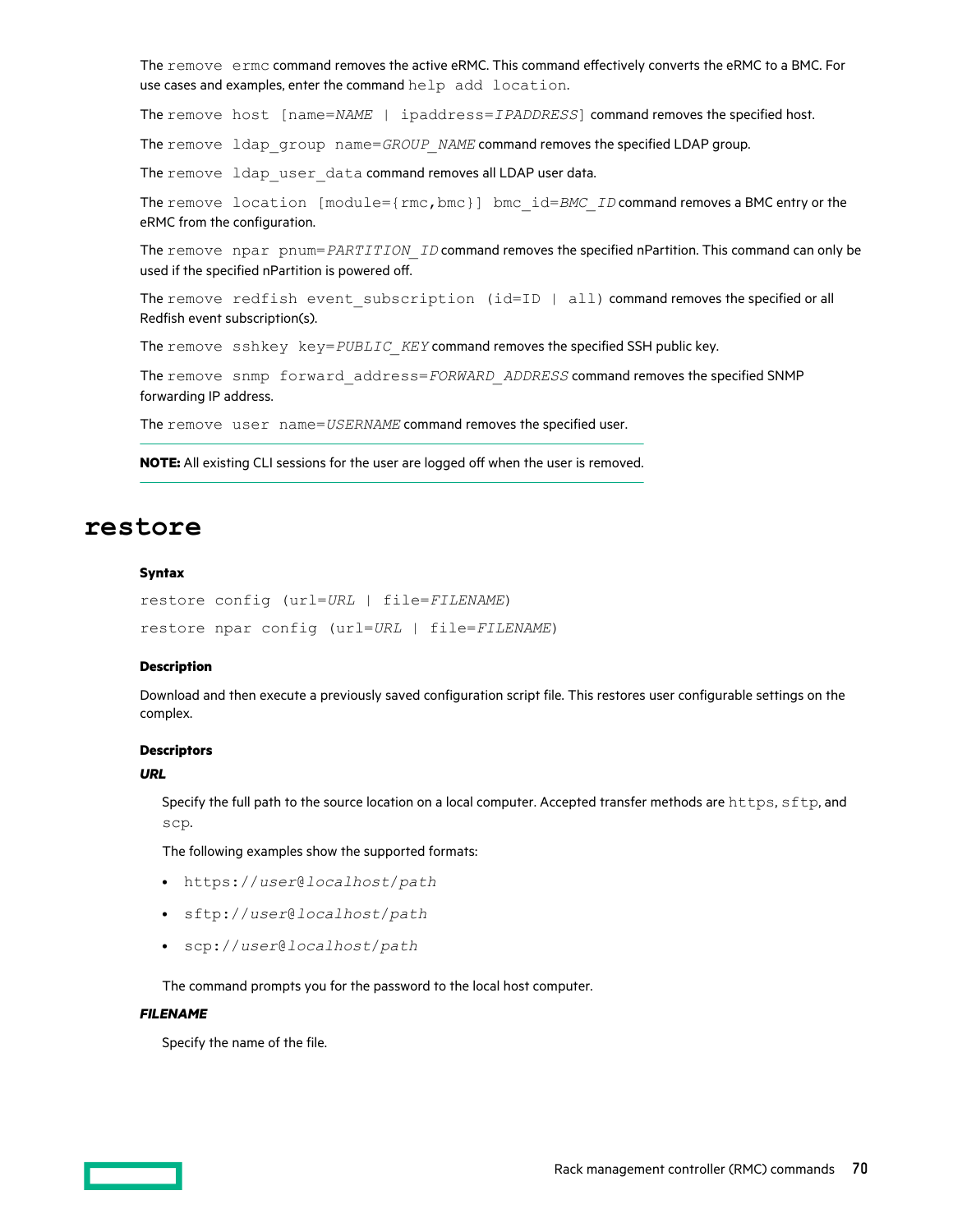- The restore config (url=*URL* | file=*FILENAME*) command restores RMC configuration using the specified configuration file at the specified URL.
- The restore npar config (url=*URL* | file=*FILENAME*) restores nPartition configuration from the specified file at the specified URL.

# **save**

### **Syntax**

```
save config (url=URL | file=FILENAME)
save npar config (url=URL | file=FILENAME)
```
### **Description**

Upload a configuration script file of all user configurable settings to a server or RMC local file.

## **Descriptors**

### *URL*

Specify the full path to the source location on a local computer. Accepted transfer methods are https, sftp, and scp.

The following examples show the supported formats:

- https://*user*@*localhost*/*path*
- sftp://*user*@*localhost*/*path*
- scp://*user*@*localhost*/*path*

The command prompts you for the password to the local host computer.

### *FILENAME*

Specify the name of the file.

## **Usage**

- The save config (url=*URL* | file=*FILENAME*) command saves the specified RMC configuration file at the specified URL.
- The save npar config (url=*URL* | file=*FILENAME*) saves the specified nPartition configuration file at the specified URL.

# **set**

## **Syntax**

```
set autopower delay=SECONDS
set date [yr=YEAR] [mo=MONTH] [day=DAY] [hr=HOUR] [min=MINUTE] |
[str=DATE_STRING]
set factory [initialize]
set failed_login delay=SECONDS
```
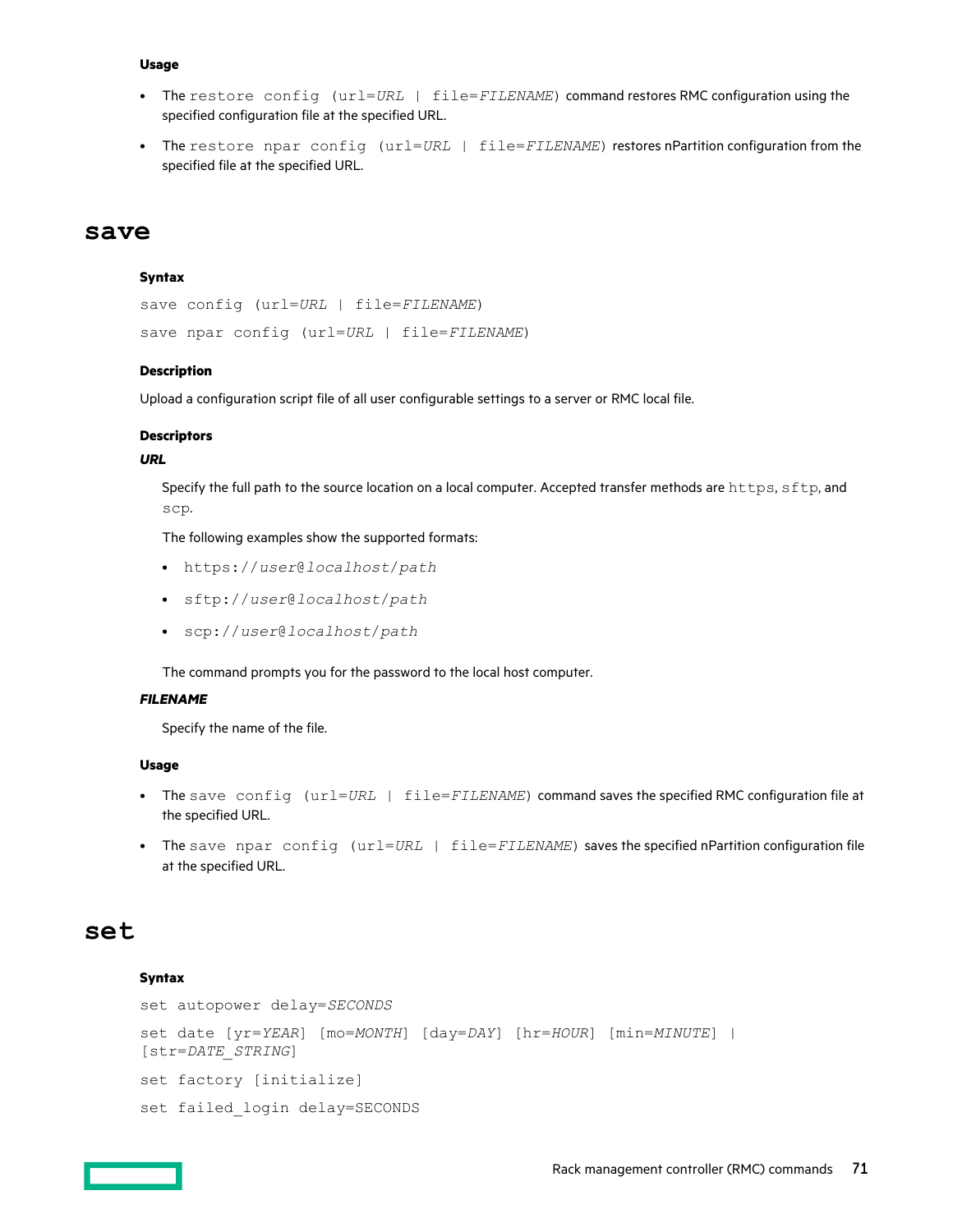```
set hostname [name=HOST_NAME | default]
set ipmi watchdog (disabled | os managed)
set ldap [server=SERVER] [port=SSL_PORT] [login=LOGIN_ATTRIBUTE]
[binddn=BIND_DN] [bindpw] [sid=AD_DOMAIN_SID] [basedn=BASE_DN]
[userfilter=USER_FILTER] [userdn=USER_DN] [groupfilter=GROUP_FILTER]
[groupdn=GROUP_DN]
set network [aux] [baseio=GEOID] [addressing={dhcp, static, default}]
[gateway=GATEWAY] [hostname=HOST] [ipaddress=IPADDRESS] [netmask=NETMASK]
set network internal [bmc_subnet=BMC_SUBNET] [cmc_subnet=CMC_SUBNET]
[ermc_subnet=ERMC_SUBNET]
set network internal default
set network ipv6 [addressing={dhcp,static}] [ipaddress=IPV6_ADDRESS/
PREFIX_LENGTH] [gateway=GATEWAY]
set network ipv6 aux [addressing={static,default}] [ipaddress=IPV6_ADDRESS/
PREFIX_LENGTH]
set network ipv6 baseio [chassis=GEOID] [addressing={dhcp,static}]
[ipaddress=IPV6_ADDRESS/PREFIX_LENGTH] [gateway=GATEWAY]
set ntp server=SERVER
set password [username=USERNAME]
set password default
set prompt [string=STRING | default]
set remote log server server address=SERVER ADDRESS [port=PORT]
[protocol=PROTOCOL]
set snmp forward_address=FORWARD_ADDRESS [port=FORWARD_PORT]
[protocol=PROTOCOL]
set timezone str=TIMEZONE_SPEC
set uid off chassis=GEOID
set uid on chassis=GEOID
```
## **Description**

Specifies system characteristics.

# **Specifiers**

### *SECONDS*

Specify the number of seconds you want to elapse between power being applied to the HPE Superdome Flex Server and the server powering up. When power is reapplied to the system, the RMCs and BMCs power up automatically. You can delay the server power-up by the number of seconds specified.

For example, after a power outage, all servers power up at the same default time interval after power is restored. To stagger each server to power up at a slightly different time, you can specify a different number of *SECONDS* for each server. This practice avoids having all servers power up at the same time, which can lead to a blown circuit breaker in the computer center.

### *YEAR*

Specify the year as a four-digit integer. For example, 2018.

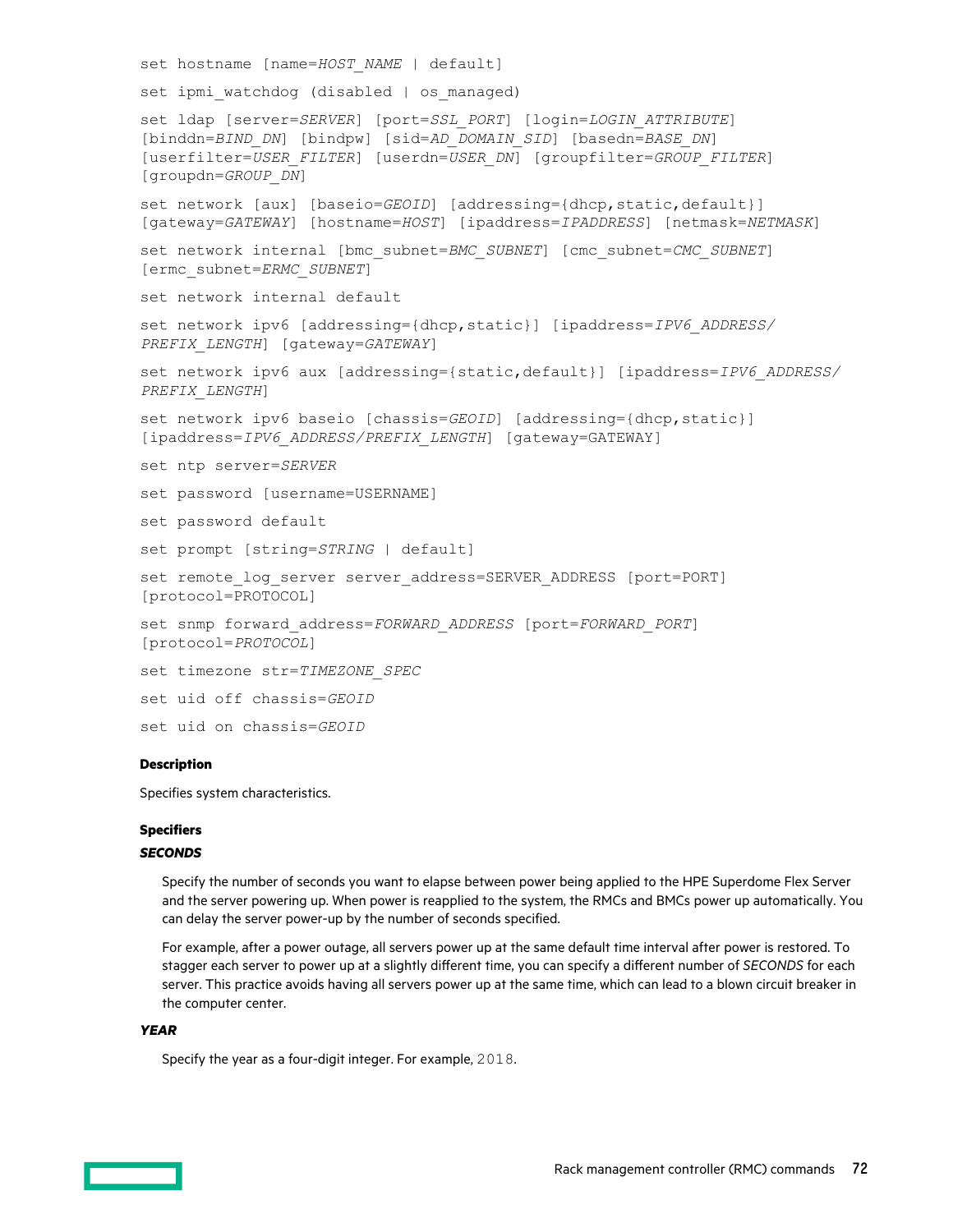#### *MONTH*

Specify the month as a two-digit integer. For example, 06 or 12.

#### *DAY*

Specify the day as a two-digit integer. For example, 02 or 31.

#### *HOUR*

Specify the hour as a two-digit integer against a 24-hour clock. For example, 08 or 14

#### *MINUTES*

Specify the minutes as a two-digit integer.

#### *DATE\_STRING*

Specify the date in a quoted string. For example:

set date str="2020-01-25 13:27"

To retrieve the date in a format that you can use as input to the set date command, enter the following command on a local Linux or UNIX system:

date "+%Y-%m-%d %H:%M"

#### *FORWARD\_PORT*

Specify a network port to receive SNMP notifications.

#### *GATEWAY*

Specify a network gateway.

#### *HOST\_NAME*

Specify a hostname for the RMC. If you specify the keyword of  $\text{default},$  the RMC displays the default prompt, which is the RMC *geoid*.

#### *SERVER*

Specify an appropriate IP address or host name.

#### *NETMASK*

Specify the network mask.

#### *PROTOCOL*

Specify the network protocol.

#### *STRING*

Specify the command prompt you want on the RMC. If *STRING* contains space characters, enclose *STRING* in quotation marks. For example:

```
RMC cli> set prompt string="my rmc"
RMC cli> set prompt string=flex-rmc
```
#### *NUMBER*

Specify the number of the rack in which the RMC resides.

#### *UPOS*

Specify the U position of the RMC. In the rack, the U positions are numbered from bottom to top. The bottom-most U position is 1.

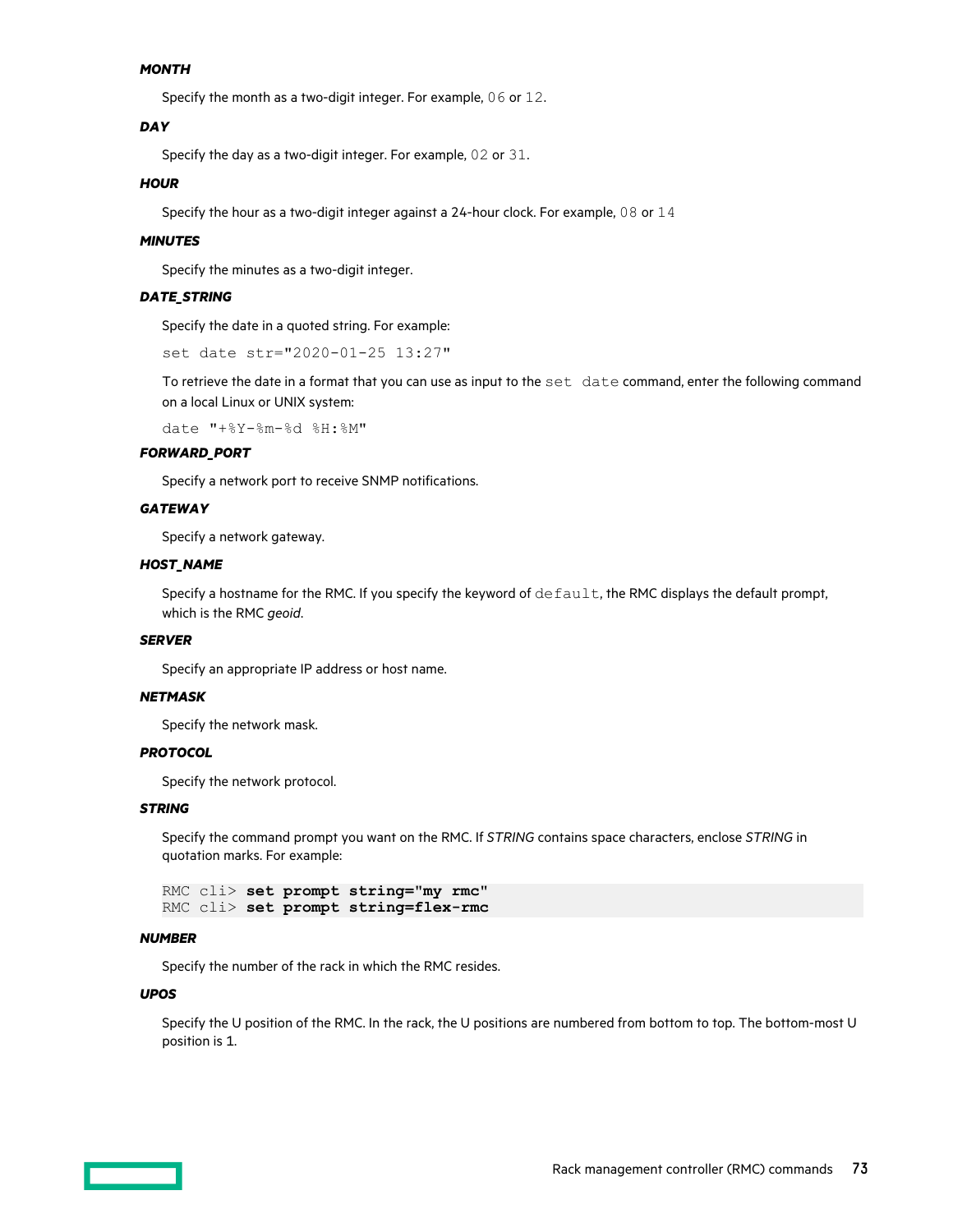#### *TIMEZONE\_SPEC*

Specify one of the time zone codes. For example, EST or Canada/Central. For the complete time zone code list, log into the RMC and enter the following command:

RMC cli> **help set timezone**

#### *GEOID*

Specify the identifier of the server chassis for which you want to disable or enable a unit identification number (UID). The *GEOID* identifies the rack number and the chassis U position within the rack. To retrieve a *GEOID*, enter show complex at the RMC prompt.

For example, *GEOID*  $r001i06b$  pertains to the chassis in rack number 1 with U position 6.

#### *PORT*

Specify a network port in the remote log server to receive the system events

#### *PROTOCOL*

Specify the network protocol used to transfer the system events to remote log server, only udp is supported.

#### *SECONDS*

Specify the delay for a failed login in seconds, allowed values are 0 to 240.

#### **Usage**

- The set autopower delay=*SECONDS* command sets the delay in seconds before the system powers on after applying power.
- The set date command sets the date using the specified parameters.
- The set factory [initialize] command resets the system to factory default settings and optionally initializes the system.
- The set failed login delay=SECONDS command sets the login delay value in seconds for a failed login. Login is restricted till the configured delay is reached. This delay value is in seconds. Valid values are 0 to 240 seconds. Default value 0 indicates failed login is disabled. This feature is applicable only for local users but not for remote users such as LDAP users.
- The set hostname [name=*HOST\_NAME* | default] command sets the system hostname to the specified name or a default-generated value.
- The set ipmi watchdog (disabled | os managed) command disables or enables the IPMI watchdog functionality to be managed by the OS. The default is disabled.
- The set ldap command sets the LDAP server using the specified parameters.
- The set network command sets the primary external networking using the specified parameters or to default generated values.
- The set network aux sets the auxiliary external networking using the specified parameters or to default generated values.
- The set network internal command sets the internal networking subnet using the specified parameters or to default generated values.
- The set network ipv6 command sets primary IPv6 networking to the specified parameters.
- The set network ipv6 aux command sets auxiliary IPv6 networking to the specified parameters.
- The set network ipv6 baseio command sets the IPv6 networking for the BaseIO.
- The set ntp SERVER=*SERVER* command sets the NTP server to the specified IP address or server host name.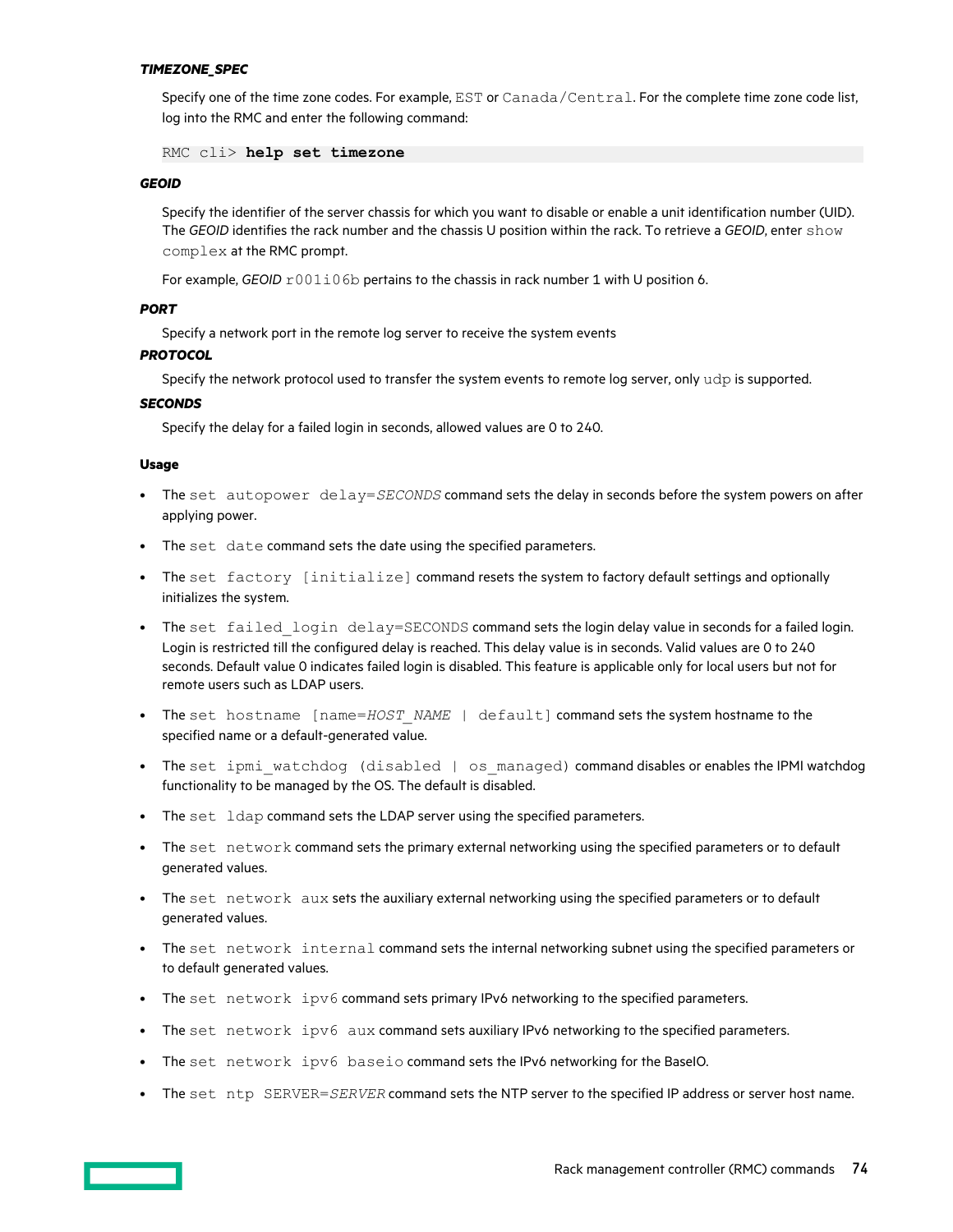- The set password [username=USERNAME] command sets the user password for the specified user account. Passwords must meet the following requirements:
	- Passwords may include combinations of these types of characters:
		- Upper case letters
		- Lower case letters
		- Numbers
		- Special characters including !@#\$%^&\*()!@
	- Password length is dependent on the types of characters used. The minimum length is six characters, with the minimum length increased by two characters for each type not included.
		- Passwords only containing one type of character must be at least 12 characters.
		- Passwords containing two types of character must be at least 10 characters.
		- Passwords containing three types of character must be at least 8 characters.
		- Passwords containing all four types of characters must be at least 6 characters.
- The set prompt command sets the CLI prompt to the specified string or to the default value. If you want to use a prompt character such as  $>$  or  $:$ , it must be included in the string. The prompt string is stripped of leading and trailing spaces.
- The set remote log server server address=SERVER ADDRESS [port=PORT] [protocol=PROTOCOL] command sets the IP address or hostname of remote log server and enables remote logging. The port number and protocol to be used can optionally be provided for connecting to the remote log server, the supported protocol is UDP.
- The set snmp forward\_address=*FORWARD\_ADDRESS* [port=*FORWARD\_PORT*] [protocol=*PROTOCOL*] command sets SNMP forwarding to the specified IP address, optionally using the port and protocol specified.
- The set timezone str=TIMEZONE SPEC command sets the RMC to the specified time zone.
- The set uid command turns on or turns off the UID locator light on the specified chassis.

### **search and searchevents**

#### **Syntax**

```
search logs iel [begin=BEGIN_TIME] [end=END_TIME] [alert=ALERT_THRESHOLD]
[str=SEARCH_STRING] [excl=EXCLUDE_STRING] [pnum=PARTITION_ID]
searchevents [-B begin time] [-E end time] [-e stringA]...[-e stringB] [-v
stringY]...[-v stringZ] [-A alert threshold] [-p partition] [-x] [-?] [-h]
   -B : beginning of search time (default: "last boot" associated 
with partition number)
  -E : ending of search time (default: "now")
   -e : search string (case-insensitive) (default: no search filters)
   -v : exclude string (case-insensitive) (default: no exclude filters)
  -A : alert threshold (default: 0)
 -p : partition number (default: unspecified)
 -x : eXhaustive search (entire file) (default: Not exhaustive.
```
Assumes all events are in chronological order.

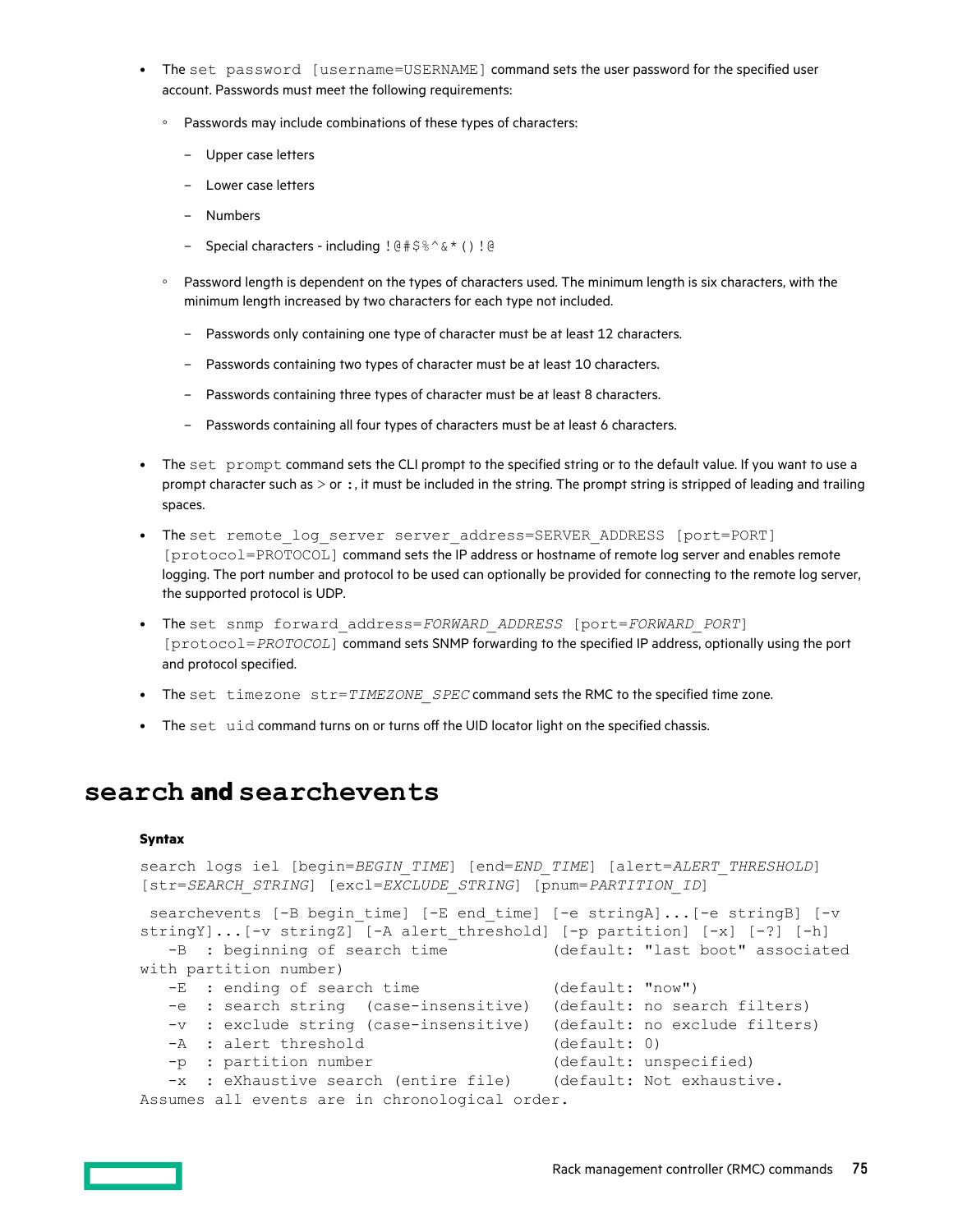-? -h : this help

#### **Description**

The search command examines log files for one or more characteristics that you specify and returns events that match your search criteria.

The searchevents -h command shows additional information and examples on how to specify search criteria.

#### **Specifiers**

#### *BEGIN\_TIME*

Specify a time. Use one of the formats that the  $searchevents -h$  command returns.

#### *END\_TIME*

Specify a time. Use one of the formats that the  $searchevents -h$  command returns.

#### *ALERT\_THRESHOLD*

Specify one of the following alert levels: 0, 1, 2, 3, 4, 5, 6, 7, 8, or 9.

#### *SEARCH\_STRING*

Specify a string of your choice. The string cannot include space characters.

#### *EXCLUDE\_STRING*

Specify a string of your choice. The string cannot include space characters.

#### **Example**

```
RMC cli> searchevents -h
```

```
Usage: searchevents [-B begin_time] [-E end_time] [-e stringA]...[-e 
stringB] [-v stringY]...[-v stringZ] [-A alert threshold] [-p partition] [-
x] [-?] [-h]<br>-B : beginning of search time
                                           (default: "last boot" associated
with partition number)
   -E : ending of search time (default: "now")
    -e : search string (case-insensitive) (default: no search filters)
   -v : exclude string (case-insensitive) (default: no exclude filters)<br>-A : alert threshold (default: 0)
   -A : alert threshold (default: 0)<br>-p : partition number (default: unspecified)
   -p : partition number
    -x : eXhaustive search (entire file) (default: Not exhaustive. 
Assumes all events are in chronological order.
-? -h : this help
All times are assumed to be UTC. Unrecognized/extraneous strings may be 
silently ignored.
Example formats for Begin/End search times:
  -B/-E "09/05/2017 20:16:15" -> fully specified date/time
  -B/-E "2017-09-05 20:16:15Z" -> ISO standard date/time (trailing Z
optional)<br>-B/-E "09/05
                  20:16:15" -> if year is omitted, current year will be
used<br>-B/-E "9/5
                   20:16" -> if seconds are omitted, seconds will be :
00<br>-B/-E 22:00
-B/-E 22:00 -> today at the specified time
-B/-E "XX sec ago" -> current time minus specified quantity
-B/-E "XX min ago" -> current time minus specified quantity
-B/-E "XX hour ago" -> current time minus specified quantity
-B/-E "XX day ago" -> current time minus specified quantity
```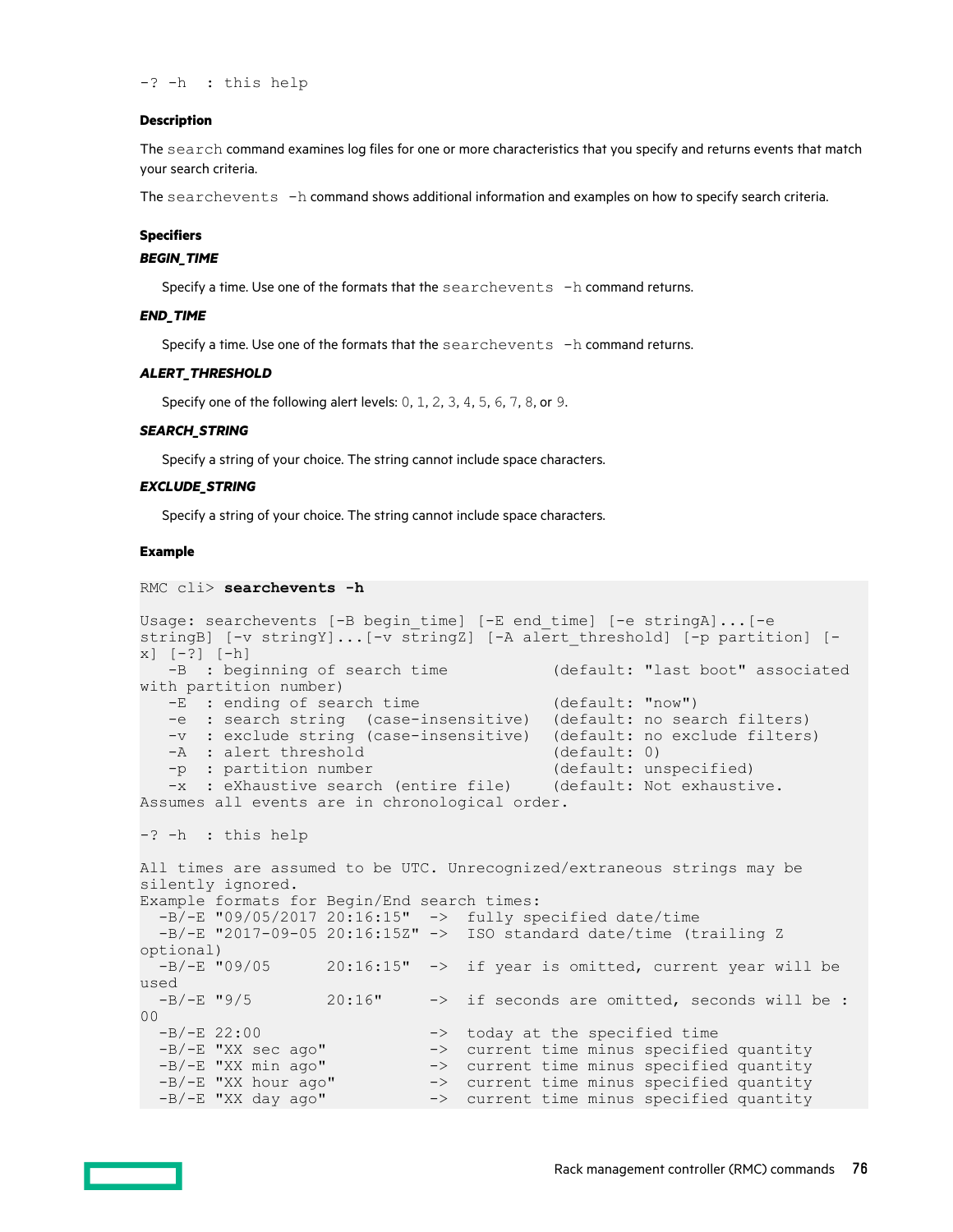```
-B/-E "XX week ago" -> current time minus specified quantity
-B/-E "XX month ago" -> current time minus specified quantity
-B/-E "XX year ago" -> current time minus specified quantity
 -B/-E "XX day ago 17:00" -> combine the above with a specific time
-B/-E yesterday \rightarrow prior date at 00:00:00
 -B/-E "yesterday 22:00" -> prior date at specified time
-B/-E today \rightarrow today at 00:00:00-B/-E today - -> today at 00:00:00<br>-B/-E "today 7:30" -> today at the specified time<br>-B/-E now -> current time
                           -> current time
-B/-E epoch -> 01/01/1970 00:00:00 (search entire log)
 -B/-E IEL_EVENT_KEYWORD -> last IEL_EVENT_KEYWORD (case insensitive)
Additional options for Begin search times:
-B "last poweron" -> last CHASSIS_POWERED_ON event
-B "last efi reset" -> last 'EFI reset'
-B "last os reboot" -> last 'OS reboot'
-B "last boot" -> last 'poweron' OR 'efi reset' OR 'os reboot'
event
```
# **show**

#### **Syntax**

```
show all
show analysis id=BUNDLE ID [summary]
show autopower
show bios [target=TARGET]
show bios revision [target=TARGET]
show bios state [target=TARGET]
show bios uptime [target=TARGET]
show bios validate
show cae [list] [id=EVENT_ID] [severity=SEVERITY num or text]
[pnum=PARTITION_NUM] [offset=OFFSET] [count=NUMBER] [dump=INDEX]
show certificate [chassis=GEOID]
show certificate request [chassis=GEOID]
show certificate ca [file=FILENAME]
show certificate crl [file=FILENAME]
show cert_checking
show chassis
show chassis info [chassis=GEOID]
show chassis list
show complex
show config [list | file=FILENAME]
show date
show debug
show deconfig [chassis=GEOID | pnum=PARTITION_ID]
show dns
```
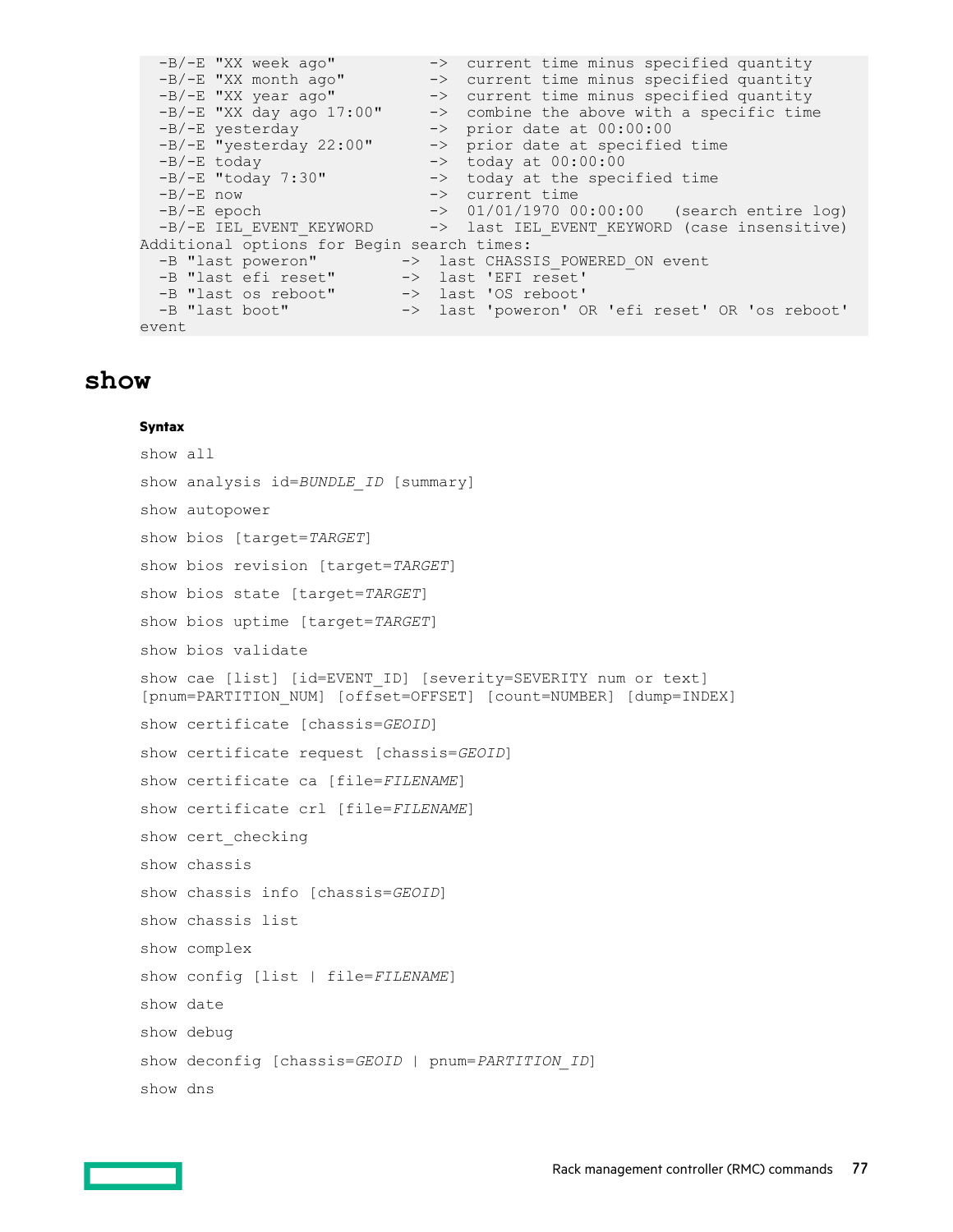```
show fabric [verbose]
show failed_login
show firmware [verbose]
show health [chassis=GEOID | pnum=PARTITION_ID | verbose]
show host
show hostname
show hwcfg
show indict [chassis=GEOID | pnum=PARTITION_ID]
show ipmi_watchdog
show ldap
show ldap_group
show ler [enable] [disable]
show livelogs
show location
show logs
show logs audit
show logs console target={BMC GEOID | PARTITION ID} [socket={0-3}] [full]
show logs dmesg [target=TARGET]
show logs error [mca | cmc | type=SEVERITY | id=bundle_id] |
pnum=PARTITION_ID]
show logs hel [all] [hex] [target=TARGET]
show logs iel [live]
show logs sel [target=TARGET]
show logs support [ieldepth=DAYS]
show logs syshist [verbosity=\{0, 1, 2\} | raw]
show logs uvdmp [list | id=HEX_ID | file=FILENAME] [verbose]
show network
show npar [pnum=PARTITION_ID] [verbose]
show ntp
show password_default
show power
show power npar pnum=PARTITION_ID
show privileges [role={administrator, monitor, operator}]
show redfish [uri=URI] [walk]
show redfish event subscription
show remote log server
show sdr [target=TARGET]
show sensor [target=TARGET]
```
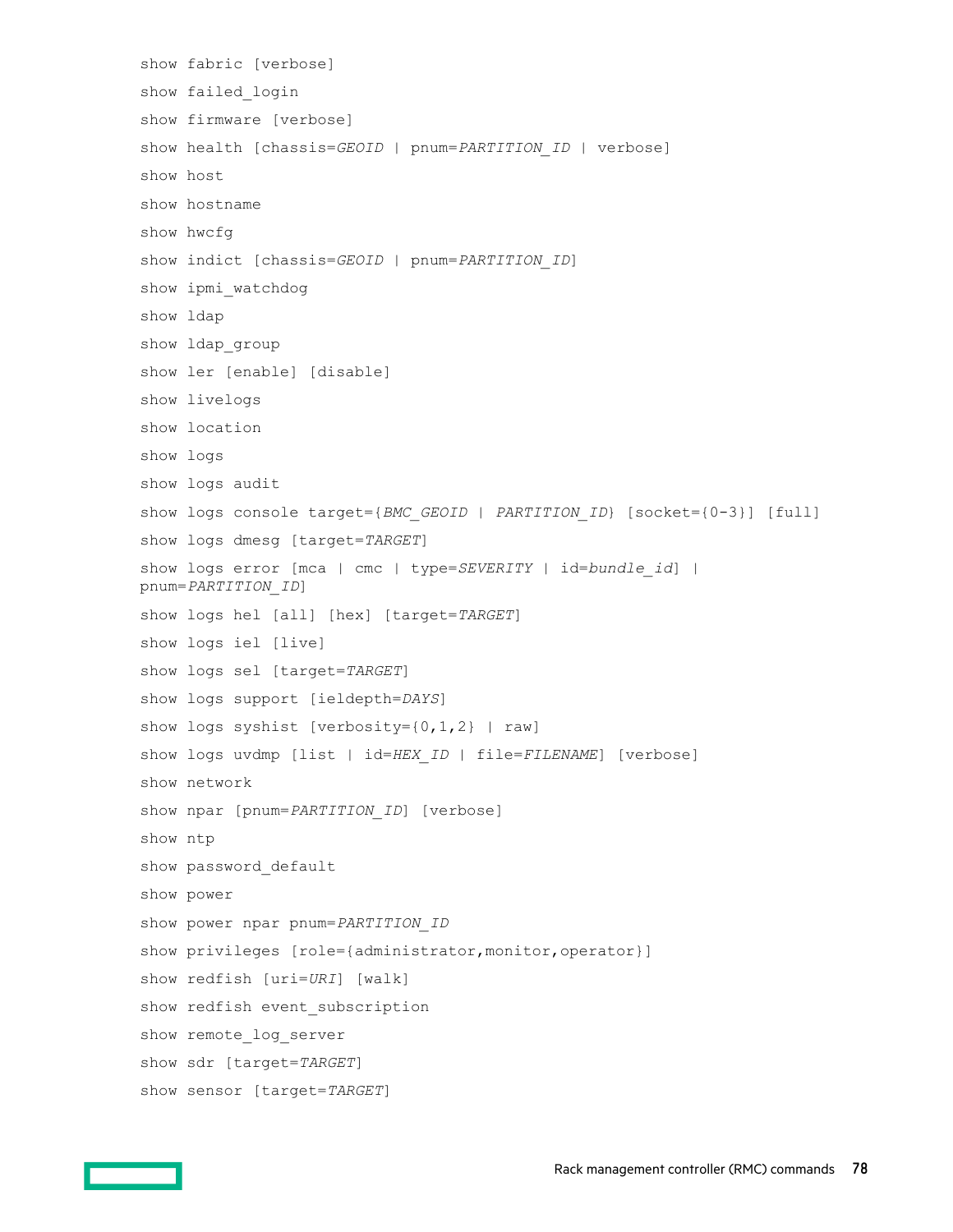```
show snmp
show snmp forward_address
show sshkey
show timezone
show uid chassis=GEOID
show user
show user list
show uvdmp [list | id=HEX_ID | file=FILENAME] [verbose]
```
#### **Specifiers**

#### *EVENT\_ID*

Specify one or more event identifiers. Use a comma to separate each *EVENT\_ID*. The show cae command returns information for each specified *EVENT\_ID*.

#### *FILENAME*

Specify the name of the file that you want to view.

#### *OFFSET*

Specify an offset value. When you specify an *OFFSET* value, the show cae command displays events starting from a particular *INDEX* with *OFFSET* value.

#### *NUMBER*

Specify an integer number of events that you want the command to display. You can specify a *NUMBER* and an offset to scroll through the entire set of events that are available.

#### *INDEX*

Specify an Index value from the list.

To retrieve a list of index values, enter show cae list.

#### *SEVERITY*

Specify one of the following:

- 0 or Unknown
- 1 or Other
- 2 or Informational
- 3 or Degraded or Warning
- 4 or Minor Fault
- 5 or Major Alert
- 6 or Critical
- 7 or Fatal

When you specify a *SEVERITY*, the show cae command returns information for events at that severity threshold and above.

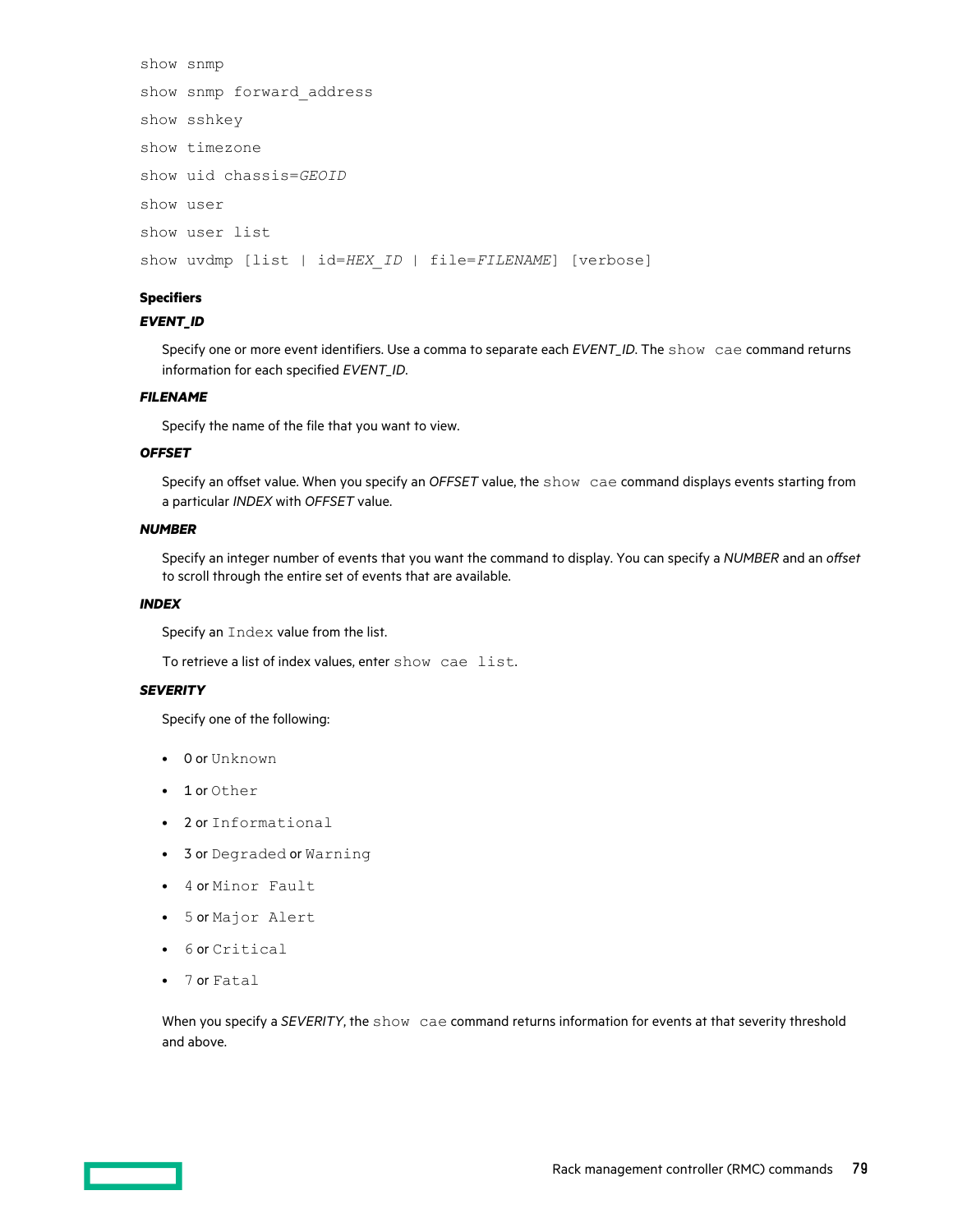#### *BUNDLE\_ID*

Specify the identifier that is associated with the log file that you want to examine. For example: 0x2110000000000001.

#### *PARTITION\_ID*

Specify the numerical identifier for the partition.

#### *TARGET*

Specify the BMC *geoid*.

#### *GEOID*

Specify the identifier of the server chassis for which you want to display a unit identification number (UID). The *GEOID* identifies the rack number and the chassis U position within the rack. To retrieve a *GEOID*, enter show complex at the RMC prompt.

For example, a *GEOID* of  $r001i06b$  pertains to the chassis in rack number 1 with U position 6.

#### **Usage**

- The show all command runs the following commands in sequence (in a noninteractive mode):
	- show date
	- show timezone
	- show autopower
	- show bios revision
	- show bios state
	- show bios uptime
	- show bios validate
	- show cae list
	- show certificate
	- show certificate ca
	- show certificate crl
	- show certificate request
	- show cert\_checking
	- show config
	- show config list
	- show location
	- show complex
	- show chassis info
	- show debug
	- show dns
	- show fabric verbose

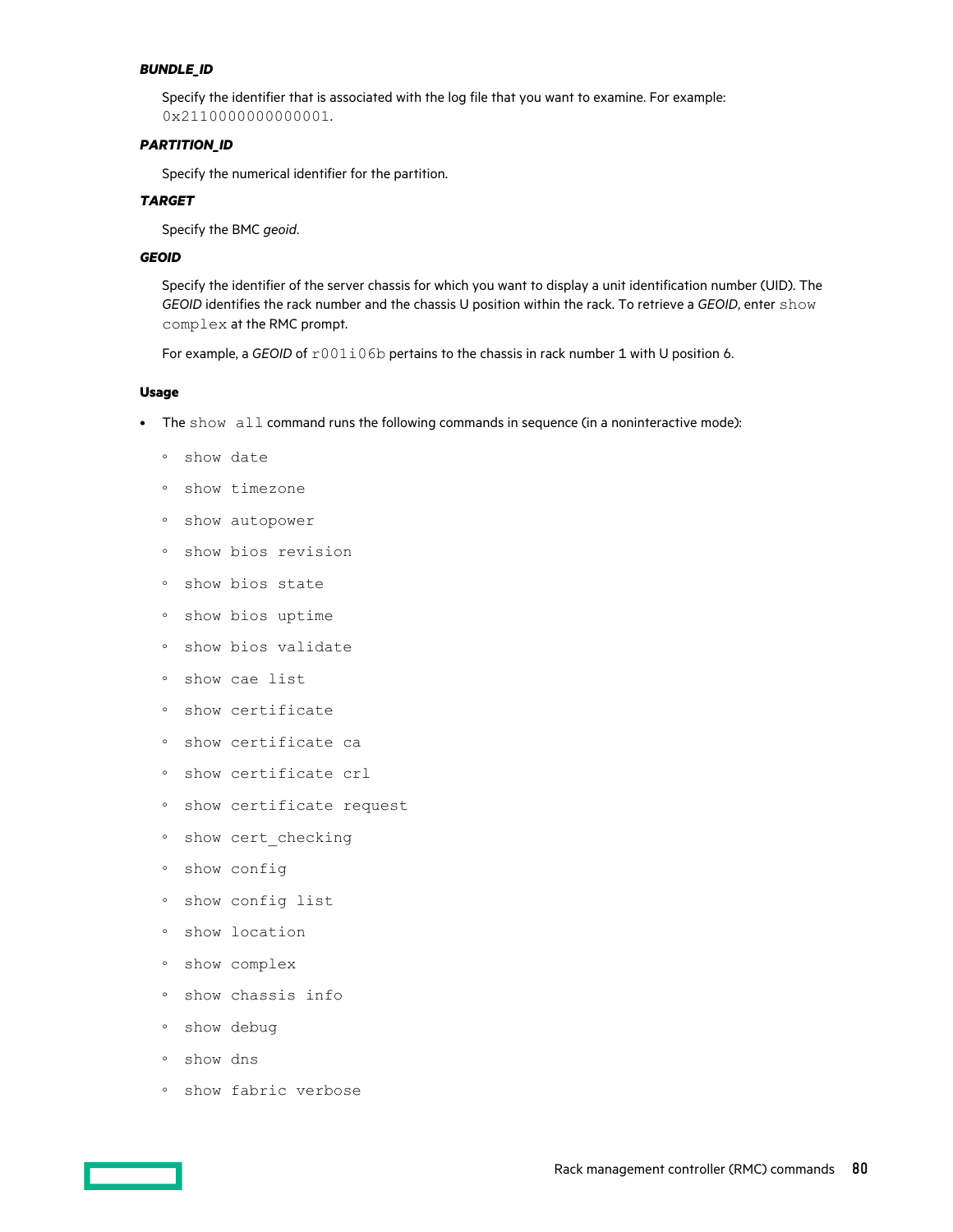- show failed\_login
- show firmware verbose
- show hwcfg
- show health
- show health verbose
- show host
- show hostname
- show indict
- show ipmi\_watchdog
- show ldap
- show ldap\_group
- show ler [enable] [disable]
- show logs audit
- show logs dmesg
- show logs hel
- show logs sel
- show logs uvdmp list
- show deconfig
- show network
- show npar
- show chassis list
- show ntp
- show power
- show redfish event\_subscription
- show remote\_log\_server
- show sdr
- show sensor
- show sshkey
- show snmp
- show uid chassis=r001i01b
- show uid chassis=r001i06b

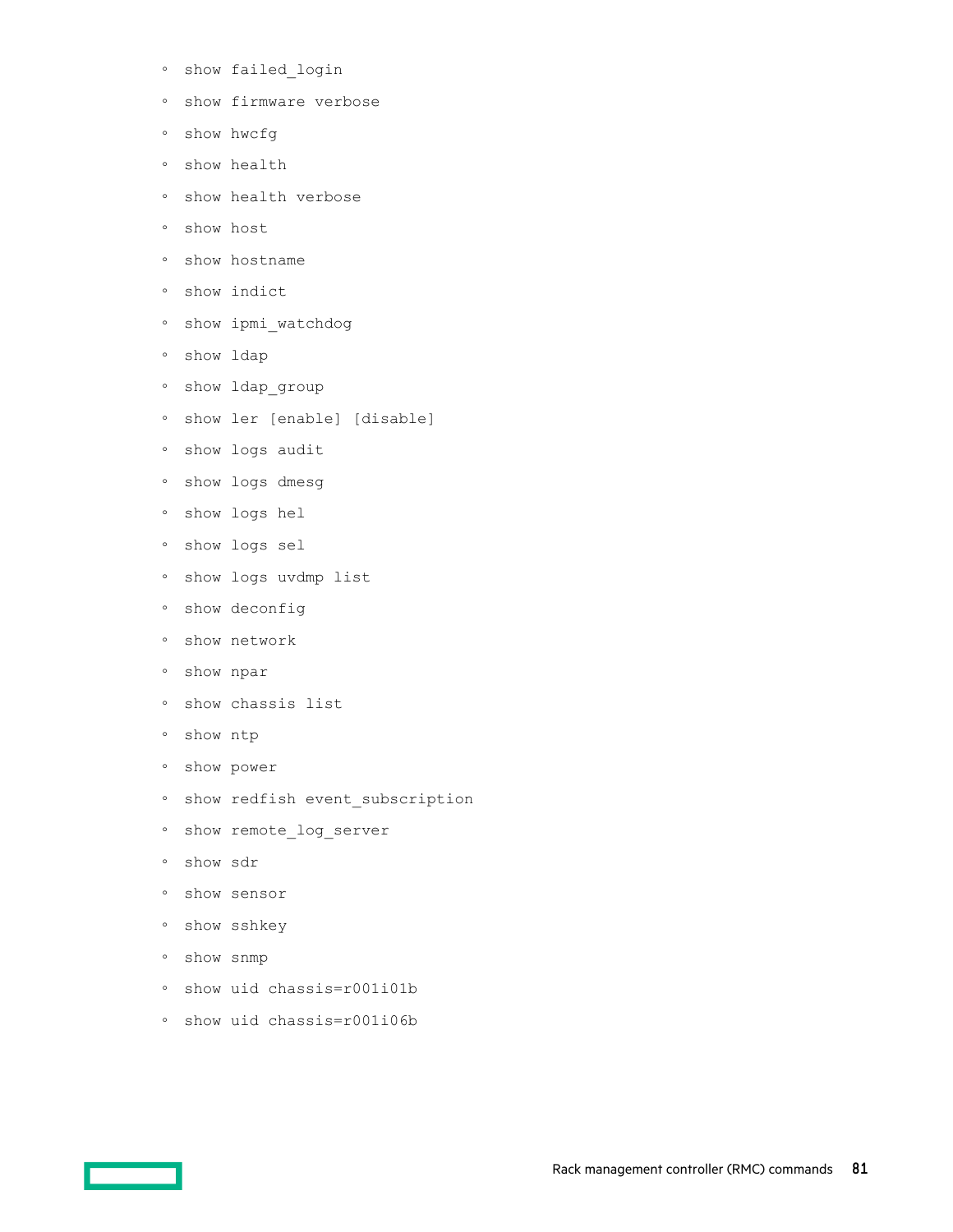- show user
- show user list

#### **Example1**

The following show indict command returns a list of indictments:

```
RMC cli> show indict
r001i01b
 FFFF000101FFFF64 rack1/chassis u1/harp fan0
     Indicted: Yes
         2017-10-31T17:05:42Z Reason ID: 302
             Summary: Fan reported to be running slowly or stopped
             Cause: A fan is not running at normal speed. There may be 
something obstructing the airflow, a blocked fan or a fan failure.
            Action: Check the enclosure for obstructions to airflow and 
ensure the fans are installed properly. If the problem persists, replace 
the fan. After replacing the faulty fan, perform an acquitall from the RMC 
command line.
```
This example shows that the fan with resource ID  $rack1/chassis$   $u1/harp$   $fan0$  in the chassis with GEOID r001i01b in the physical location FFFF000101FFFF64 has been indicted with an error.

#### **Example 2**

The following command displays errors in the machine check architecture (MCA) log files and corrected machine check (CMC) log files:

show logs error [mca | cmc | type=*SEVERITY* | id=*BUNDLE\_ID*]

The command returns information to the console. Because the amount of returned information can be large, use your terminal emulation program tools to capture this information. Plan to analyze this program on a host computer other than the RMC.

In a CMC dump, you can, for example, find one or more headers that resemble the following:

```
***** CMC (Corrected Machine Check) Error Log ( 0x2110000000000001 )
============================================================ 
CPER Record 0x0000000000000000 Timestamp 2017/09/29 19:45:34
============================================================
```
The 0x2110000000000001 string is the log identifier that you supply as the *bundle\_id* to the show logs error command. For example:

RMC cli> **show logs error cmc**

|                 | CPER Record 0x0000000000000000 |                   | Timestamp 2017/09/29 19:45:34 |  |
|-----------------|--------------------------------|-------------------|-------------------------------|--|
| Signature Start |                                | 0x52455043 (REPC) |                               |  |

```
Revision 0x0101
Signature End 0xfffffffff
Section Count 0x0009 (9 Sections)
Error Severity 0x00000002 (Corrected)
Validation Bits<br>Record Length
Record Length 0x00000a58 (2648 Bytes)
Timestamp 0x2017092900194534 (2017/09/29 19:45:34)
Platform ID 00000000-0000-0000-0000000000000000
```
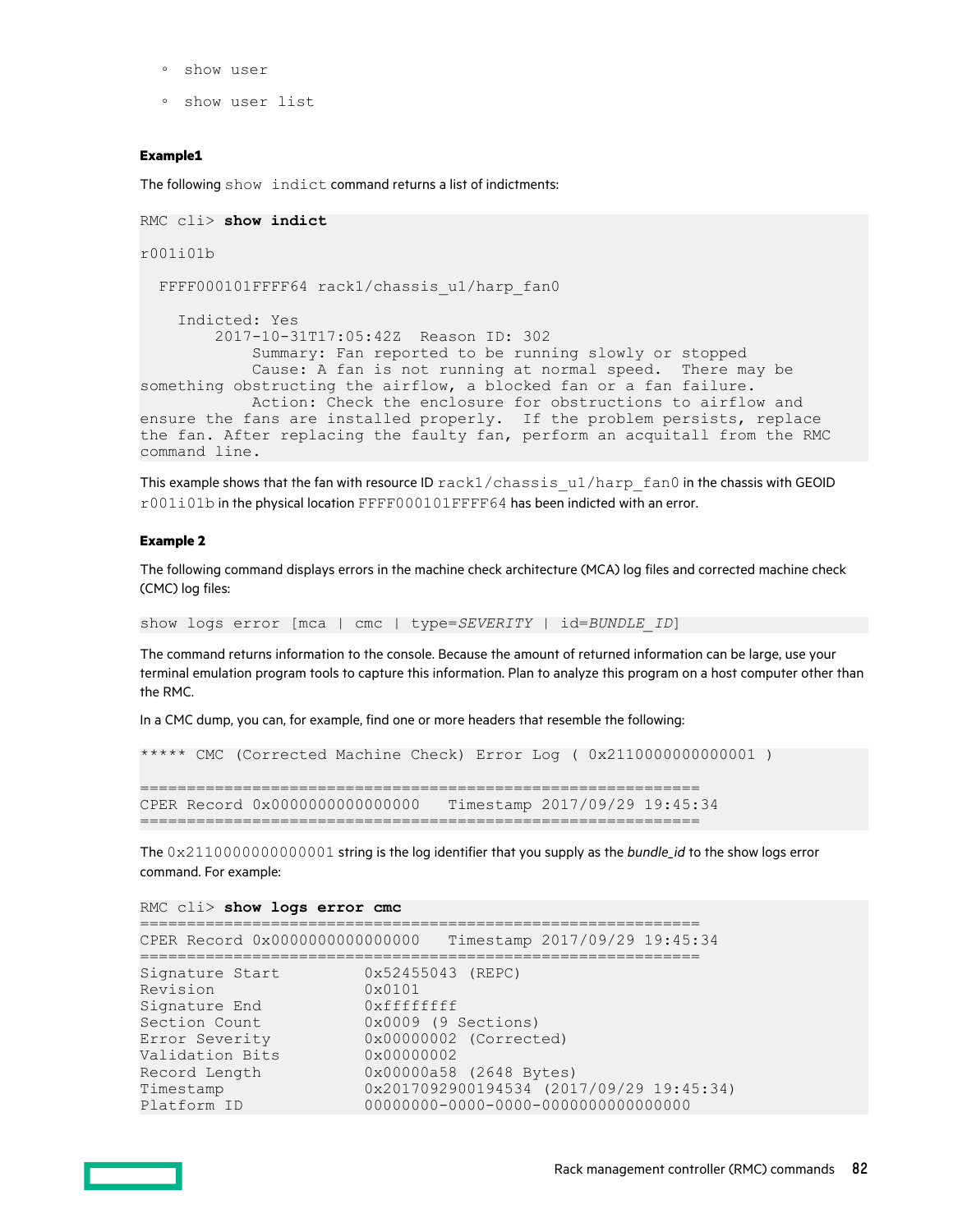```
 (Invalid)
Partition ID 00000000-0000-0000-0000000000000000
(Invalid) (Invalid)<br>Creator ID 00000000-
                      Creator ID 00000000-0000-0000-0000000000000000
                       (Invalid)
Notification Type 2dce8bb1-bdd7-450e-b9ad9cf4ebd4f890
(CMC)<br>Record ID 0x000
                      0x0000000000000000
Flags 0x00000000
Persistence Information 0x0000000000000000
============================================================ 
CPER Section Descriptor - number 0x0001 (1)
============================================================ 
Section Offset 0x00000308 (776 Bytes) 
Section Length 0x00000048 (72 Bytes
.
```

```
.
.
```
#### **Example 3**

The following command returns network information:

```
RMC cli> show network
-- Network Configuration --
IPv4 Addressing: dhcp
IPv4 Address: 192.168.1.1
IPv4 Netmask: 255.255.255.0
IPv4 Gateway: 137.38.91.1
Hostname: uv4test14-rmc
IPv6 Addressing: dhcp
IPv6 Address: 1111:1111:1111:11:111:1111:1111:1111/64 Scope:Global
IPv6 Address: 1111:1111:1111:11:1::1111/64 Scope:Global
IPv6 Address: 1111::111:1111:1111:1111/64 Scope:Link
-- AUX Network Configuration --
IPv4 Addressing: static
IPv4 Address: 192.168.1.2
IPv4 Netmask: 255.255.0.0
IPv4 Gateway:
IPv6 Addressing: default
-- Network Information --
eth0 Link encap:Ethernet HWaddr 00:00:00:00:00:00
          inet addr:192.168.1.3 Bcast:192.168.255.255 Mask:255.255.0.0
          inet6 addr: 1234::567:89ab:cdef:0123/64 Scope:Link
          UP BROADCAST RUNNING ALLMULTI MULTICAST MTU:1500 Metric:1
          RX packets:2209650 errors:0 dropped:0 overruns:0 frame:0
          TX packets:1950104 errors:0 dropped:0 overruns:0 carrier:0
          collisions:0 txqueuelen:1000
          RX bytes:414470219 (395.2 MiB) TX bytes:233440163 (222.6 MiB)
          Base address:0xc000
eth1 Link encap:Ethernet HWaddr 01:23:45:67:89:ab
          inet addr:192.168.1.3 Bcast:192.168.1.4 Mask:255.255.255.0
          inet6 addr: abcd:ef0:1234:56:789:abcd:ef0:1234/64 Scope:Global
          inet6 addr: 0123::456:789a:bcde:f012/64 Scope:Link
          inet6 addr: 1234:5678:9abc:de:f::0123/64 Scope:Global
          UP BROADCAST RUNNING ALLMULTI MULTICAST MTU:1500 Metric:1
          RX packets:1610866 errors:0 dropped:43 overruns:0 frame:0
```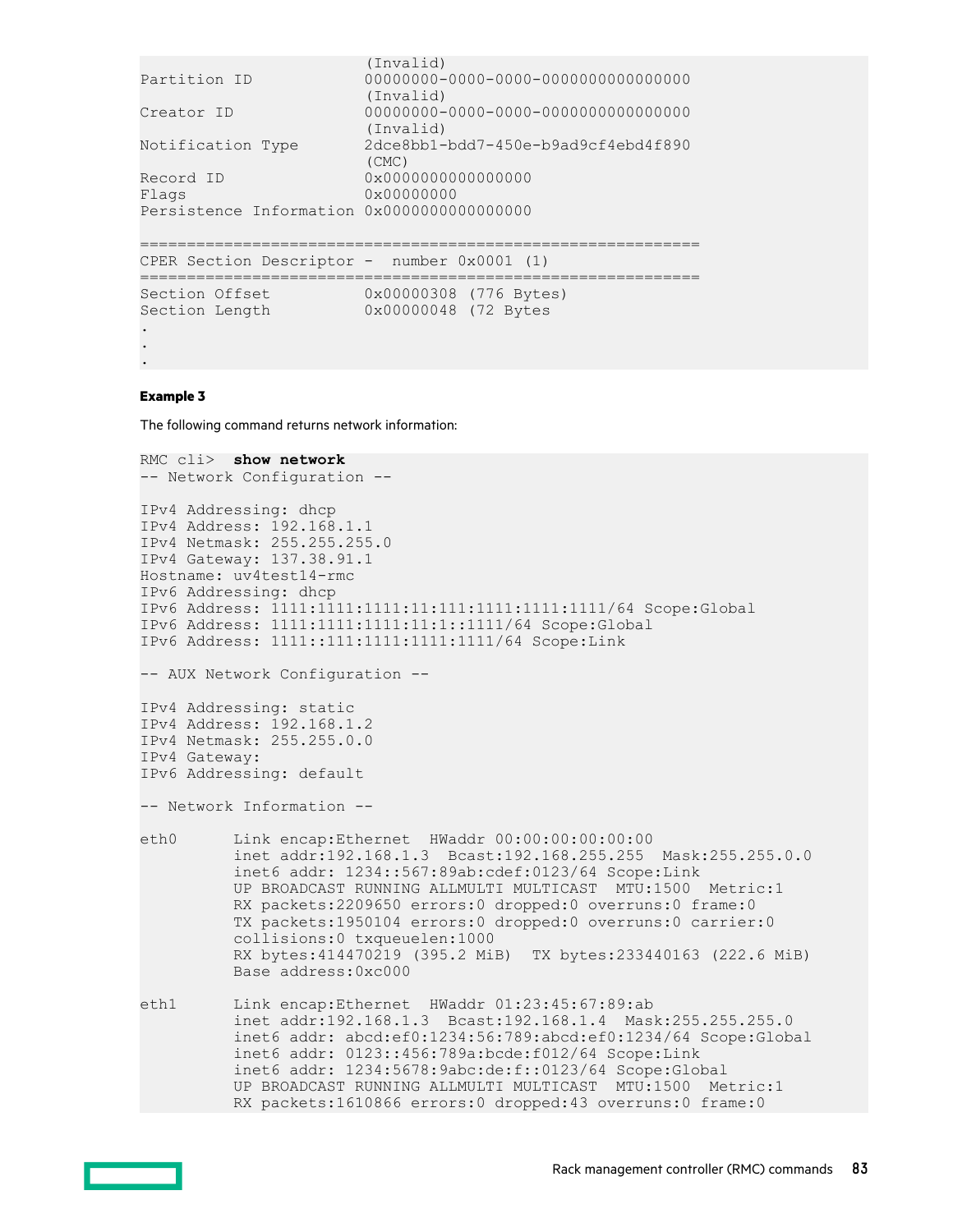TX packets:757013 errors:0 dropped:0 overruns:0 carrier:0 collisions:0 txqueuelen:1000 RX bytes:249314737 (237.7 MiB) TX bytes:134176764 (127.9 MiB) Base address:0xe000 -- BaseIO -- P000 [r001i01b]: 192.168.1.5 [ab:cd:ef:01:23:45] 2345::678:9abc:def0:1234/64 Scope:Link bcde:f0123:4567:89:a::bcd/64 Scope:Global cdef:0123:4567:89:abc:def0:1234:5678/64 Scope:Global Network Configuration: ==== r001i01b ==== IPv4 Addressing: dhcp -- Network protocols -- HTTP: Enabled HTTPS: Enabled IPMI: Enabled IPMI. Enabled<br>IPV6: Enabled<br>SSH: Enabled SSH: Enabled -- Internal Network Configuration -- Internal BMC Subnet: 172.30.50.0 Internal CMC Subnet: 172.16.0.0 Internal eRMC Subnet: 172.30.60.0

#### **Example 4**

The following command returns remote log server information:

```
RMC cli> show remote log server
-- Remote log server Information --
Server: 10.11.12.135
Port: 514 
Protocol: udp
```
### **test**

#### **Syntax**

```
test
test fabric
test ldap [username=USERNAME] [verbose]
test remote_log
```
#### **Description**

Test the complex fabric, LDAP configurations, or remote log server settings.

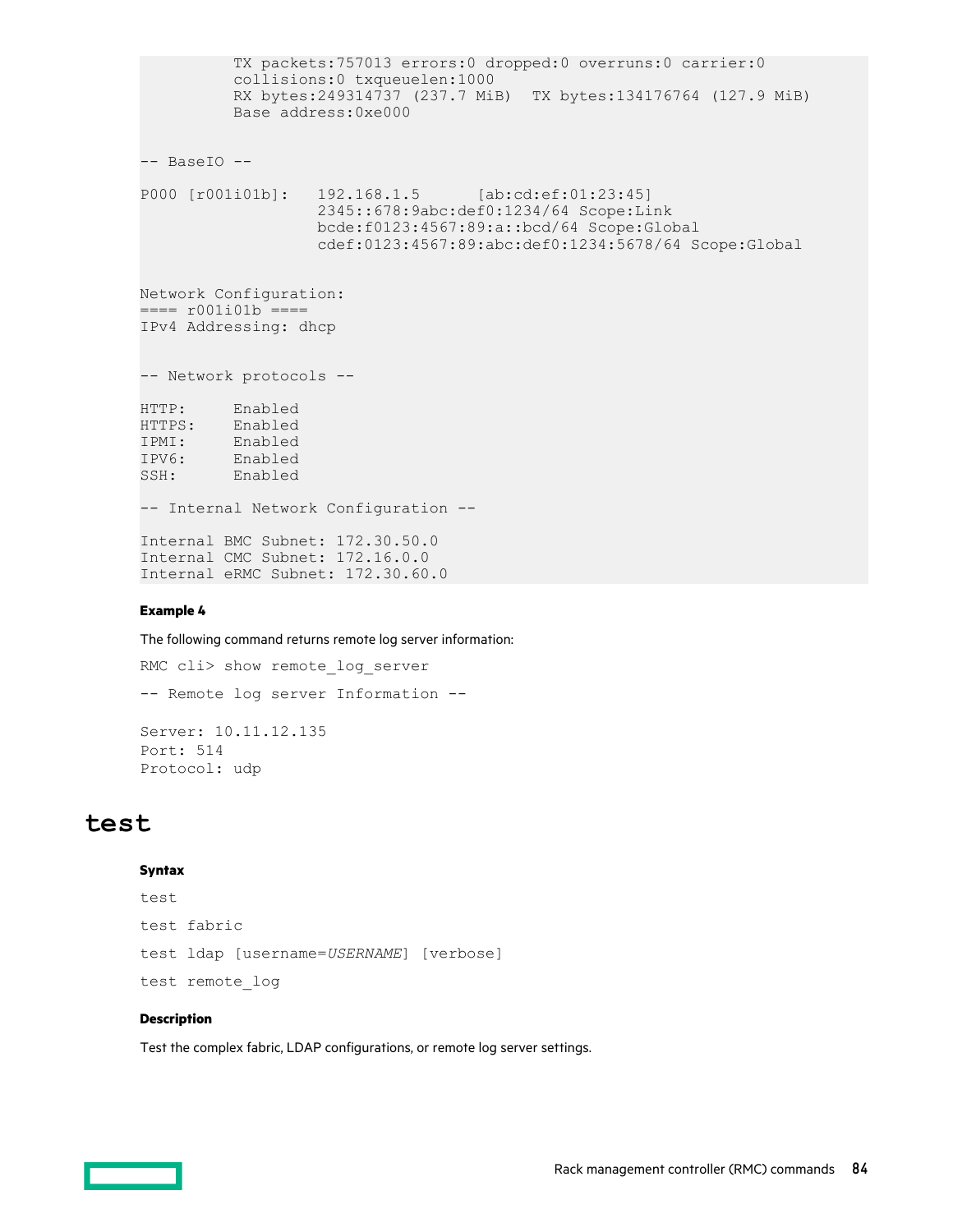#### **Specifiers**

#### *USERNAME*

Specify the LDAP username you want to test.

#### **Description**

Tests the fabric or LDAP configuration. The test fabric command was introduced in version 2.5.246.

#### **Usage**

All chassis in the complex must be powered off to run the  $test$   $fabric$  command.

#### **Example output**

cli> **test fabric**

```
Checking power state
Setting up test
Beginning test
nl8cfg - UV4 NUMAlink (NL8) Configuration Verification 1.2.2
-> Read actual cable system configuration from hardware: localhost
-> Open connection to the UV SMN/CMC: host=localhost port=1
-> Read NL8 cable serial numbers from each chassis
-> Build the NL8 cable configuration from the cable definitions
-> Close connection to the UV SMN/CMC: host=localhost port=1
-> Write system configuration to file: /tmp/uv4_sys.scf
Number of partitions
   partition 016 contains 2 chassis, common fabric = YES
Multiple fabric zones = NO
   fabric zone 0 contains [ r001i01b, r001i06b ]
-> Determine the expected configuration for the system containing:<br>Selected chassis = 2 (2 total, with 2 base I/Os)
Selected chassis = 2 (2 total, with 2 base I/Os)
 Number NL cables = 22 (multiple zones = NO)
-> Read expect system cable configuration from file: /usr/local/sysco/data/scan/scf/uv4_001_1r2c.scf
-> Compare system cable configurations: FILE1 and HARDWARE
 EXPECT FILE1 = /usr/local/sysco/data/scan/scf/uv4_001_1r2c.scf
 ACTUAL HARDWARE = localhost
-> Adjusting chassis slot positions in expected configuration file to match actual configuration:
   Expect configuration chassis adjusted from r001i06 to r001i01
   Expect configuration chassis adjusted from r001i11 to r001i06
-> Result: FILE1 and HARDWARE = 0 system configuration differences
=== r001i01b ====== r001i06b ====
Cleaning up test
Test is complete
cli> test ldap
Beginning test...
Ping Test
---------
# ping -c2 fddd:6777:123:234:aabb:5678:ccdd:cac4
# ping6 -c2 fddd:6777:123:234:aabb:5678:ccdd:cac4
Ping Test was successful.
Group Search Test
-----------------
Attempting LDAP search for group3 in cn=Users,dc=ad1,dc=dmn01 DN scope...
# LDAPTLS_REQCERT=allow
# ldapsearch -LLL -v -x -l 90 -d 4 -H ldaps://[fddd:6777:123:234:aabb:
5678:ccdd:cac4]:636 -b "cn=Users,dc=ad1,dc=dmn01" -D 
"cn=ldapAdmin,cn=Users,dc=ad1,dc=dmn01" -W "(&(objectClass=group)
```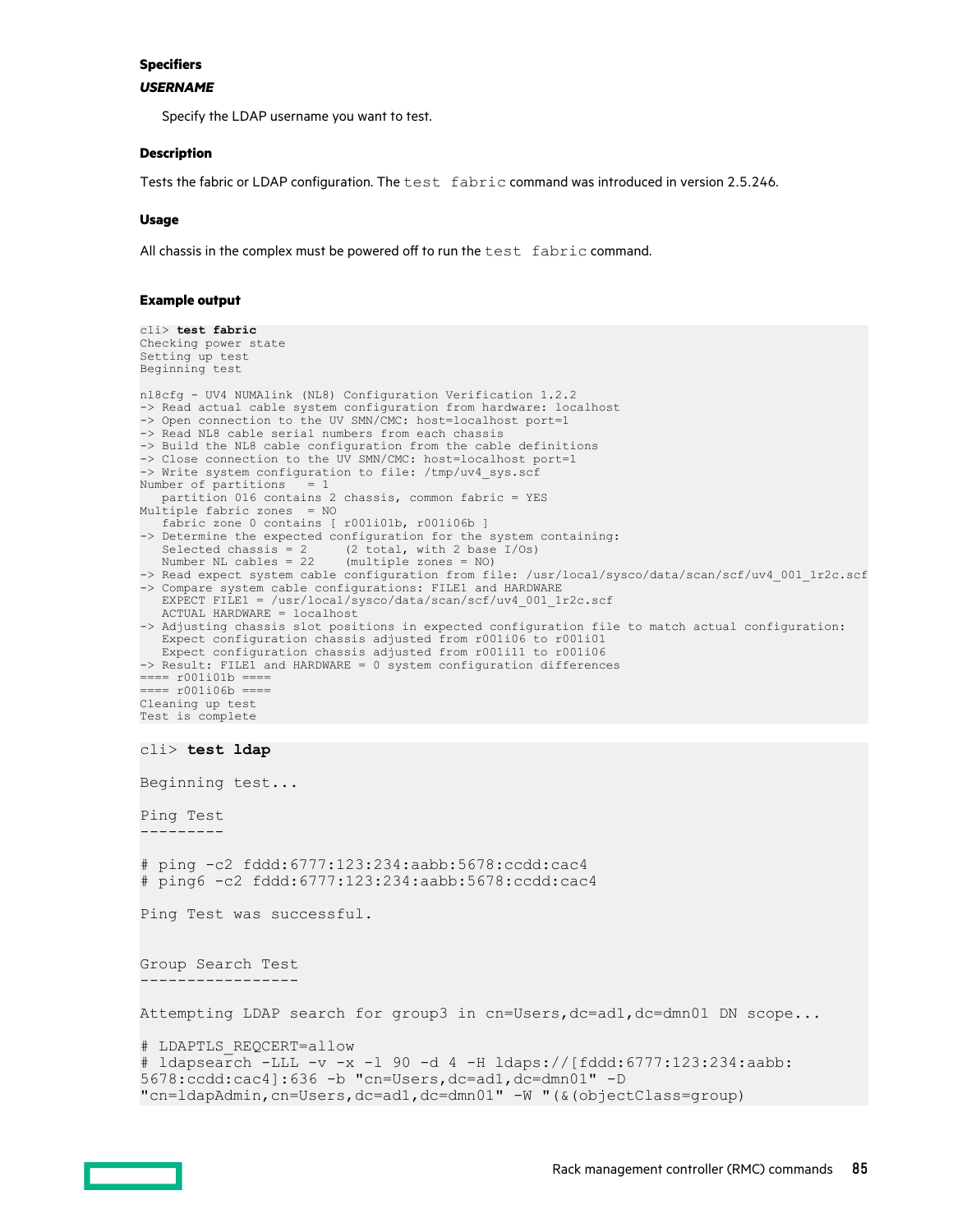```
(cn=group3))" cn
Entry for group3 was found.
Attempting LDAP search for group2 in cn=Users,dc=ad1,dc=dmn01 DN scope...
# LDAPTLS_REQCERT=allow
# ldapsearch -LLL -v -x -l 90 -d 4 -H ldaps://[fddd:6777:123:234:aabb:
5678:ccdd:cac4]:636 -b "cn=Users,dc=ad1,dc=dmn01" -D 
"cn=ldapAdmin,cn=Users,dc=ad1,dc=dmn01" -W "(&(objectClass=group)
(cn=group2))" cn
Entry for group2 was found.
Attempting LDAP search for group1 in cn=Users,dc=ad1,dc=dmn01 DN scope...
# LDAPTLS_REQCERT=allow
# ldapsearch -LLL -v -x -l 90 -d 4 -H ldaps://[fddd:6777:123:234:aabb:
5678:ccdd:cac4]:636 -b "cn=Users,dc=ad1,dc=dmn01" -D 
"cn=ldapAdmin,cn=Users,dc=ad1,dc=dmn01" -W "(&(objectClass=group)
(cn=group1))" cn
Entry for group1 was found.
Group Search Test was successful.
Domain SID Test
---------------
Attempting LDAP search for group3 in cn=Users,dc=ad1,dc=dmn01 DN scope...
# LDAPTLS_REQCERT=allow
# ldapsearch -LLL -v -x -l 90 -d 4 -H ldaps://[fddd:6777:123:234:aabb:
5678:ccdd:cac4]:636 -b "cn=Users,dc=ad1,dc=dmn01" -D 
"cn=ldapAdmin,cn=Users,dc=ad1,dc=dmn01" -W "(&(objectClass=group)
(cn=group3))" objectsid cn
 decoded Object SID: S-1-5-21-652678-1122334455-1122334455-1111
settings Domain SID: S-1-5-21-652678-1122334455-1122334455
Domain SID Test was successful.
INFO: Optional USERNAME not provided for test. Skipping User Search test.
LDAP Client Test
 ----------------
# nslcd --check
NSLCD is running.
LDAP Client Test was successful.
Test is complete.
cli> test remote_log
ping test:
---------
# ping -c2 10.100.10.100
Ping Test was successful.
```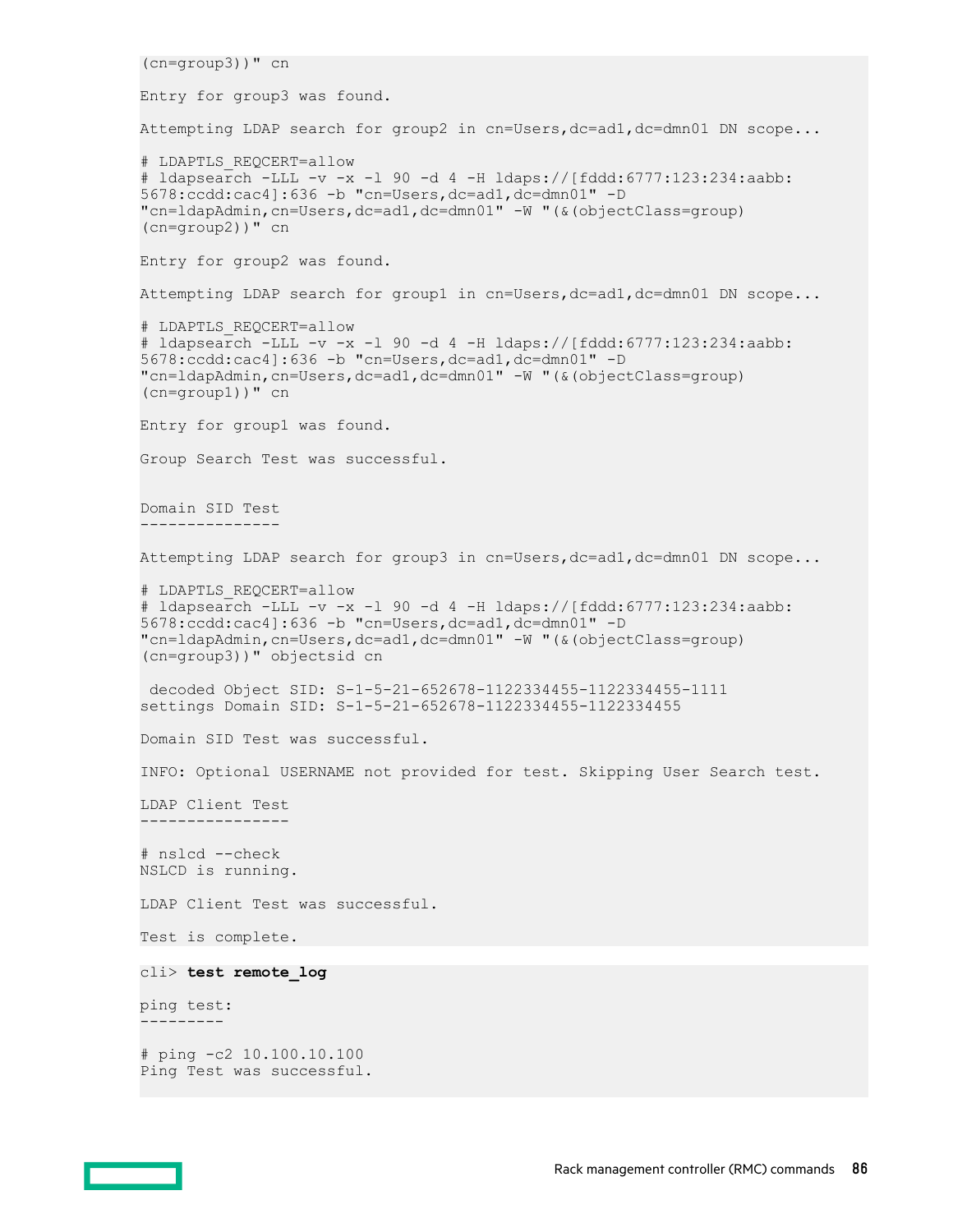A test log message has been sent to the system log. Verify remote server for test message.

# **update firmware**

#### **Syntax**

update firmware url=PATH\_TO\_FIRMWARE [dry\_run] [reinstall] [exclude\_npar\_fw]

#### **Description**

Updates the system firmware.

#### **Specifiers**

#### *PATH\_TO\_FIRMWARE*

Specify the path to the firmware. This command assumes the following:

- You downloaded the firmware update bundle from the HPE Support Center.
- The bundle resides on a local computer at your site.

Accepted access methods are https, sftp, and scp.

The firmware also accepts nonstandard ports for https, sftp, and scp.

#### For example:

scp://*<user>@<host>:<port>/<path to FW>*

#### **Options**

#### **dry\_run**

Specify if you want to test the firmware installation.

#### **reinstall**

Specify if you want to force an installation when the firmware already matches the complex firmware. The complex firmware includes all firmware on the system except the UEFI drivers for IO. You may update the drivers either through the OS online, or offline from a DVD-booted version using the Smart Update Manager tool.

#### **[exclude\_npar\_fw]**

Specify if you do not want to update any firmware running on an nPartition, such as BIOS.

# **upload**

#### **Syntax**

```
upload config (url=URL | file=FILENAME)
upload debug url=URL [file=FILENAME]
upload npar config (url=URL | file=FILENAME)
upload syshist url=URL
upload uvdmp [id=HEX_ID | file=FILENAME] url=URL
```
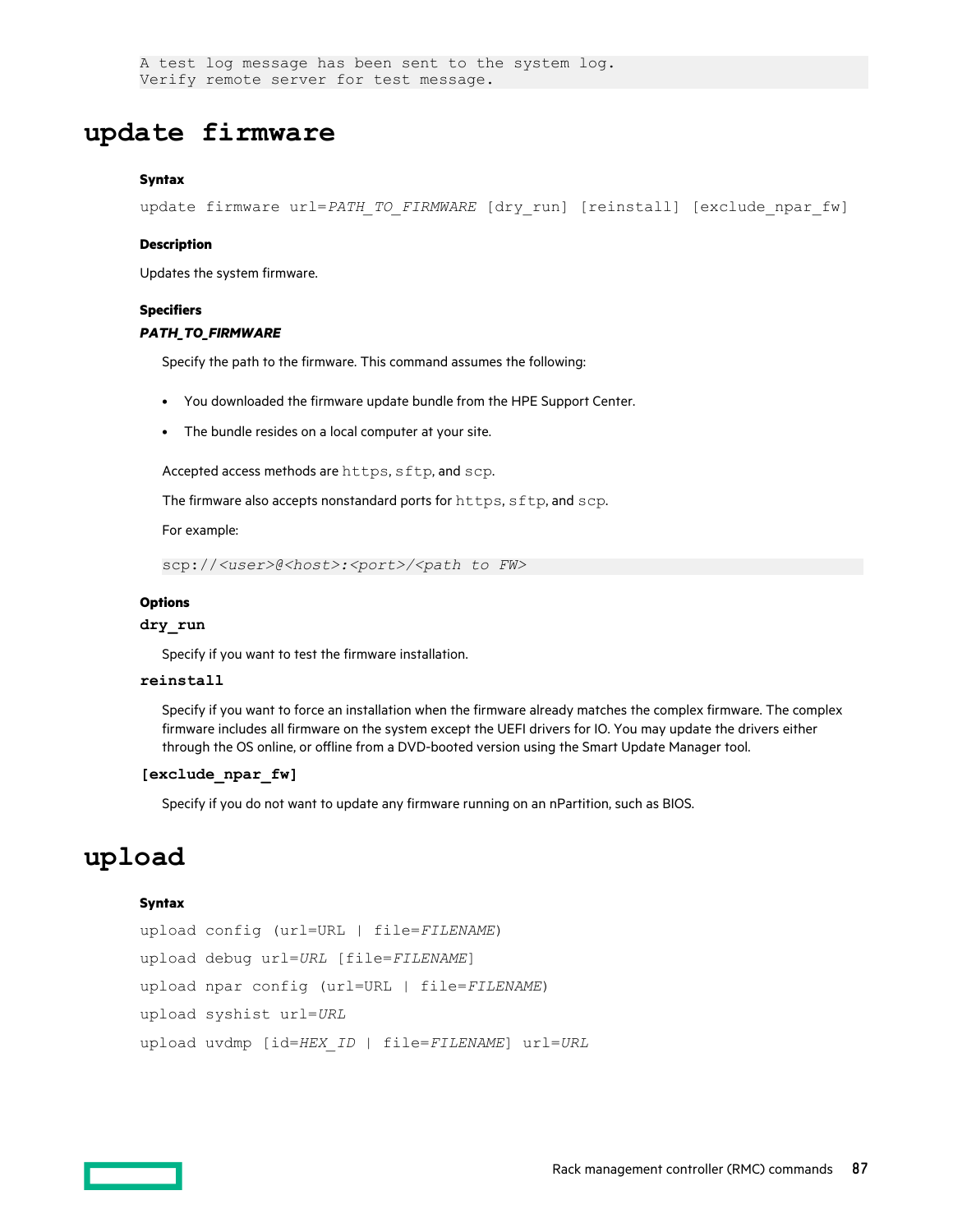#### **Description**

Transfers a tar file that contains files to a different, local computer at your site. The command compresses the tar file automatically.

#### **Specifiers**

#### *URL*

Specify the full path to the target location on a local computer. Accepted transfer methods are sftp and scp.

The following examples show the supported formats:

- sftp://*user*@*localhost*/*path*
- scp://*user*@*localhost*/*path*

The command prompts you for the password to the local host computer.

#### *FILENAME*

Specify the name of the file. If you do not specify a *FILENAME* name, the system creates and then uploads a debugging or configuration file.

#### **Usage**

The upload config (url=URL | file=*FILENAME*) command uploads the configuration file to the specified URL.

The upload debug url=*URL* [file=*FILENAME*] command uploads the debugging file to the specified URL.

The upload npar config (url=URL | file=FILENAME) command uploads the nPartition configuration file to the specified URL.

The upload syshist url=*URL* command uploads the system history file to the specified URL.

The upload uvdmp [id=*HEX\_ID* | file=*FILENAME*] url=*URL* command uploads a dump file to the specified URL.

### **version**

#### **Syntax**

version

#### **Description**

Displays the eRMC/RMC software version number.

#### **Example output**

```
RMC cli> version
HPE Superdome Flex RMC, Rev. 2.30.330 [Bootloader 1.1.4]
```

```
eRMC cli> version
HPE Superdome Flex BMC, Firmware Rev. 2.30.330
```
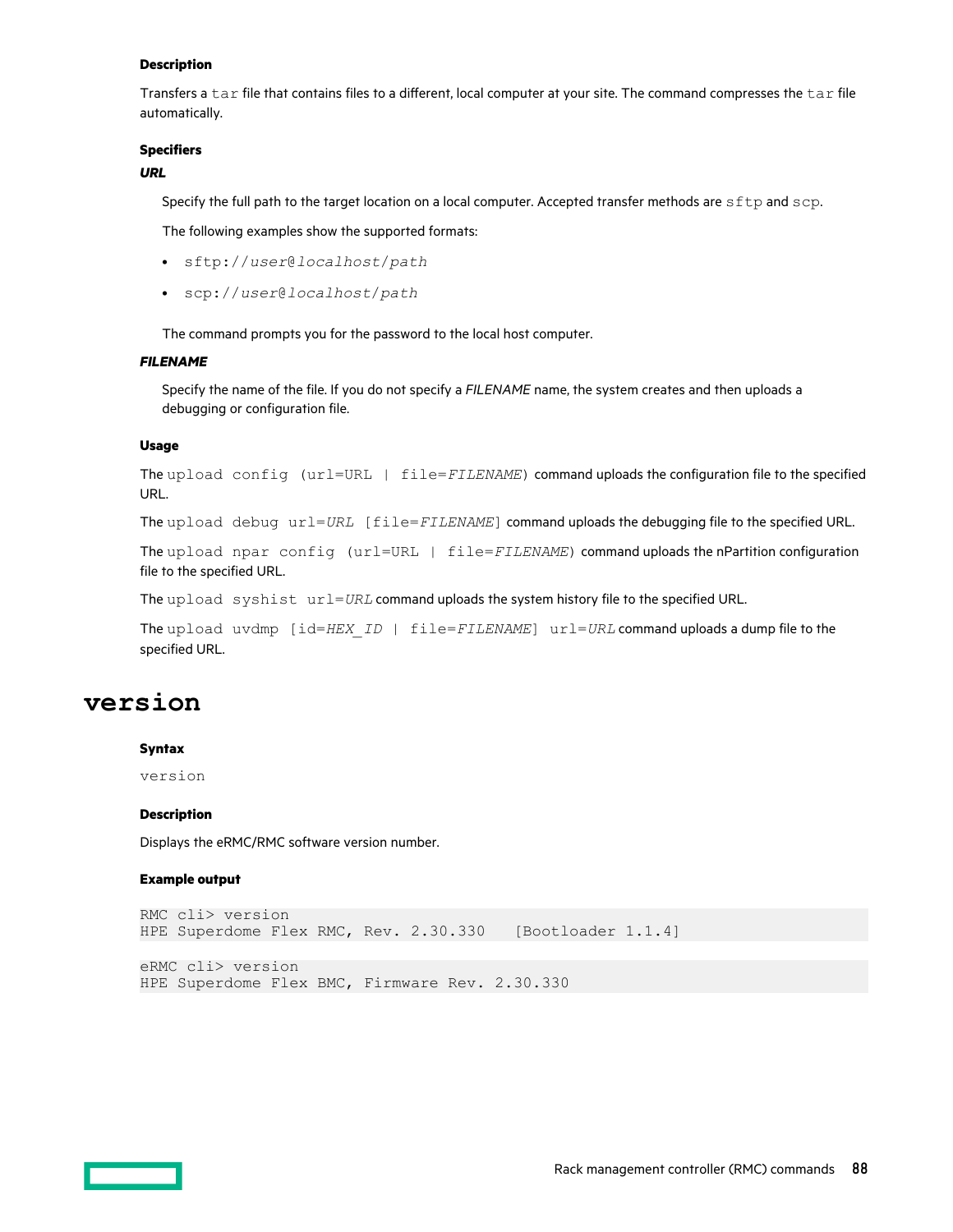# Partition boot options

The following boot options are available:

- *None*  No boot option specified. Boots from default source.
- *no\_oprom*  One time boot option that causes UEFI to boot without loading the default option ROMs.
- *BiosSetup*  Boot to BIOS setup.
- *Cd* Boot from existing UEFI boot option entries that correspond to CD/DVD drives of any connection type (such as SATA and USB).
- *Hdd* Boot from existing UEFI boot option entries that correspond to local hard disk drives, excluding USB drives.
- *Pxe* Boot from existing UEFI boot option entries that correspond to PXE.
- *RemoteDrive* Boot from existing UEFI boot option entries that correspond to remote (FibreChannel or iSCSI) hard disk drives.
- *SDCard* Boot from existing UEFI boot option entries that correspond to SD cards.
- *Shell* or *UefiShell* Boot to UEFI Shell.
- *UefiHttp* Boot from existing UEFI boot option entries that correspond to HTTP boot.
- *Usb* Boot from existing UEFI boot option entries that correspond to USB disk drives.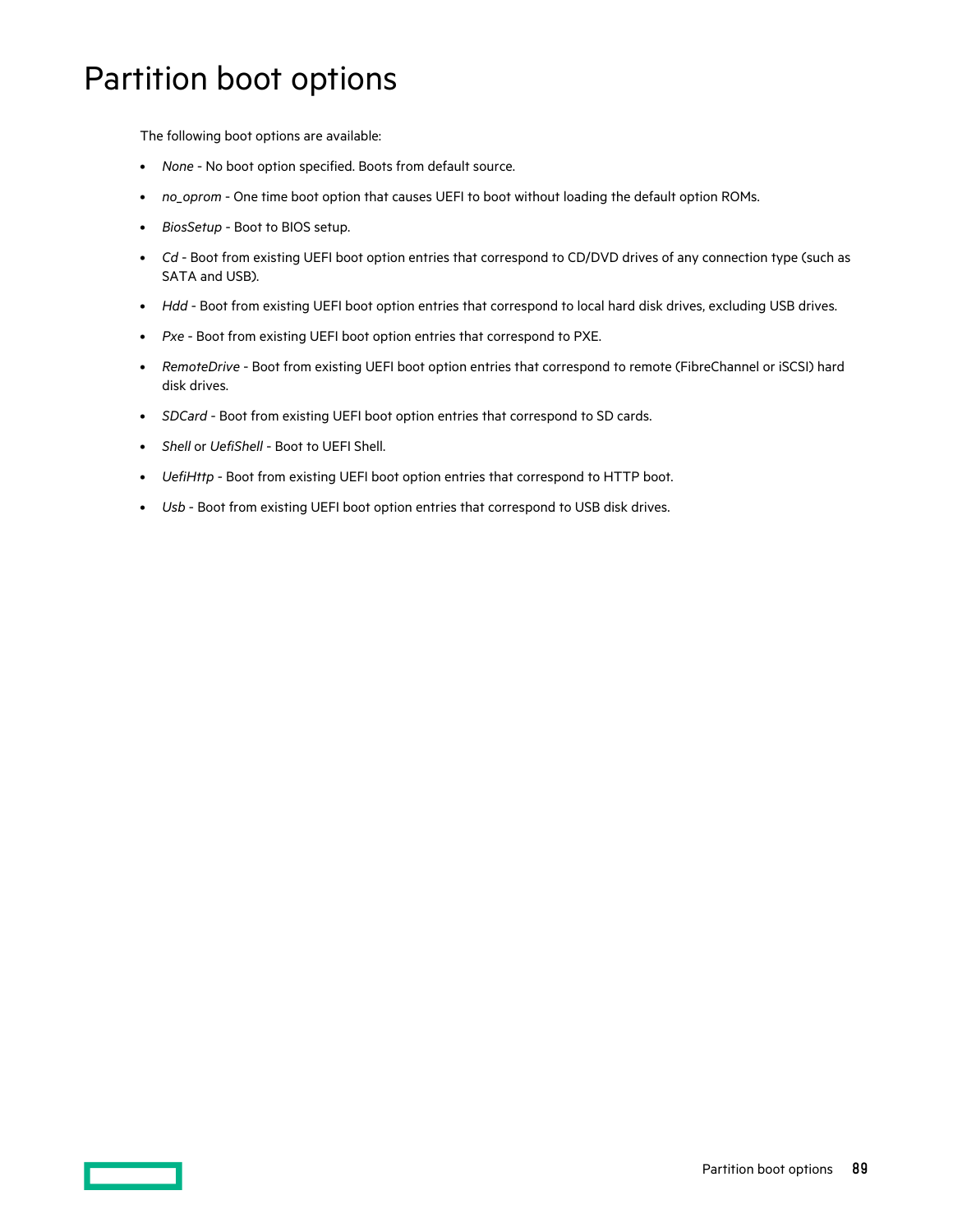# Managing with HPE OneView

HPE OneView 4.2 or later supports monitoring Superdome Flex Server hardware inventory and basic health monitoring.

HPE OneView 5.0 or later supports monitoring feature, managing Superdome Flex Server hardware inventory, and basic maintenance functions.

HPE OneView user guides, support matrixes that include supported features, and other manuals are available on the **[Enterprise Information Library](http://www.hpe.com/info/oneview/docs)**.

To view help in the HPE OneView appliance, click  $?$ 

# **Rack manager components**

A rack manager platform consists of the following:

**One or more chassis** — The chassis are individual nodes that are used to build logical components such as systems or nPartitions. Each chassis is a physical container for system components like the compute, storage, or network nodes.

Chassis can be three types:

- Base Available with every rack manager; includes boot support.
- Expansion Added to a system with a base chassis to scale up the partition; does not have boot options.
- Partition Added to a system with a base chassis to scale up the partition or to create additional partitions.

In an HPE Superdome Flex Server and an HPE Superdome Flex 280 Server, the chassis are 5U nodes that represent the compute nodes with CPU, memory, I/O, power supplies, and fans.

**NOTE:** HPE Superdome Flex 280 Server has only base and expansion chassis.

• **One or more systems or nPartitions** — The system is a logical entity that functions as a server, and runs a single instance of an operating system to host services. In HPE OneView, an nPartition is modeled as a server hardware resource.

In an HPE Superdome Flex Server, the systems are also called nPartitions. An nPartition consists of one or more compute chassis that are interconnected through an ultra-fast fabric. Each nPartition starts with a monarch chassis of the type base chassis or partition chassis, and can be extended with additional chassis to form a larger system.

Every HPE Superdome Flex 280 Server has a base chassis providing BaseIO, management interfaces, and boot support. One expansion chassis can be added to expand the system to eight processor sockets. The required base chassis provides platform management through an embedded Rack Management Controller (eRMC).

• **One or more managers** — The manager component manages the rack manager platform, and hosts the management controller function. HPE OneView communicates with the rack manager through this management controller enabling system administration, control, and platform management of the rack manager platform. Some platforms have multiple manager components to support redundancy.

In an HPE Superdome Flex Server, the manager component is called the Rack Management Controller (RMC). The RMC hosts the DMTF Redfish APIs.

Managers can be one of two types:

◦ Embedded — The manager is running within the management controller of the base chassis. In an HPE Superdome Flex Server and HPE Superdome Flex 280 Server, the embedded Rack Management Controller (eRMC) can manage one or two chassis (four or eight processor sockets).

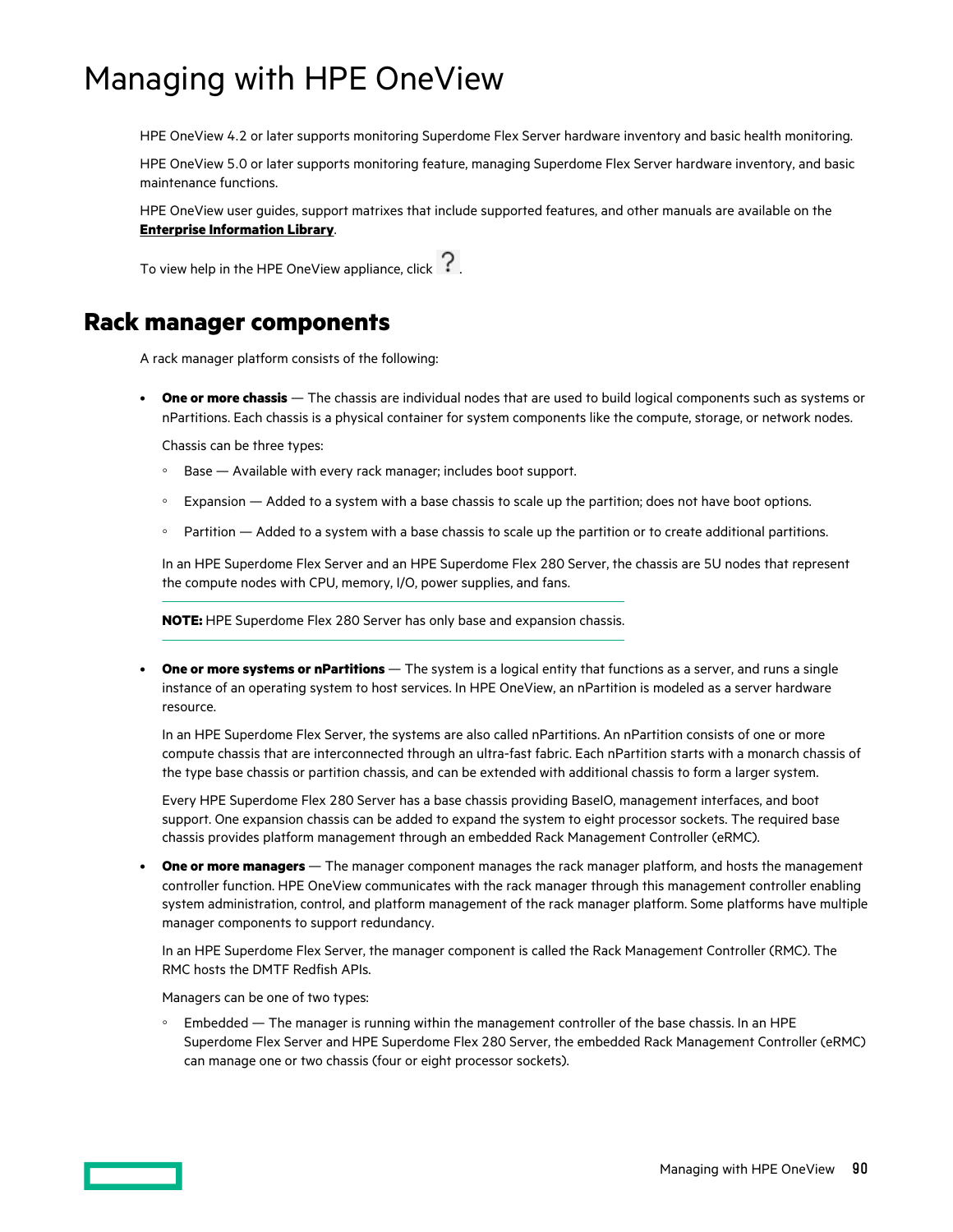**NOTE:** HPE Superdome Flex 280 Server is managed by eRMC only.

- Standalone The manager is standalone and placed in a unit location within the rack. In an HPE Superdome Flex Server, the standalone RMC can manage the maximum available supported chassis configuration.
- **One or more racks** The racks physically contain all the rack manager platform components.

# **Add a rack manager**

You can add rack managers as managed or monitored. The HPE Superdome Flex Server is added into HPE OneView as a monitored rack manager.

When you add a rack manager, HPE OneView automatically applies either the HPE OneView Standard license or the HPE OneView Advanced license to the rack manager based on the firmware version installed. HPE OneView discovers and monitors the hardware subcomponents of the rack manager.

HPE OneView supports adding rack managers with IPv4, IPv6, or both IPv4 and IPv6 addresses depending on the network configuration in HPE OneView. You can add the rack manager using the IPv4 address, IPv6 address or with the hostname.

When you add a rack manager, you can select the already uploaded firmware bundle from the firmware baseline option. Once selected, HPE OneView updates the server with the firmware that matches the specified baseline. The baseline is set for each of the rack manager platform components such as chassis, systems (nPartitions), and Rack Management Controller (RMC). You can also choose to manage the firmware update of the rack manager platform components manually.

#### **Prerequisites**

Privileges: Infrastructure administrator or Server administrator.

#### **Procedure**

- **1.** From the main menu, select **SERVERS** > **Rack Managers**, and do one of the following:
	- Click **+ Add rack manager** in the master pane.
	- Select **Actions** > **Add**.
- **2.** Enter the **IP address or host name**.
- **3.** Enter the **Credentials**.

**NOTE:** Users with **Create** permissions that are restricted by scope must assign resources to one or more restrictive scopes to be able to manage a resource. Users with **Create** permissions that are not restricted by scope are not required to assign resources to a scope to be able to manage a resource. Users with no scope restrictions can assign any resource to any scope.

- **4.** Select the **Firmware baseline** options.
- **5.** Click **Add** to add the rack manager or click **Add+** to add more rack managers.
- **6.** Verify that the rack manager has been added by confirming it is listed in the master pane.

#### **More information**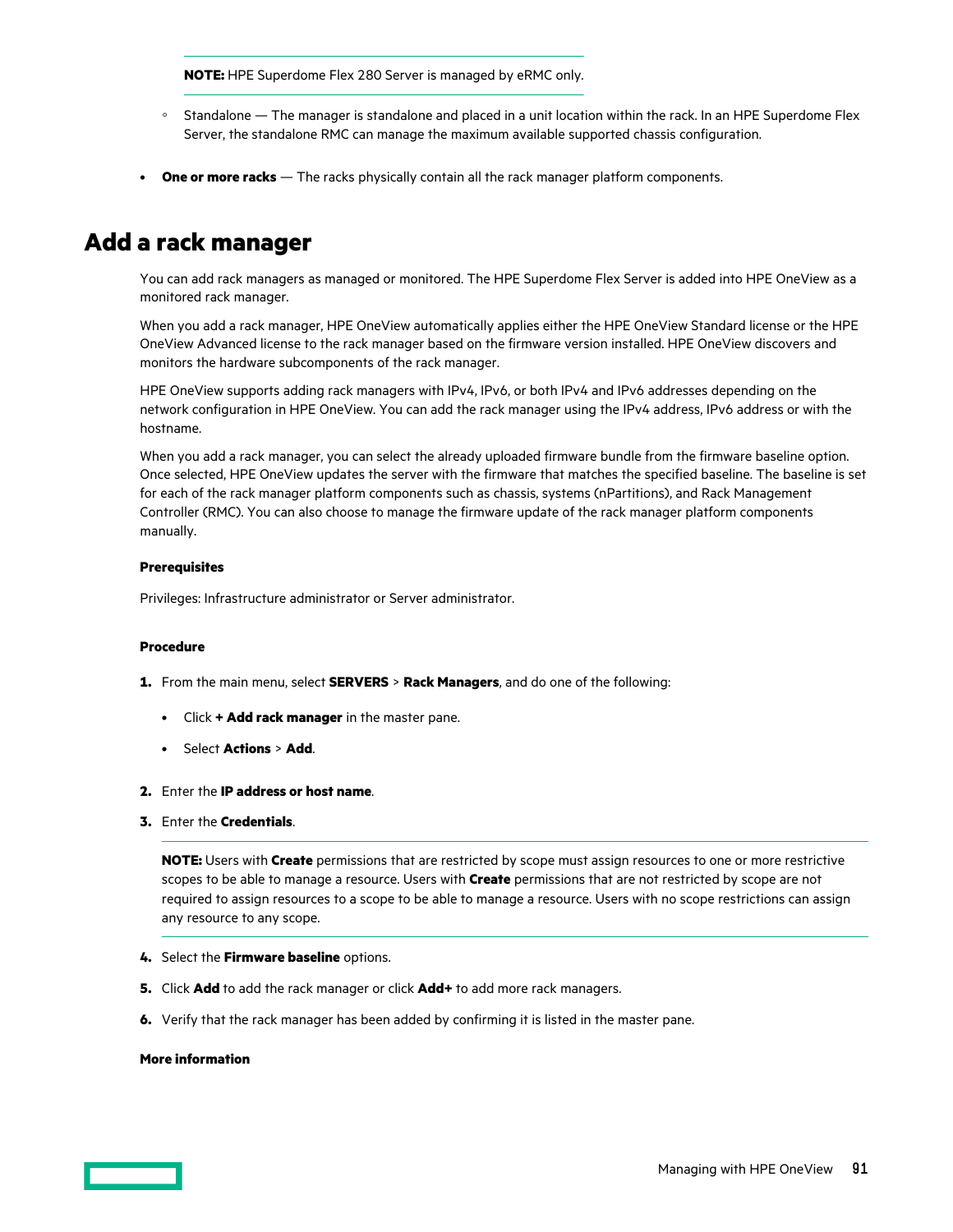- **About scopes**
- **Enable remote support for a rack manager**
- **Edit remote support**
- **Firmware options when adding rack manager**
- **Adding and monitoring rack managers**
- **License types: Server hardware**
- **Rack manager is unreachable**
- **Rack Managers**
- **Superdome Flex firmware bundle**

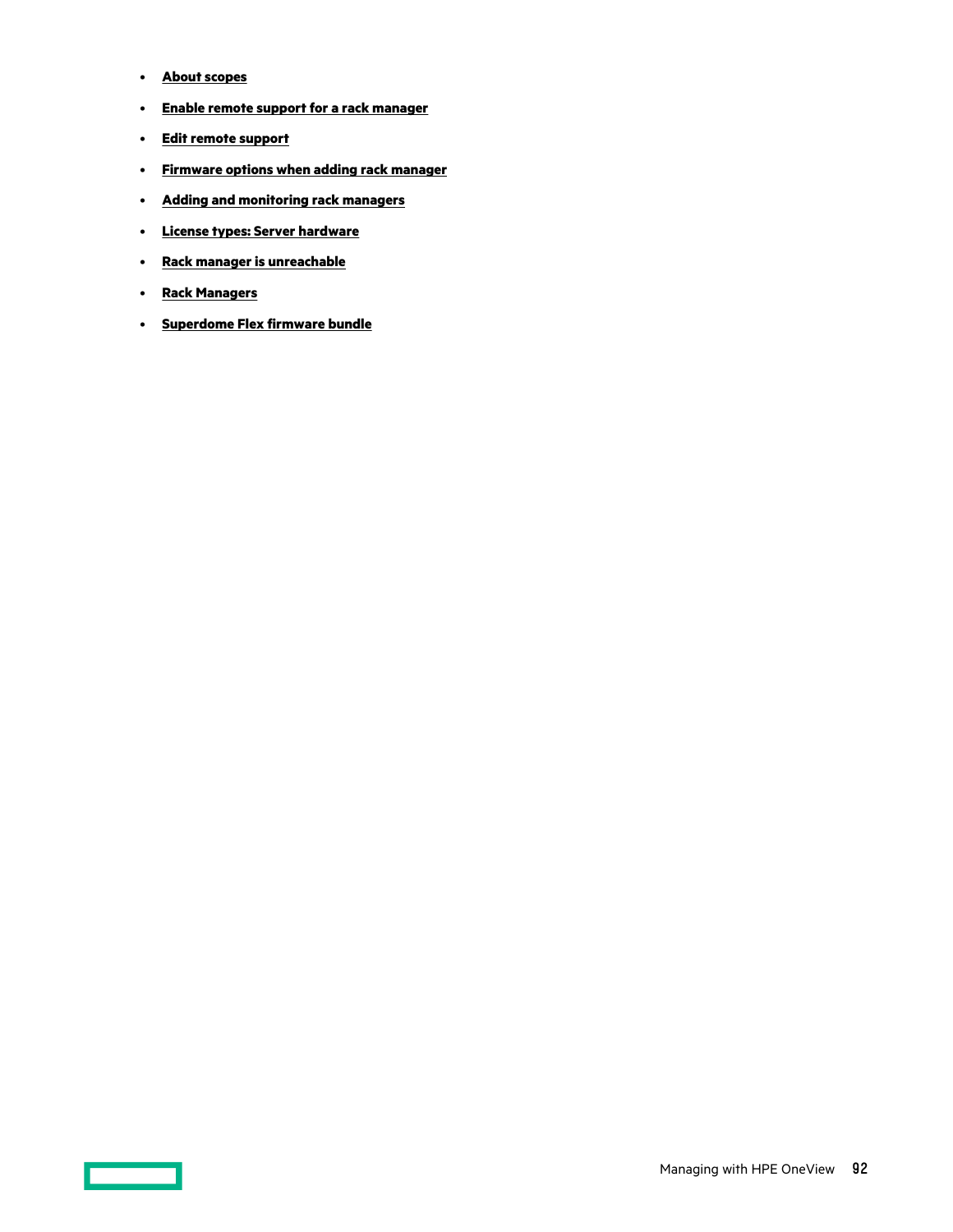# <span id="page-92-0"></span>Remote management with Redfish

The Redfish standard integrates easily with commonly used tools by specifying a RESTful interface. Redfish uses JSON and OData constructs to facilitate scripting and organization of server management data. Redfish is the main API to manage the HPE Superdome Flex Server through the RMC. Tools like OpenStack and HPE OneView use it to get information about the system, control it, and get Redfish events, and alerts to monitor the system. These tasks can be done as well, using Redfishtool or your own scripting methods.

To learn more about Redfish, start at the **[Redfish Standard Site](https://redfish.dmtf.org/)**.

**NOTE:** HPE OneView version 4.1 or later is supported (and recommended) for monitoring the Superdome Flex Server system.

As an alternative to the procedure in this topic, use the ssh command to connect with an RMC. Log in as the administrator user, or any other user you have configured.

Redfish can be used without any particular tool. Simple  $curl$  commands, or  $pert$ ,  $python$ , or PowerShell scripting that sends the right JSON data over https works well. However, the Distributed Management Task Force (DMTF) has built a specific scripting tool for interacting with systems that support the standard, called Redfishtool. Redfishtool is able to walk the tree, and complete common tasks. These tasks include gathering the health of objects within the system, and performing actions.

For more information about Redfishtool, see **<https://github.com/DMTF/Redfishtool>**.

You can use the Redfishtool commands remotely from a laptop or other computer that is on the same local network as the rack management controller (RMC). The Redfishtool commands rely on Python 3.4, which is commonly included in Linux distributions. Python 3.4 can be downloaded for Windows and Linux from **<https://www.python.org/>**. You can manage a system in the following ways:

The remote management commands use the following terminology:

- The term **HPE Superdome Flex Server system** includes the server, RMC, and the board management controllers (BMCs).
- The term **Superdome Flex Server** refers only to the server component of the system. The server is enclosed within each chassis. The RMC and the BMCs are not part of the server itself.

The RMCs and BMCs have no power on or power off capability. When power is applied to the Superdome Flex Server, the RMC has power, and the BMCs have power. You can issue  $\text{Redfish}$   $\text{the}$  commands to the RMC and to the BMCs as long as power is applied to the system.

**NOTE:** This documentation shows Redfishtool command output. Depending on the revision level of the Redfishtool command you use on your remote console, the command output you see can differ from the output shown in this documentation.

# **Out-of-Band management with Redfishtool - general procedure**

The Redfishtool is a Redfish client that has to be installed on a computer with network connectivity to the RMC. The tool then can be used to power on or off the HPE Superdome Flex Server and obtain status information.

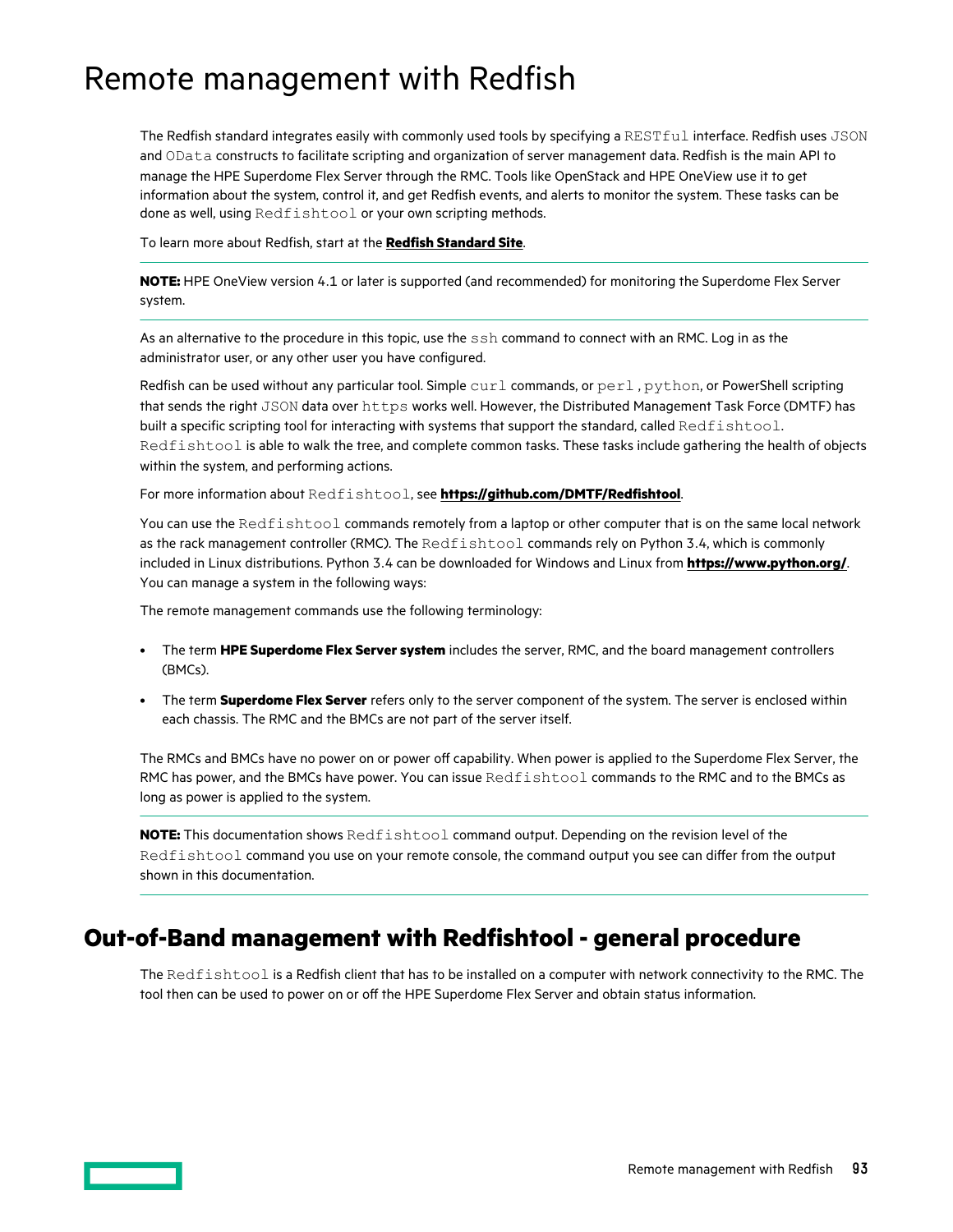#### **Procedure**

- **1.** Ensure that the computer running the Redfishtool has https connectivity to the managed RMC.
- **2.** Ensure that Python 3.4 or later is installed, and working correctly on the workstation running Redfishtool.
- **3.** Follow the instructions for downloading all the files for Redfishtool from **[https://github.com/DMTF/](https://github.com/DMTF/Redfishtool) [Redfishtool](https://github.com/DMTF/Redfishtool)**.

**NOTE:** The implementation of Redfish on the server only uses https. One command argument to include, that is not in all the DMTF Redfishtool examples (but is a valid option), is  $-S$  Always to always use https.

Use the following command to get the root of the Redfish tree with RMC target hostname=flex\_rmc, and the default administrator account and password:

```
$> python3 ~/Redfishtool/redfishtool.py -r flex_rmc -u <RMC login> -p 
<Password> -S Always root
```
Where *RMC login* is the user name, for example administrator, and *Password* is the password for that account. For the rest of this chapter, we will use administrator and DummyPwd for the user password.

⊕ **IMPORTANT:** Use your own unique password on your RMC for security purposes.

In some network environments, you may need to override a proxy to make things work correctly.

For example, from a Linux workstation the following command overrides once the proxy server and then retrieves the root properties of the remote RMC:

```
$> https_proxy='' python3 ~/Redfishtool/redfishtool.py -r flex_rmc -u 
administrator -p DummyPwd -S Always root
```
You can override the proxy server during an entire interactive session with:

\$> export https\_proxy=''

Some subsystems have built in help in the examples command. In this Bash shell example, the following command displays all the subcommands available to get or set the systems subsystem properties:

```
$> python3 redfishtool.py -r flex_rmc -u administrator -p DummyPwd -S 
Always Systems examples<br>redfishtool -r<ip> Systems
redfishtool -r<sup>2</sup> Systems r<sup>2</sup> shows the systems collection redfishtool -r<sup>2</sup> Systems list r<sup>3</sup> shows the systems collection
                                                                      # lists Id, Uri, AssetTag for all systems
redfishtool -r<ip> Systems -I <id> # gets the system with Id=<d>
redfishtool -r<ip> Systems -M AssetTag:12345 # gets the system with AssetTag=12345
redfishtool -r<ip> Systems -M AssetTag:12345 # gets the system with AssetTag=12345 redfishtool -r<ip> Systems -L <system> \frac{1}{2} + gets the system at URI=<systemUrl
redfishtool -r<ip> Systems -L <sysUrl> # gets the system at URI=<systemUrl
redfishtool -r<ip> Systems -F # get the First system returned (for debug)
                                                                      # get the first system and verify that there
is only one system
redfishtool -r<ip> Systems -I <id> patch {A: B,C: D,...} # patch the json-formatted {prop: value...}
data to the object
redfishtool -r<ip> Systems -I <id> reset <resetType> # reset a system. <resetType>=the redfish-defined
values: On, Off, gracefulOff...
redfishtool -r<ip> Systems -I<id> setAssetTag <assetTag> # set the system's asset tag
redfishtool -r<ip> Systems -I <id> setIndicatorLed <state> # set the indicator LED. 
<state>=redfish defined values: Off, Lit, Blinking
redfishtool -r<ip> Systems -I <id> setBootOverride <enabledVal> <targetVal> #-- set Boot Override properties.
<enabledVal>=Disabled|Once|Continuous
redfishtool -r<ip> Systems -I<Id> Processors <br> \# get the processors Collection redfishtool -r<ip> Systems -I<Id> Processors list \# lists Id, Uri, and Socket for all
redfishtool -r<ip> Systems -I<Id> Processors list
processors in system with Id=<Id>
redfishtool -r<ip> Systems -I<Id> Processors -i 1 \qquad # get the processor with id=1 in
system with Id=<Id>
redfishtool -r<ip> Systems -L <sysUrl> Processors -m Socket:CPU_1 # get processor with property 
Socket=CPU_1, on system at url <sysUrl>
```
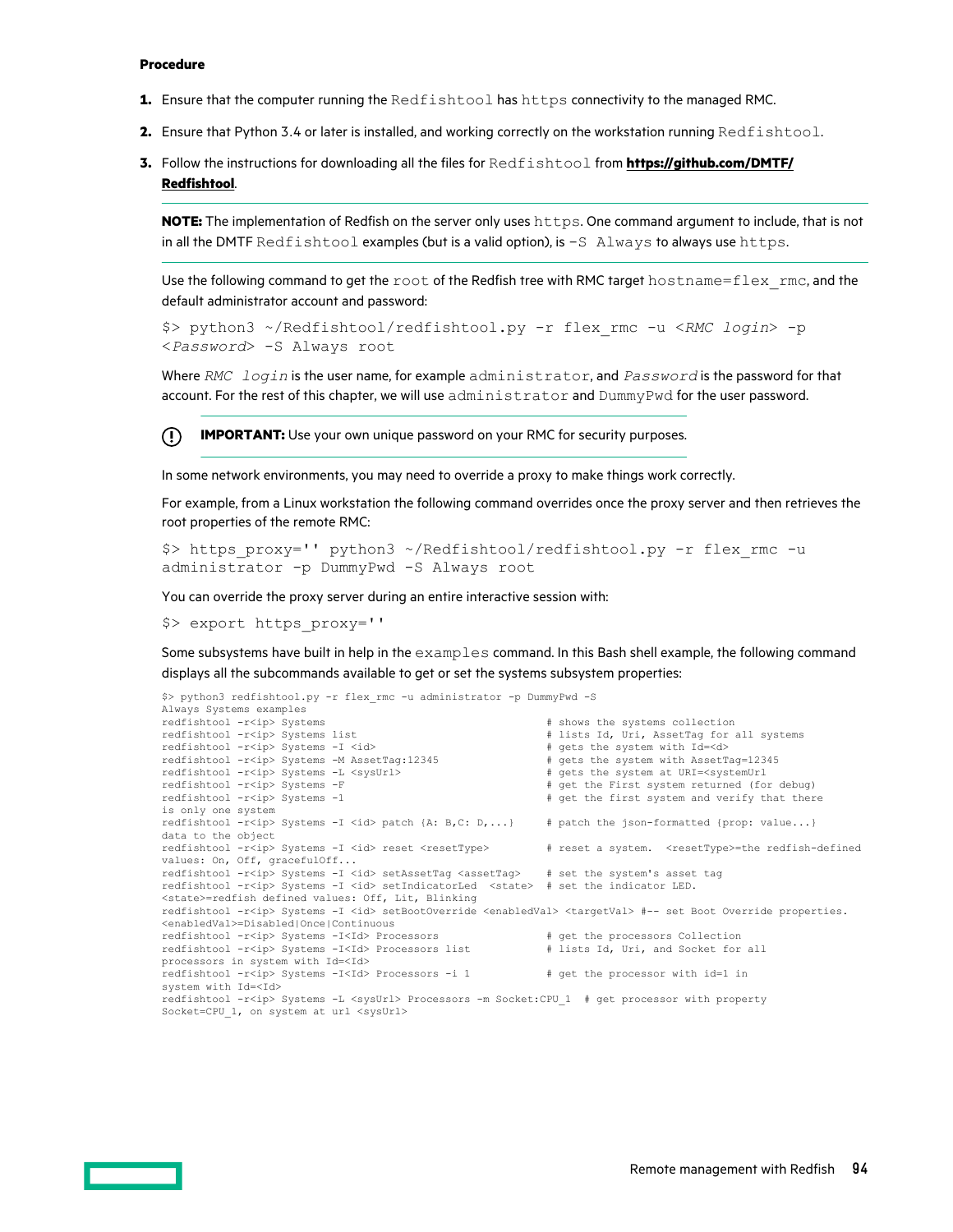#### To list the partitions:

```
$> python3 redfishtool.py -r flex_rmc -u administrator -p DummyPwd -S Always Systems
{
     "Name": "Computer System Collection",
     "@odata.id": "/redfish/v1/Systems",
     "@odata.context": "/redfish/v1/$metadata#ComputerSystemCollection.ComputerSystemCollection",
     "@odata.type": "#ComputerSystemCollection.ComputerSystemCollection",
     "Members": [
         {
             "@odata.id": "/redfish/v1/Systems/Partition0"
         }
    \cdot "Members@odata.count": 1
}
```
#### To get the top-level model for a partition, in this case number 0:

```
$> python3 redfishtool.py -r flex_rmc -u administrator -p DummyPwd -S Always Systems -I Partition0
{
    "Name": "Npar 0",
    "PowerState": "Off",
    "PCIeFunctions": [],
    "PCIeDevices@odata.count": 2,
    "HostName": null,
     "@odata.context": "/redfish/v1/$metadata#ComputerSystem.ComputerSystem",
     "SecureBoot": {
         "@odata.id": "/redfish/v1/Systems/Partition0/SecureBoot"
     },
     "Bios": {
        "@odata.id": "/redfish/v1/Systems/Partition0/Bios"
     },
     "Processors": {
         "@odata.id": "/redfish/v1/Systems/Partition0/Processors"
\vert \vert,
     "PCIeFunctions@odata.count": 0,
     "@odata.type": "#ComputerSystem.v1_5_0.ComputerSystem",
     "Oem": {
        "Hpe": {
            "ProductId": "1590PID03020102",
            "@odata.type": "#HpeNpar.v1_0_0.HpeNpar",
             "OSType": null,
             "OSVersion": null,
            "IPv4Addresses": []
        }
     },
     "Links": {
        "ResourceBlocks": [
\{ "@odata.id": "/redfish/v1/CompositionService/ResourceBlocks/r001i01b"
            },
\{ "@odata.id": "/redfish/v1/CompositionService/ResourceBlocks/r001i06b"
 }
         ],
         "ResourceBlocks@odata.count": 2,
        "ManagedBy": [
\{ "@odata.id": "/redfish/v1/Managers/RMC"
 }
        ],
         "Chassis": [
            {
                "@odata.id": "/redfish/v1/Chassis/r001i01b"
            },
\{ "@odata.id": "/redfish/v1/Chassis/r001i06b"
 }
         ],
         "Chassis@odata.count": 2
     },
```
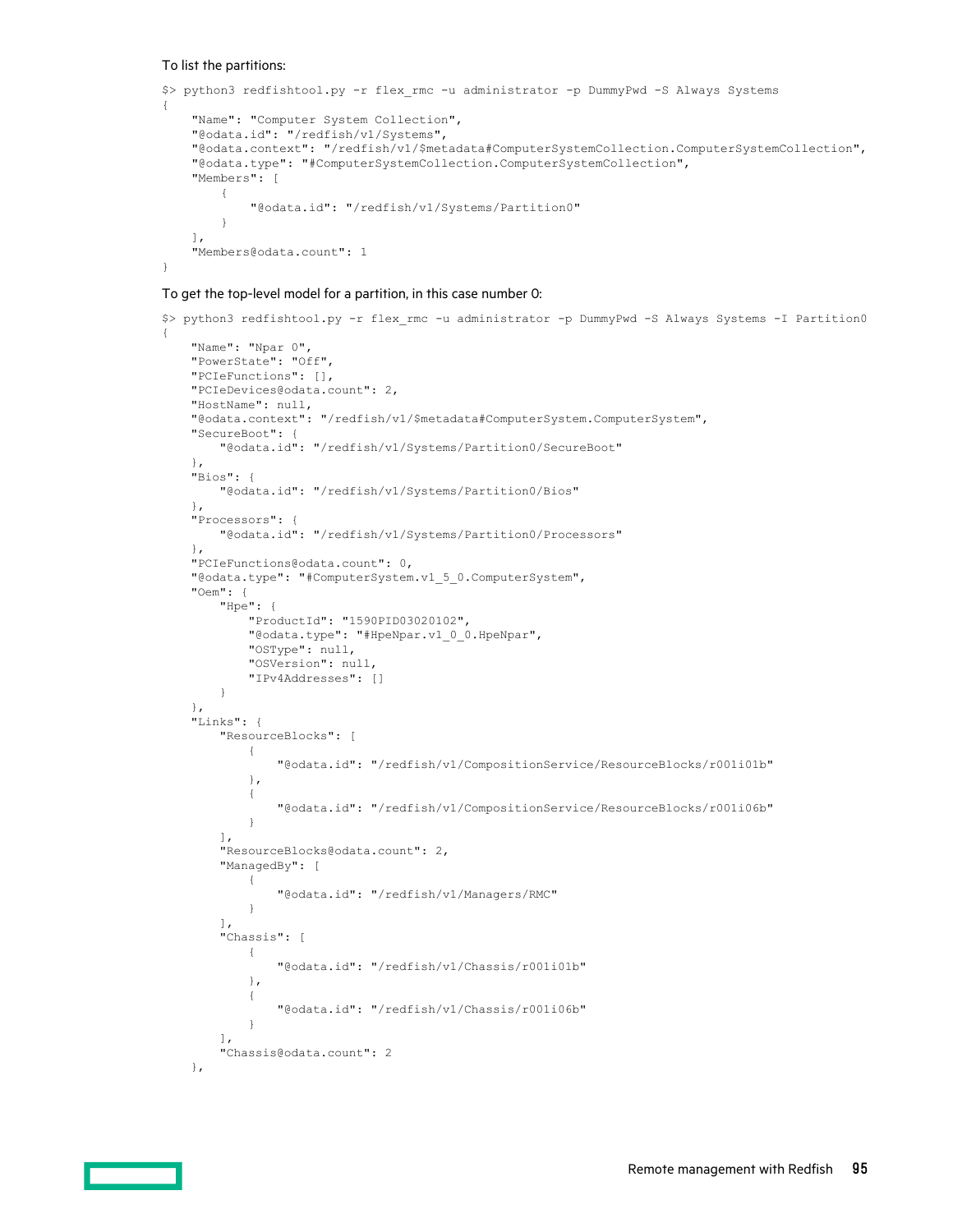```
 "NetworkInterfaces": {
         "@odata.id": "/redfish/v1/Systems/Partition0/NetworkInterfaces"
     },
     "EthernetInterfaces": {
         "@odata.id": "/redfish/v1/Systems/Partition0/EthernetInterfaces"
     },
     "Status": {
        "HealthRollup": "OK",
         "State": "Enabled",
         "Health": "OK"
    },
     "SystemType": "PhysicallyPartitioned",
     "@odata.etag": "\"a71e982b056b317ea3ab332038f8de24\"",
     "MemorySummary": {
         "Status": {
            "State": "Enabled",
            "Health": "OK"
         },
         "TotalSystemMemoryGiB": 6143,
         "TotalSystemPersistentMemoryGiB": 0
    },
     "@odata.id": "/redfish/v1/Systems/Partition0",
     "Storage": {
         "@odata.id": "/redfish/v1/Systems/Partition0/Storage"
    },
     "ProcessorSummary": {
         "LogicalProcessorCount": 144,
         "Count": 8,
         "Model": "Intel(R) Xeon(R) Gold 6254 Processor",
         "Status": {
 "State": "Enabled",
 "Health": "OK"
        }
    },
     "Id": "Partition0",
     "Memory": {
         "@odata.id": "/redfish/v1/Systems/Partition0/Memory"
     },
     "UUID": "e3cc8eeb-e4fc-5c4b-af8f-c25d454ed9b9",
     "Actions": {
         "#ComputerSystem.Reset": {
             "ResetType@Redfish.AllowableValues": [
                 "On",
                 "ForceOff",
                 "ForceRestart",
                 "GracefulRestart",
                 "GracefulShutdown",
                 "PowerCycle"
             ],
             "target": "/redfish/v1/Systems/Partition0/Actions/ComputerSystem.Reset"
         }
     },
     "PCIeDevices": [
        {
             "@odata.id": "/redfish/v1/Chassis/r001i01b/PCIeDevice2"
         },
         {
             "@odata.id": "/redfish/v1/Chassis/r001i01b/PCIeDevice3"
         }
    \cdot "Model": "Superdome Flex",
     "BiosVersion": "3.30.140",
     "Boot": {
        "BootSourceOverrideTarget@Redfish.AllowableValues": [
             "None",
             "BiosSetup",
             "Cd",
             "Hdd",
             "Pxe",
             "RemoteDrive",
             "SDCard",
```
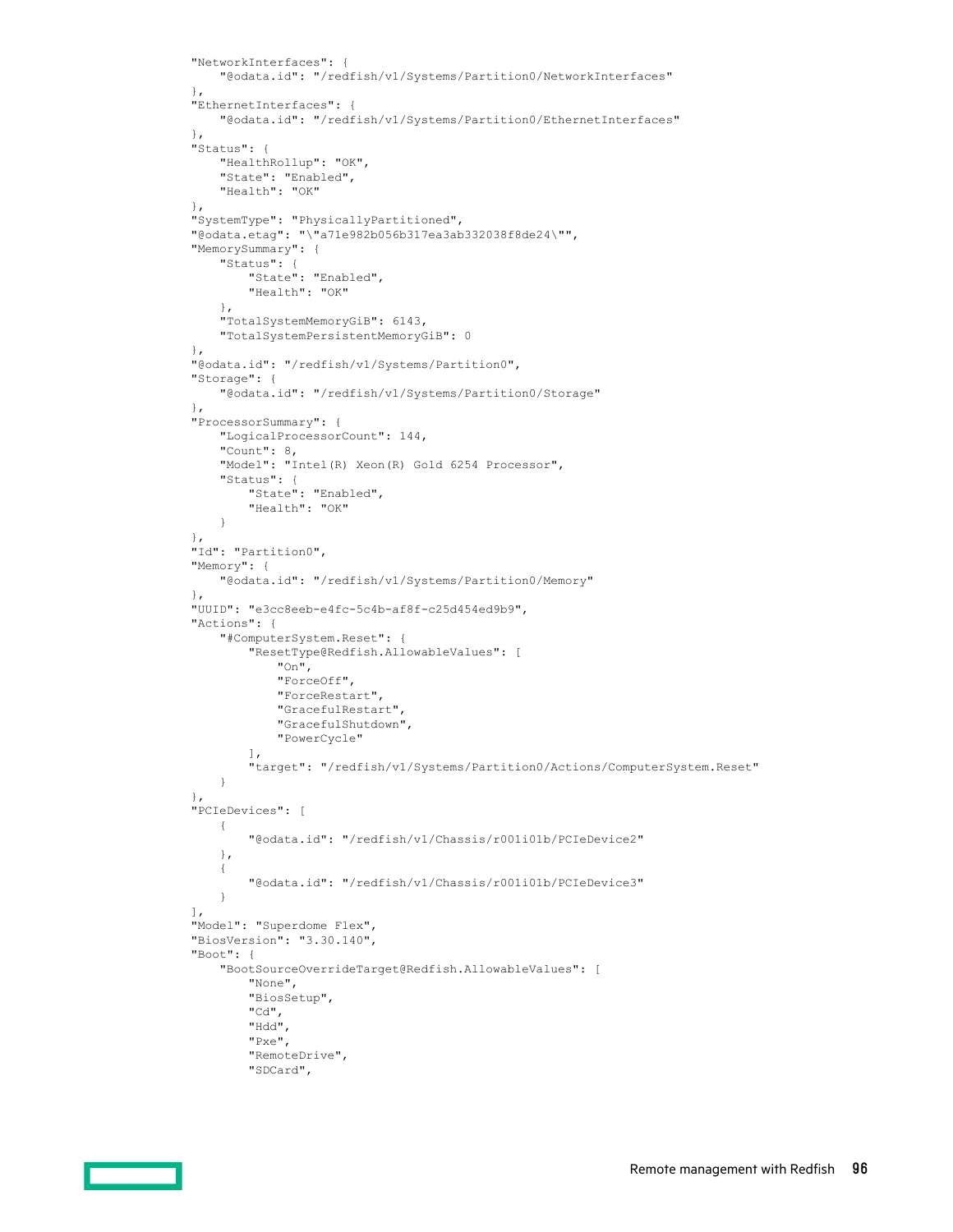```
 "UefiHttp",
          "UefiShell",
          "Usb"
     ],
     "BootSourceOverrideMode@Redfish.AllowableValues": [
          "UEFI"
    \frac{1}{2},
     "BootSourceOverrideTarget": "None",
     "BootSourceOverrideEnabled@Redfish.AllowableValues": [
          "Continuous",
         "Disabled",
          "Once"
     ],
     "BootSourceOverrideEnabled": "Disabled",
     "BootSourceOverrideMode": "UEFI"
 }
```
Or the health of that partition, note it is a property in the preceding list:

```
$> python3 redfishtool.py -r flex_rmc -u administrator -p DummyPwd -S Always Systems -I Partition0 -P Status
{
     "Status": {
         "State": "Enabled",
         "Health": "OK"
    \lambda}
```
The tool also includes the ability to set up alert monitoring, and can walk the Redfish tree to pull all the health status.

For more information, see:

}

- **[Redfish Standard Site](https://redfish.dmtf.org/)** hosted by the Distributed Management Task Force
- **[Redfish Simple, Modern and Secure Management for Multi-Vendor Cloud and Web-Based Infrastructures](https://www.dmtf.org/sites/default/files/standards/documents/Redfish%20Tech%20Note.pdf)** Technical note
- **[DSP2044: Redfish White Paper](https://www.dmtf.org/sites/default/files/standards/documents/DSP2044_1.0.2.pdf)** more white papers available at: **<https://www.dmtf.org/standards/redfish>**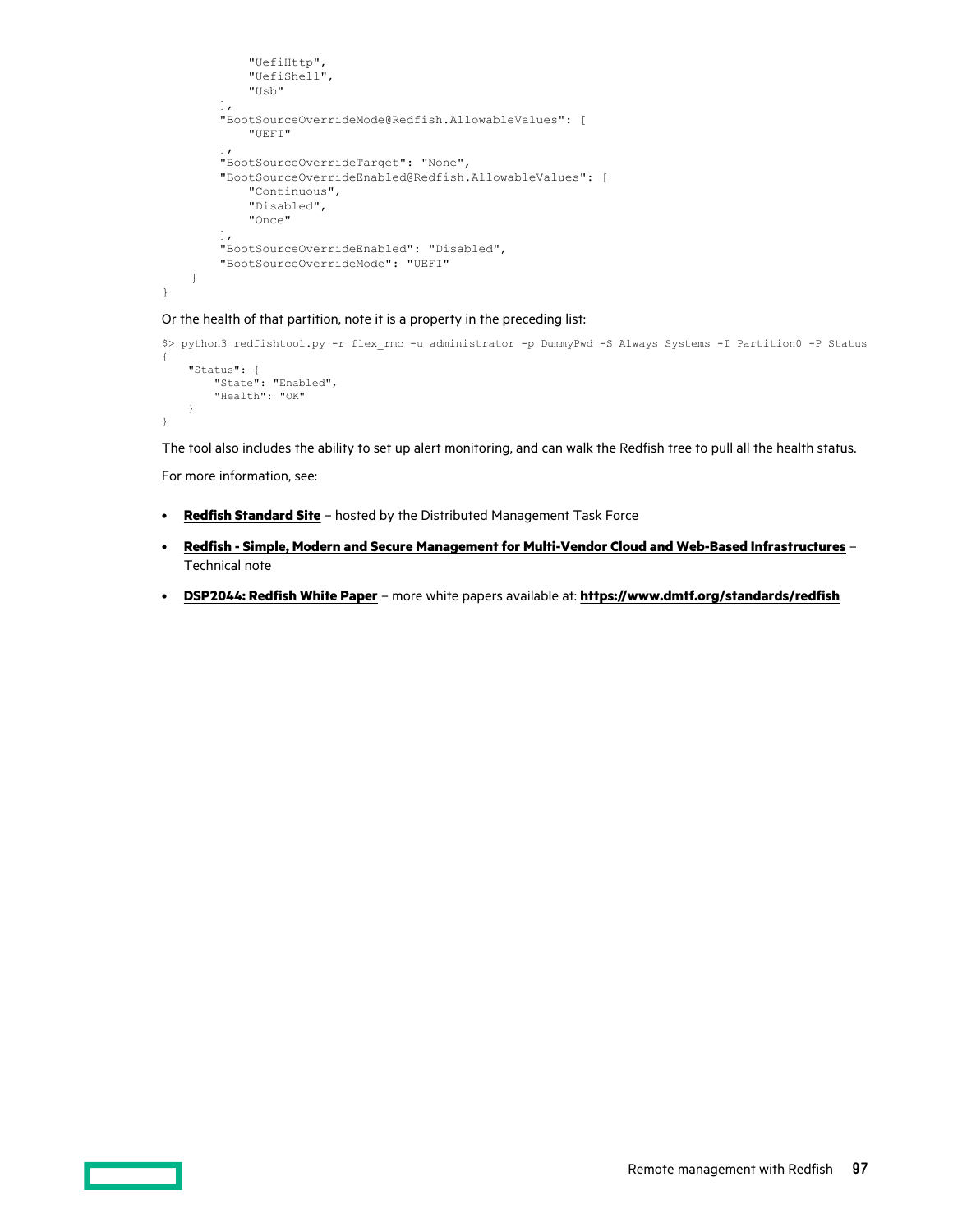# Management with ipmitool

This section describes HPE Superdome Flex Server support for the Intelligent Platform Management Interface (IPMI) protocol. HPE Superdome Flex Server also supports the Redfish manageability standard for out-of-band management. Redfish is a newer, modern method for interfacing with management processors, using RESTful HTTPS and JSON protocols for greater flexibility and security.

**NOTE:** IPMI is disabled by default and must be enabled in the rack management controller (RMC) by using the enable ipmi command. IPMI is also disabled after performing firmware updates or after using the reset factory command.

**NOTE:** IPMI is only supported for use to remotely interact and control the system through the RMC when all the chassis' in the system are included in one large nPartition. Any other configuration is outside the scope of the IPMI standard.

Therefore if a partition definition exists that does not contain all the chassis in the complex, or if two or more partitions are defined, use Redfish to control and manage it instead of IPMI. Redfish is supported for operation in all server configurations.

For details about the industry standard release of Redfish, see **<https://redfish.dmtf.org>**. To download Redfishtool, go to **<https://github.com/DMTF/Redfishtool>**.

Redfish can be used for gathering status, inventory, and health information. Redfish can also be used to subscribe to alerts, controlling power on the server. Redfish is the interface used by software such as HPE OneView.

Redfish can also be used directly without Redfishtool, using simple Python, Perl, or other scripts. Redfish also supports properly formed Linux URL commands and some browser-based JSON web add-ons. Redfishtool is designed for people to get information and manage systems explicitly using Redfish, rather than generically using HTTPS and JSON.

The HPE Superdome Flex Server supports the IPMI. You can access the IPMI v1.5/v2.0 interface through the ipmi command. IPMI management software is included in most Linux distributions and in IPMI-compliant management applications. For more information about the ipmitool command, see the **[http://ipmitool.sourceforge.net/](http://ipmitool.sourceforge.net)** .

**NOTE:** IPMI is not recommended for interactive sessions.

You can use the ipmitool commands remotely from a laptop or other computer that is on the same local network as the RMC. You can manage a system in the following ways:

The remote management commands use the following terminology:

- The term **HPE Superdome Flex Server system** includes the server, RMC, and the Baseboard Management Controllers.
- The term **Superdome Flex Server** refers only to the server component of the system. The server is enclosed within each chassis. The RMC and the BMCs are not part of the server itself.

#### **More information**

[Remote management with Redfish](#page-92-0)

# **Retrieving ipmi help output**

The following procedure explains how to retrieve ipmi help output.

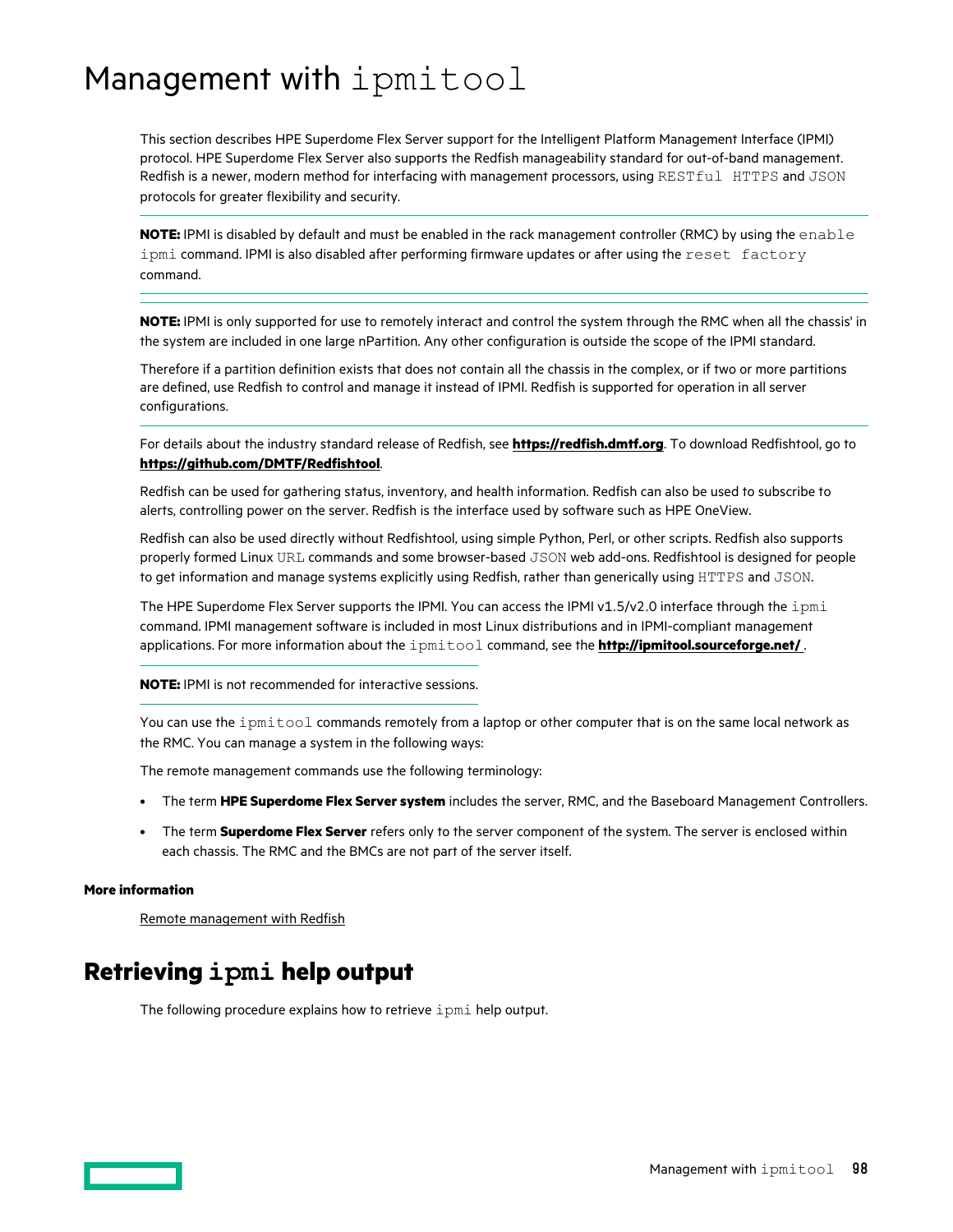#### **Procedure**

- **1.** Log into the rack management controller (RMC) as the administrator user.
- **2.** Enter the following command:

RMC cli> **ipmi command=help**

**3.** Press q to exit the help display.

# **Running IPMI commands on the rack management controller (RMC) general procedure**

The RMC supports a limited set of IPMI commands that you can use to power on and power off the system, or obtain RMC status information. When you run an IPMI command on the RMC, it returns information about the RMC only.

Use the ssh command to connect with an RMC, and log in as the administrator user. Enter your ipmi commands.

RMC cli> **bmc exec "ipmi chassis power status" bmc\_id**

# **Out-of-band management with ipmitool**

#### **Procedure**

- **1.** Make sure that your local computer is on the same network as the RMC.
- **2.** Enter an ipmitool command in the following format.

```
local_computer% ipmitool -I lanplus -H host -U admin -P password cmd
```
The parameters are as follows:

- For *host*, specify the hostname (preferred) or IP address of the RMC you want to target.
- The admin user name.
- For *password*, specify the RMC ipmi password.

Use the password that is in effect at this time. The initial installation instructions that explained how to attach the system to your site network directed you to change the factory default ipmi password. If you changed the ipmi password at that time, provide the new ipmi password.

If you did not specify a site-specific ipmi password, use the factory-default RMC password. The factory-default RMC password appears on the password sticker. The password sticker is a bar coded sticker that appears on your system.

For more information about the placement of the password sticker, see the following:

#### **HPE [Superdome Flex Server](https://www.hpe.com/support/superdome-flex-user) User Guide**

• For *cmd*, specify the specific command you want to run.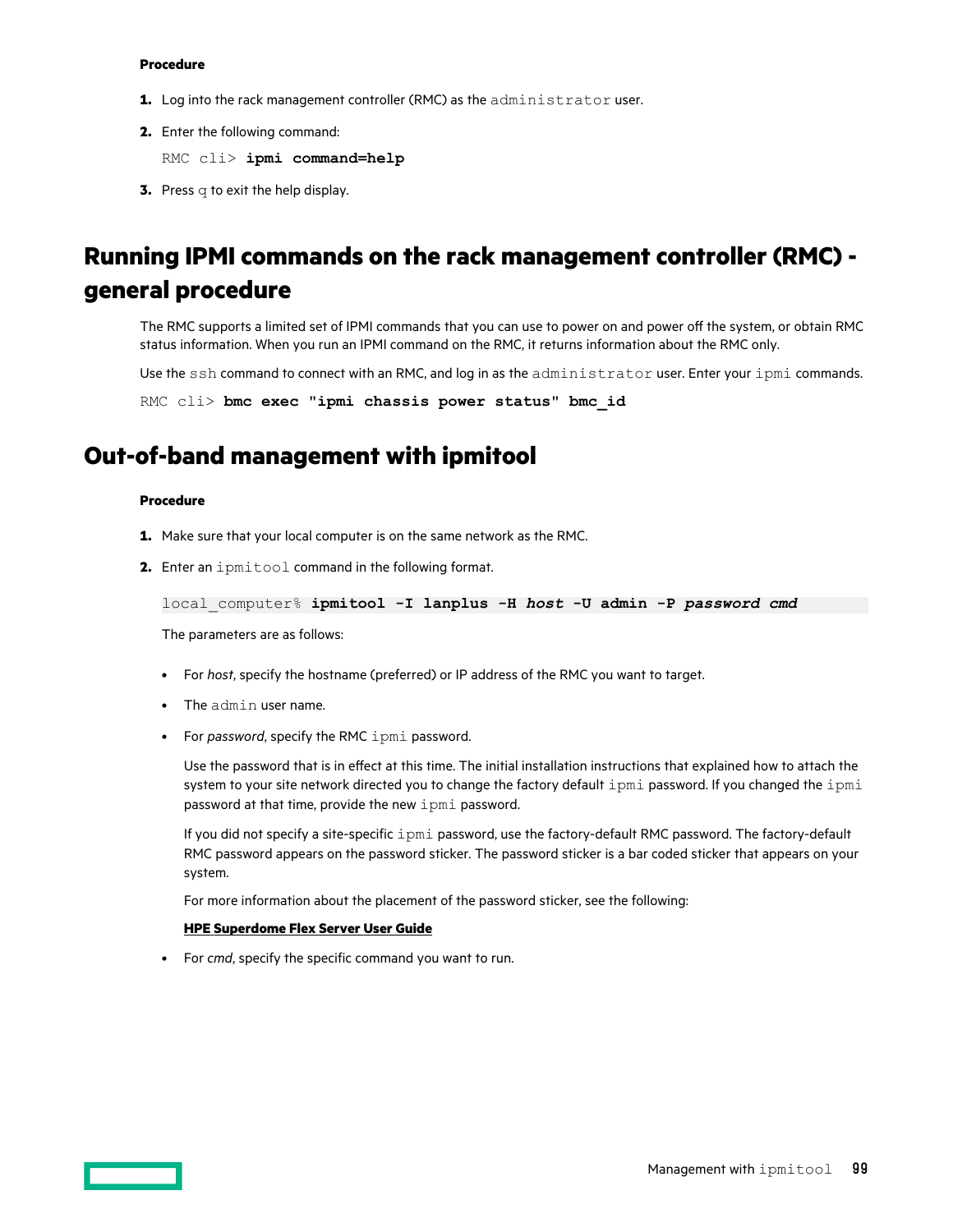# **Running an ipmi command against a baseboard management controller (BMC) - general procedure**

#### **Procedure**

**1.** Use the ssh command to connect to the rack management controller (RMC).

Log into the RMC as the administrator user.

This is necessary if you want to run ipmi commands on the system BMCs.

**2.** Specify the command that targets a specific BMC.

To target a BMC, provide BMC credentials on the ipmi command. The user name is admin.

Use the password that is in effect at this time. The initial installation instructions that explained how to attach the system to your site network directed you to change the factory default ipmi password. If you changed the ipmi password at that time, provide the new ipmi password.

If you did not specify a site-specific ipmi password, use the factory-default RMC password. The factory-default RMC password appears on the password sticker. The password sticker is a bar coded sticker that appears on your system.

For more information about the placement of the password sticker, see the following:

#### **HPE [Superdome Flex Server](https://www.hpe.com/support/superdome-flex-user) User Guide**

# **Running an ipmi command against one BMC**

The following procedure explains how to log into an RMC and then target an ipmi command to one BMC.

**NOTE:** The user name is different for RMC and eRMC. For example, **ADMIN** and **admin** respectively for ipmitool.

eRMC and RMC have the same set of commands for ipmitool.

To run an ipmi command on one BMC

#### **Procedure**

**1.** To log into the RMC, use the  $\sinh$  command in the following format.

remotehost% **ssh administrator@***host*

For *host*, specify the hostname (preferred) or IP address of the RMC.

For example:

remotehost% **ssh administrator@flex-rmc**

- **2.** Enter the RMC password when prompted.
- **3.** Use the following command to target the BMC.

RMC cli> **bmc "ipmi** *cmd***"** *bmc\_id*

The variables in this command are as follows.

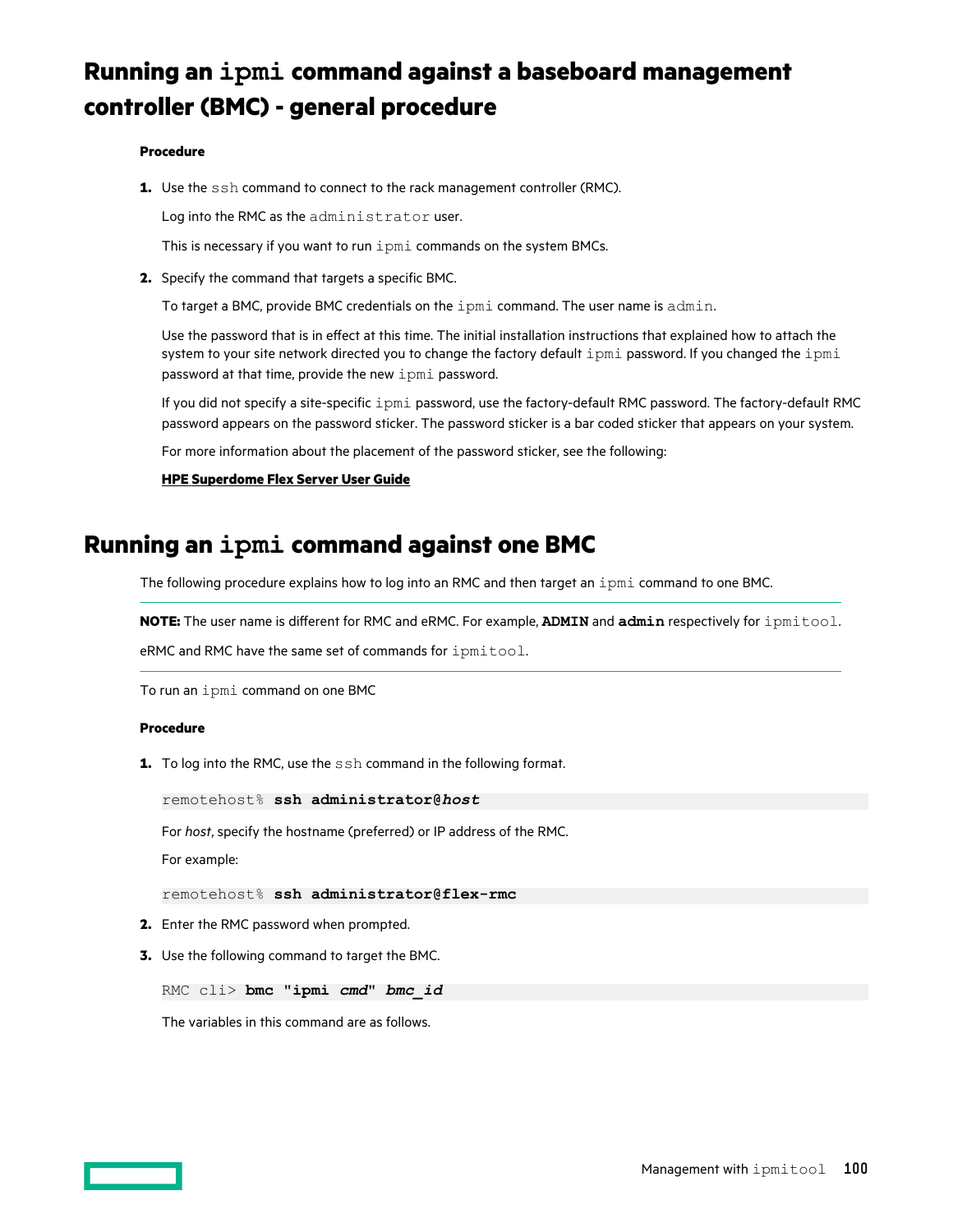- For *cmd*, specify one of the ipmitool commands. You cannot specify the exec or shell commands, but all other commands are accepted.
- For *bmc\_id*, specify the ID of a specific BMC.

# **Running an ipmi command against all BMCs**

The following procedure explains how to log into an RMC and then target an ipmi command to all BMCs.

To run an ipmi command on all BMCs

#### **Procedure**

**1.** Use the ssh command in the following format to log into the RMC.

remotehost% **ssh administrator@***host*

For *host*, specify the hostname (preferred) or IP address of the RMC.

For example

remotehost% **ssh administrator@flex-rmc**

- **2.** Enter the RMC password when prompted.
- **3.** Use the following command to target the BMCs.

RMC cli> **bmc ipmi** *cmd*

For *cmd*, specify one of the ipmi commands. You cannot specify the exec or shell commands, but all other commands are accepted.

### **Retrieving RMC or BMC power status information**

Assume the following:

- You are logged into a Linux computer as a regular user, not the root user or the administrator user.
- The hostname of the RMC is  $f$ lex-rmc.
- The chassis BMC IDs are  $r001i01b$ ,  $r001i06b$ ,  $r001i11b$ , and  $r001i02b$ .

Example 1: You can use the following command to obtain information about the power status on the RMC.

```
remotehost% ipmitool -I lanplus -H flex-rmc -U ADMIN -P PASSWORD \ 
power status
Chassis Power is on
```
In this example, assume that the user already added a user with the name administrator to IPMI user.

Example 2: You can use the following commands to obtain information about the power status on chassis BMC r001i01b.

```
remotehost% ssh administrator@flex-rmc
password:######
RMC cli> bmc exec "ipmi power status" r1i1b
Chassis Power is on
```
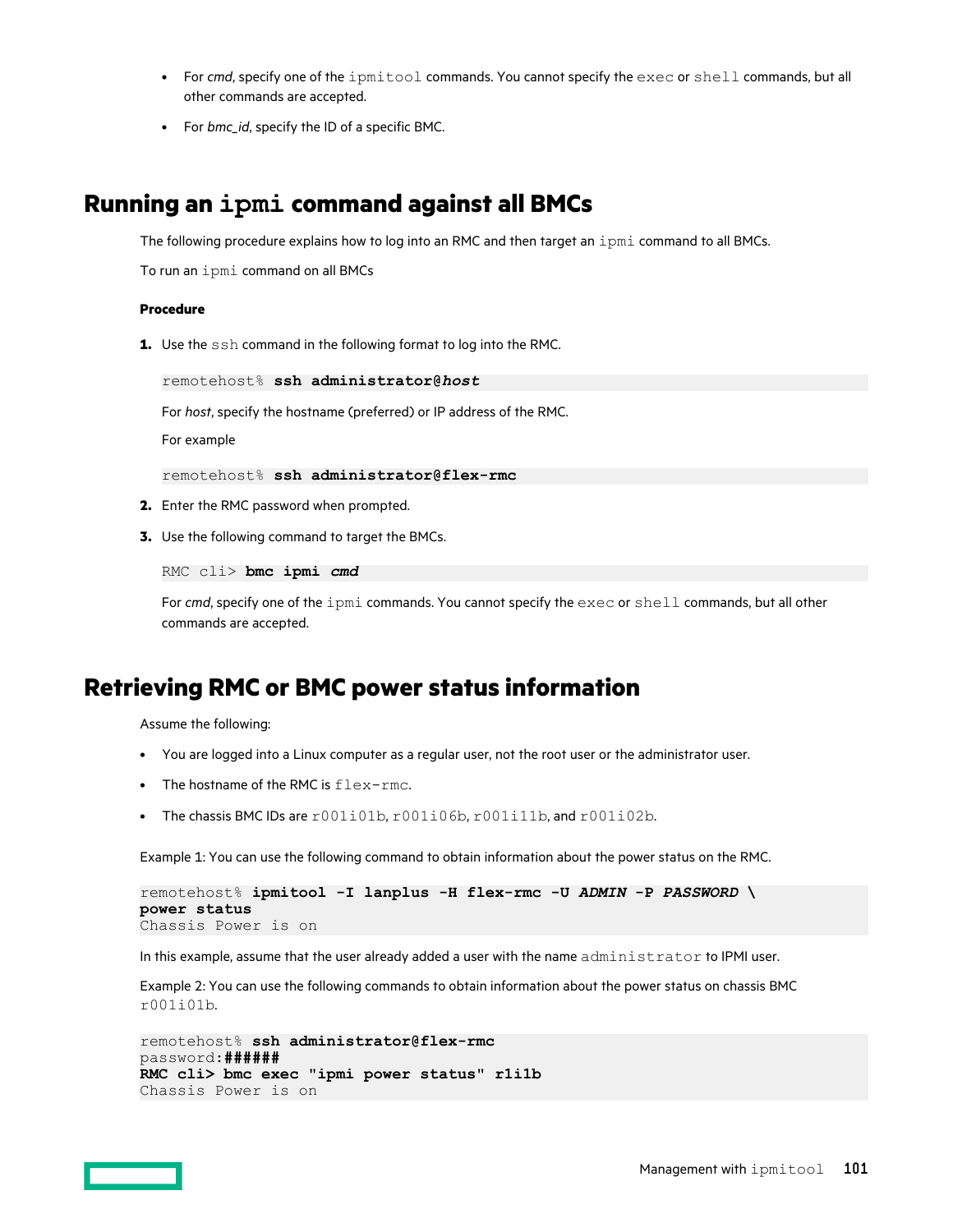In this example, assume that the user supplied the administrator password for the RMC when prompted.

## **Issuing power cycle commands**

The following command sends power control requests to the entire HPE Superdome Flex Server system.

```
remotehost% ipmitool -I lanplus -H host -U ADMIN -P password \
chassis power action
```
For *host*, specify the hostname (preferred) or IP address of the RMC.

For *action*, specify status, on, off, cycle, reset, diag, or soft.

If you want to watch the server boot process, use the ipmitool sol activate command to open up a serial console. For information about the sol activate command.

**NOTE:** The ipmitool power command in this topic addresses the entire server, not any of the individual chassis. Hewlett Packard Enterprise recommends that you do not attempt to issue power commands to any individual server chassis.

The RMC power on command is an alternative to the ipmitool power command. For more information about the RMC power commands, see:

#### **Power [command](#page-65-0)**

The ipmitool power command does not work when there are two or more partitions.

#### **More information**

[Opening a serial console](#page-105-0)

## **Sending a nonmaskable interrupt (NMI) signal to write a crash dump**

You can send a nonmaskable interrupt (NMI) signal to the entire HPE Superdome Flex Server system, which responds by writing a system crash dump.

```
remotehost# ipmitool -I lanplus -H flex-rmc -U ADMIN -P password \
chassis power diag
```
# **Listing information for field replaceable units (FRUs)**

The fru list command lists information about each FRU.

**NOTE:** The remote host will not be running the same version of ipmitool as runs on the server RMC, and may display less FRU information. For additional details, such as network card addresses, run ipmitool on the RMC.

The following command lists FRUs for an RMC.

```
remotehost% ipmitool -I lanplus -H localhost -U ADMIN -P password fru list
FRU Device Description : Builtin FRU Device (ID 0)
Board Mfg Date : Wed Dec 28 00:37:00 2016
Board Mfg : BENCHMARK
Board Product : UV3 RMC
Board Serial : SAX201
 Board Part Number : 030_2940_003
Board Extra \qquad \qquad : \quad A01Board Extra : 00009031
Board Extra : 00000002
```
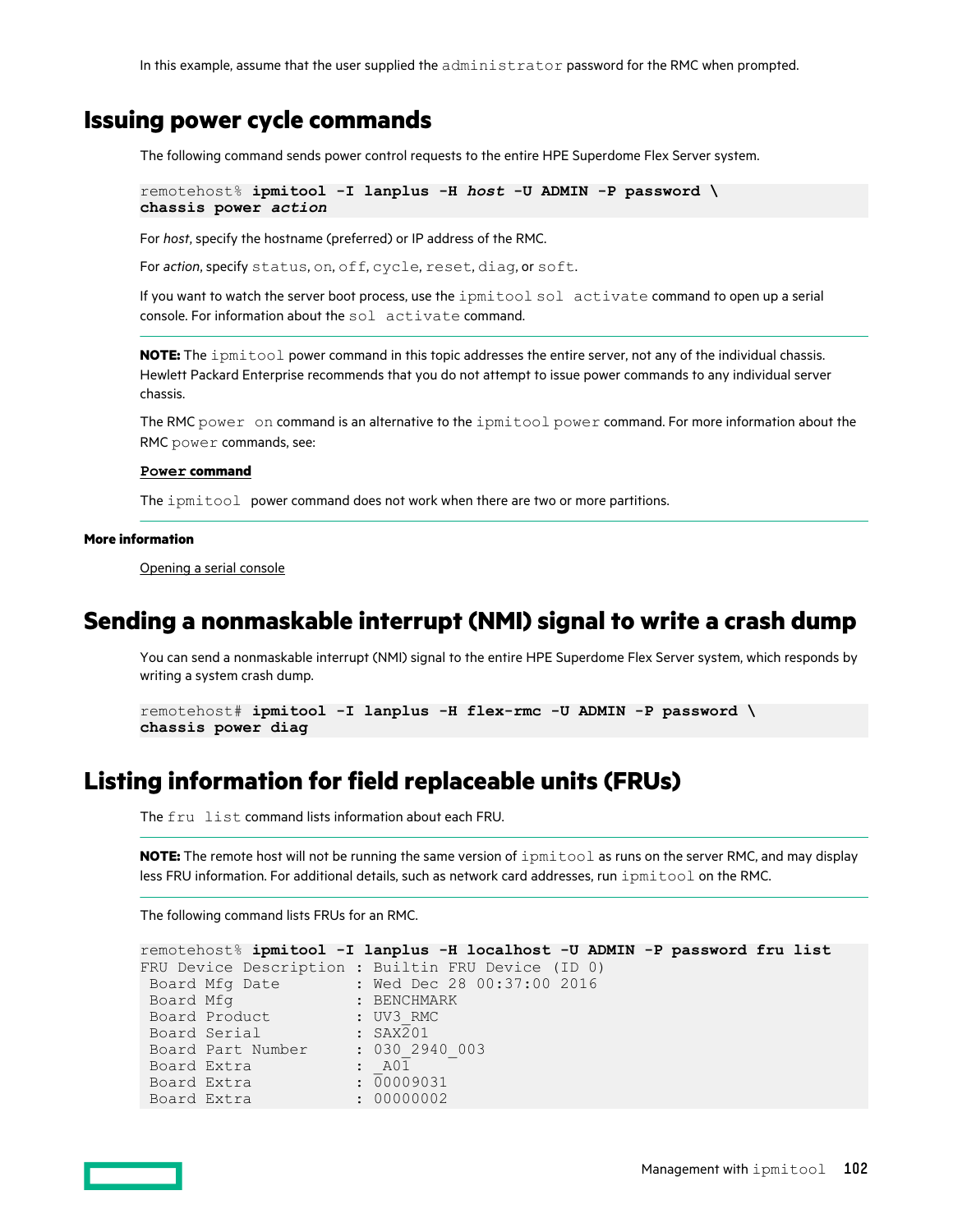Board Extra : 0000468c Product Manufacturer : HPE Product Name : Rack Management Controller Product Part Number : Q2N07A Product Version : 00 Product Serial : 5UF7052300 OEM (Hewlett Packard Enterprise) MAC Address Record Ethernet 1 : 08:00:69:11:22:33 Ethernet 2 : 08:00:69:11:22:34 FRU Device Description : UV300 Pwr Bkpln (ID 1) Product Manufacturer : 3Y POWER<br>Product Name : URP1X151AH Product Name : URP1X151AH Product Part Number : YH-5151E Product Version : A04R Product Serial : SA080N301617000163 Product Asset Tag : 10050d Product Extra : A08 FRU Device Description : UV300 PS0 (ID 2) Product Manufacturer : 3Y POWER Product Name : URM1A151AM Product Part Number : YM-2151E Product Version : A04R Product Serial : SA070N291617000392 Product Asset Tag : 110104 Product Extra : A07 FRU Device Description : UV300 PS1 (ID 3) Product Manufacturer : 3Y POWER Product Name : URM1A151AM Product Part Number : YM-2151E Product Version : A04R Product Serial : SA070N291617000295 Product Asset Tag : 110104 Product Extra : A07

Example 2: The following commands list FRUs for a specific chassis BMC.

```
remotehost% ssh administrator@flex-rmc
password: #####
flex-rmc eRMC:r001i01c cli> bmc exec "ipmi fru list" r1i1b
==== r001i01b ===FRU Device Description : Builtin FRU Device (ID 0)
 Board Mfg Date : Mon Nov 13 03:43:00 2017
Board Mfg : BENCHMARK
Board Product : UV4 BASEIO
Board Serial : SAL054
 Board Part Number : P0003171_005
Board Extra : A01
Board Extra : 00001111
Board Extra : 00000002
Board Extra : 00002222
  OEM (Hewlett Packard Enterprise) MAC Address Record
 Ethernet 1 : 08:00:69:12:34:51<br>Ethernet 2 : 08:00:69:12:34:52
Ethernet 2 : 08:00:69:12:34:52
Ethernet 3 : 08:00:69:12:34:53
Ethernet 4 : 08:00:69:12:34:54
Ethernet 5 : 08:00:69:12:34:55
 Ethernet 2 : 08:00:69:12:34:52<br>
Ethernet 3 : 08:00:69:12:34:53<br>
Ethernet 4 : 08:00:69:12:34:54<br>
Ethernet 5 : 08:00:69:12:34:55<br>
Ethernet 6 : 08:00:69:12:34:56
FRU Device Description : NODE EEPROM (ID 1)
Board Mfg Date : Wed Mar 1 23:41:00 2017
```
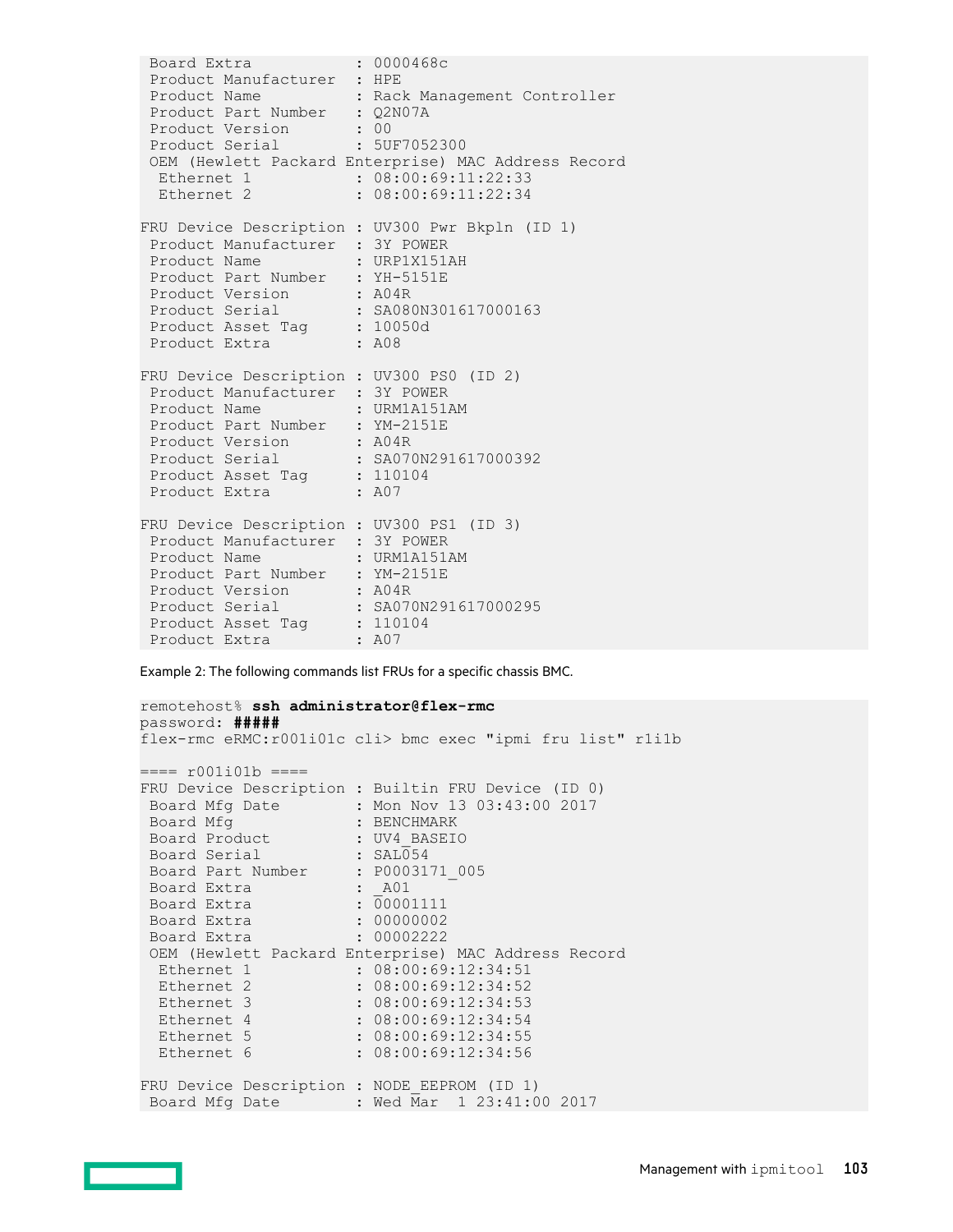```
Board Mfg : BENCHMARK
Board Product : IP147
Board Serial : SBB381
Board Part Number : P0001924 004
Board Extra : A01
Board Extra : 00000111
Board Extra : 00000002
Board Extra : 00000222
FRU Device Description : PWR EEPROM (ID 2)
  ...
```
# **Listing the local area network (LAN) configuration**

The lan print 1 command lists the LAN configuration.

Example: The following command lists the LAN configuration for the RMC.

```
remotehost% ipmitool -I lanplus -H flex-rmc -U ADMIN -P password lan print 1
Set in Progress (3) : Set Complete
Auth Type Support : NONE MD2 MD5 PASSWORD
Auth Type Enable : Callback :
 : User : MD5 
                 : Operator : MD5<br>: Admin : MD5<br>: OEM : MD5
 : Admin : MD5 
 : OEM : MD5 
IP Address Source : Static Address
IP Address : 192.168.1.22
Subnet Mask : 255.255.255.0
MAC Address : 00:00:00:00:00:00
SNMP Community String : sgi
IP Header : TTL=0x40 Flags=0x40 Precedence=0x00 TOS=0x10
BMC ARP Control : ARP Responses Enabled, Gratuitous ARP Disabled
Gratituous ARP Intrvl : 2.0 seconds
Default Gateway IP : 0.0.0.0
Default Gateway MAC : 00:00:00:00:00:00
Backup Gateway IP : 0.0.0.0Backup Gateway MAC : 00:00:00:00:00RMCP+ Cipher Suites : 0,1,2,3,6,7,8,11,12
Cipher Suite Priv Max : XuuOXXuuOXXuOXX
 : X=Cipher Suite Unused
 : c=CALLBACK
 : u=USER
 : o=OPERATOR
 : a=ADMIN
 : O=OEM
```
# **Listing environmental sensors and values**

The sdr list command retrieves a list of the system's environmental sensors and shows their values.

Example 1: The following command targets the RMC.

| remotehost% ipmitool -I lanplus -H flex-rmc -U ADMIN -P password sdr list |  |                     |  |        |  |  |  |  |
|---------------------------------------------------------------------------|--|---------------------|--|--------|--|--|--|--|
| RMC Inlet                                                                 |  | 23 degrees C        |  | $1$ ok |  |  |  |  |
| RMC Exhst                                                                 |  | 24 degrees C        |  | l ok   |  |  |  |  |
| RMC PSOC Temp                                                             |  | 23 degrees C        |  | $\log$ |  |  |  |  |
| RMC PSOC 3.3v                                                             |  | 3.33 Volts          |  | l ok   |  |  |  |  |
| RMC 12v                                                                   |  | $\vert$ 12.08 Volts |  | ok     |  |  |  |  |

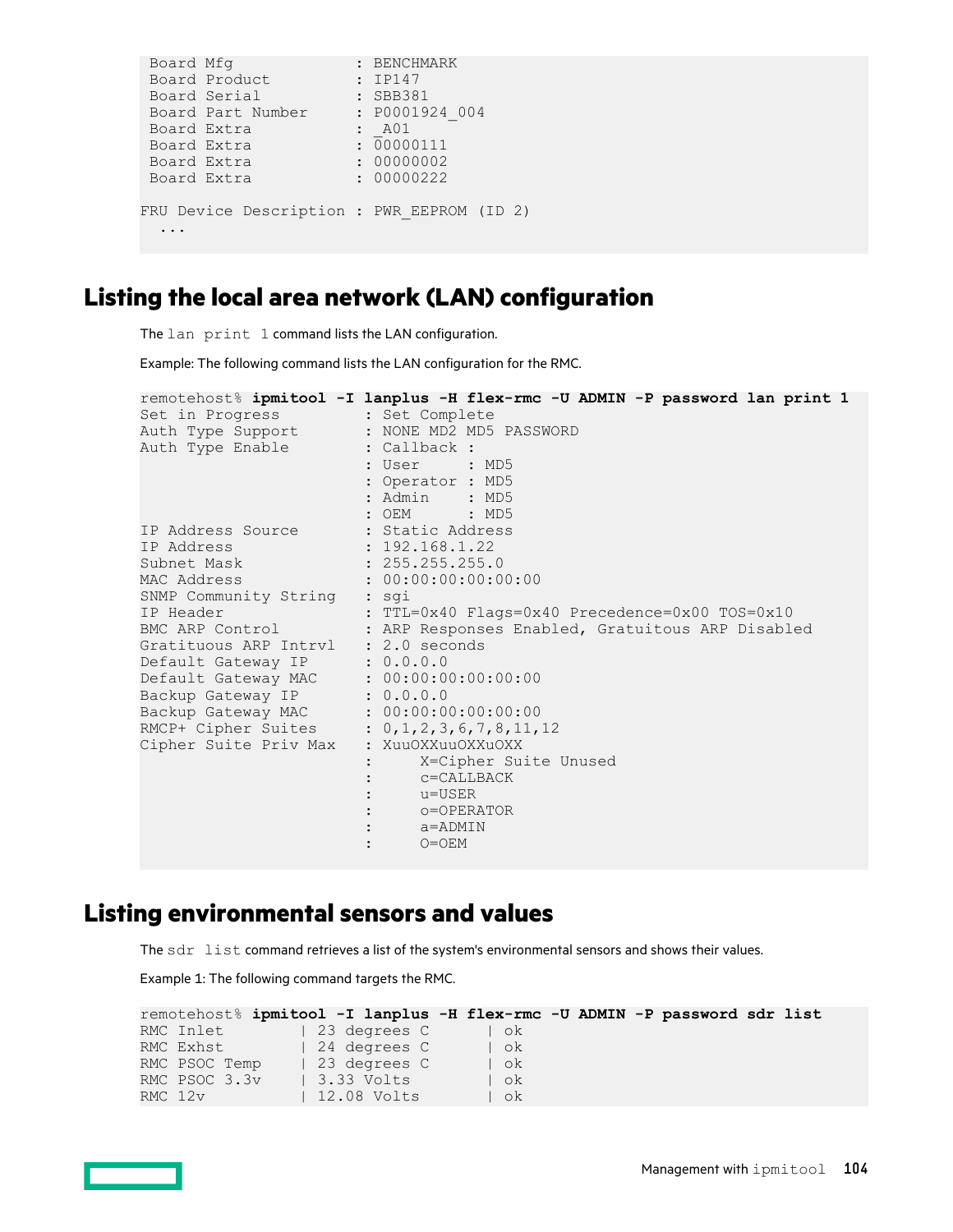| RMC 3.3v Aux    | 3.33 Volts     | οk |
|-----------------|----------------|----|
| RMC 2.5v        | 2.47 Volts     | οk |
| RMC 1.5v        | $ 1.49$ Volts  | οk |
| RMC $1.2v$      | 1.19 Volts     | οk |
| RMC 1.0v        | 1.00 Volts     | οk |
| RMC 0.75v       | $  0.76$ Volts | οk |
| Pwr Good        | 0x00           | οk |
| Pwr Sply Fault  | 0x00           | ok |
| Pwr Redund OK   | 0x00           | 0k |
| Stacking Pres   | 0x00           | οk |
| PS0 VOUT        | 11.92 Volts    | ok |
| PS0 IOUT        | $0.41$ Amps    | ok |
| PS0 Temp1       | 20 degrees C   | οk |
| PS0 Temp2       | 23 degrees C   | οk |
| PSO Fan1        | 10858 RPM      | οk |
| PS1 VOUT        | 12.05 Volts    | οk |
| PS1 IOUT        | $0.69$ Amps    | οk |
| PS1 Temp1       | 19 degrees C   | οk |
| PS1 Temp2       | 23 degrees C   | οk |
| PS1 Fan1        | 10797 RPM      | οk |
| Memory Warning  | 0x00           | οk |
| Memory Critical | 0x00           | οk |
| Disk Warning    | 0x00           | οk |
| Disk Critical   | 0x00           | οk |
| 12V ENA         | 0x00           | οk |
|                 |                |    |

Example 2: The following commands target a specific BMC.

```
remotehost% ssh administrator@flex-rmc
password: #####
RMC cli> bmc exec "ipmi sdr list" r1i1b
P0 THROT OFFSET | -58 degrees C | ok
P1 THROT OFFSET | -57 degrees C | ok
P2_THROT_OFFSET | -59 degrees C | ok
P3_THROT_OFFSET | -58 degrees C | ok
CPU0 DIMM MAX | 29 degrees C | ok
CPU1_DIMM_MAX | 27 degrees C | ok
CPU2_DIMM_MAX | 26 degrees C | ok
CPU3_DIMM_MAX | 26 degrees C | ok
CPU0_DIMM_MAX_ID | 0x00 | ok
CPU1_DIMM_MAX_ID | 0x00 | ok<br>CPU2_DIMM_MAX_ID | 0x00 | ok
CPU2_DIMM_MAX_ID | 0x00 | ok
CPU3_DIMM_MAX_ID | 0x00 | ok
HARP_INLET_TEMP | 23 degrees C | ok
HARP_OUTLET_TEMP | 31 degrees C | ok
...
```
# **Retrieving the system event log (SEL)**

The sel list command retrieves the system event log (SEL).

Example 1: The following command targets the RMC.

| remotehost% ipmitool -I lanplus -H flex-rmc -U administrator -P password sel list                  |
|----------------------------------------------------------------------------------------------------|
| Upper Non-critical going low   Asserted<br>1   07/10/2017<br>$12:11:20$ 1<br>Temperature #0x01     |
| 12:11:20<br>2   07/10/2017<br>Temperature #0x01<br>Upper Critical going low   Asserted             |
| 3   07/10/2017  <br>$12:11:20$   Temperature #0x01  <br>Upper Non-recoverable going low   Asserted |
| 4   07/10/2017<br>$12:11:20$  <br>Upper Non-critical going low   Asserted<br>Temperature #0x02     |
| 5   07/10/2017<br>$12:11:20$  <br>Temperature $\#0x02$   Upper Critical going low   Asserted       |
| 6   07/10/2017<br>$12:11:20$ 1<br>Temperature #0x02   Upper Non-recoverable going low   Asserted   |
| 7   07/10/2017<br>$12:16:53$ 1<br>Voltage #0x0a   Upper Non-critical going high   Asserted         |
| 8   07/10/2017<br>$12:16:53$  <br>Voltage #0x0a   Upper Critical going high   Asserted             |
| 9   07/10/2017<br>$12:16:53$   Voltage #0x0a<br>Upper Non-recoverable going high   Asserted        |
| a   07/10/2017<br>Upper Non-critical going high   Deasserted<br>$12:16:56$   Voltage #0x0a         |
| $b \mid 07/10/2017 \mid$<br>$12:16:56$   Voltage #0x0a<br>Upper Critical going high   Deasserted   |

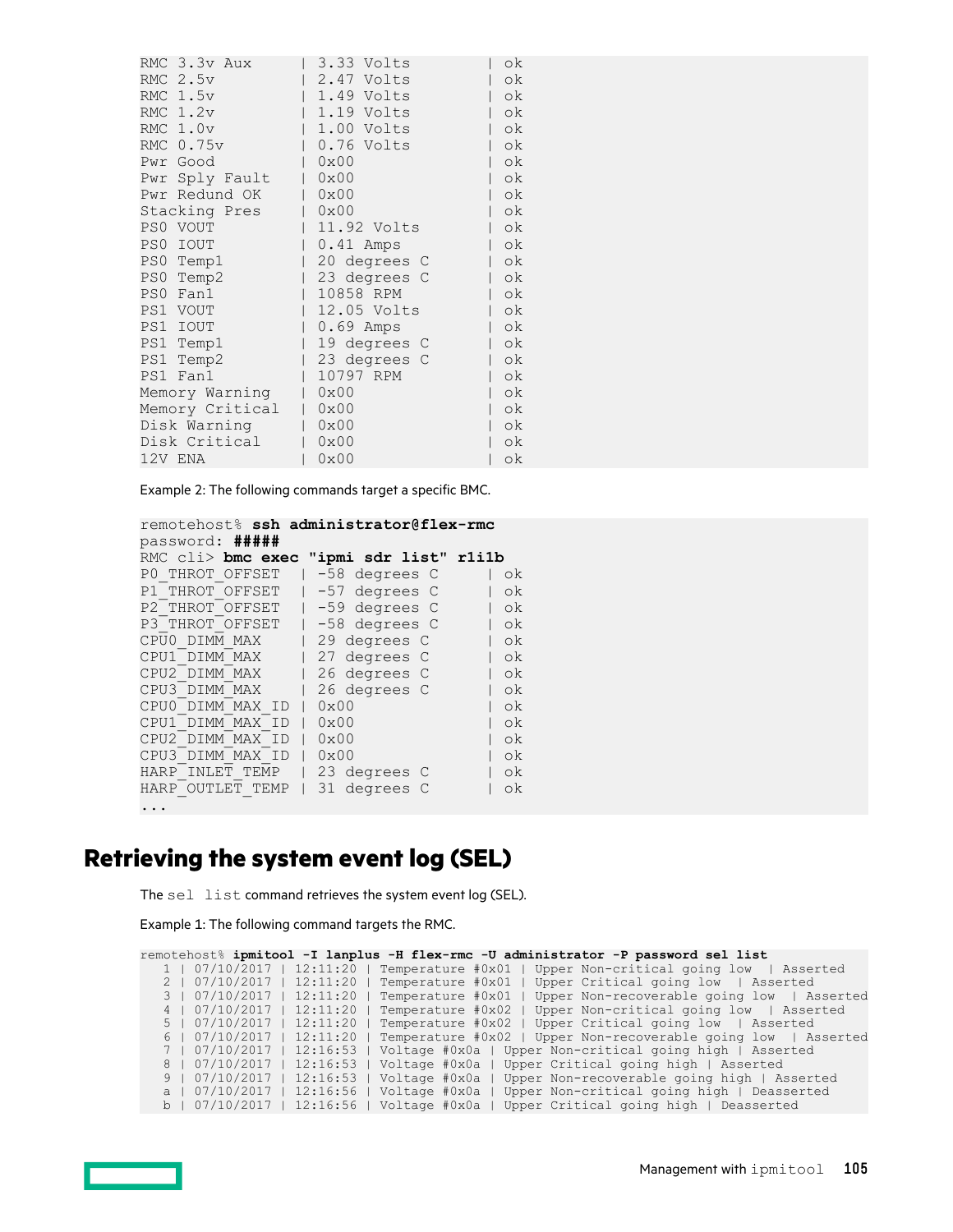```
 c | 07/10/2017 | 12:16:56 | Voltage #0x0a | Upper Non-recoverable going high | Deasserted
  d | 07/10/2017 | 12:23:50 | Voltage #0x0a | Lower Non-critical going low | Asserted
   e | 07/10/2017 | 12:23:50 | Voltage #0x0a | Lower Critical going low | Asserted
   f | 07/10/2017 | 12:23:50 | Voltage #0x0a | Lower Non-recoverable going low | Asserted
  10 | 07/10/2017 | 12:23:53 | Voltage #0x0a | Lower Non-critical going low | Deasserted
  11 | 07/10/2017 | 12:23:53 | Voltage #0x0a | Lower Critical going low | Deasserted
 12 | 07/10/2017 | 12:23:53 | Voltage #0x0a | Lower Non-recoverable going low | Deasserted
 13 | 07/10/2017 | 12:34:50 | Voltage #0x0a | Upper Non-critical going high | Asserted
...
```

```
Example 2: The following commands target a specific chassis BMC.
```

```
remotehost% ssh administrator@flex-rmc
password: #####
RMC cli> bmc exec "ipmi sel list" r1i1b
SEL has no entries
```
# **Opening a serial console**

The sol activate command opens a serial console to the server. You might want to issue this command, for example, if you want to observe system messages during a boot.

remotehost% **ipmitool -I lanplus -H flex-rmc -U ADMIN -P password \ sol activate**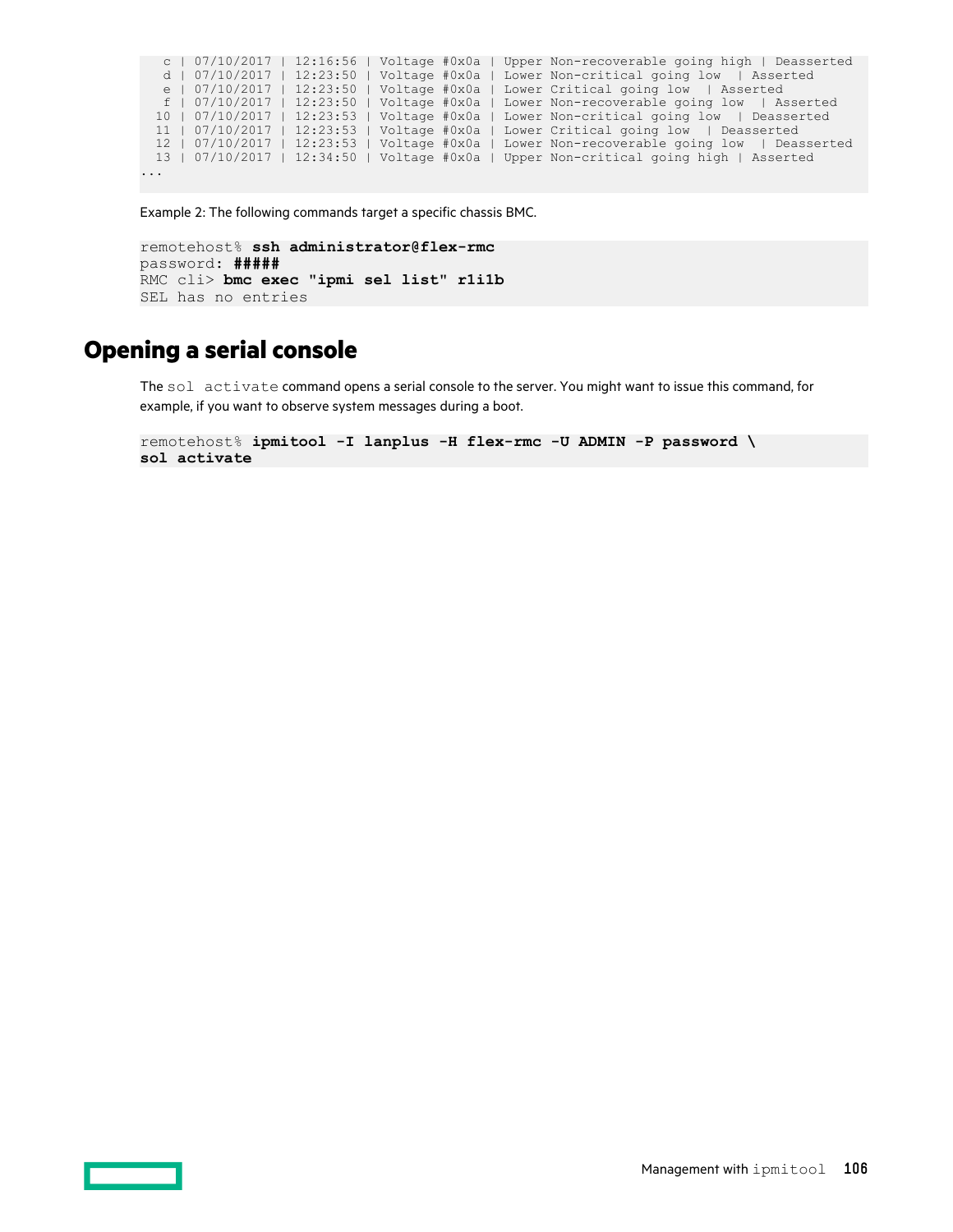# Disaster recovery with HPE Serviceguard for Linux (SGLX)

HPE Serviceguard for Linux provides disaster recovery and failover options for Superdome Flex Server.

HPE Serviceguard for Linux user guides and manuals can be found at **[http://www.hpe.com/info/Linux-serviceguard](http://www.hpe.com/info/Linux-serviceguard-docs)[docs](http://www.hpe.com/info/Linux-serviceguard-docs)**.

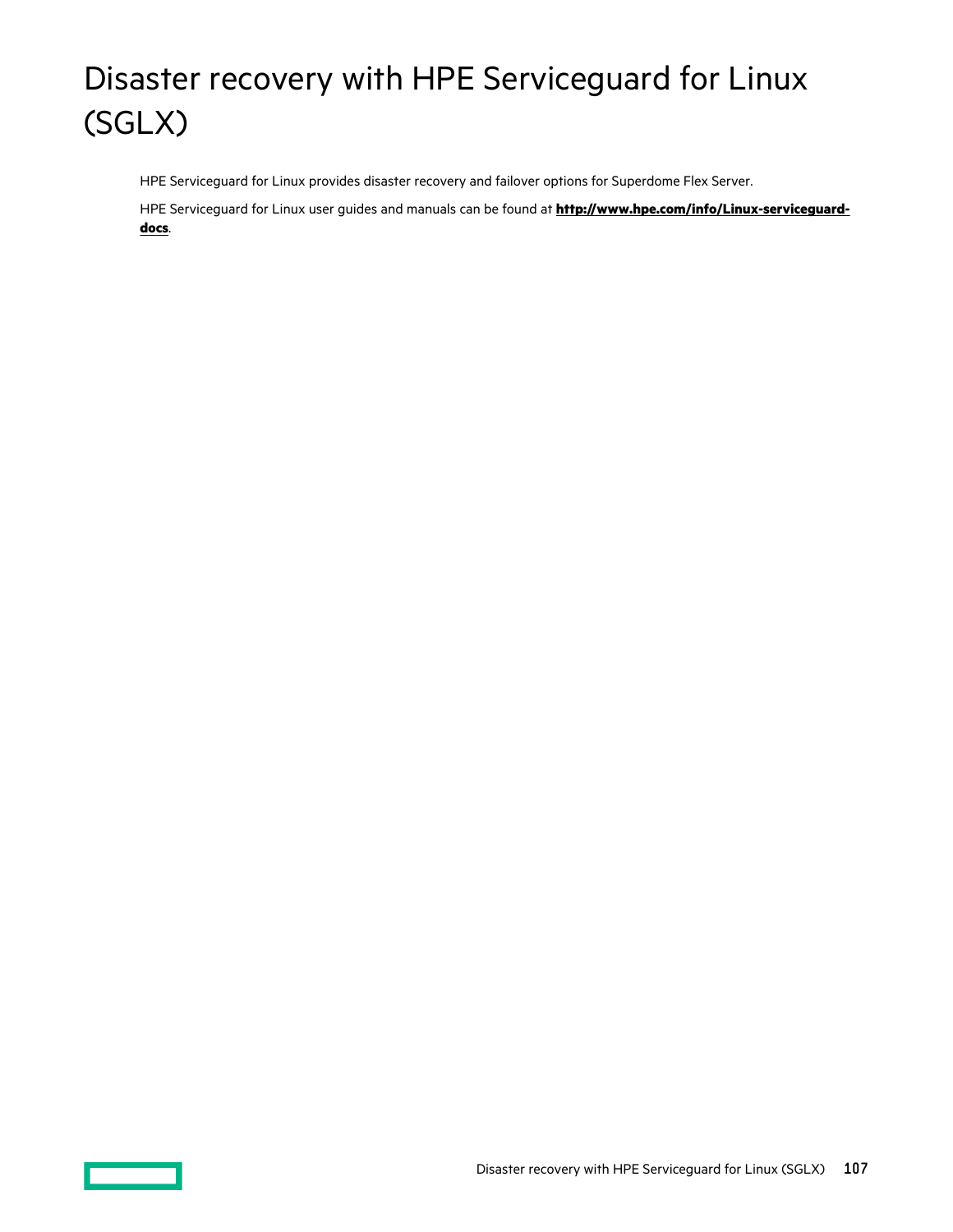# HPE Persistent Memory on HPE Superdome Flex Server

Hewlett Packard Enterprise supports HPE Persistent Memory on Superdome Flex Server with Intel Xeon 62xx and 82xx (Cascade Lake) processors.

For details on supported PMM configurations and related administration and maintenance tasks, see **HPE [Persistent](https://www.hpe.com/support/superdome-flex-pmem) Memory Guide for HPE [Superdome Flex Server](https://www.hpe.com/support/superdome-flex-pmem)**.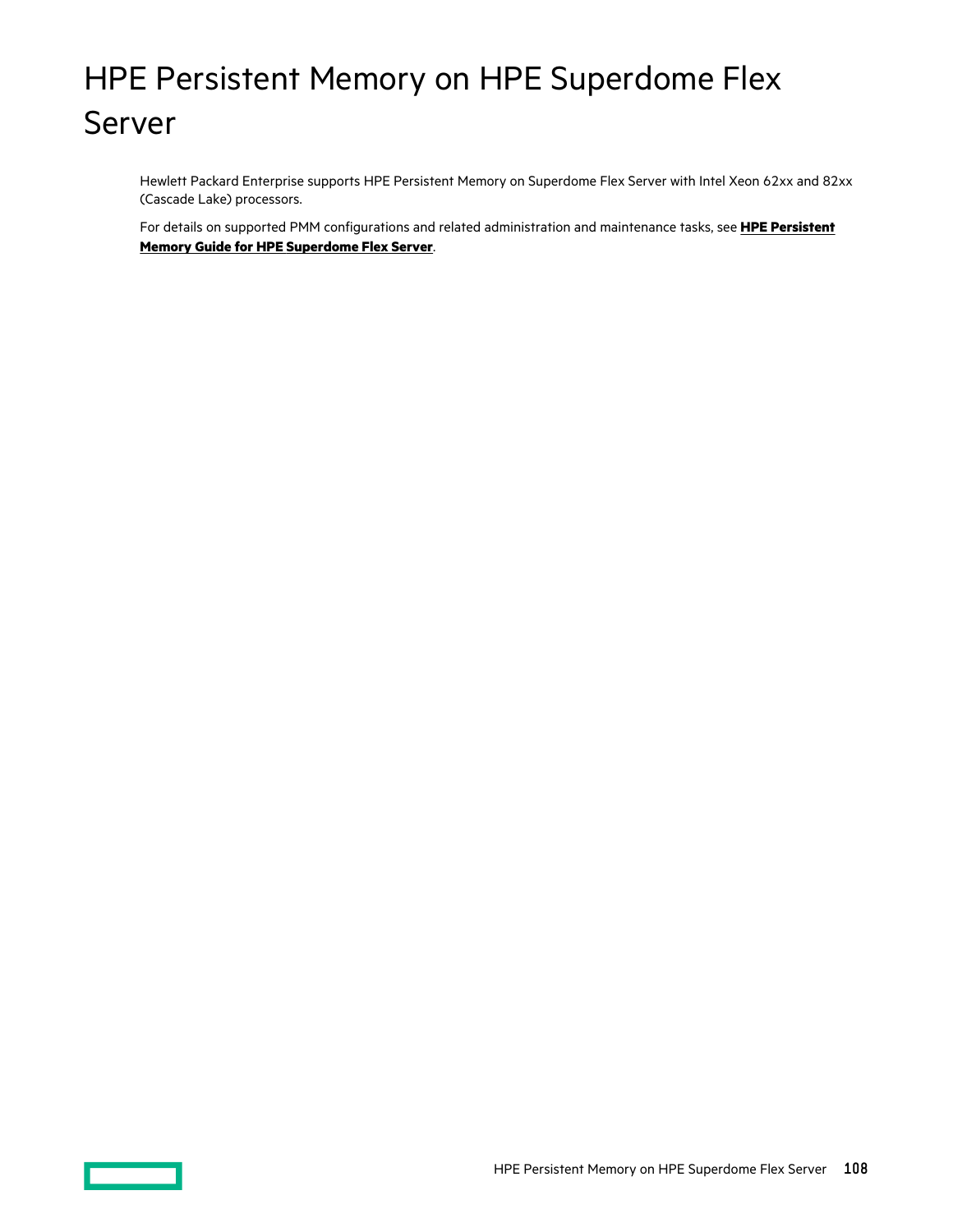# Websites

**HPE Superdome Flex Server websites HPE Superdome Flex Server product page [www.hpe.com/support/superdome-flex-product](https://www.hpe.com/support/superdome-flex-product) HPE Superdome Flex Server customer documentation [www.hpe.com/support/superdome-flex-docs](https://www.hpe.com/support/superdome-flex-docs) HPE Superdome Flex Server software [www.hpe.com/support/superdome-flex-software](https://www.hpe.com/support/superdome-flex-software) Server operating systems and virtualization software [www.hpe.com/us/en/servers/server-operating-systems.html](https://www.hpe.com/us/en/servers/server-operating-systems.html) HPE Superdome Flex Server QuickSpecs [www.hpe.com/support/superdome-flex-quickspecs](https://www.hpe.com/support/superdome-flex-quickspecs) HPE Superdome Flex Server spare parts list [www.hpe.com/support/superdome-flex-spareparts](https://www.hpe.com/support/superdome-flex-spareparts) HPE Superdome Flex Server release sets (support matrix)**

**[www.hpe.com/support/superdome-flex-release-sets](https://www.hpe.com/support/superdome-flex-release-sets)**

#### **HPE Superdome Flex Server support documentation**

HPE Superdome Flex Server documentation for support specialists is available at **[www.hpe.com/support/superdome](https://www.hpe.com/support/superdome-flex-docs-restricted)[flex-docs-restricted](https://www.hpe.com/support/superdome-flex-docs-restricted)** by signing in to the **[Hewlett Packard Enterprise](https://support.hpe.com/hpesc/public/home/signin) Support Center** with an entitled account.

#### **Related product websites**

#### **HPE 9361-4i RAID Controller (Q2N11A)**

**1.** Go to the Broadcom MegaRAID SAS 9361-4i product page.

**<https://www.broadcom.com/products/storage/raid-controllers/megaraid-sas-9361-4i>**

- **2.** Select the **Documentation** tab.
- **3.** Under **User Guide** select:
	- *12Gb/s MegaRAID SAS RAID Controllers User Guide*
	- *12Gb/s MegaRAID SAS Software User Guide*

### **HPE 3154-8e RAID Controller (Q6M15A)**

- **[HPE Smart Storage Administrator User Guide](https://www.hpe.com/support/SSA_UG_en)**
- *Microsemi Adaptec Smart HBA & RAID Installation And User's Guide*
	- **1.** Go to the Microsemi Adaptec SmartRAID 3154-8e product page.

#### **[https://storage.microsemi.com/en-us/support/raid/sas\\_raid/asr-3154-8e/](https://storage.microsemi.com/en-us/support/raid/sas_raid/asr-3154-8e/)**

**2.** Select the **Documentation** tab and download the guide.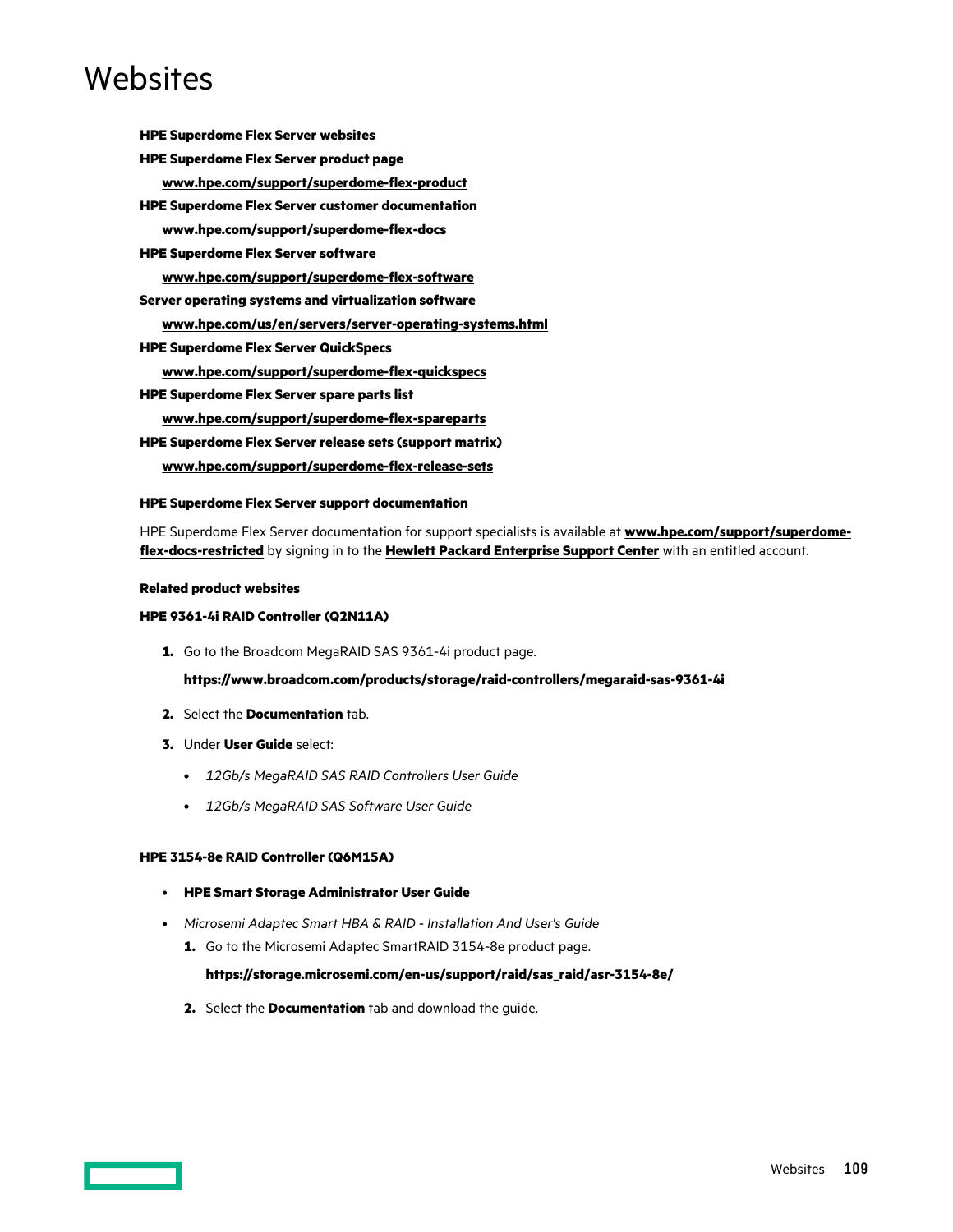### **General websites**

**Hewlett Packard Enterprise Information Library**

### **[www.hpe.com/info/EIL](http://www.hpe.com/info/EIL)**

For additional websites, see **[Support and other resources](#page-110-0)**.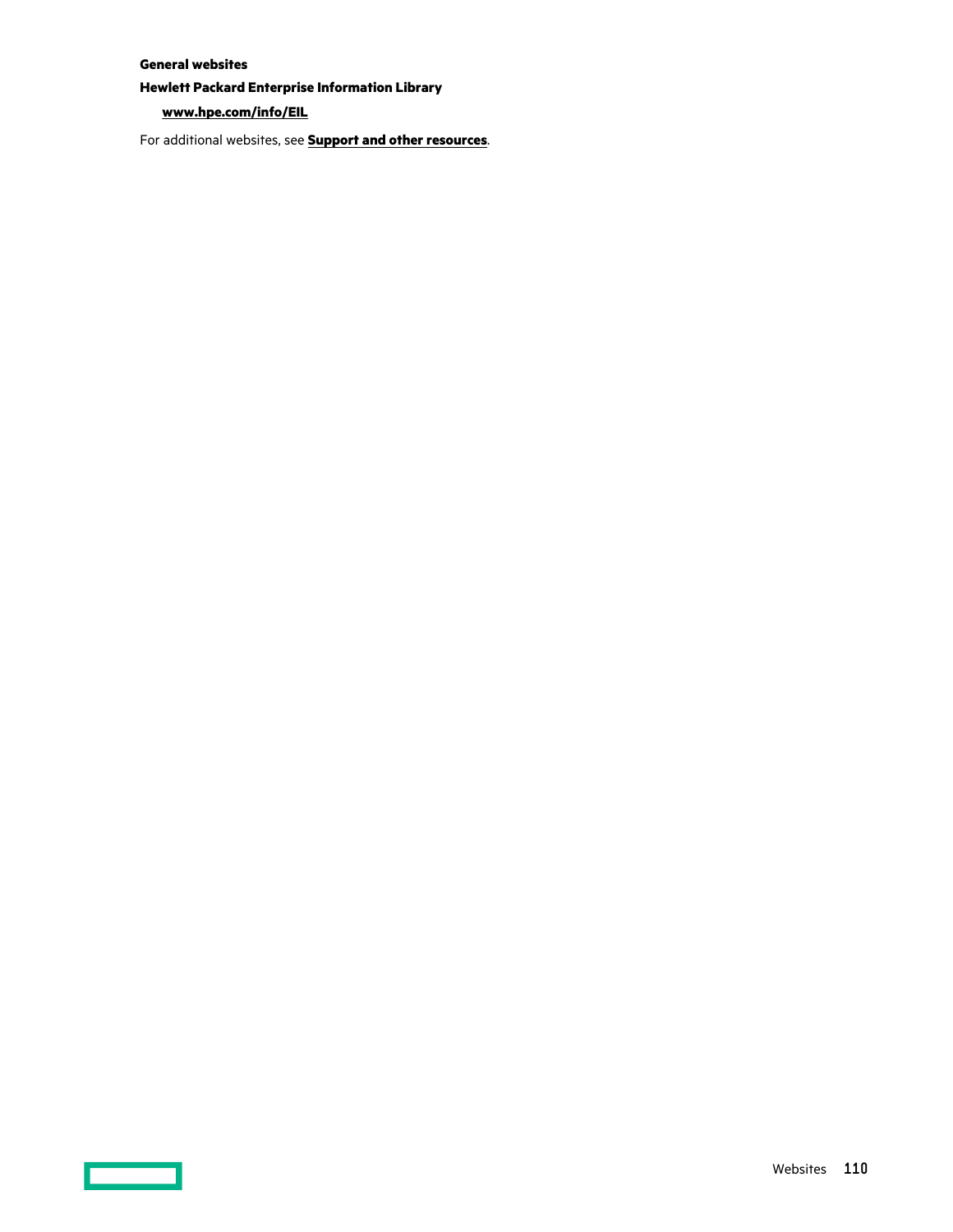# <span id="page-110-0"></span>Support and other resources

### **Accessing Hewlett Packard Enterprise Support**

• For live assistance, go to the Contact Hewlett Packard Enterprise Worldwide website:

### **<https://www.hpe.com/info/assistance>**

• To access documentation and support services, go to the Hewlett Packard Enterprise Support Center website: **<https://www.hpe.com/support/hpesc>**

### **Information to collect**

- Technical support registration number (if applicable)
- Product name, model or version, and serial number
- Operating system name and version
- Firmware version
- Error messages
- Product-specific reports and logs
- Add-on products or components
- Third-party products or components

### **Accessing updates**

- Some software products provide a mechanism for accessing software updates through the product interface. Review your product documentation to identify the recommended software update method.
- To download product updates:

**Hewlett Packard Enterprise Support Center <https://www.hpe.com/support/hpesc> Hewlett Packard Enterprise Support Center: Software downloads <https://www.hpe.com/support/downloads> My HPE Software Center**

• To subscribe to eNewsletters and alerts:

### **<https://www.hpe.com/support/e-updates>**

• To view and update your entitlements, and to link your contracts and warranties with your profile, go to the Hewlett Packard Enterprise Support Center **More Information on Access to Support Materials** page:

### **<https://www.hpe.com/support/AccessToSupportMaterials>**

**<https://www.hpe.com/software/hpesoftwarecenter>**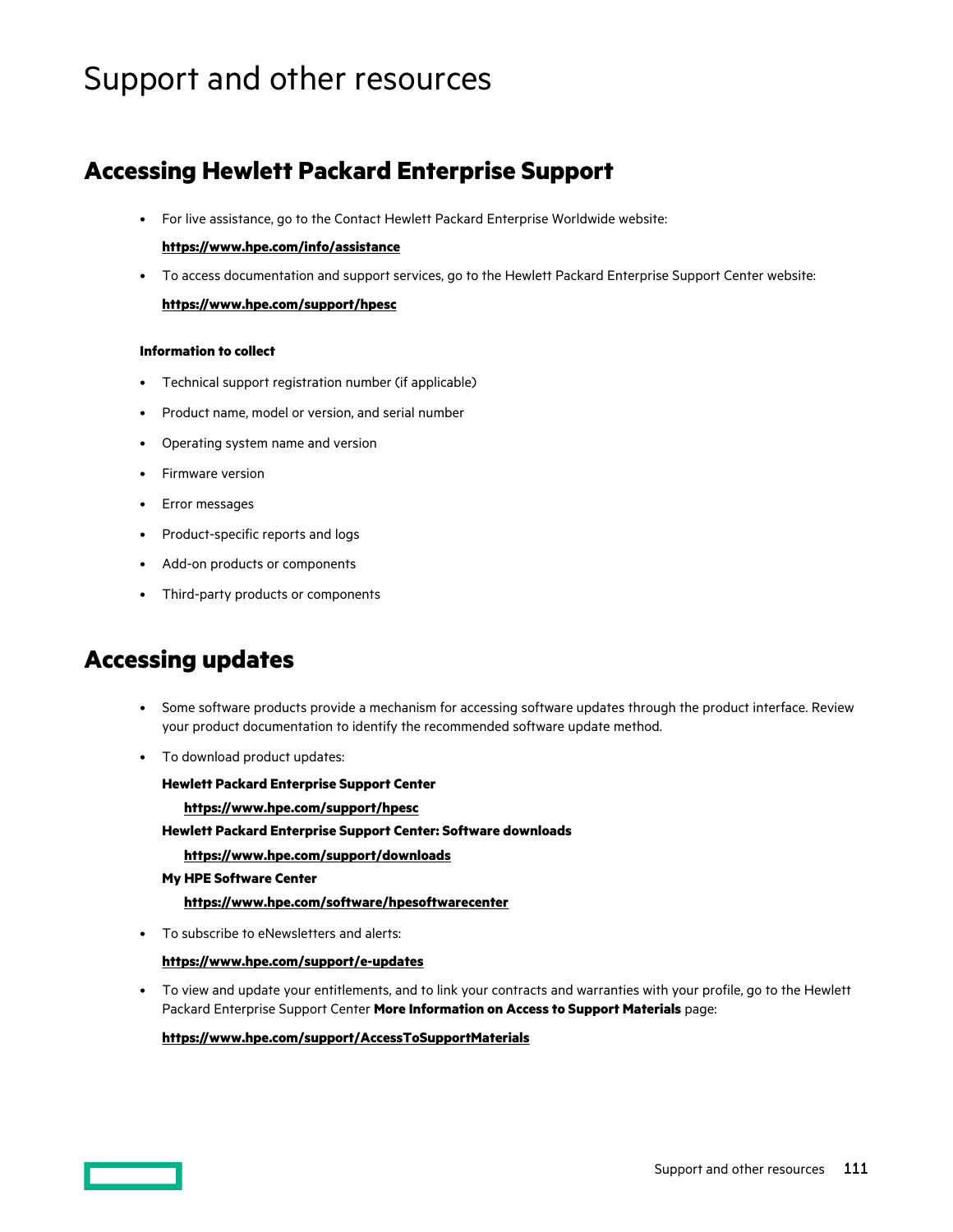**IMPORTANT:** Access to some updates might require product entitlement when accessed through the Hewlett Packard Enterprise Support Center. You must have an HPE Passport set up with relevant entitlements.

### **Remote support**

Remote support is available with supported devices as part of your warranty or contractual support agreement. It provides intelligent event diagnosis, and automatic, secure submission of hardware event notifications to Hewlett Packard Enterprise, which will initiate a fast and accurate resolution based on your product's service level. Hewlett Packard Enterprise strongly recommends that you register your device for remote support.

If your product includes additional remote support details, use search to locate that information.

**Remote support and Proactive Care information HPE Get Connected <https://www.hpe.com/services/getconnected> HPE Proactive Care services <https://www.hpe.com/services/proactivecare> HPE Datacenter Care services <https://www.hpe.com/services/datacentercare> HPE Proactive Care service: Supported products list <https://www.hpe.com/services/proactivecaresupportedproducts> HPE Proactive Care advanced service: Supported products list <https://www.hpe.com/services/proactivecareadvancedsupportedproducts> Proactive Care customer information Proactive Care central <https://www.hpe.com/services/proactivecarecentral> Proactive Care service activation <https://www.hpe.com/services/proactivecarecentralgetstarted> Warranty information** To view the warranty information for your product, see the links provided below:

**HPE ProLiant and IA-32 Servers and Options <https://www.hpe.com/support/ProLiantServers-Warranties> HPE Enterprise and Cloudline Servers <https://www.hpe.com/support/EnterpriseServers-Warranties> HPE Storage Products <https://www.hpe.com/support/Storage-Warranties> HPE Networking Products**

**<https://www.hpe.com/support/Networking-Warranties>**

## **Regulatory information**

To view the regulatory information for your product, view the *Safety and Compliance Information for Server, Storage, Power, Networking, and Rack Products*, available at the Hewlett Packard Enterprise Support Center:

**<https://www.hpe.com/support/Safety-Compliance-EnterpriseProducts>**